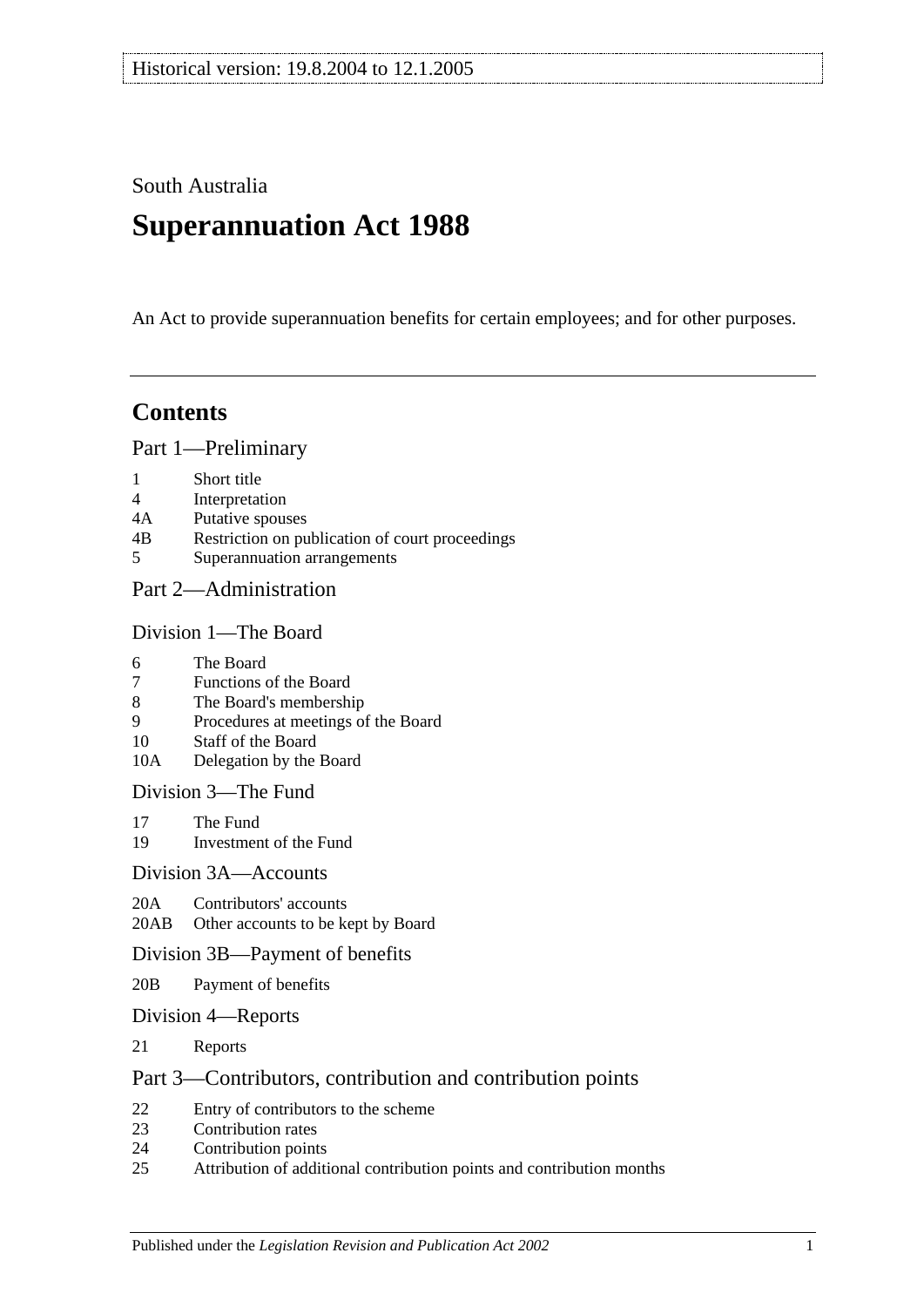## [Part 4—Superannuation benefits—new scheme contributors](#page-26-0)

- 26 [Application of this Part](#page-26-1)
- 27 [Retirement](#page-26-2)
- 28 [Resignation and preservation of benefits](#page-27-0)
- 28A [Resignation pursuant to a voluntary separation package](#page-30-0)
- 28B [Outplaced employees—55 and over](#page-31-0)
- 28C [Outplaced employees under 55](#page-32-0)
- 29 [Retrenchment](#page-32-1)
- 30 [Disability pension](#page-33-0)<br>30A Rehabilitation etc
- [Rehabilitation etc of disability pensioner](#page-34-0)
- 31 [Termination of employment on invalidity](#page-35-0)
- 32 [Death of contributor](#page-38-0)
- 32A [PSESS benefit](#page-43-0)
- 32B [Commutation to pay deferred superannuation contributions surcharge—contributor](#page-44-0)
- 32C [Commutation to pay deferred superannuation contributions surcharge following death of](#page-45-0)  [contributor](#page-45-0)
- 32D [Withheld amount](#page-47-0)

## [Part 5—Superannuation benefits—old scheme contributors](#page-48-0)

#### [Division 1—Pension benefits](#page-48-1)

- 33 [Application of this Part](#page-48-2)
- 34 [Retirement](#page-48-3)
- 35 [Retrenchment](#page-50-0)
- 36 [Temporary disability pension](#page-52-0)
- 36A [Rehabilitation etc of disability pensioner](#page-54-0)
- 37 [Invalidity](#page-54-1)
- 38 [Death of contributor](#page-57-0)
- 39 [Resignation and preservation of benefits](#page-61-0)
- 39A [Resignation or retirement pursuant to a voluntary separation package](#page-67-0)<br>39B Outplaced employees—55 and over
- Outplaced employees— $55$  and over
- 39C [Outplaced employees under 55](#page-70-0)

#### [Division 2—General](#page-70-1)

- 40 [Commutation of pension](#page-70-2)
- 40A [Commutation to pay deferred superannuation contributions surcharge](#page-71-0)
- 41 [Medical examination etc of invalid pensioner](#page-72-0)
- 42 [Suspension of pension if pensioner declines appropriate employment](#page-72-1)
- 42A [Offer of lump sum to certain invalid pensioners](#page-73-0)
- 43 [Notional extension of period of employment](#page-73-1)
- 43A [Proportion of pension etc to be charged against contribution account etc](#page-74-0)
- 43AA [Closure of contribution accounts](#page-74-1)

## [Part 5A—Family Law Act provisions](#page-76-0)

#### [Division 1—Preliminary](#page-76-1)

- 43AB [Purpose of this Part](#page-76-2)
- 43AC [Interpretation](#page-76-3)
- 43AD [Value of superannuation interest](#page-77-0)
- 43AE [Board to comply with Commonwealth requirements](#page-77-1)
- 43AF [Reduction in member's entitlement](#page-77-2)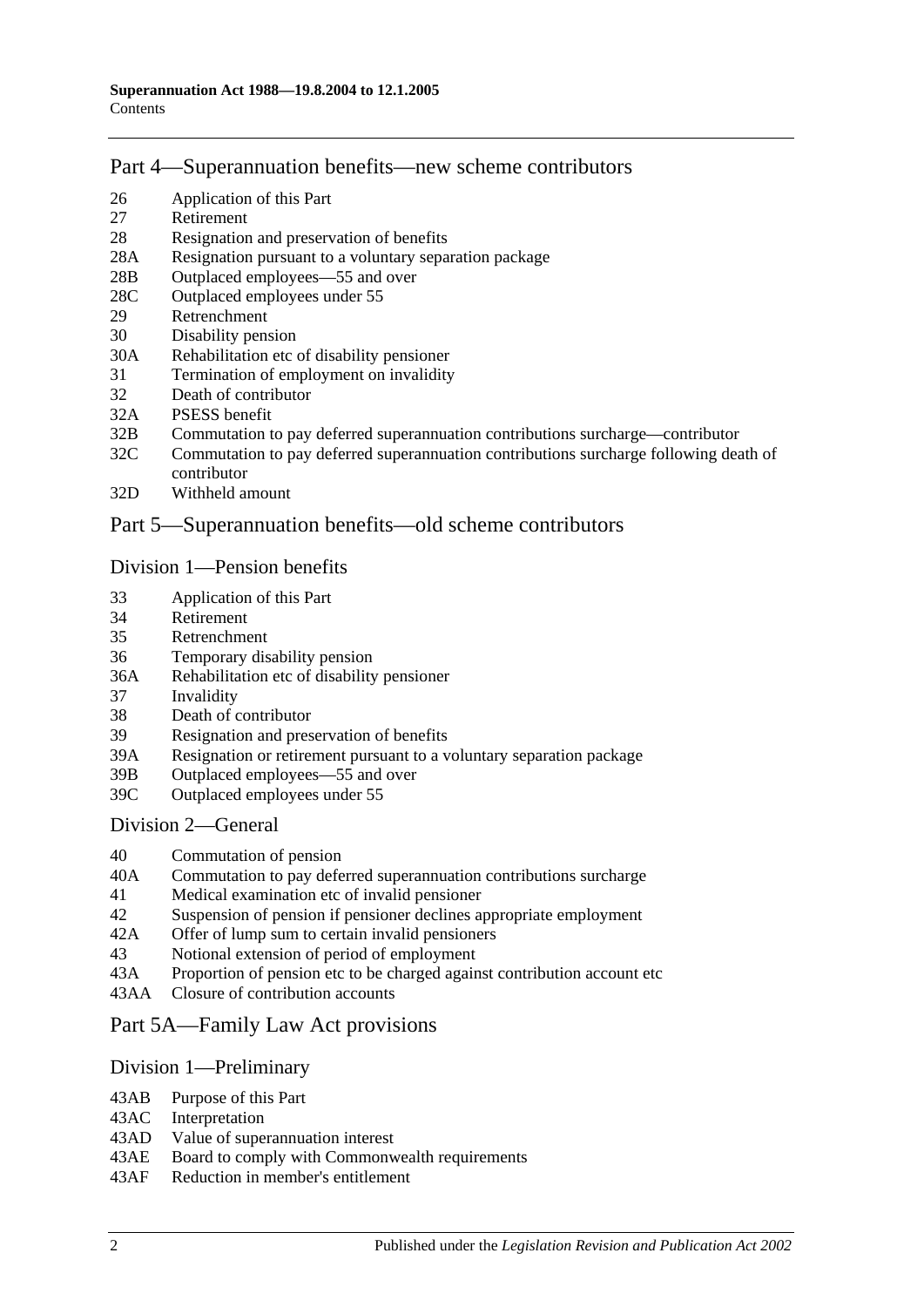43AG [Benefit not payable to spouse on death of member if split has occurred](#page-78-0)

#### [Division 2—New scheme contributors](#page-78-1)

- 43AH [Application of Division](#page-78-2)
- 43AI [Accrued benefit multiple](#page-78-3)<br>43AJ Non-member spouse's en

[Non-member spouse's entitlement](#page-78-4)

#### [Division 3—Old scheme contributors](#page-79-0)

- 43AK [Application of Division](#page-79-1)
- 43AL [Accrued benefit multiple](#page-79-2)
- 43AM [Non-member spouse's entitlement](#page-80-0)
- 43AN [Non-member spouse's entitlement where pension is in growth phase](#page-80-1)
- 43AO [Non-member spouse's entitlement where pension is in payment phase](#page-80-2)
- 43AP [Payment of non-member spouse's entitlement](#page-81-0)

#### [Division 4—Fees](#page-82-0)

[43AQ](#page-82-1) Fees

#### [Part 6—Miscellaneous](#page-84-0)

- 43B [Exclusion of benefits under awards etc](#page-84-1)
- 44 [Review of the Board's decisions](#page-84-2)
- 45 [Effect of workers compensation etc on pension](#page-84-3)
- 46 [Division of benefit where deceased contributor is survived by lawful and putative spouses](#page-86-0)
- 47 [Adjustment of pensions](#page-87-0)
- 47A [Subsequent roll over of benefits to another fund or scheme](#page-88-0)
- 47B [Roll over of benefits from](#page-88-1) another fund or scheme
- 48 [Repayment of contribution account balance and minimum benefits](#page-88-2)
- 49 [Special provision for payment in case of infancy or death](#page-89-0)
- 50 [Pension not to be assignable](#page-89-1)
- 51 [Liabilities may be set off against benefits](#page-90-0)
- 51A [Method of making contributions](#page-90-1)
- 52 [Annuities](#page-90-2)
- 53 Continuation of the [Voluntary Savings Account](#page-90-3)
- 54 [Power to obtain information](#page-90-4)<br>55 Confidentiality
- [Confidentiality](#page-91-0)
- 56 [Resolution of doubts and difficulties](#page-91-1)
- 57 [Summary offences](#page-91-2)
- 58 [Pensions payable in foreign currency](#page-92-0)
- 58A [Rounding off of contributions and benefits](#page-92-1)
- 59 [Regulations](#page-92-2)

#### [Schedule 1—Transitional provisions](#page-94-0)

- 1 [Continuity of contributor status](#page-94-1)
- 2 [Contributions by old scheme and certain new scheme contributors](#page-94-2)<br>3 Starting balance of contribution account of old scheme contributor
- 3 [Starting balance of contribution account of old scheme contributors](#page-95-0)
- 3A [Starting balance for certain new scheme contributors](#page-95-1)
- 4 [Special provision as to contribution period of certain contributors](#page-95-2)
- 5 [Superannuation points carried over by old scheme contributors](#page-96-0)
- 6 [Special provisions for contributors to the Provident Account](#page-97-0)
- 7 [Limited benefit contributors](#page-98-0)
- 8 [Preservation of excess unit addition](#page-99-0)
- 9 [Neglected unit and fund share reduction](#page-99-1)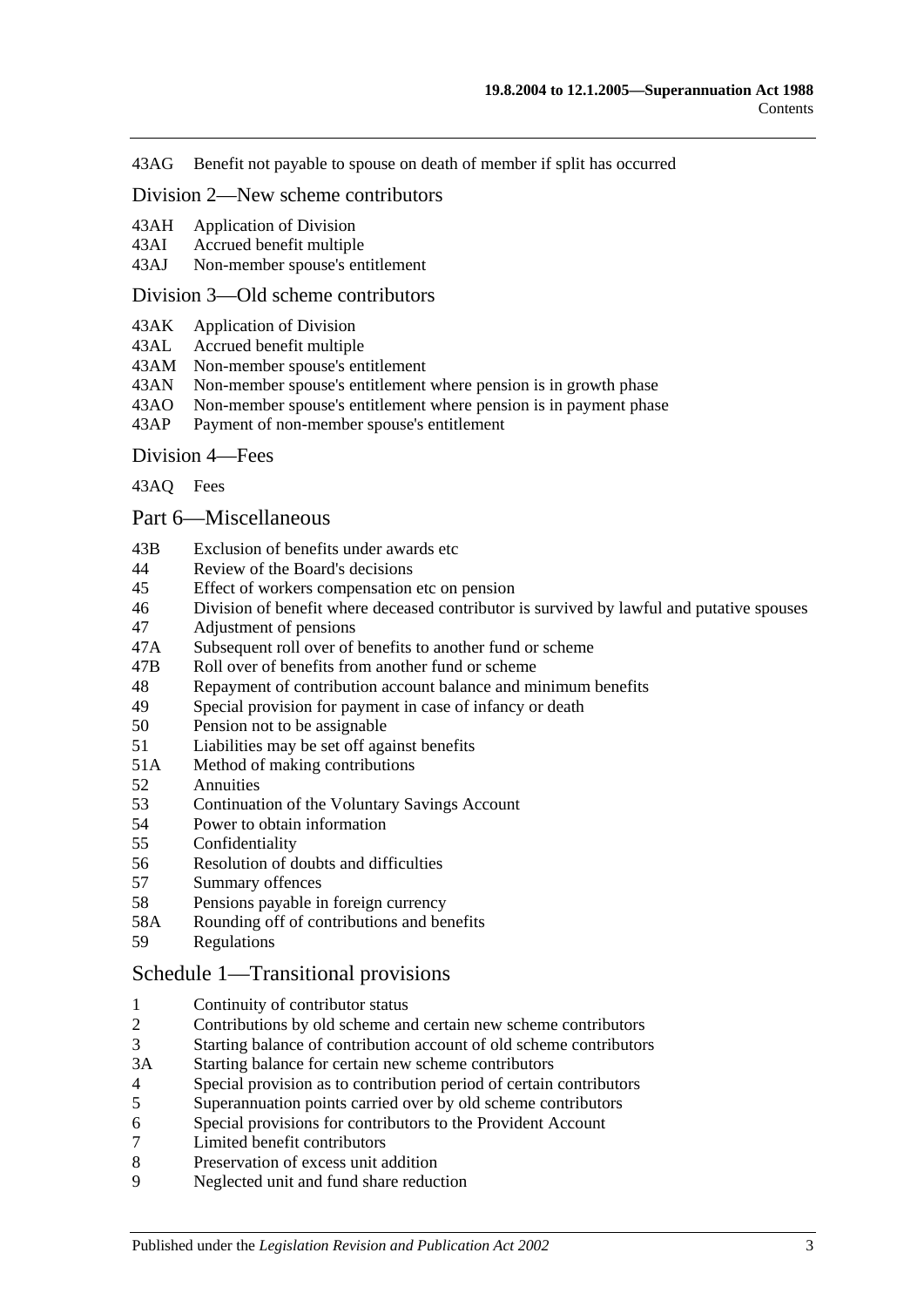- 10 [Pensions that commenced under previous enactments](#page-99-2)
- 11 [Abolition of Provident Account, and Retirement Benefit Account](#page-100-0)
- 12 [Continuation of superannuation arrangements](#page-100-1)
- 13 [Continuation of membership of elected members of the Board](#page-100-2)<br>14 Retrospective operation of preservation rights
- [Retrospective operation of preservation rights](#page-100-3)
- 15 [Benefits under Parts 4](#page-100-4) and [5](#page-100-4)
- 15A [Early retirement benefit for certain contributors](#page-101-0)
- 16 [Transference from old scheme to new scheme](#page-102-0)
- 17 [Payment of contributions while on leave without pay](#page-103-0)
- 18 [Repeal of contribution rate](#page-103-1)
- 19 [Operation of sections](#page-104-0) 28(1f) and [39\(1db\)](#page-104-0)
- 20 [Election on retrenchment under section](#page-104-1) 29
- 21 Operation of amendments made by *[Statutes Amendment \(Equal Superannuation](#page-104-2)  [Entitlements for Same Sex Couples\) Act 2003](#page-104-2)*

[Schedule 1A—Provisions relating to other public sector superannuation](#page-104-3)  [schemes](#page-104-3)

[Schedule 1B—Transfer of certain members of the Electricity Industry](#page-105-0)  [Superannuation Scheme to the State Scheme](#page-105-0)

## Part 1—Preliminary

1 [Interpretation](#page-105-1)

#### Part 2—Transfer of members

- 2 [Transfer of existing pensioners before the relevant day](#page-106-0)
- 3 [Transfer of existing and future pensioners after the relevant day](#page-107-0)<br>4 Transfer of persons entitled to preserved benefits
- [Transfer of persons entitled to preserved benefits](#page-109-0)
- 5 [Transfer of certain other persons](#page-111-0)

## Part 3—General

- 6 [Employer contributions](#page-113-0)
- 7 [Notices](#page-113-1)<br>8 Cessatic
- 8 [Cessation of entitlements under the Electricity Industry Superannuation Scheme](#page-113-2)
- 9 [Power to obtain information](#page-113-3)
- 10 Transfer effective despite *[Electricity Corporations Act](#page-113-4) 1994*
- 11 [Regulations may be made for transitional purposes](#page-113-5)

## [Schedule 2](#page-114-0)

## [Legislative history](#page-118-0)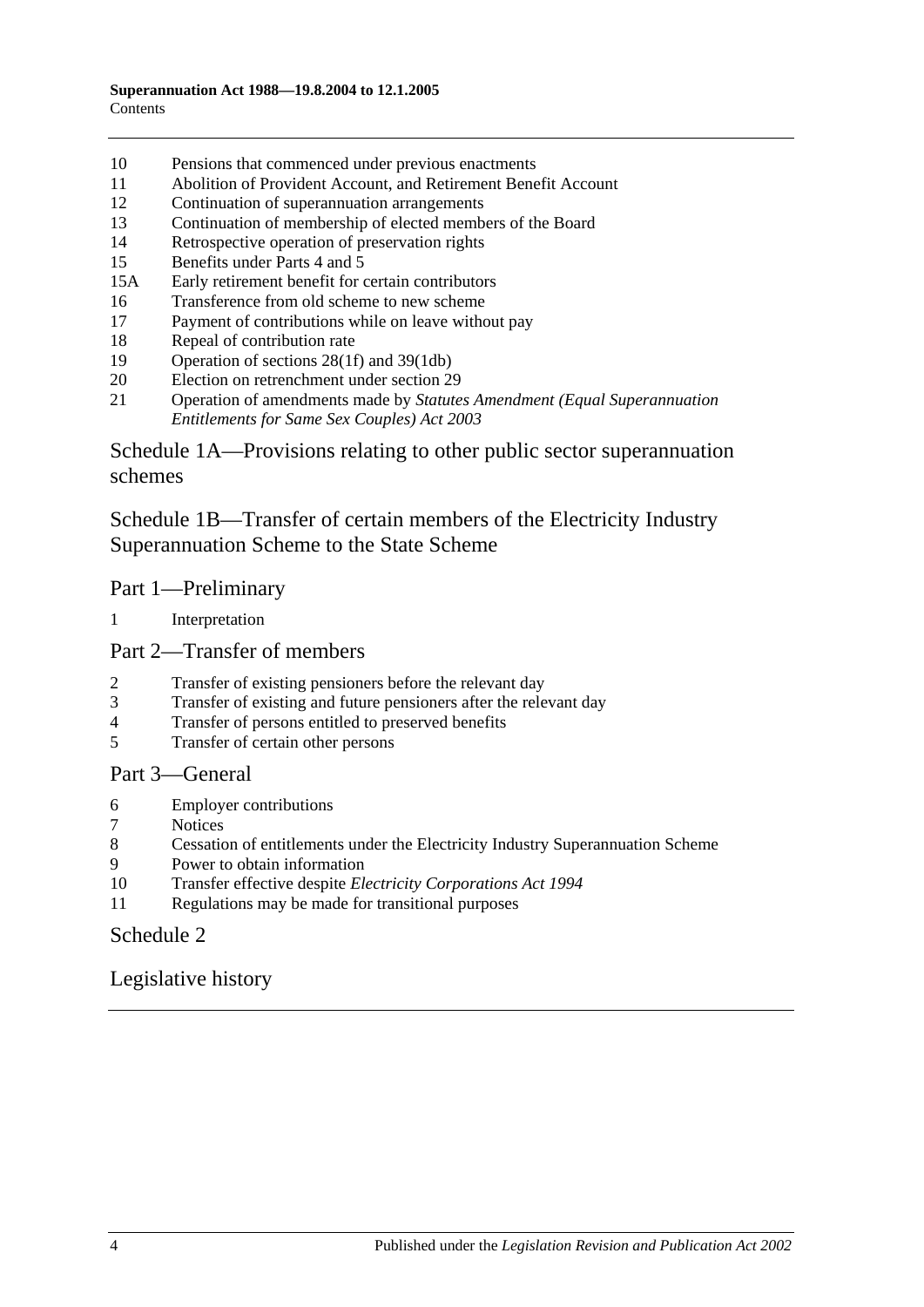## <span id="page-4-0"></span>**The Parliament of South Australia enacts as follows:**

# **Part 1—Preliminary**

## <span id="page-4-1"></span>**1—Short title**

This Act may be cited as the *Superannuation Act 1988*.

## <span id="page-4-3"></span><span id="page-4-2"></span>**4—Interpretation**

(1) In this Act, unless the contrary intention appears—

*active contributor* means a contributor who is contributing to the Fund;

*actual or attributed salary*—see [subsections](#page-9-0) (3) and [\(4\);](#page-9-1)

*actuary* means a Fellow or Accredited Member of the Institute of Actuaries of Australia;

*adjusted salary* in relation to a contributor as at a particular time means—

- (a) where the contributor has been employed on a full-time basis throughout his or her contribution period—the contributor's actual or attributed salary as at that time;
- (b) where the contributor has been employed on a part-time or casual basis over the whole or any part of his or her contribution period—the contributor's actual or attributed salary as at that time reduced to reflect the extent of the contributor's employment over the contribution period expressed as a proportion of full-time employment;

*age of retirement* means—

- (a) in relation to an old scheme contributor for whom 55 years was the age of retirement under the repealed Act—55 years;
- (b) in all other cases—60 years;

*the Board* means the South Australian Superannuation Board;

*the Commonwealth Act* means the *Superannuation Guarantee (Administration) Act 1992* of the Commonwealth;

*the Consumer Price Index* means the Consumer Price Index (All groups index for Adelaide);

*contracting out agreement* means an agreement between a Minister or other agent or instrumentality of the Crown and another person or persons—

- (a) under which—
	- (i) a function previously undertaken by the Crown is to be undertaken by the private sector; or
	- (ii) a service previously provided by the Crown to the public, or to a section of the public or to the Crown itself, is to be provided by the private sector; and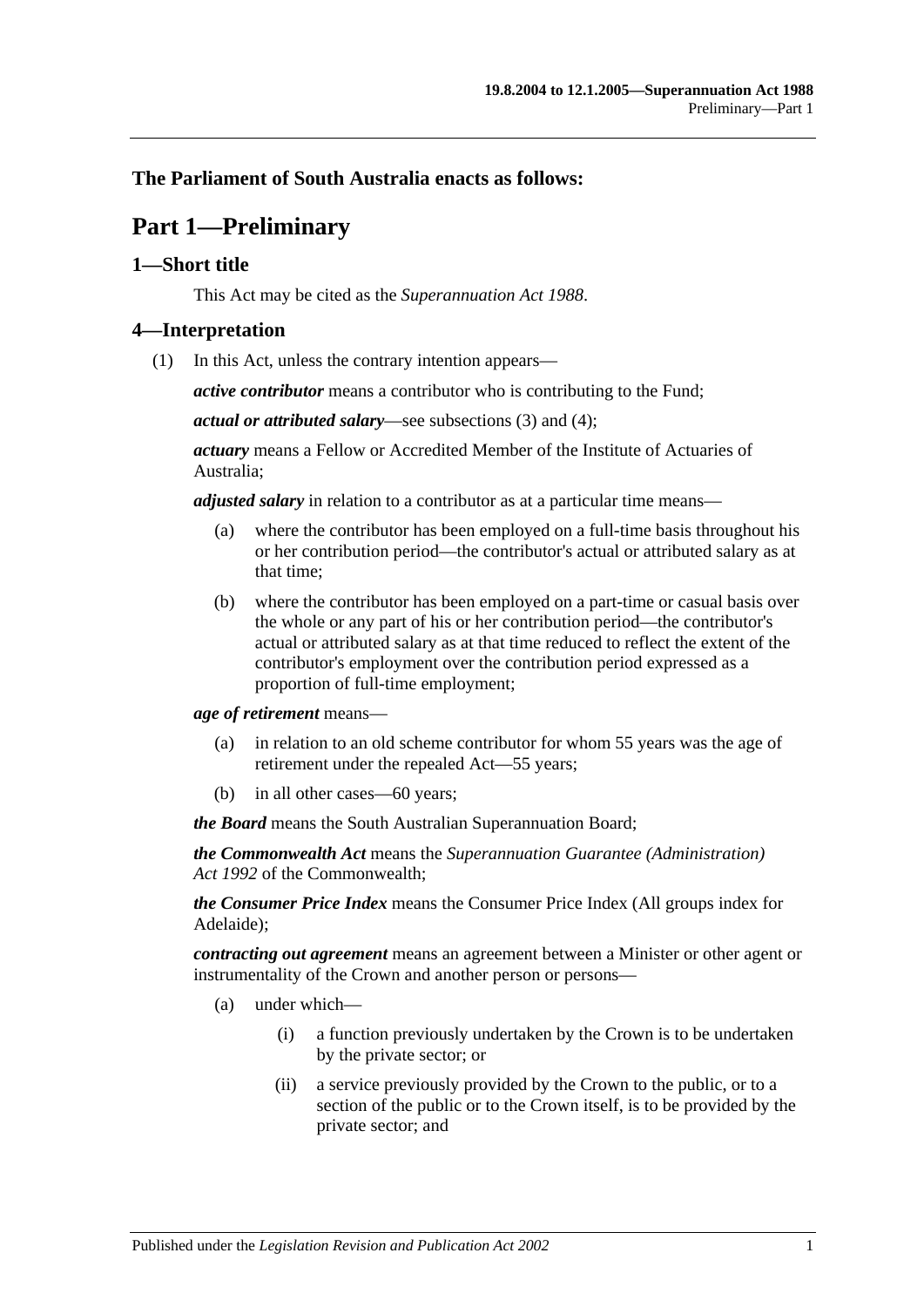(b) under which persons who had been public sector employees employed in undertaking that function or providing that service are offered employment in the private sector;

*contribution month*—see [subsection](#page-8-0) (2a);

#### *contribution period* means—

- (a) in relation to an old scheme contributor—a period (including a period falling wholly or partly before the commencement of this Act) over which the contributor is (or was) an active contributor;
- (b) in relation to a new scheme contributor—a period over which the contributor is (or was) an active contributor;

*contributor* means a person accepted as a contributor (either under this Act or under an earlier Act) and includes such a person who has ceased making contributions unless his or her rights in relation to superannuation have been exhausted and no derivative rights exist in relation to that person under this Act;

*deferred superannuation contributions surcharge* in relation to a contributor means the amount that the contributor is liable to pay the Commissioner of Taxation under section 15(6) of the Superannuation Contributions Tax Act;

*dependency* in relation to a child means any period for which the child is an eligible child;

*eligible child* in relation to a deceased contributor means a child—

- $(a)$  who is—
	- (i) a child of the contributor; or
	- (ii) a child in relation to whom the contributor had assumed parental responsibilities and who was cared for and maintained, wholly or in part, by the contributor up to the date of the contributor's death; and
- (b) who is—
	- (i) under the age of 16 years; or
	- (ii) between the ages of 16 and 25 years and in full-time attendance at an educational institution recognised by the Board for the purposes of this definition;

#### *employee* means—

- (a) a statutory officer of the Crown (including a Magistrate but not a Judge);
- (b) a person—
	- (i) employed in the Public Service under the *[Government Management](http://www.legislation.sa.gov.au/index.aspx?action=legref&type=act&legtitle=Government%20Management%20and%20Employment%20Act%201985)  [and Employment Act](http://www.legislation.sa.gov.au/index.aspx?action=legref&type=act&legtitle=Government%20Management%20and%20Employment%20Act%201985) 1985*; or
	- (ii) employed under the *[Education Act](http://www.legislation.sa.gov.au/index.aspx?action=legref&type=act&legtitle=Education%20Act%201972) 1972* or the *[Further Education](http://www.legislation.sa.gov.au/index.aspx?action=legref&type=act&legtitle=Further%20Education%20Act%201975)  Act [1975](http://www.legislation.sa.gov.au/index.aspx?action=legref&type=act&legtitle=Further%20Education%20Act%201975)*; or
	- (iii) employed by—
		- TransAdelaide;
		- the Commissioner of Highways;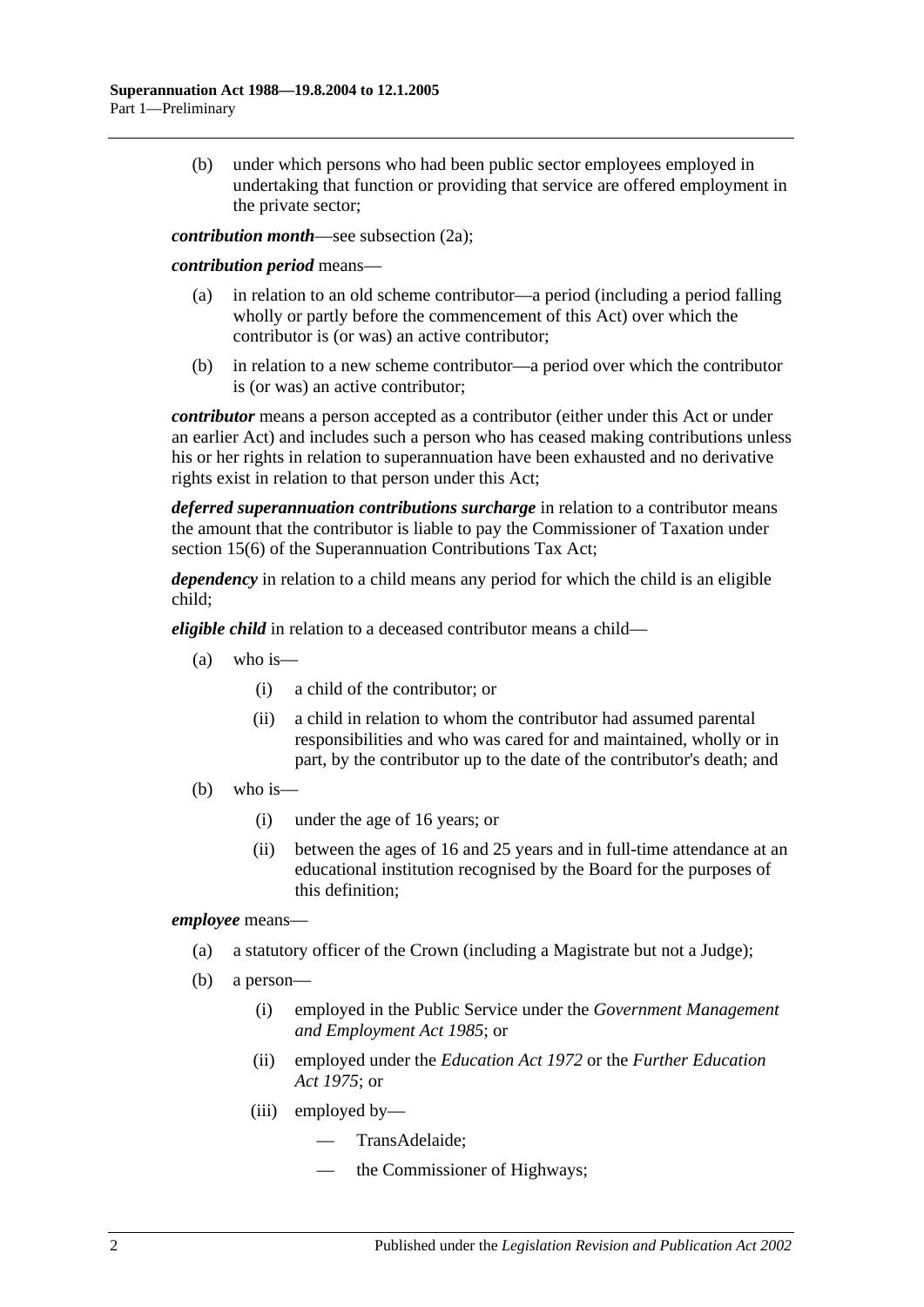- the South Australian Health Commission;
- an employer with which the Board has entered into superannuation arrangements under this Act; or
- (iv) employed by a Minister, or the Chief Executive Officer of a Public Service administrative unit, on a weekly, daily or hourly basis; or
- (v) employed under the *[Parliament \(Joint Services\) Act](http://www.legislation.sa.gov.au/index.aspx?action=legref&type=act&legtitle=Parliament%20(Joint%20Services)%20Act%201985) 1985*; or
- (vi) employed to provide services to the House of Assembly or the Legislative Council and under the control of the Speaker or the President; or
- (vii) employed as a member of the Governor's staff; or
- (viii) employed in an office or position declared by regulation to be an office or position to which this Act extends;

*employing authority* in relation to an employee means—

- (a) the chief executive officer to whom the employee is answerable on matters relating to his or her employment;
- (b) if there is no such officer—the authority, body or person to whom the employee is answerable;

*entitlement day* means—

- (a) in relation to a contributor who becomes entitled to a pecuniary benefit under this Act—the day on which that entitlement arises;
- (b) in relation to a contributor whose employment is terminated by his or her death—the date of the contributor's death;

*the Fund* means the South Australian Superannuation Fund;

*invalid pension* means a pension payable on account of invalidity;

*invalidity* means physical or mental incapacity to carry out the duties of employment;

*month* means a period starting at the beginning of any day of one of the 12 named months and ending—

- (a) immediately before the beginning of the corresponding day of the next named month; or
- (b) if there is no such corresponding day, at the end of the next named month;

*new scheme contributor* means a person accepted as a contributor on or after 31 May, 1986 (but does not include any such person who is classified by the Board as an old scheme contributor);

*notional salary* in relation to a contributor whose employment has ceased temporarily or permanently (including a contributor who has died) means the salary that the contributor would be receiving if he or she had continued in employment in the same position and at the same grade as were applicable immediately before the cessation of employment and, if the contributor was not in full-time employment immediately before cessation of employment, notional salary will be calculated on the basis of the contributor's average hours of employment (excluding overtime) over the last three years of his or her contribution period;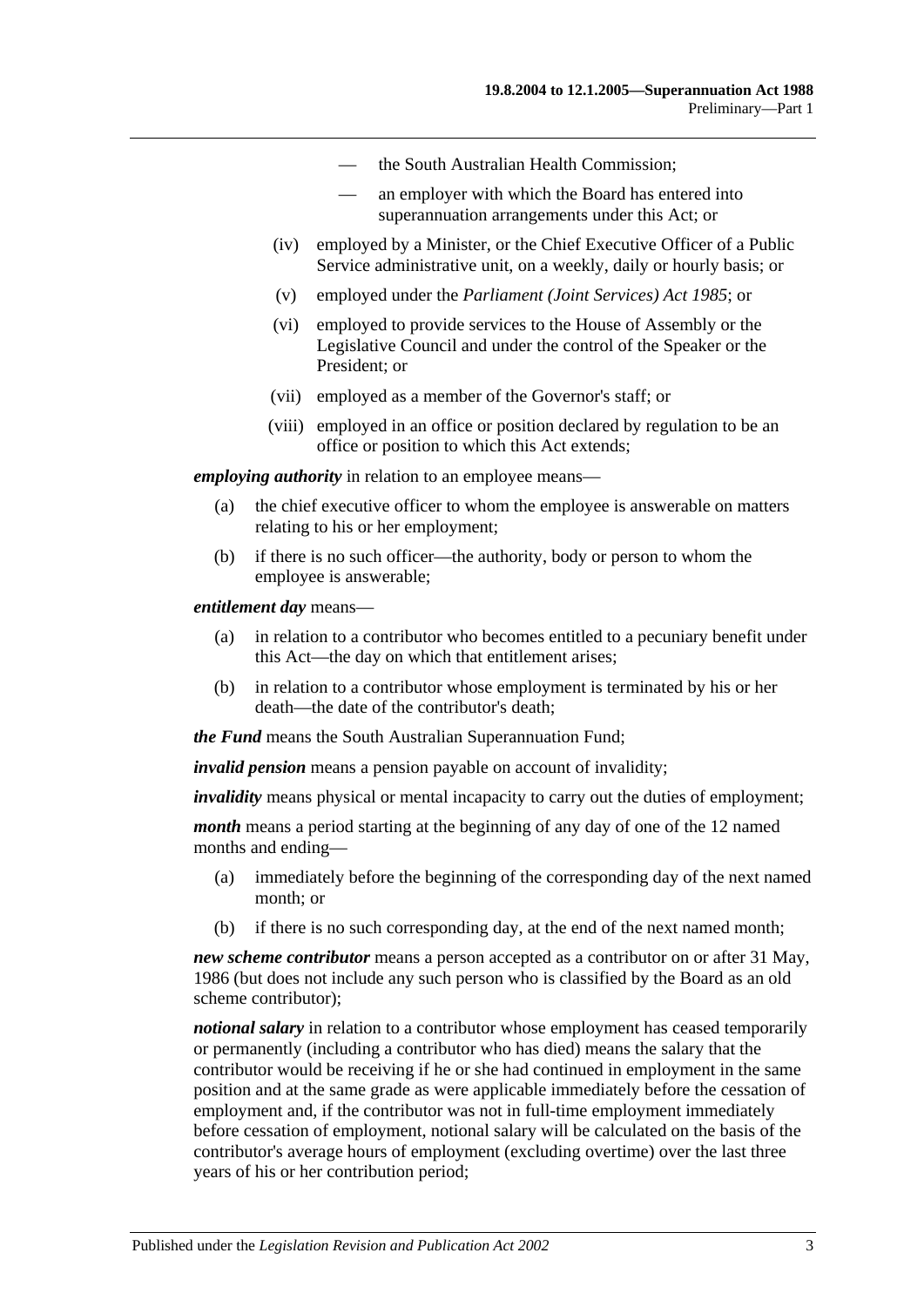*old scheme contributor* means a person who was accepted as a contributor to the Fund before 31 May, 1986 (and includes a person accepted as a contributor after that date if that person is classified as an old scheme contributor by the Board);

*outplaced employee* means a contributor who has retired or resigned from employment to take up employment in the private sector pursuant to an offer of employment in a contracting out agreement;

*pensioner* means a person who is entitled to a pension under this Act (including a person who qualifies for a pension but whose pension is under suspension);

*pension period* means the period over which a pension is paid;

*private sector employer* means the employer with whom an outplaced employee takes up employment upon retiring or resigning from employment in the public sector;

*Public Sector Employees Superannuation Scheme* means the superannuation scheme of that name established pursuant to a deed of arrangement dated 27 September 1989 between the Treasurer and the secretary of the United Trades and Labor Council;

#### *putative spouse* means—

- (a) a person who is a putative spouse within the meaning of the *[Family](http://www.legislation.sa.gov.au/index.aspx?action=legref&type=act&legtitle=Family%20Relationships%20Act%201975)  [Relationships Act](http://www.legislation.sa.gov.au/index.aspx?action=legref&type=act&legtitle=Family%20Relationships%20Act%201975) 1975*, whether declared as such under that Act or not; or
- (b) a person in respect of whom a declaration has been made by the District Court under [section](#page-11-0) 4A of this Act;

*the repealed Act* means the *[Superannuation Act](http://www.legislation.sa.gov.au/index.aspx?action=legref&type=act&legtitle=Superannuation%20Act%201974) 1974*;

*to retrench* in relation to a contributor means to terminate the contributor's employment on the ground that work of the kind for which the contributor is qualified and suited is no longer available for the contributor;

*retrenchment pension* means the pension payable to an old scheme contributor on account of retrenchment;

*salary*, in relation to a contributor who is employed pursuant to a TEC contract, means that proportion of the value of the total remuneration package specified in the contract that has been prescribed by regulation for the purposes of this definition;

*salary*, in relation to a contributor who is not employed pursuant to a TEC contract, includes all forms of remuneration except—

- (a) remuneration related to overtime (other than such remuneration that is paid by way of an annual allowance);
- (b) a leave loading;
- (c) a loading arising from the casual nature of the employment or the conditions under which work is performed;
- (d) allowances (unless declared by regulation to be a component of salary) for accommodation, travelling, subsistence or other expenses;
- (da) non-monetary remuneration referred to in [subsection](#page-9-2) (2d);
- (e) remuneration of a kind excluded by regulation from the ambit of this definition (and such a regulation may exclude remuneration of a particular kind for the purpose of calculating contributions but provide for its inclusion as a component of salary for the purpose of calculating benefits);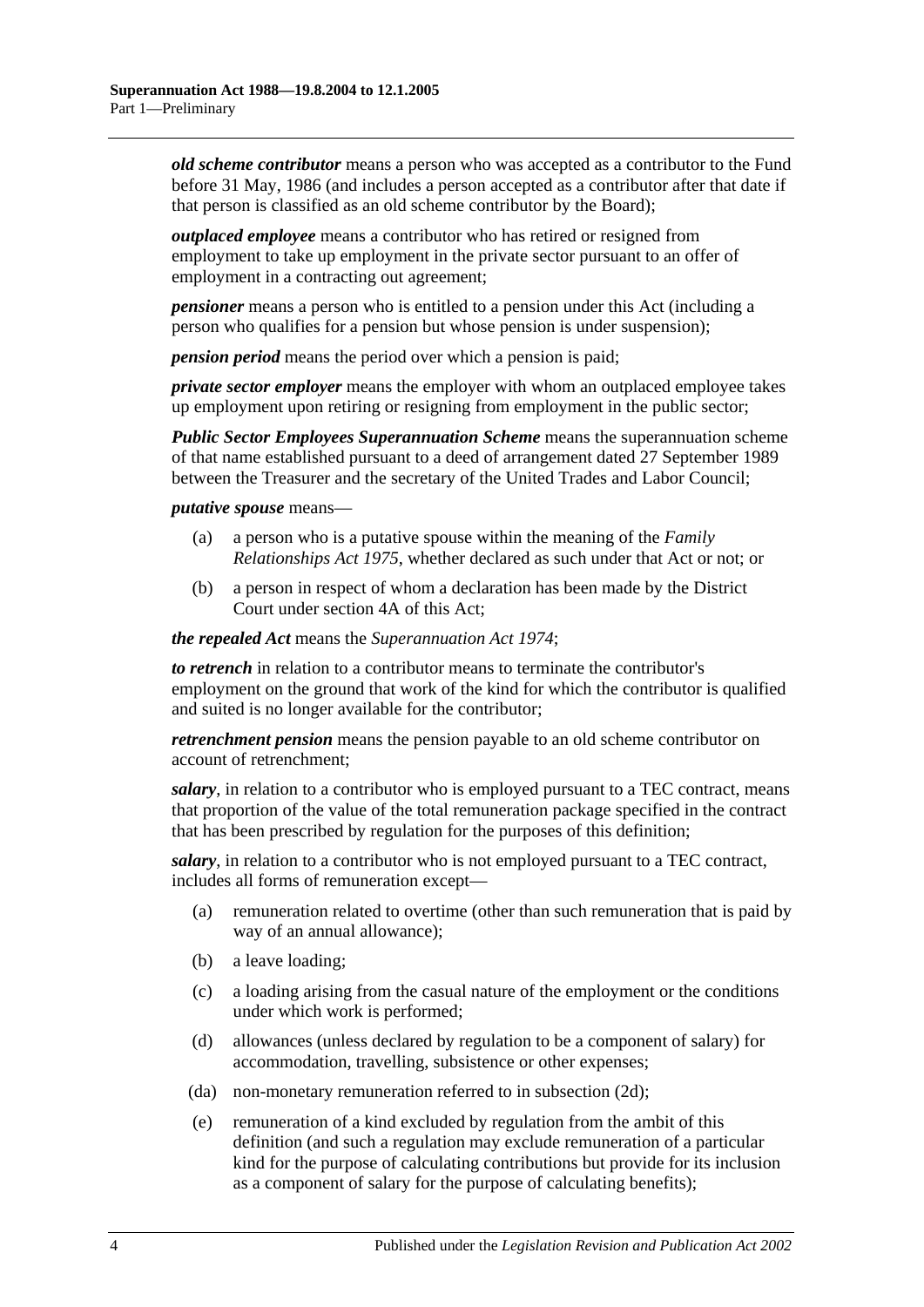*the Scheme* means the scheme of superannuation established by this Act and (where the context admits) includes the scheme of superannuation established by a corresponding previous enactment;

*special deposit account* means a special deposit account established under section 8 of the *[Public Finance and Audit Act](http://www.legislation.sa.gov.au/index.aspx?action=legref&type=act&legtitle=Public%20Finance%20and%20Audit%20Act%201987) 1987*;

*spouse* includes a putative spouse;

*standard contribution rate* means—

- (a) in relation to an old scheme contributor whose standard contribution rate is under [clause](#page-94-2) 2 of [Schedule 1](#page-94-0) some rate other than 6% of salary—that other rate of contribution;
- (b) in all other cases—6% of salary;

*Superannuation Contributions Tax Act* means the *Superannuation Contributions Tax (Members of Constitutionally Protected Superannuation Funds) Assessment and Collection Act 1997* of the Commonwealth;

*the Superannuation Funds Management Corporation of South Australia* or *the Corporation* means the Superannuation Funds Management Corporation of South Australia continued in existence by the *[Superannuation Funds Management](http://www.legislation.sa.gov.au/index.aspx?action=legref&type=act&legtitle=Superannuation%20Funds%20Management%20Corporation%20of%20South%20Australia%20Act%201995)  [Corporation of South Australia Act](http://www.legislation.sa.gov.au/index.aspx?action=legref&type=act&legtitle=Superannuation%20Funds%20Management%20Corporation%20of%20South%20Australia%20Act%201995) 1995*;

*surcharge notice* means a notice issued by the Commissioner of Taxation under section 15(7) of the Superannuation Contributions Tax Act;

*TEC contract* means a contract of employment between a contributor and his or her employer under which the value of the total remuneration package specified in the contract reflects the total employment cost to the employer of employing the contributor.

- (2) Where a period is to be expressed in months for the purpose of this Act, then, except where express provision is made to the contrary, only completed months will be taken into account and any remainder will be ignored.
- <span id="page-8-0"></span>(2a) The number of contribution months in a contribution period is calculated by multiplying the number of days in the period by 0.032854.
- (2b) A regulation prescribing the proportion of the value of the total remuneration package for the purposes of the first definition of *salary* in [subsection](#page-4-3) (1)—
	- (a) may prescribe different proportions in relation to old scheme contributors and new scheme contributors; and
	- (b) in relation to a contributor whose salary would be less under the first definition of *salary* in [subsection](#page-4-3) (1) than if it were determined under the second definition of *salary* in that subsection—may prescribe a proportion to ensure that the value of the contributor's salary for the purposes of this Act is not less than it would be if determined under the second definition of *salary*.
- <span id="page-8-2"></span><span id="page-8-1"></span>(2c) Non-monetary remuneration received by a contributor as the result of the sacrifice by the contributor of part of his or her salary in accordance with—
	- (a) an award; or
	- (b) an enterprise agreement prescribed by regulation for the purpose of this subsection,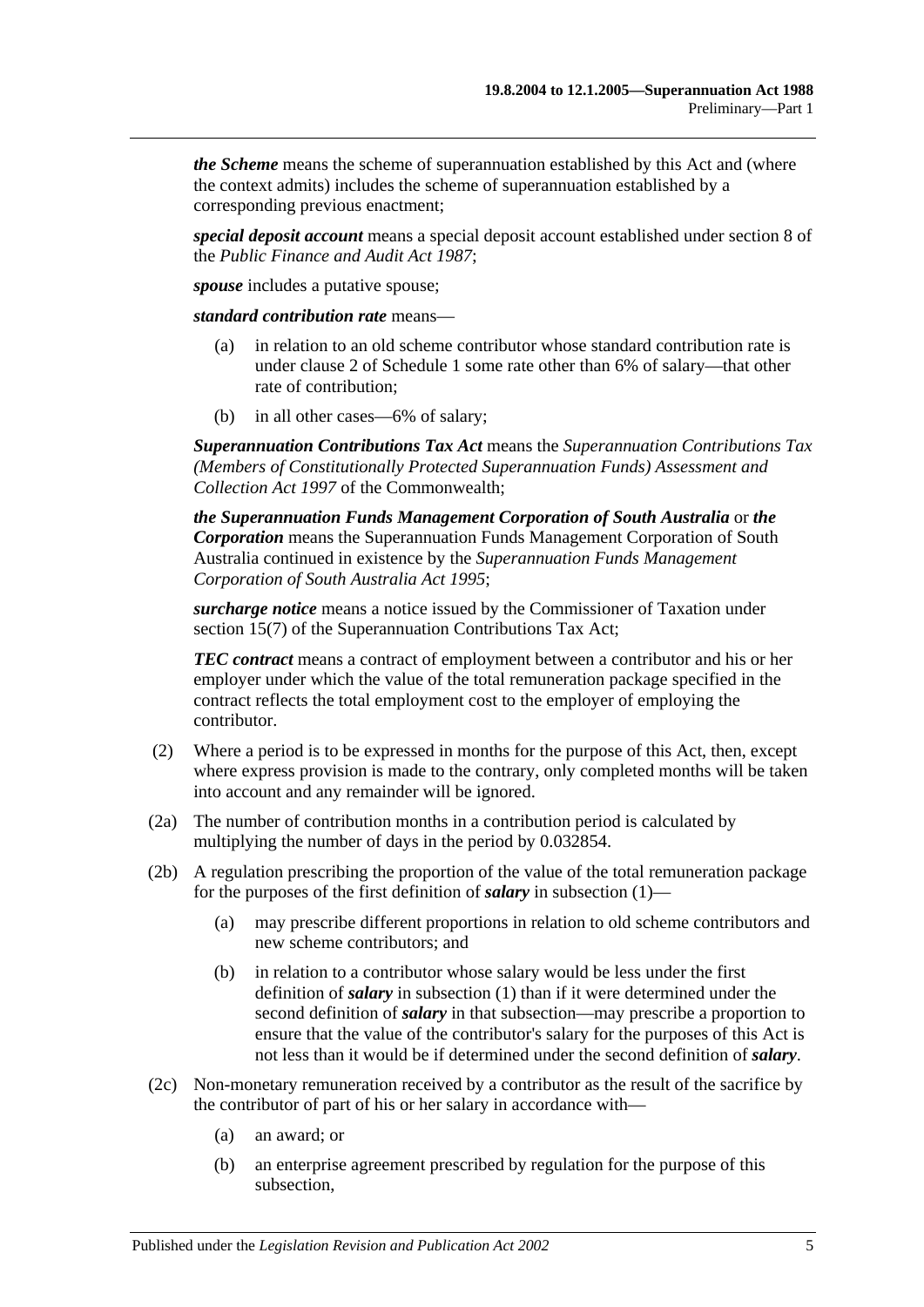is included in the second definition of *salary* in [subsection](#page-4-3) (1).

- <span id="page-9-2"></span>(2d) All non-monetary remuneration, except for non-monetary remuneration referred to in [subsection](#page-8-1) (2c), is excluded from the second definition of *salary* in [subsection](#page-4-3) (1).
- (2e) For the purposes of determining the amount of the salary received by a contributor who is in receipt of non—monetary remuneration of a kind referred to in [subsection](#page-8-1) (2c), the value of the non-monetary remuneration of that kind will be taken to be the amount of salary sacrificed by the contributor in order to receive that remuneration.
- (2f) A regulation referred to in [subsection](#page-8-2) (2c)(b) may prescribe an enterprise agreement by reference to the agreement or by reference to a class to which the agreement belongs.
- <span id="page-9-0"></span>(3) Subject to [subsection](#page-9-1) (4), a contributor's actual or attributed salary, as at a particular date, is—
	- (a) where the contributor is, at that date, employed on a full-time basis—the contributor's salary;
	- (b) in any other case—the salary that the contributor would have been receiving, at that date, if the contributor had then been employed on a full-time basis.
- <span id="page-9-1"></span> $(4)$  If—
	- (a) there is a reduction in a contributor's rate of salary (not being a reduction resulting from disciplinary action against the contributor);
	- (b) the contributor elects in a manner approved by the Board to contribute as if the reduction had not occurred,

the contributor's contributions will be based on the salary of the position or office held by the contributor immediately before the reduction occurred or, if that position or office ceases to exist or the classification of the position or office is changed, the contributions will be based on the salary of that position or office immediately before it ceased to exist or its classification was changed, adjusted to reflect changes in the Consumer Price Index from that time and the contributor's actual or attributed salary as at a particular date will be determined as if the notional salary in respect of which the contributor was contributing at that date were the contributor's actual salary.

(5) Where it is necessary to calculate what would have been the amount standing to the credit of a contributor's contribution account, as at a particular time, if the contributor had contributed at the standard contribution rate throughout his or her contribution period, the calculation may be made as follows:

$$
A = B \times \frac{C}{D} \times P
$$

Where—

*A* is the amount

*B* is the actual credit of the contribution account at the relevant time

*C* is the number of months in the contribution period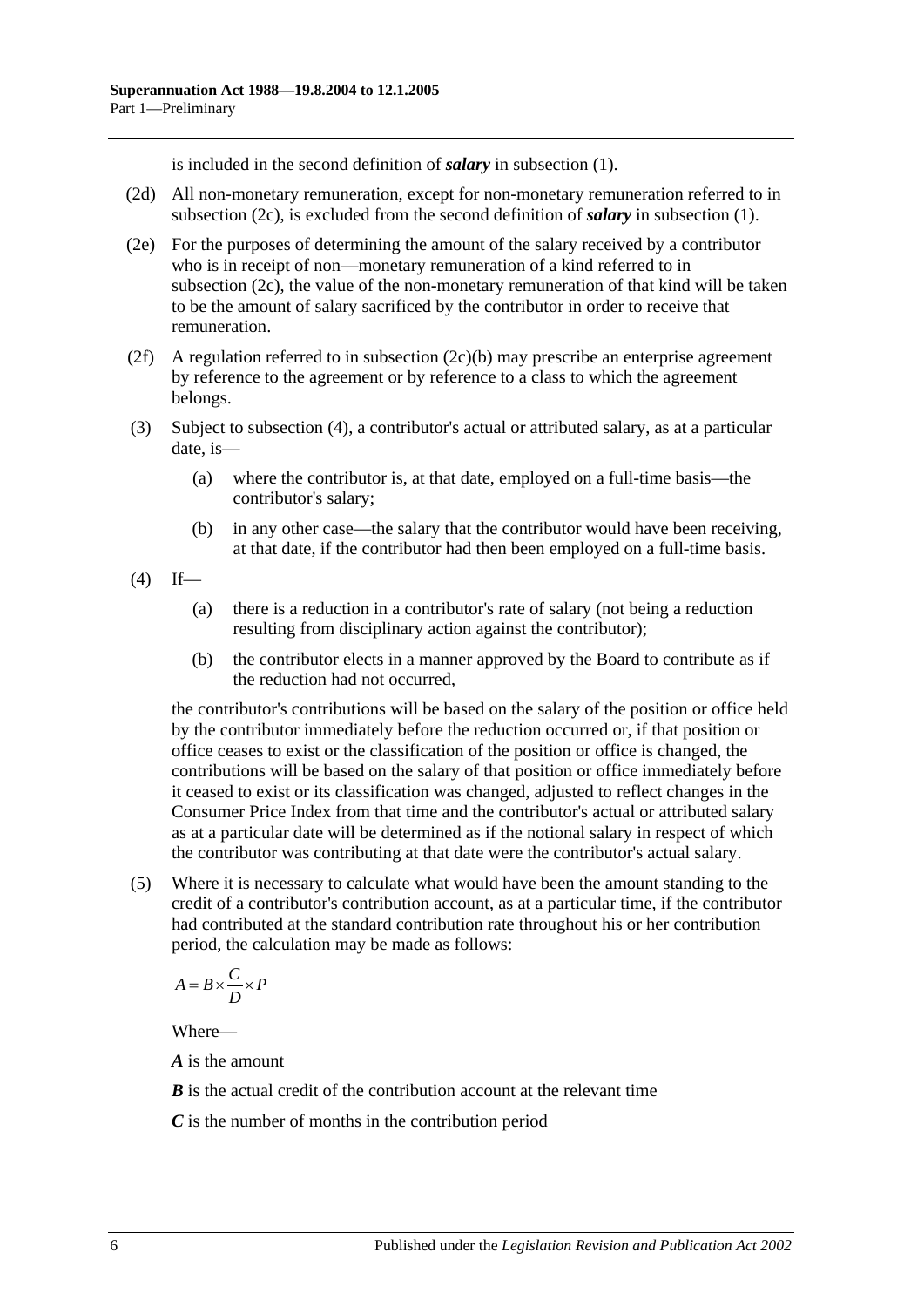*P* is—

- (a) in the case of a contributor who was in full-time employment throughout his or her contribution period—1;
- (b) in any other case—the numerical value arrived at by expressing the contributor's employment during his or her contribution period as a proportion of full-time employment during that period

*D* is the number of the contributor's contribution points.

- <span id="page-10-1"></span><span id="page-10-0"></span>(6) References in this Act to resignation from, or termination of, employment will be read subject to the following qualifications—
	- (a) resignation from a particular position in order to take up some other position in employment to which this Act applies, or to take up employment in the same position but on a different basis, will be ignored unless there is an interval of more than one month between the time the resignation takes effect and the commencement of the new employment;
	- (b) where a person is employed in employment to which this Act applies for a particular term and the term expires the person will be taken to have resigned—
		- (i) if he or she makes an election under this subparagraph—at the expiration of the term; or
		- (ii) if no election is made under [subparagraph](#page-10-0) (i)—at the expiration of 12 months from the expiration of the term except where the person is re-employed in employment to which this Act applies (not being employment on a casual basis) before that time in which case any interruption of employment will be ignored;
	- (c) a person whose employment is terminated on the ground of incompetence will be taken to have retired or resigned from employment depending on whether he or she has then reached the age of 55 years.
- (7) A person referred to in [subsection](#page-10-1) (6)(b) cannot make contributions under this Act in respect of a period before he or she is taken to have resigned under that subsection and during which he or she is not employed in employment to which this Act applies.
- <span id="page-10-2"></span>(8) For the purposes of this Act a contributor who is on leave without pay is not an active contributor if a contribution payable by the contributor has remained unpaid for 14 days or more.
- <span id="page-10-3"></span>(9) [Subsection](#page-10-2) (8) does not apply if the contributor did not know, and could not reasonably have been expected to know, that the contribution had remained unpaid for 14 days.
- (10) For the purposes of [subsections](#page-10-2) (8) and [\(9\),](#page-10-3) contributions become payable at the times at which salary would have been payable to the contributor if he or she had not been on leave without pay.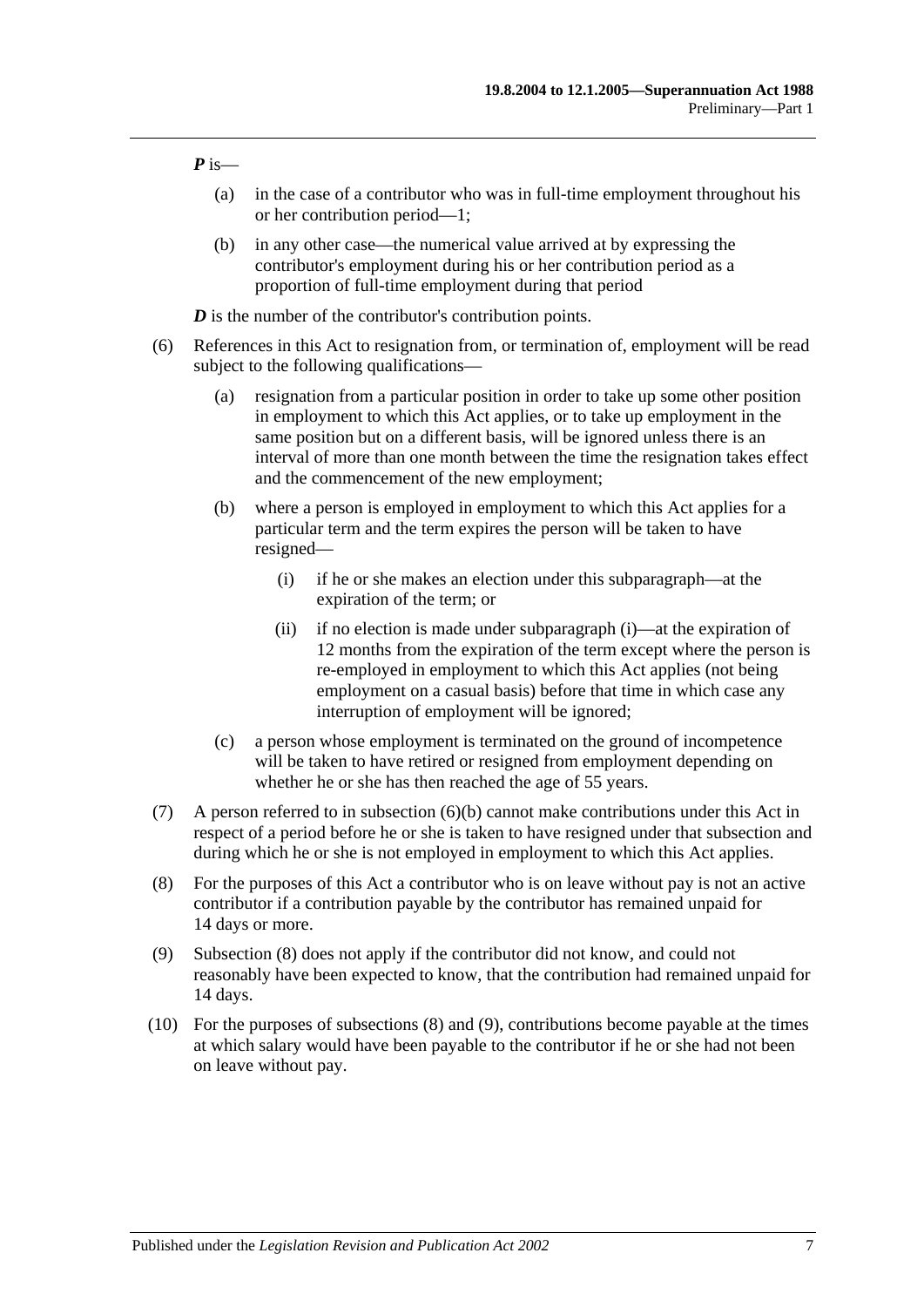#### <span id="page-11-2"></span><span id="page-11-0"></span>**4A—Putative spouses**

- (1) For the purposes of this Act, two persons of the same sex were, on a certain date, the putative spouses one of the other if the District Court has made a declaration under this section that they were, on that date, cohabiting with each other in a relationship that has the distinguishing characteristics of a relationship between a married couple (except for the characteristics of different sex and legally recognised marriage and other characteristics arising from either of those characteristics) and that they—
	- (a) had so cohabited with each other continuously for the period of five years immediately preceding that date; or
	- (b) had during the period of six years immediately preceding that date so cohabited with each other for periods aggregating not less than five years.
- (2) A person whose rights depend on whether—
	- (a) he or she and another person; or
	- (b) two other persons,

were, on a certain date, putative spouses one of the other may apply to the District Court for a declaration under this section.

- (3) If it is proved to the satisfaction of the Court that the persons in relation to whom the declaration under this section is sought did, on the date in question, fulfil the requirements of [subsection](#page-11-2) (1), the Court must make a declaration accordingly.
- (4) A declaration may be made under this section—
	- (a) whether or not one or both of the persons in relation to whom the declaration is sought are, or have ever been, domiciled in this State; or
	- (b) despite the fact that one or both of them are dead.
- (5) It must not be inferred from the fact that the Court has declared that two persons were putative spouses one of the other, on a certain date, that they were putative spouses as at any prior or subsequent date.

## <span id="page-11-1"></span>**4B—Restriction on publication of court proceedings**

- (1) *Protected information* is information relating to an application under [section](#page-11-0) 4A (including images) that identifies, or may lead to the identification of—
	- (a) an applicant; or
	- (b) a person who is related to, or associated with, an applicant or is, or is alleged to be, in any other way connected in the matter to which the proceedings relate; or
	- (c) a witness to the hearing of the application.
- (2) A person who publishes protected information is guilty of an offence. Maximum penalty: \$5 000 or imprisonment for 1 year.
- (3) A person who discloses protected information knowing that, in consequence of the disclosure, the information will, or is likely to, be published is guilty of an offence. Maximum penalty: \$5 000 or imprisonment for 1 year.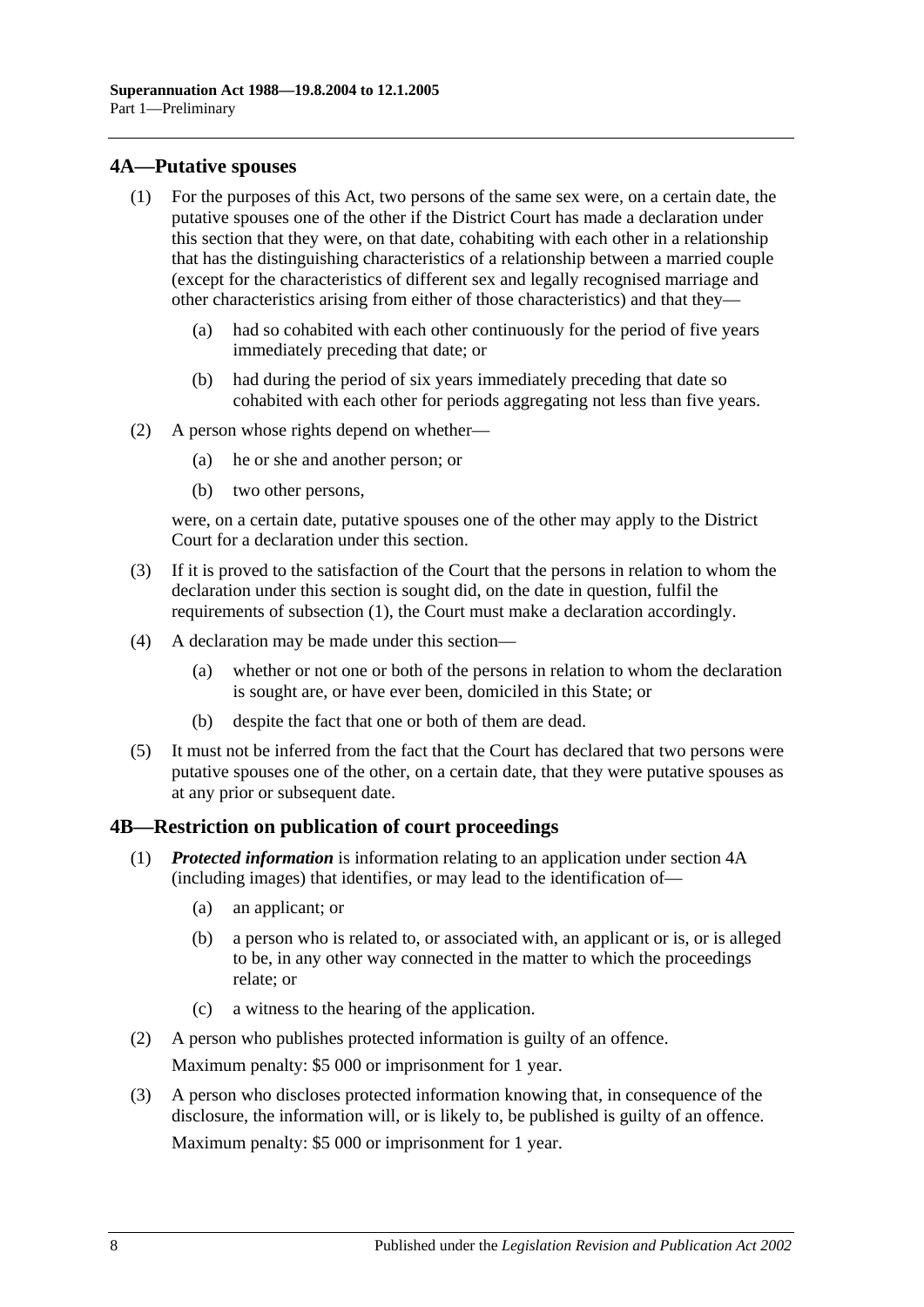- (4) This section does not apply to—
	- (a) the publication or disclosure of material—
		- (i) by the District Court or an employee of the Courts Administration Authority (so long as such publication or disclosure is made in connection with the administrative functions of the Court); or
		- (ii) for purposes associated with the administration of this Act; or
	- (b) the publication in printed or electronic form of material that—
		- (i) consists solely or primarily of the reported judgements or decisions of the Court; or
		- (ii) is of a technical nature designed primarily for use by legal practitioners.
- (5) In this section—

*newspaper* means a newspaper, journal, magazine or other publication that is published at periodic intervals;

*publish* means publish by newspaper, radio or television, or on the internet, or by some other similar means of communication to the public.

#### <span id="page-12-2"></span><span id="page-12-0"></span>**5—Superannuation arrangements**

- (1) Subject to [subsection](#page-12-1) (2), the Board may enter into arrangements with—
	- (a) an instrumentality or agency of the Crown; or
	- (b) a prescribed authority, body or person,

under which the employees of that instrumentality, agency, authority, body or person become eligible to apply to be accepted as contributors.

- (1a) An arrangement under [subsection](#page-12-2) (1) may modify the provisions of this Act in their application to, or in relation to, employees to which the arrangement relates but not so as to put those employees in a more advantageous position than other contributors.
- (1b) An arrangement may be varied at any time by agreement between the Board and the instrumentality, agency, authority, body or person.
- <span id="page-12-1"></span>(2) An arrangement under [subsection](#page-12-2) (1) is not effective unless its terms are approved by the Minister.
- <span id="page-12-3"></span>(2a) Where an instrumentality or agency of the Crown that has entered into an arrangement with the Board under this section ceases to be an instrumentality or agency of the Crown, the Minister may by written notice to the Board and to the former instrumentality or agency of not less than one month—
	- (a) declare that benefits will cease accruing to contributors in respect of their employment with the former instrumentality or agency; and
	- (b) vary the terms of the arrangement in such manner as he or she thinks fit.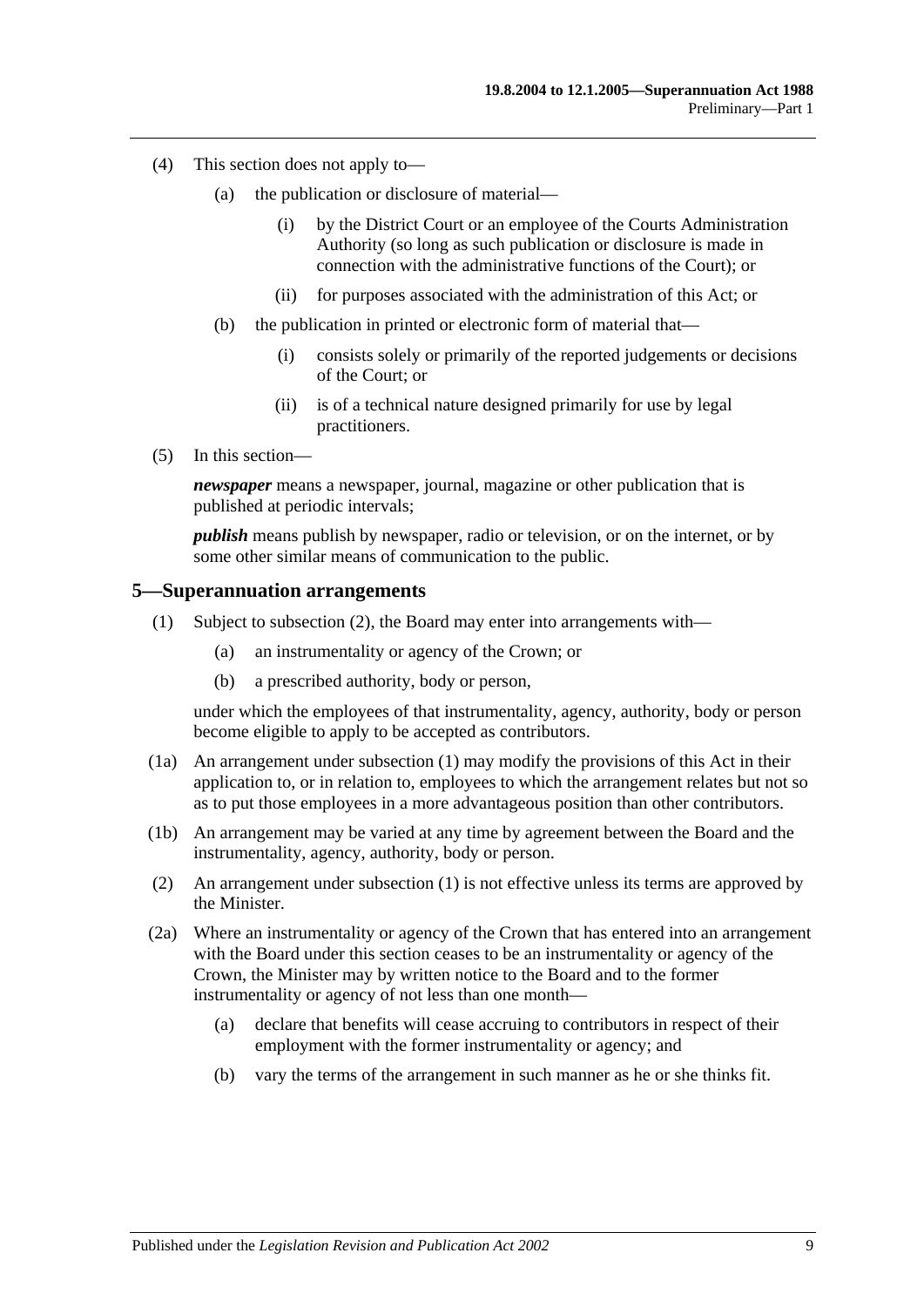- <span id="page-13-1"></span>(3) Subject to [subsection](#page-13-0) (4), an instrumentality or agency of the Crown or an authority, body or person who has entered into an arrangement with the Board under this section (whether before or after the commencement of the *[Superannuation \(Scheme Revision\)](http://www.legislation.sa.gov.au/index.aspx?action=legref&type=act&legtitle=Superannuation%20(Scheme%20Revision)%20Amendment%20Act%201992)  [Amendment Act](http://www.legislation.sa.gov.au/index.aspx?action=legref&type=act&legtitle=Superannuation%20(Scheme%20Revision)%20Amendment%20Act%201992) 1992*) may, by written notice to the Board of not less than one month, declare that benefits will cease accruing to contributors in respect of employment with the instrumentality, agency, authority, body or person.
- <span id="page-13-0"></span>(4) A declaration cannot be made under [subsection](#page-13-1) (3)—
	- (a) without the approval in writing of a majority of those persons who—
		- (i) are contributors by virtue of the arrangement; and
		- (ii) are currently employed by the instrumentality, agency, authority, body or person; and
	- (b) unless the Board has given its approval to the declaration.
- <span id="page-13-2"></span>(5) Before giving its approval under [subsection](#page-13-2) (4)(b), the Board must have obtained from an actuary an actuarial assessment of the account (if any) established to meet the employer component of benefits that have accrued to employees of the instrumentality, agency, authority, body or person under this Act.
- (6) When giving its approval under [subsection](#page-13-2) (4)(b), the Board must be satisfied on the basis of the actuary's assessment that the amount standing to the credit of the account will be sufficient to meet the employer component of benefits.
- <span id="page-13-3"></span>(7) The following provisions apply on the cessation of the accrual of benefits under [subsection](#page-12-3)  $(2a)$  or  $(3)$ :
	- (a) those contributors currently employed by the instrumentality, agency, authority, body or person who are of or over the age of 60 years will be taken for the purposes of this Act to have retired from employment; and
	- (b) those contributors currently employed by the instrumentality, agency, authority, body or person who have not reached the age of 60 years will be taken for the purposes of this Act to have resigned from employment; and
	- (c) [section](#page-27-0) 28 or [39](#page-61-0) (as the case requires) applies to and in relation to a contributor referred to in [paragraph](#page-13-3) (b) despite the fact that he or she is of or over the age of 55 years; and
	- (d) a contributor referred to in [paragraph](#page-13-3) (b) who has elected to preserve his or her benefits is not entitled to them (except on account of incapacity) until—
		- (i) he or she has reached the age of 55 years and has ceased to be employed by the instrumentality, agency, authority, body or person; or
		- (ii) he or she has reached the age of 60 years.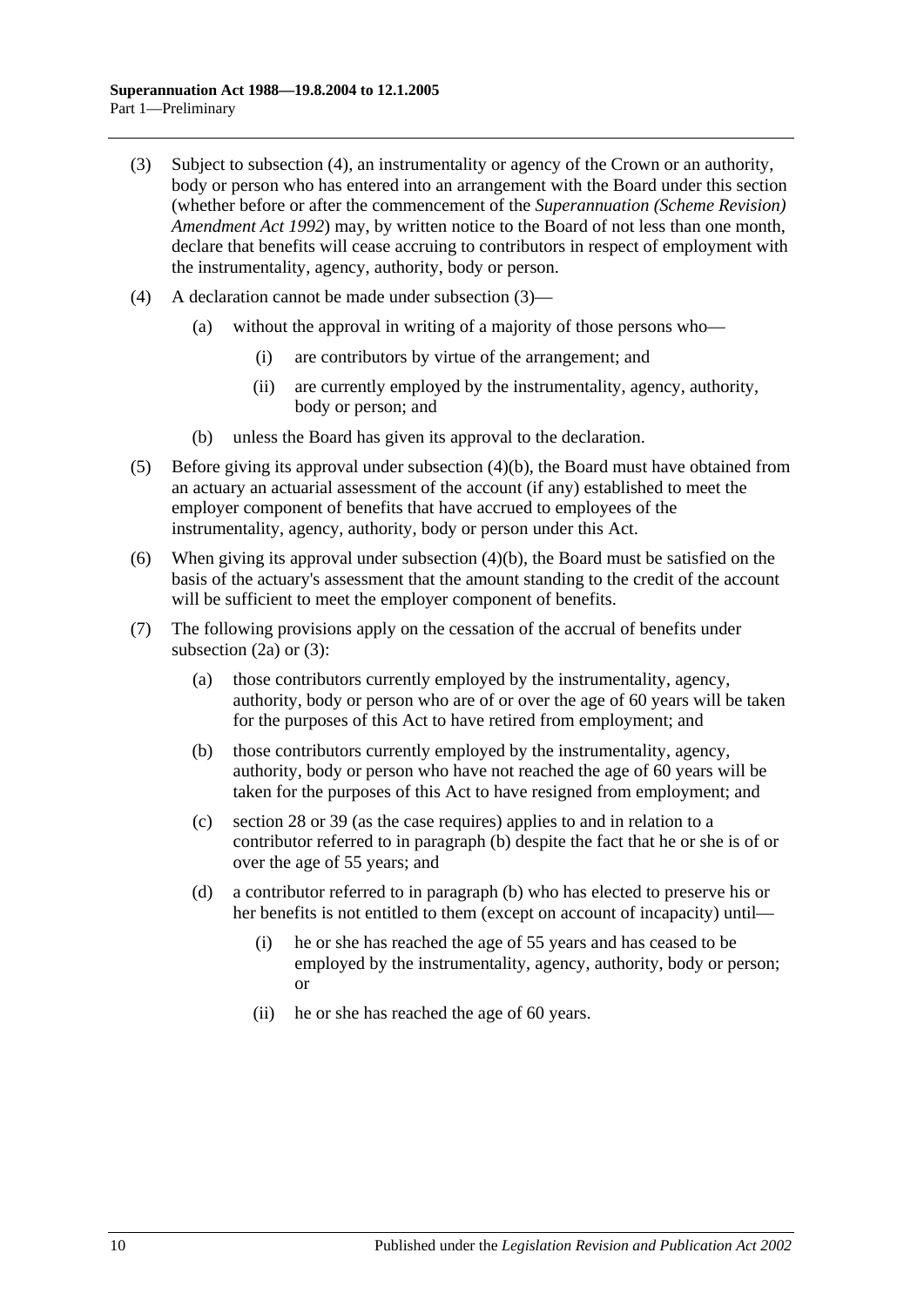# <span id="page-14-0"></span>**Part 2—Administration**

## <span id="page-14-1"></span>**Division 1—The Board**

## <span id="page-14-2"></span>**6—The Board**

- (1) The Board continues in existence.
- (2) The Board is a body corporate.
- (3) The Board has full juristic capacity to exercise any powers that are by their nature capable of being exercised by a body corporate.
- (4) Where a document appears to bear the common seal of the Board, it will be presumed, in the absence of proof to the contrary, that the document was duly executed by the Board.

## <span id="page-14-3"></span>**7—Functions of the Board**

(1) The Board is responsible to the Minister for all aspects of the administration of this Act except the management and investment of the Fund.

## <span id="page-14-4"></span>**8—The Board's membership**

- (1) The Board consists of the following members:
	- (a) a presiding member (who must not be an employee) appointed by the Governor; and
	- (b) two members elected by the contributors and members of the superannuation benefit scheme (established by the *[Superannuation \(Benefit Scheme\)](http://www.legislation.sa.gov.au/index.aspx?action=legref&type=act&legtitle=Superannuation%20(Benefit%20Scheme)%20Act%201992)  Act [1992](http://www.legislation.sa.gov.au/index.aspx?action=legref&type=act&legtitle=Superannuation%20(Benefit%20Scheme)%20Act%201992)*) and the Southern State Superannuation Scheme (established by the *[Southern State Superannuation Act](http://www.legislation.sa.gov.au/index.aspx?action=legref&type=act&legtitle=Southern%20State%20Superannuation%20Act%201994) 1994*); and
	- (c) two members appointed by the Governor on the Minister's nomination.
- (2) A person who is employed in duties connected with the administration of this Act, the *[Superannuation \(Benefit Scheme\) Act](http://www.legislation.sa.gov.au/index.aspx?action=legref&type=act&legtitle=Superannuation%20(Benefit%20Scheme)%20Act%201992) 1992* or the *[Southern State Superannuation](http://www.legislation.sa.gov.au/index.aspx?action=legref&type=act&legtitle=Southern%20State%20Superannuation%20Act%201994)  Act [1994](http://www.legislation.sa.gov.au/index.aspx?action=legref&type=act&legtitle=Southern%20State%20Superannuation%20Act%201994)* is not eligible to be elected as a member of the Board.
- (3) The Governor may appoint a deputy to a member of the Board and the deputy may, in the absence or during a temporary vacancy in the office of that member, act as a member of the Board.
- (4) Subject to [subsection](#page-14-5) (5), a member of the Board will be appointed or elected for a term not exceeding three years.
- <span id="page-14-5"></span>(5) A member appointed or elected to fill a casual vacancy will be appointed or elected for the balance of the term of his or her predecessor.
- (6) The office of a member of the Board becomes vacant if the member—
	- (a) dies; or
	- (b) completes a term of office and is not reappointed or re-elected; or
	- (c) resigns by written notice to the Minister; or
	- (d) is removed from office by the Governor on the ground of—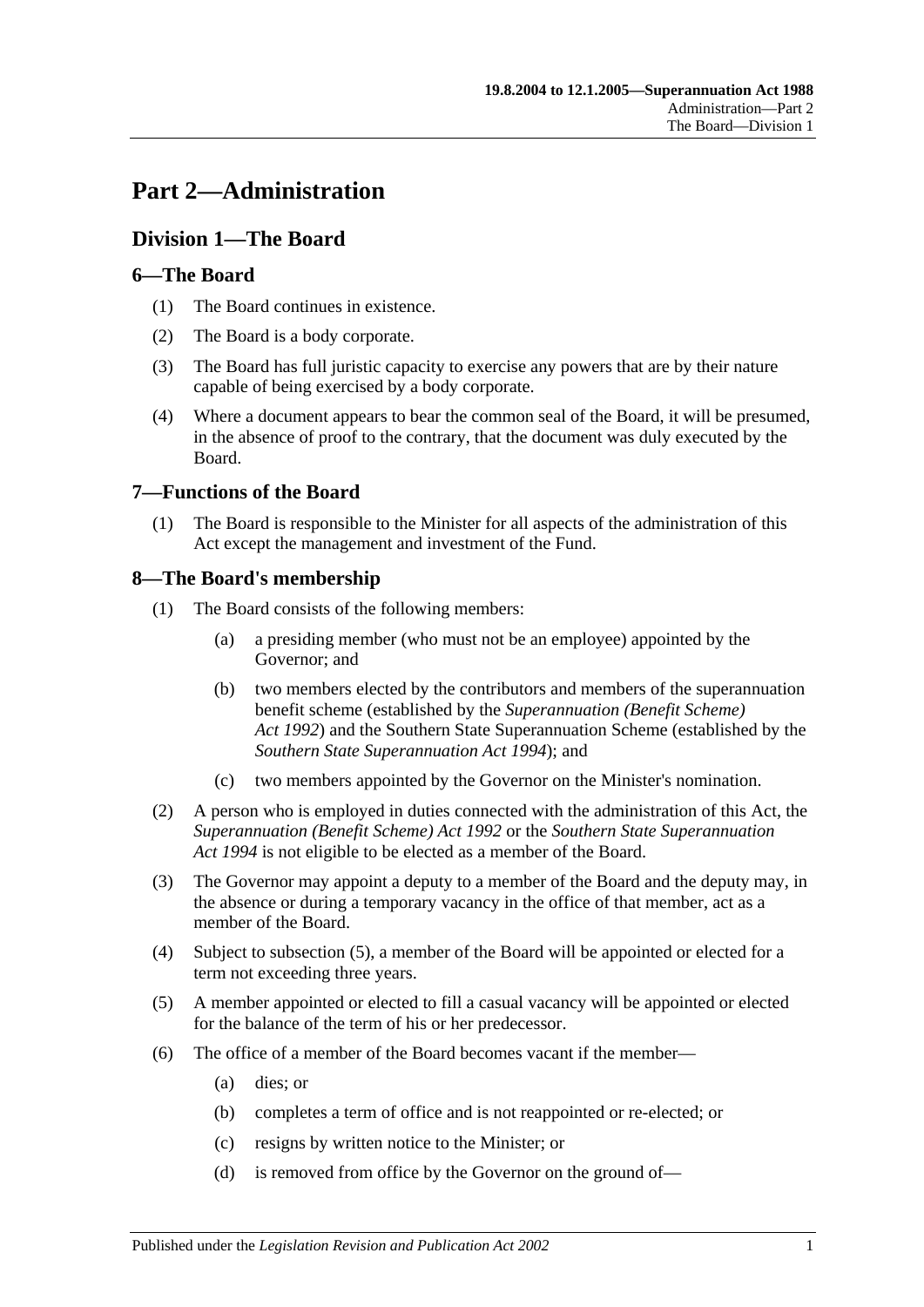- (i) mental or physical incapacity to carry out official duties satisfactorily; or
- (ii) neglect of duty; or
- (iii) misconduct.
- (7) If the office of an elected member becomes vacant and the balance of the term of the office is 12 months or less, the Governor may appoint to the vacant office a person nominated by the Public Service Association of South Australia Incorporated and the South Australian Institute of Teachers.

#### <span id="page-15-0"></span>**9—Procedures at meetings of the Board**

- (1) A meeting will be chaired by the presiding member or, in his or her absence, by a member chosen by those present.
- (2) Subject to [subsection](#page-15-3) (3), the Board may act notwithstanding vacancies in its membership.
- <span id="page-15-3"></span>(3) Three members constitute a quorum for a meeting of the Board.
- (4) A decision in which a majority of the members present at a meeting concur is a decision of the Board.
- (4a) A conference by telephone or other electronic means between members of the Board will, for the purposes of this section, be taken to be a meeting of the Board at which the participating members are present if—
	- (a) notice of the conference is given to all members in the manner determined by the Board for that purpose; and
	- (b) each participating member is capable of communicating with every other participating member during the conference.
- (5) Subject to this Act, the Board may determine its own procedures.
- (6) The Board must keep minutes of its proceedings.

#### <span id="page-15-4"></span><span id="page-15-1"></span>**10—Staff of the Board**

- (1) The Board may, with the Minister's approval, appoint staff to assist it in carrying out its responsibilities under this Act.
- (2) A person appointed under [subsection](#page-15-4) (1) is not a Public Service employee.
- (3) The Board may, with the approval of a Minister responsible for a particular administrative unit of the Public Service, make use of the staff or facilities of that administrative unit.

## <span id="page-15-2"></span>**10A—Delegation by the Board**

- (1) The Board may delegate any of the Board's powers or functions under this Act (except this power of delegation) to any person or body.
- (2) A delegation under this section—
	- (a) must be by instrument in writing; and
	- (b) may be conditional or unconditional; and
	- (c) does not derogate from the power of the Board to act in any matter; and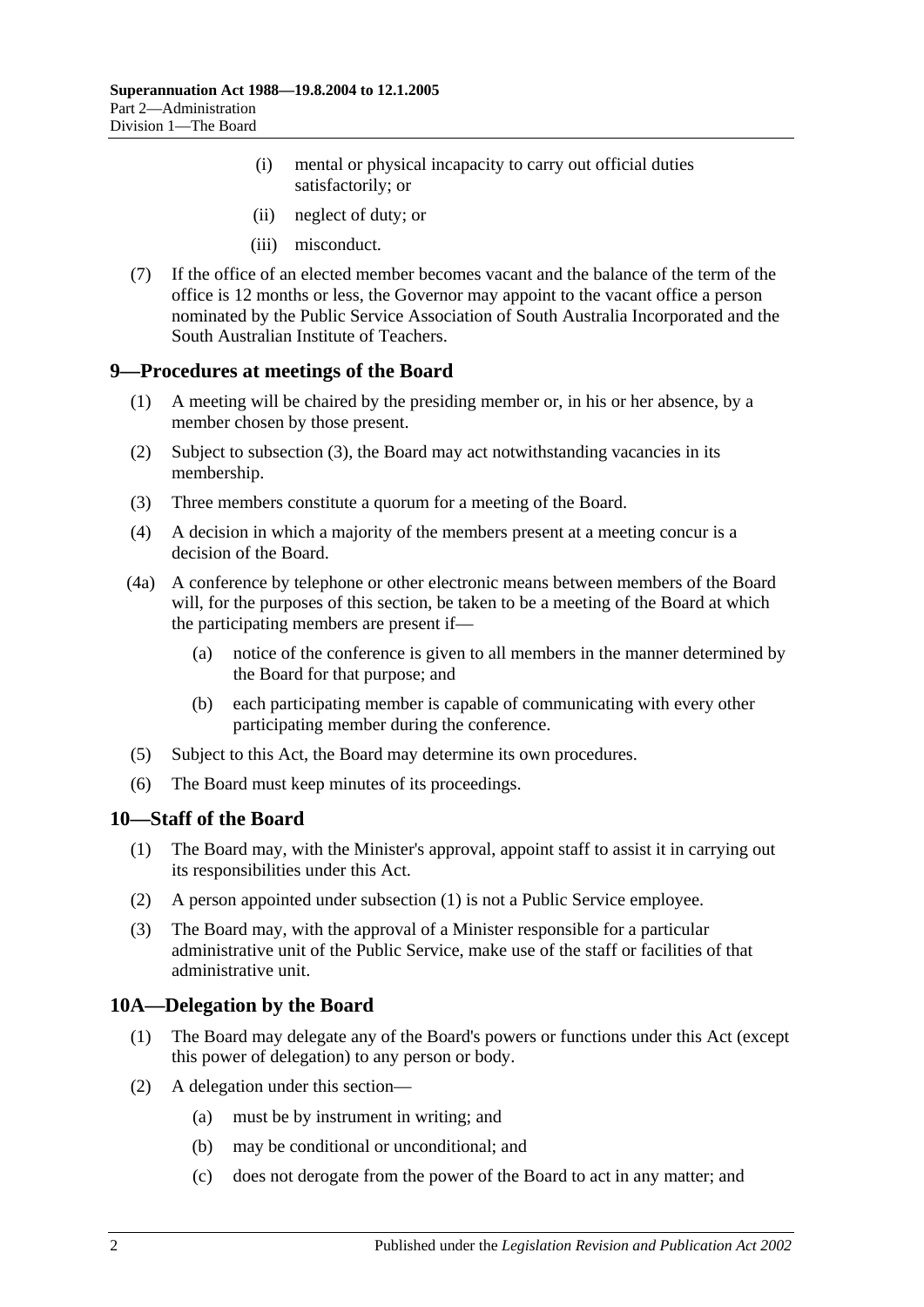(d) is revocable at will by the Board.

## <span id="page-16-0"></span>**Division 3—The Fund**

#### <span id="page-16-1"></span>**17—The Fund**

- (1) The Fund continues in existence.
- (2) The assets of the Fund belong (both at law and in equity) to the Crown.
- (3) The Fund is subject to the management and control of the Superannuation Funds Management Corporation of South Australia.
- (4) The Treasurer must pay into the Fund periodic contributions reflecting the contributions paid to the Treasurer by contributors with respect to the relevant period.
- (5) All interest and accretions arising from investment of the Fund must be paid into the Fund.
- <span id="page-16-2"></span>(6) The Fund will be treated as made up of two major divisions—
	- (a) one proportioned to—
		- (i) the aggregate balance, as at a date determined by the Board, of contribution accounts maintained in the names of old scheme contributors;
		- (ii) the amount, as at the date referred to in [subparagraph](#page-16-2) (i), that represents income of the Fund referable to old scheme contributors that is not reflected in contribution accounts;
		- (iii) the amount, as at the date referred to in [subparagraph](#page-16-2) (i), that is referable to contributions of old scheme contributors whose contribution accounts have been closed;
		- (iv) subsequent contributions and payments referable to old scheme contributors;
		- (v) subsequent income of the Fund attributable to investment of this division of the Fund;
	- (b) the other proportioned to—
		- (i) the aggregate balance, as at the date referred to in [paragraph](#page-16-2) (a)(i), of contribution accounts maintained in the names of new scheme contributors; and
		- (ii) subsequent contributions and payments referable to new scheme contributors; and
		- (iii) subsequent income of the Fund attributable to investment of this division of the Fund.
- (7) The following amounts will be paid from the Fund:
	- (a) administrative costs and other expenses related to the management and investment of the Fund;
	- (b) the prescribed percentage of the other costs of administering this Act;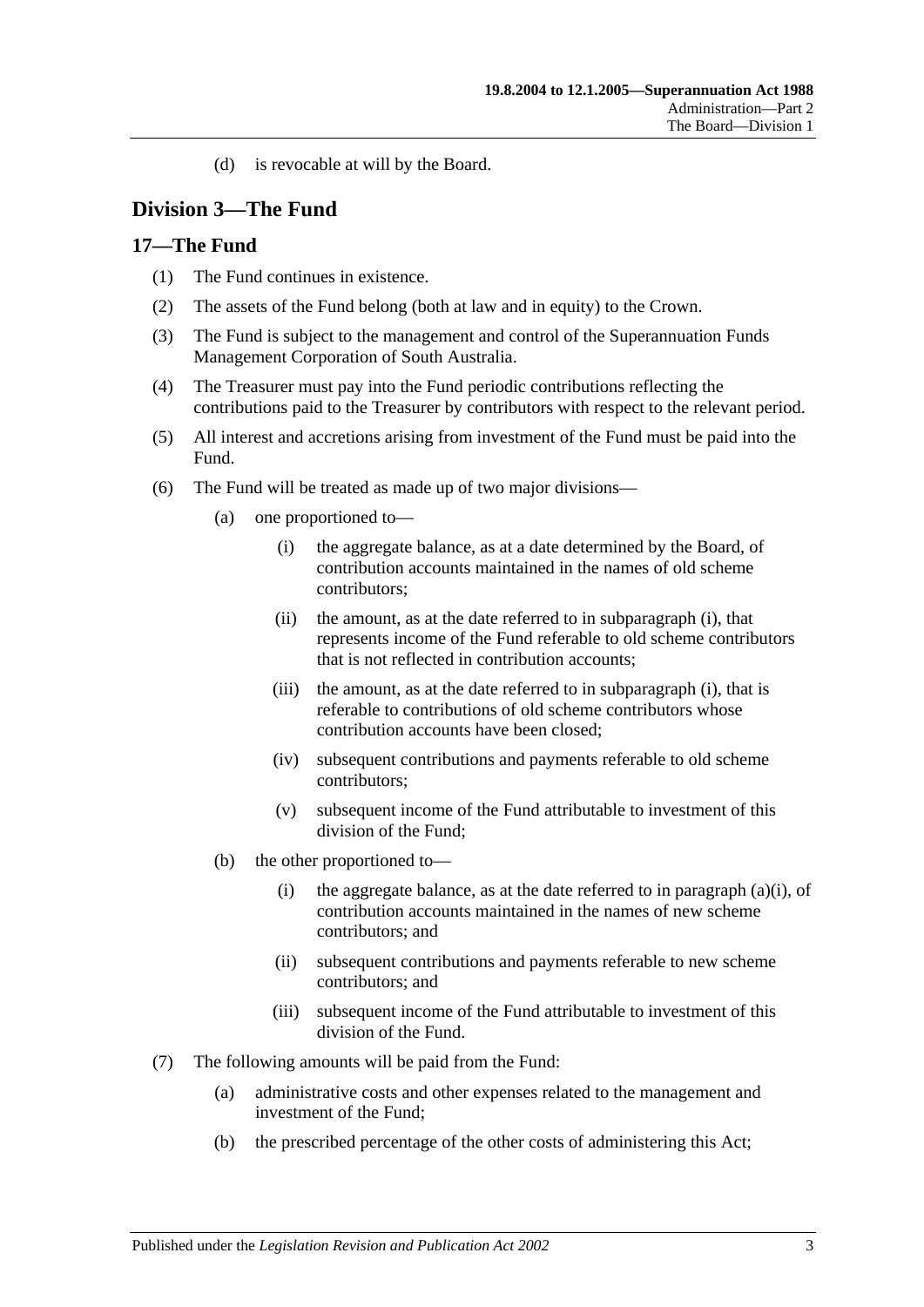- (c) any reimbursement of the Consolidated Account or a special deposit account that the Treasurer charges against the Fund in pursuance of this Act.
- (8) The Superannuation Funds Management Corporation of South Australia must determine the value of each division of the Fund as at the end of each financial year.

## <span id="page-17-0"></span>**19—Investment of the Fund**

- (1) The Fund will be invested in a manner determined by the Superannuation Funds Management Corporation of South Australia.
- (2) The Corporation may enter into transactions affecting the Fund—
	- (a) for the purpose of investment; or
	- (b) for purposes incidental, ancillary or otherwise related to investment.

## <span id="page-17-1"></span>**Division 3A—Accounts**

#### <span id="page-17-2"></span>**20A—Contributors' accounts**

- (1) The Board will maintain accounts in the names of all contributors and each account will state whether the contributor is an old scheme contributor or a new scheme contributor.
- (2) A contributor's account must be debited with any payment that is, in pursuance of this Act, to be charged against that account.
- <span id="page-17-3"></span>(3) At the end of each financial year, each contributor's account that has a credit balance will be varied—
	- (a) if the account is in the name of an old scheme contributor—to reflect a rate of return determined by the Board in relation to the contribution accounts of old scheme contributors for the relevant financial year;
	- (b) if the account is in the name of a new scheme contributor—to reflect a rate of return determined by the Board in relation to the contribution accounts of new scheme contributors for the relevant financial year.
- (4) In determining a rate of return for the purposes of [subsection](#page-17-3) (3), the Board should have regard to—
	- (a) the net rate of return achieved by investment of the relevant division of the Fund over the financial year or, if a new scheme contributor has made a nomination under [subsection](#page-17-4) (4a), the net rate of return achieved by the class of investments, or the combination of classes of investments, nominated by the contributor; and
	- (b) the desirability of reducing undue fluctuations in the rate of return on contributors' accounts.
- <span id="page-17-5"></span><span id="page-17-4"></span>(4a) If the Fund is invested in different classes of investments, the Board may, with the agreement of the Superannuation Funds Management Corporation of South Australia, permit new scheme contributors, on such terms and conditions as it thinks fit, to nominate the class of investments, or the combination of classes of investments, for the purpose of determining the rate of return under this section.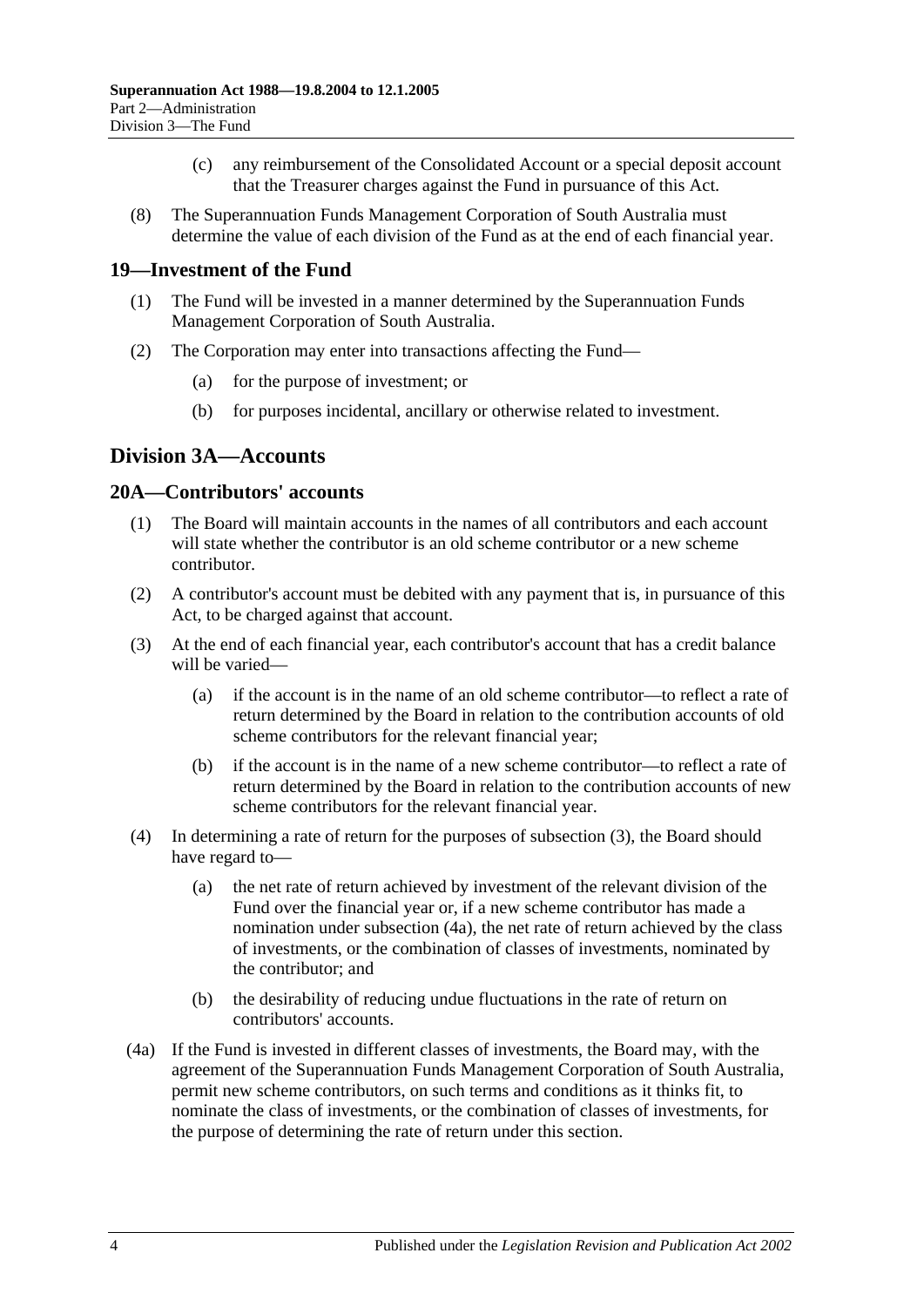- (4b) If a contributor, after nominating a class of investments under [subsection](#page-17-4) (4a), subsequently varies the nominated class of investments, the Board may charge a fee (to be fixed by the Board) to the contributor's contribution account in a manner determined by the Board.
- (5) Where, in pursuance of [subsection](#page-17-5) (4)(b), the Board determines a rate of return that is at variance with the net rate of return achieved by investment of the relevant division of the Fund, the Board must include its reasons for the determination in its report for the relevant financial year.
- <span id="page-18-5"></span>(6) Where it is necessary to determine the balance of a contributor's account and the Board has not yet determined a rate of return in relation to the relevant financial year, the balance will be determined by applying a percentage rate of return on accounts estimated by the Board.
- (6a) A balance determined under [subsection](#page-18-5) (6) will not be adjusted when a rate of return is subsequently determined under [subsection](#page-17-3) (3).
- (7) A reference in this section to *rate of return* is a reference to a positive or a negative rate of return.

## <span id="page-18-6"></span><span id="page-18-0"></span>**20AB—Other accounts to be kept by Board**

- (1) The Board must keep proper accounts of receipts and payments relating to the payment of benefits under this Act.
- (2) The Auditor-General may at any time, and must at least once in each year, audit the accounts kept by the Board under [subsection](#page-18-6) (1).

## <span id="page-18-1"></span>**Division 3B—Payment of benefits**

## <span id="page-18-2"></span>**20B—Payment of benefits**

- (1) Any benefit or other entitlement payable under this Act must be paid out of the Consolidated Account (which is appropriated to the necessary extent) or out of a special deposit account established by the Treasurer for the purpose.
- (2) If any such payment, or a proportion of any such payment, is, in pursuance of this Act, to be charged against the contributor's contribution account or against the Fund, the Treasurer may reimburse the Consolidated Account or special deposit account by charging the relevant division of the Fund with the amount of that payment or the relevant proportion of that payment (as the case requires).

## <span id="page-18-3"></span>**Division 4—Reports**

## <span id="page-18-4"></span>**21—Reports**

- (1) The Board must, on or before 31 October in each year submit a report to the Minister on the operation of this Act during the financial year ending on 30 June in that year.
- <span id="page-18-7"></span>(4) The Minister must, in relation to the triennium ending 30 June 1992, and thereafter in relation to each succeeding triennium, obtain a report within 12 months after the end of the relevant triennium—
	- (a) on the cost of the Scheme to the Government at the time of the report and in the foreseeable future; and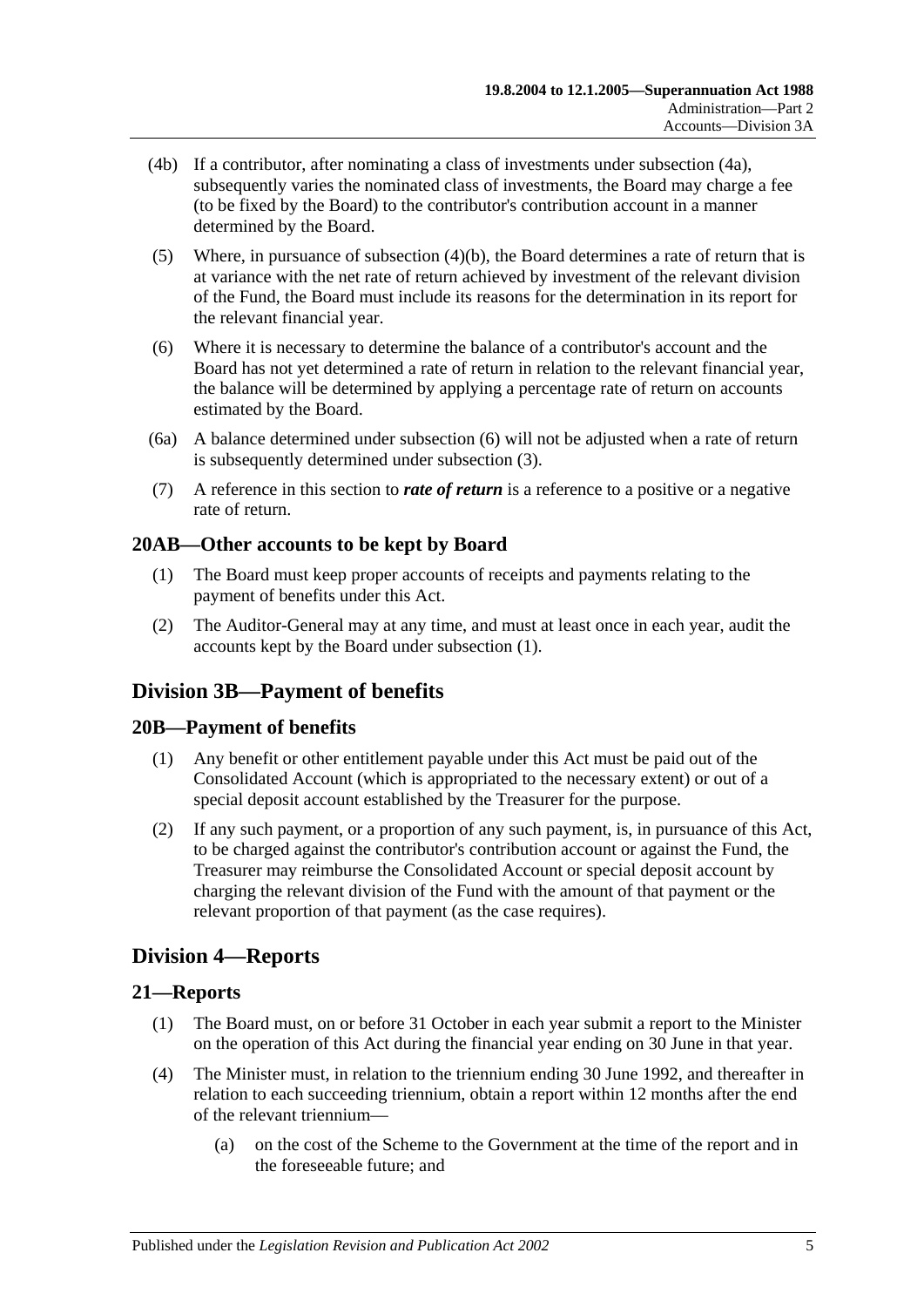- (b) estimating the proportion of future benefits under [Part 5](#page-48-0) that can be met from the Fund.
- (4a) A report under [subsection](#page-18-7) (4) must be prepared by an actuary, not being a member of the Board, appointed by the Minister.
- (5) The Minister must, within six sitting days after receiving a report under this section, have copies of the report laid before both Houses of Parliament.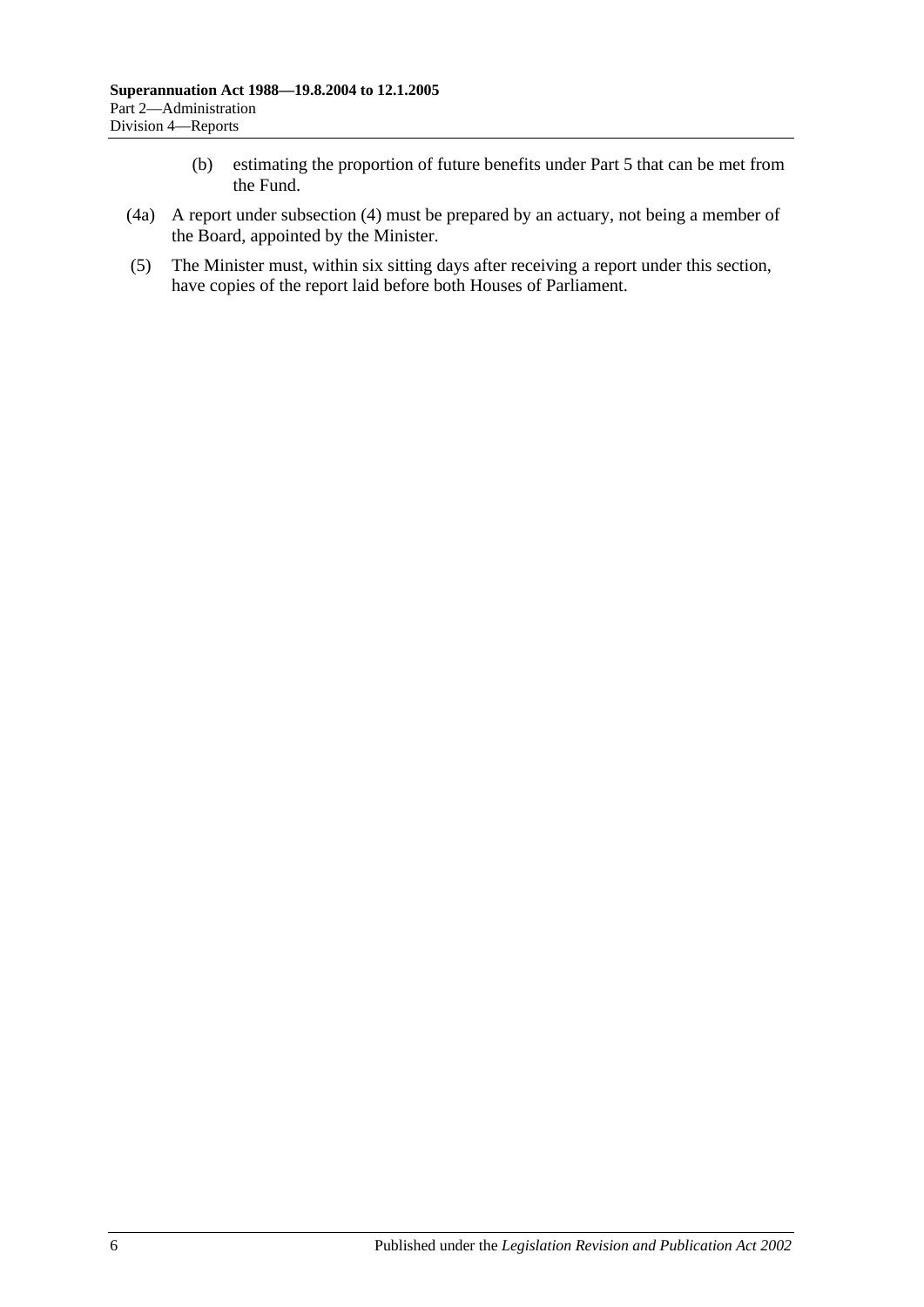# <span id="page-20-0"></span>**Part 3—Contributors, contribution and contribution points**

#### <span id="page-20-5"></span><span id="page-20-1"></span>**22—Entry of contributors to the scheme**

- (1) The Board may, on the application of an employee, accept the employee as a contributor.
- (2) An application can only be made in a manner approved by the Board.
- <span id="page-20-2"></span>(3) The Board may require an applicant to provide satisfactory evidence of the state of the applicant's health.
- (4) The cost of any medical examination to which an applicant is required to submit under [subsection](#page-20-2) (3) will be paid by the Board.
- <span id="page-20-4"></span><span id="page-20-3"></span>(5) If it appears to the Board—
	- (a) that an applicant's state of health is such as to create a risk of invalidity or premature death; or
	- (b) that an applicant has in the past engaged in an activity of a prescribed kind that increases the risk of invalidity or premature death; or
	- (c) that the applicant is likely in the future to engage in an activity of a kind referred to in [paragraph](#page-20-3) (b),

the Board may accept the application on conditions (being conditions authorised by the regulations) limiting the benefits payable under this Act in the event of the contributor's invalidity or death before the age of 55 years (and any such condition prevails to the extent of any inconsistency with any provision of this Act).

- (5a) Unless conditions referred to in [subsection](#page-20-4) (5) provide otherwise, a contributor whose benefits in the event of invalidity or death are limited by conditions under that subsection or by conditions referred to in [clause](#page-98-0) 7 of [Schedule 1](#page-94-0) is not entitled to a disability pension under [Part 4](#page-26-0) or [5](#page-48-0) in respect of the illness, condition or disability to which the limitations relate during the period of five years from the commencement of this Act or the contributor's acceptance into the Scheme whichever is the later.
- (6) If an applicant—
	- (a) is a contributor to some other superannuation scheme funded wholly or in part by the applicant's employer; or
	- (b) receives an allowance or salary loading related to superannuation,

the Board will, unless there is good reason to the contrary, reject the application.

- (7) The Board cannot accept an application from a person who is employed on a casual basis.
- (8) If it appears to the Board that a contributor withheld information required in relation to his or her application for membership of the Scheme, the Board may withhold or reduce a benefit under this Act (other than one that is to be charged against the contributor's contribution account).
- (9) The contribution period of an employee accepted as a contributor will commence on the date fixed for that purpose by the Board.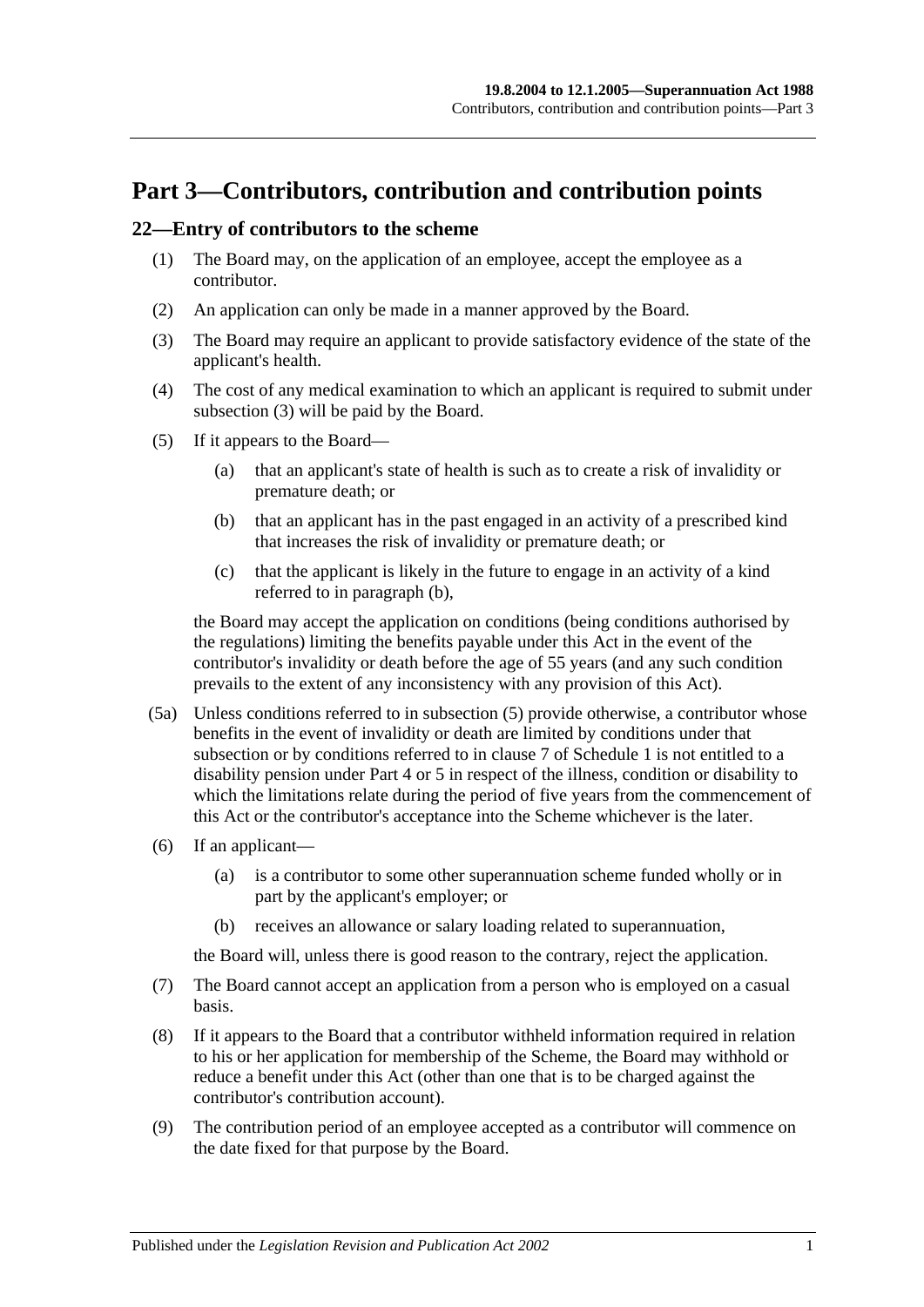- (10) Subject to this section, an application for acceptance as a contributor under [subsection](#page-20-5) (1) must be made on or before 3 May 1994.
- <span id="page-21-0"></span>(11) A person who commenced employment to which this Act applies on or after 3 February 1994 pursuant to a written offer received by the person on or before 3 May 1994 may make an application for acceptance as a contributor under [subsection](#page-20-5) (1) on or before 3 August 1994 or the expiration of three months after the employment commenced whichever is the later.
- (12) An application under [subsection](#page-20-5) (1) will be taken to have been made on the day on which the application was received by the Board.
- (13) An employee who is not a person referred to in [subsection](#page-21-0) (11) may apply for acceptance as a contributor under [subsection](#page-20-5) (1) on or after 4 May 1994 and before 1 July 1995 but if accepted the contributor will—
	- (a) be a member of the Southern State Superannuation Scheme established by the *[Southern State Superannuation Act](http://www.legislation.sa.gov.au/index.aspx?action=legref&type=act&legtitle=Southern%20State%20Superannuation%20Act%201994) 1994* on and from 1 July 1995 and will be taken to have elected to contribute to that scheme at the rate of 6 per cent of salary; and
	- (b) will be taken to be under the age of 55 years and to resign from employment for the purposes of this Act on 30 June 1995 and to carry over the employee component of his or her accrued superannuation benefits on 1 July 1995 to his or her member's contribution account under the Southern State Superannuation Scheme and to carry over the employer component of those benefits on 1 July 1995 to his or her employer contribution account under that scheme.
- <span id="page-21-2"></span>(14) An employee may make an application for acceptance as a contributor under [subsection](#page-20-5)  $(1)$  on or after 4 May 1994 if he or she-
	- (a) had been a member of the Police superannuation scheme; and
	- (b) had resigned or retired from the employment that entitled him or her to membership of that scheme in order to take up employment to which this Act applies; and
	- (c) had taken up that employment within three months after resignation or retirement from the previous employment; and
	- (d) in the case of resignation from the previous employment, had preserved his or her benefits under the Police superannuation scheme.
- (15) Subject to [subsection](#page-21-1) (16), the application referred to in [subsection](#page-21-2) (14) must be made within three months after the employee commences employment to which this Act applies.
- <span id="page-21-1"></span>(16) An employee referred to in [subsection](#page-21-2) (14) who commenced employment to which this Act applies during the period commencing on 3 February 1994 and ending on the commencement of the *[Superannuation \(Employee Mobility\) Amendment Act](http://www.legislation.sa.gov.au/index.aspx?action=legref&type=act&legtitle=Superannuation%20(Employee%20Mobility)%20Amendment%20Act%201997) 1997* may make an application for acceptance as a contributor under [subsection](#page-20-5) (1) within three months after the commencement of that Act.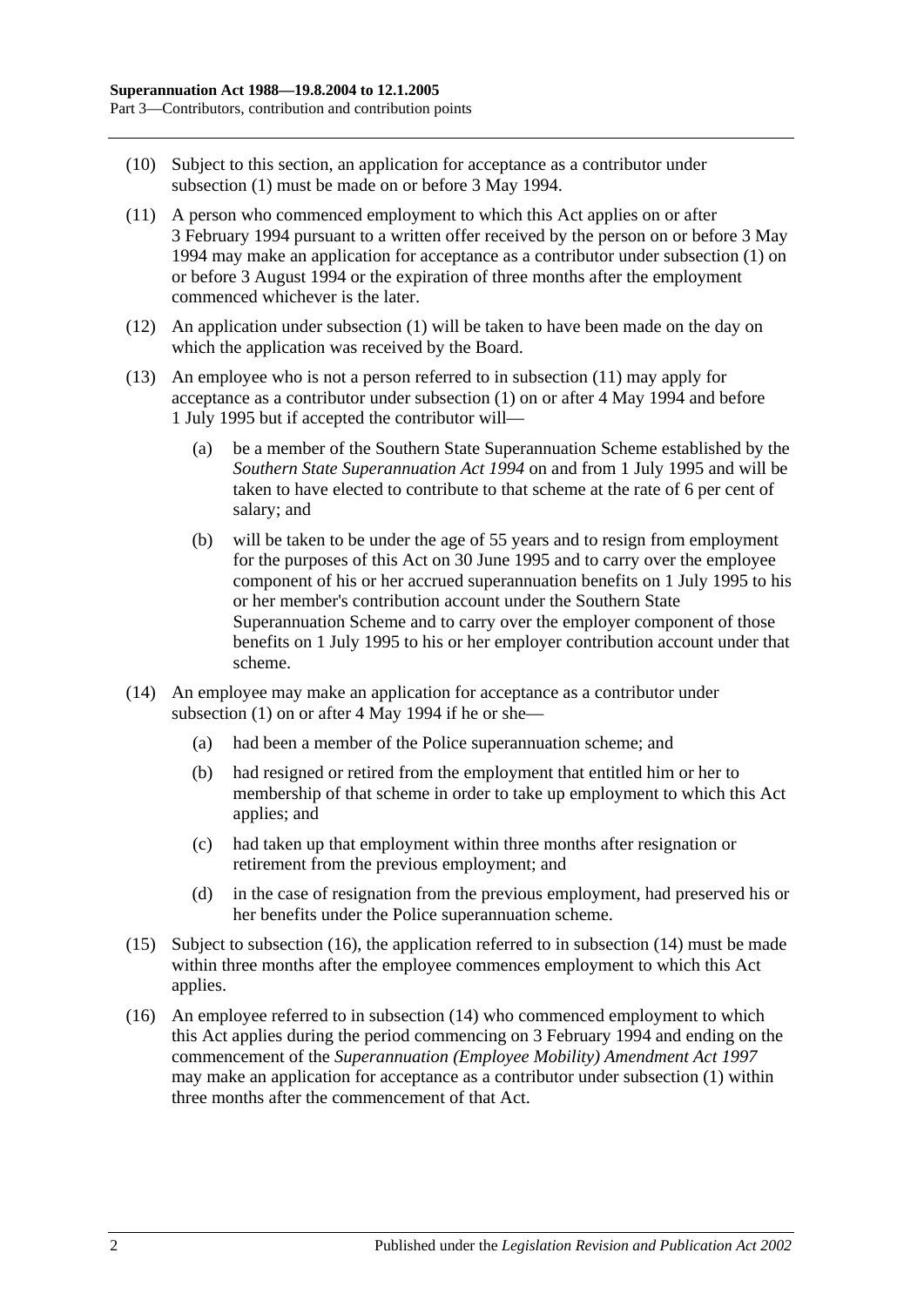- (17) The Board may not refuse an application by an employee referred to in [subsection](#page-21-2) (14) on medical grounds and the only conditions that the Board may place on its acceptance of such an application are those conditions (if any) to which the employee's membership of the Police superannuation scheme had been subject immediately before his or her retirement or resignation from the previous employment.
- (18) An employee referred to in [subsection](#page-21-2) (14) who is accepted as a contributor under [subsection](#page-20-5) (1) is only entitled to his or her benefits under the Police superannuation scheme after his or her employment to which this Act applies has terminated.
- (19) In this section—

*Police superannuation scheme* means the old or new scheme of superannuation established by the *[Police Superannuation Act](http://www.legislation.sa.gov.au/index.aspx?action=legref&type=act&legtitle=Police%20Superannuation%20Act%201990) 1990*.

#### <span id="page-22-0"></span>**23—Contribution rates**

- (1) Subject to this section, a contributor will make contributions to the Treasurer at the standard contribution rate until termination of the contributor's employment.
- <span id="page-22-2"></span>(2) Subject to [subsection](#page-22-1) (2a), a contributor may elect—
	- (a) to contribute at any one of the following rates:
		- 3.0%
		- 4.5%
		- 6.0%
		- 7.5%
		- 9.0%;
	- (b) to cease contributing;
	- (c) in the case of a contributor whose standard contribution rate is not 6%—to contribute at the contributor's standard contribution rate.
- <span id="page-22-1"></span>(2a) A contributor who is employed pursuant to a TEC contract must contribute at the contributor's standard contribution rate or at a higher rate referred to in [subsection](#page-22-2) (2) unless he or she was contributing at a lower rate during the financial year in which the term of the contract commenced in which event he or she must contribute at that rate or a higher rate referred to in [subsection](#page-22-2) (2).
- (2b) [Subsection](#page-22-1) (2a) operates in relation to the financial year following the financial year in which section 5A of the *[Superannuation \(Miscellaneous\) Amendment Act](http://www.legislation.sa.gov.au/index.aspx?action=legref&type=act&legtitle=Superannuation%20(Miscellaneous)%20Amendment%20Act%202000) 2000* comes into operation and in relation to subsequent financial years.
- (3) Subject to [subsection](#page-22-3) (3a), an election under [subsection](#page-22-2) (2) can only be made in a manner approved by the Board and will operate as from the commencement of a financial year (and only elections received by the Board two months or more before the commencement of a particular financial year will operate in relation to that financial year).
- <span id="page-22-3"></span>(3a) Where the Board is satisfied that a contributor needs to reduce his or her contributions because of financial hardship, the Board may permit the contributor to make an election under [subsection](#page-22-2) (2) that will operate before the commencement of the next financial year.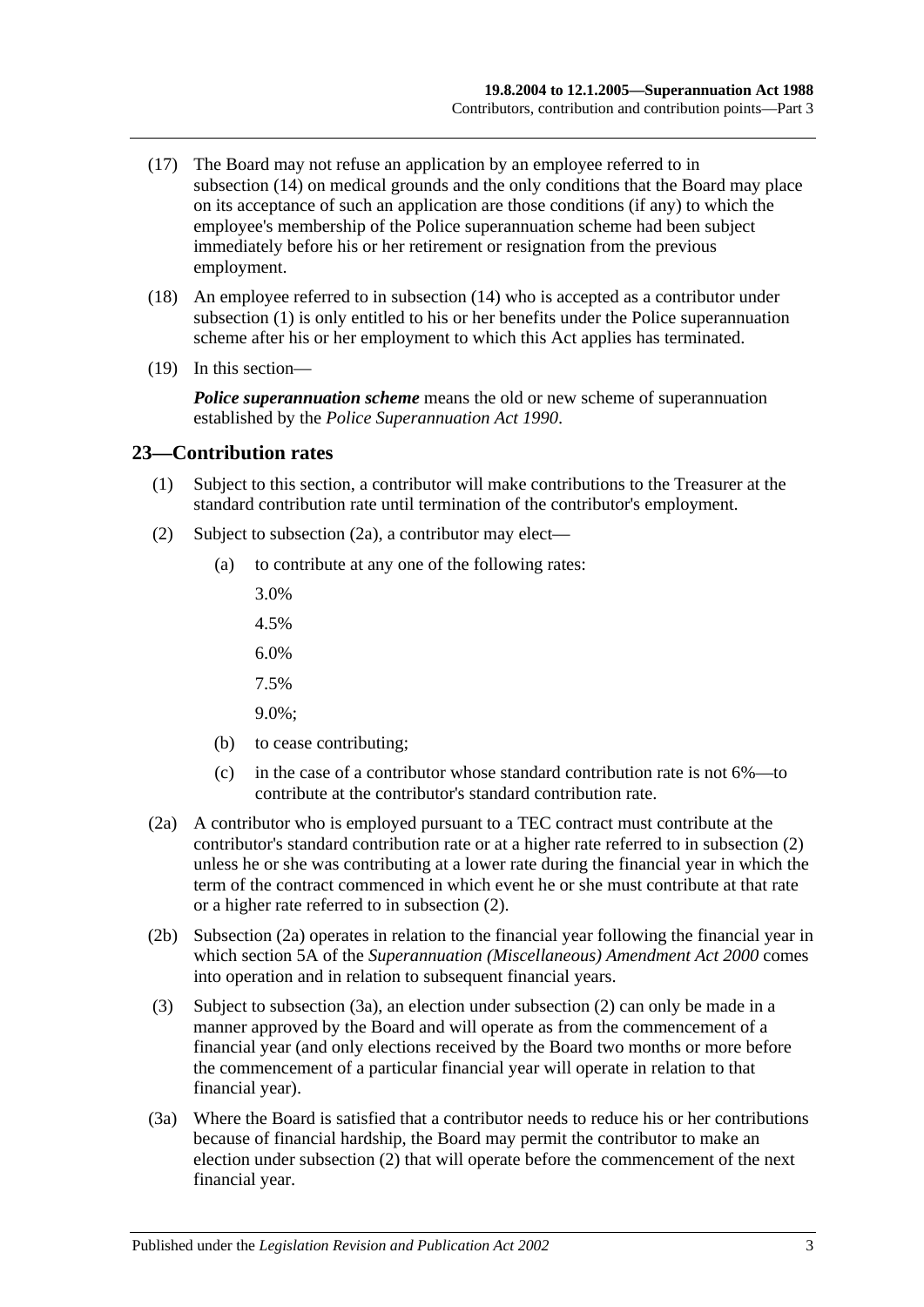- <span id="page-23-1"></span>(4) A contributor's contributions will be fixed in relation to each financial year, as from a day in that financial year determined by the Board—
	- (a) on the basis of the contributor's salary as at the 31st day of March last preceding the commencement of the financial year or, if the contributor's hours of employment have increased or decreased between that date and the commencement of the financial year, on the basis of the contributor's salary following the last such increase or decrease in the hours of employment; but
	- $(b)$
- (i) if the contributor had not then commenced his or her employment, the contributions will be fixed on the basis of the contributor's commencing salary;
- (ii) if the contributor was then on leave without pay or at a reduced rate of pay, the contributions will be fixed on the basis of the salary that the contributor would then have been receiving if not on leave;
- (iii) if the contributor's employment is of a casual nature, the contributions will be fixed on the basis of a notional salary fixed by the Board in relation to the contributor;
- <span id="page-23-0"></span>(iv) if after the date on which contributions for a particular financial year are fixed there is a reduction in the contributor's salary resulting from a reduction in hours of work (other than a temporary reduction of less than two weeks' duration), there will be a proportionate reduction in the contributor's contributions (but such a contributor may, with the Board's approval, elect to contribute as if there had been no reduction in salary and in that event benefits payable under this Act will be calculated as if there had been no reduction of salary);
- (v) if the reason for the reduction in hours of work is an illness or injury suffered by the contributor, an election under [subparagraph](#page-23-0) (iv) may, with the Board's approval, operate during subsequent years despite [paragraph](#page-23-1) (a).
- (5) If over a particular period a contributor receives (while remaining in employment) weekly workers compensation payments for total or partial incapacity for work, contributions will be payable as if the weekly payments were salary or a component of salary (as the case requires) but if the aggregate of the weekly payments and the salary (if any) of the contributor is less than the salary that the contributor would have received if not incapacitated, the Board may allow a proportionate reduction in the amount of the contributions for that period.
- <span id="page-23-2"></span>(6) The following provisions apply to leave without pay—
	- (a) any period of leave without pay of two weeks or less will be treated as a period of employment in respect of which contributions are payable;
	- (b) if leave without pay is taken for a continuous period exceeding two weeks, no contribution is payable in respect of that period unless the contributor elects to contribute and the election is approved by the Board (but such an election in respect of more than 12 months' leave without pay can only be made—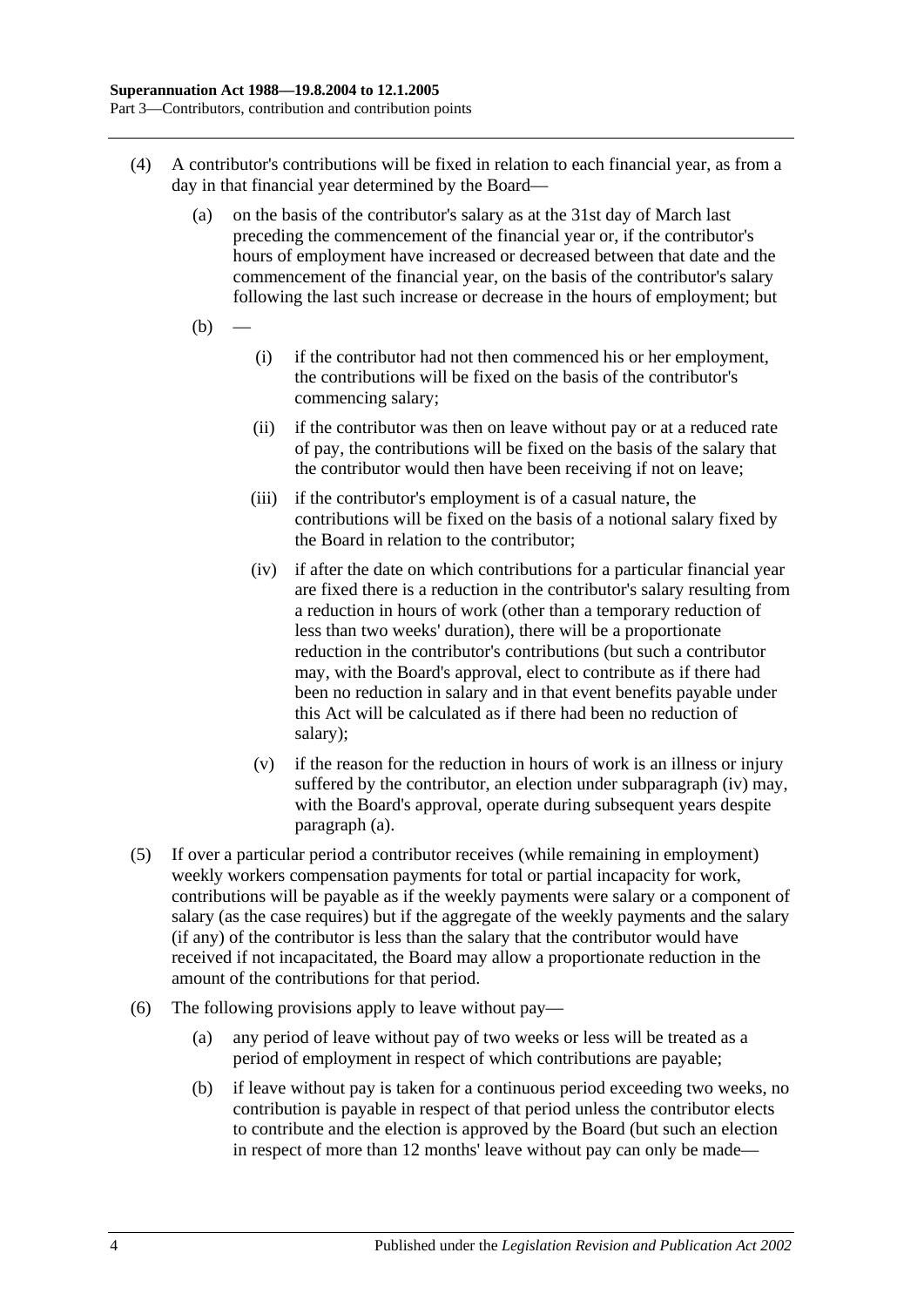- (i) if the Board is satisfied with arrangements that have been made for reimbursement of the cost of benefits attributable to that period; and
- (ii) in circumstances in which the approval is authorised by the regulations).
- (6a) Where a contributor has been, or will be, on leave for more than 12 months and the period of leave is, or will be, made up of two or more components of leave without pay connected by one or more components of paid leave, an election under [subsection](#page-23-2) (6)(b) in relation to a component of that period that will extend it beyond 12 months or that commences after the first 12 months of the period has passed must comply with the requirements of that subsection even though the component itself is less than 12 months in duration.
- (7) An old scheme contributor will cease to contribute if—
	- (a) before termination of the contributor's employment the following conditions are satisfied:
		- (i) in the case of a person who was accepted as a contributor under the repealed Act—the contributor is of or above the age of retirement and has—
			- (A) an aggregate of 360 contribution points; or
			- (B) an aggregate number of contribution points equal to the number of months between the date on which he or she became a contributor and the date on which he or she reached the age of retirement,

whichever is the greater number;

- (ii) in the case of a person who was accepted as a contributor before the commencement of the repealed Act—the contributor is of or above the age of retirement and has an aggregate of 360 contribution points; or
- (b) on retirement he or she would be entitled to the maximum pension prescribed by [section](#page-50-1) 34(5).

## <span id="page-24-0"></span>**24—Contribution points**

- (1) A contributor conforms to the theoretical standard if the contributor—
	- (a) is employed on a full-time basis; and
	- (b) contributes at the standard rate of contribution.
- (2) Contribution points accrue to a contributor who conforms to the theoretical standard at the rate of one point for each contribution month.
- (3) Subject to [subsection](#page-25-1) (5), where a contributor does not conform to the theoretical standard, a proportion of one contribution point (which may exceed unity) accrues to the contributor in respect of a contribution month equal to the proportion that the amount actually contributed in respect of that month bears to the amount that would have been contributed if the contributor had conformed to the theoretical standard.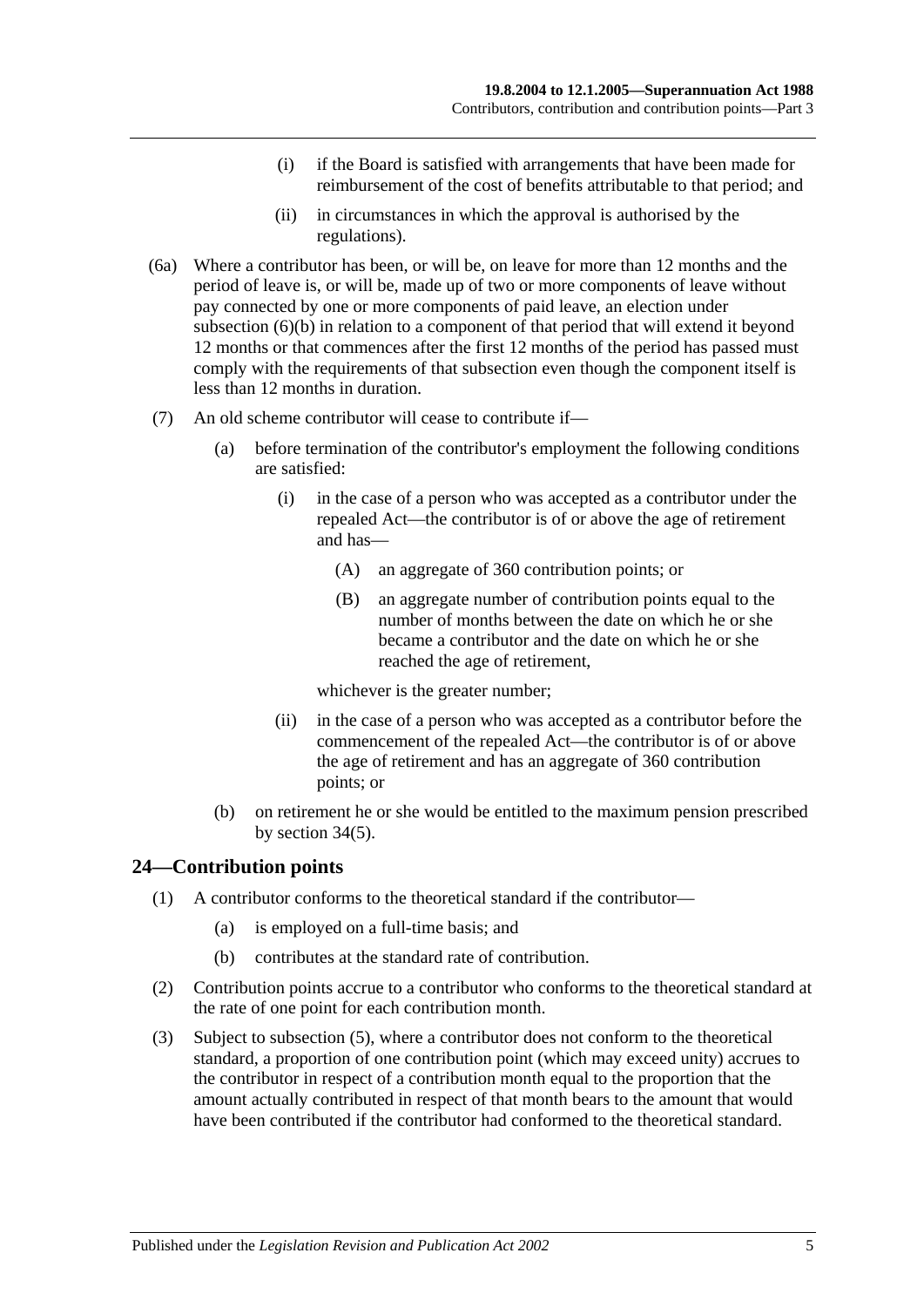- <span id="page-25-2"></span>(4) A contributor's extrapolated contribution points as at an entitlement day are calculated as follows:
	- (a) if the contributor has then reached the age of retirement—the number is, subject to [subsection](#page-25-1) (5), the aggregate of the accrued contribution points;
	- (b) in any other case—
		- (i) if the contributor has been in full-time employment throughout the contribution period—the number is, subject to [subsection](#page-25-1) (5), the aggregate of the accrued contribution points plus a number equal to the number of months' difference between the contributor's age as at the entitlement day and the age of retirement (an incomplete month being counted as a whole month);
		- (ii) if the contributor has not been in full-time employment throughout the contribution period—the number is, subject to [subsection](#page-25-1) (5), the aggregate of the accrued contribution points plus the relevant proportion of the number of months' difference between the contributor's age as at the entitlement day and the age of retirement (an incomplete month being counted as a whole month).
- <span id="page-25-1"></span>(5) When the aggregate of a contributor's accrued contribution points are to be calculated as at an entitlement day, the aggregate cannot exceed—
	- (a) in the case of a contributor who was in full-time employment throughout the contribution period—the number of months of the contribution period;
	- (b) in any other case—the relevant proportion of the number of months of the contribution period.
- (6) The reference in [subsections](#page-25-2) (4) and [\(5\)](#page-25-1) to *the relevant proportion* is a reference to a proportion arrived at by expressing the contributor's employment while an active contributor as a proportion of full-time employment.

## <span id="page-25-3"></span><span id="page-25-0"></span>**25—Attribution of additional contribution points and contribution months**

- (1) The Minister may, in appropriate cases—
	- (a) attribute additional contribution points to a contributor;
	- (b) attribute additional contribution months to a contributor.
- (2) The Minister must provide the Board with details of the attribution of contribution points or months under [subsection](#page-25-3) (1) and the Board must include those details in its report to the Minister under [Division 4](#page-18-3) of [Part 2.](#page-14-0)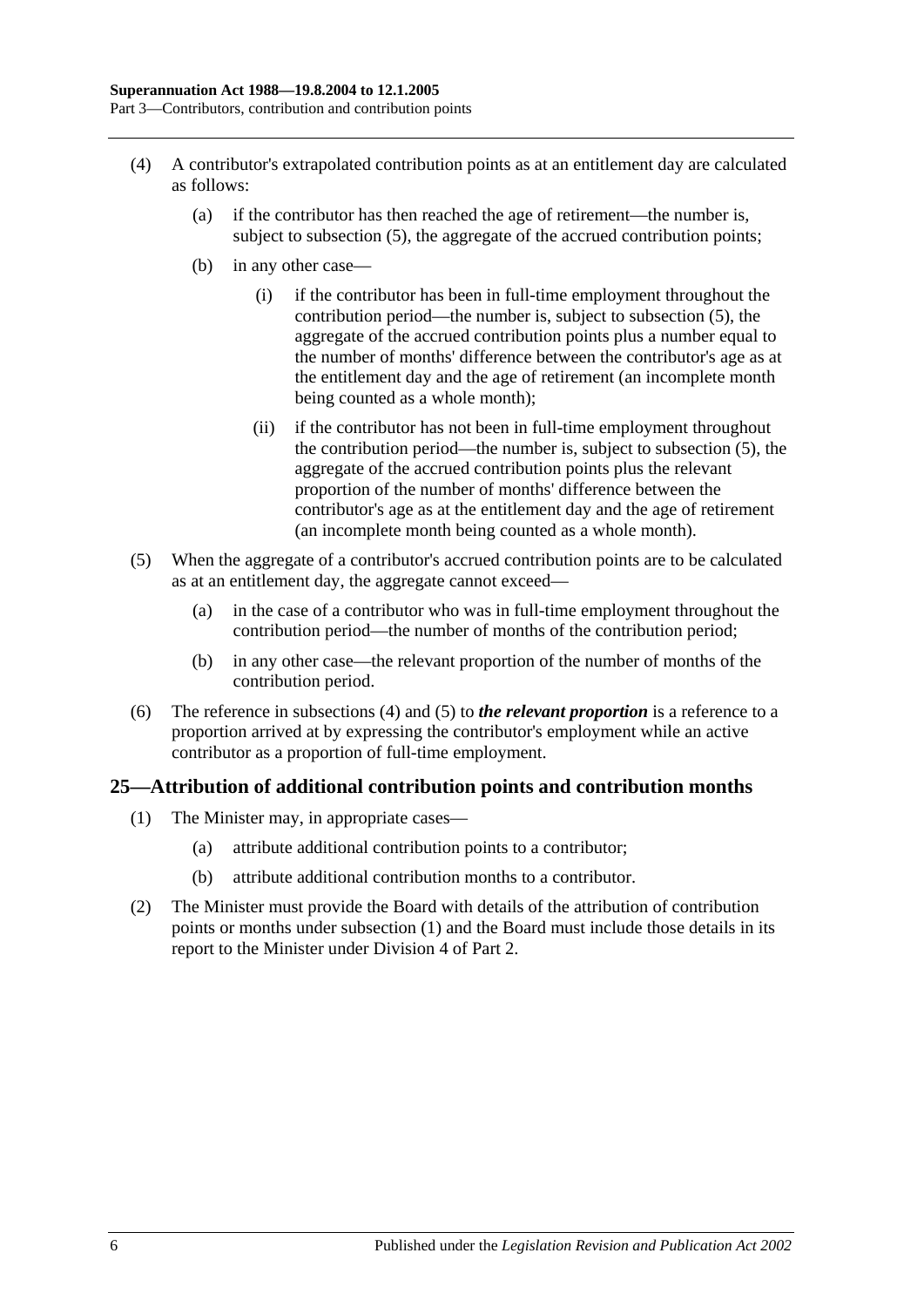# <span id="page-26-0"></span>**Part 4—Superannuation benefits—new scheme contributors**

## <span id="page-26-1"></span>**26—Application of this Part**

This Part applies only to new scheme contributors.

#### <span id="page-26-2"></span>**27—Retirement**

- (1) A contributor who retires from employment is entitled to a superannuation payment made up of two components—
	- (a) an employee component (to be charged against the contributor's contribution account) equivalent to the amount standing to the credit of the contributor's contribution account; and
	- (b) an employer component calculated in accordance with the following provisions of this section.
- (2) The employer component is the lesser of the following:

(a) 
$$
EC = (FS \times A \times 4.5) + Pn\left(\frac{FS \times 0.85 \times M}{300}\right)
$$

(b) 
$$
EC = \left[ FS \times 4.5 \times \left( 1 - \frac{X}{420} \right) \right] + Pn \left( \frac{FS \times 0.85 \times M}{300} \right)
$$

Where—

*EC* is the employer component

*FS* is the contributor's actual or attributed salary immediately before retirement (expressed as an annual amount)

*A* is the lesser of the following:

- (a) unity;
- (b) the numerical value obtained by dividing the number of the contributor's accrued contribution points by 420

*Pn* is—

- (a) in the case of a contributor who was in full-time employment during that part of the contribution period occurring after 30 June 1992—1;
- (b) in any other case—the numerical value arrived at by expressing the contributor's employment while an active contributor during that part of the contribution period as a proportion of full-time employment during that part of the contribution period

*M* is the number of months of the contributor's contribution period occurring after 30 June 1992

 $X$  is—

(a) in relation to a contributor who is at retirement under the age of 60 years—the number of months by which the contributor's age falls short of 60 years;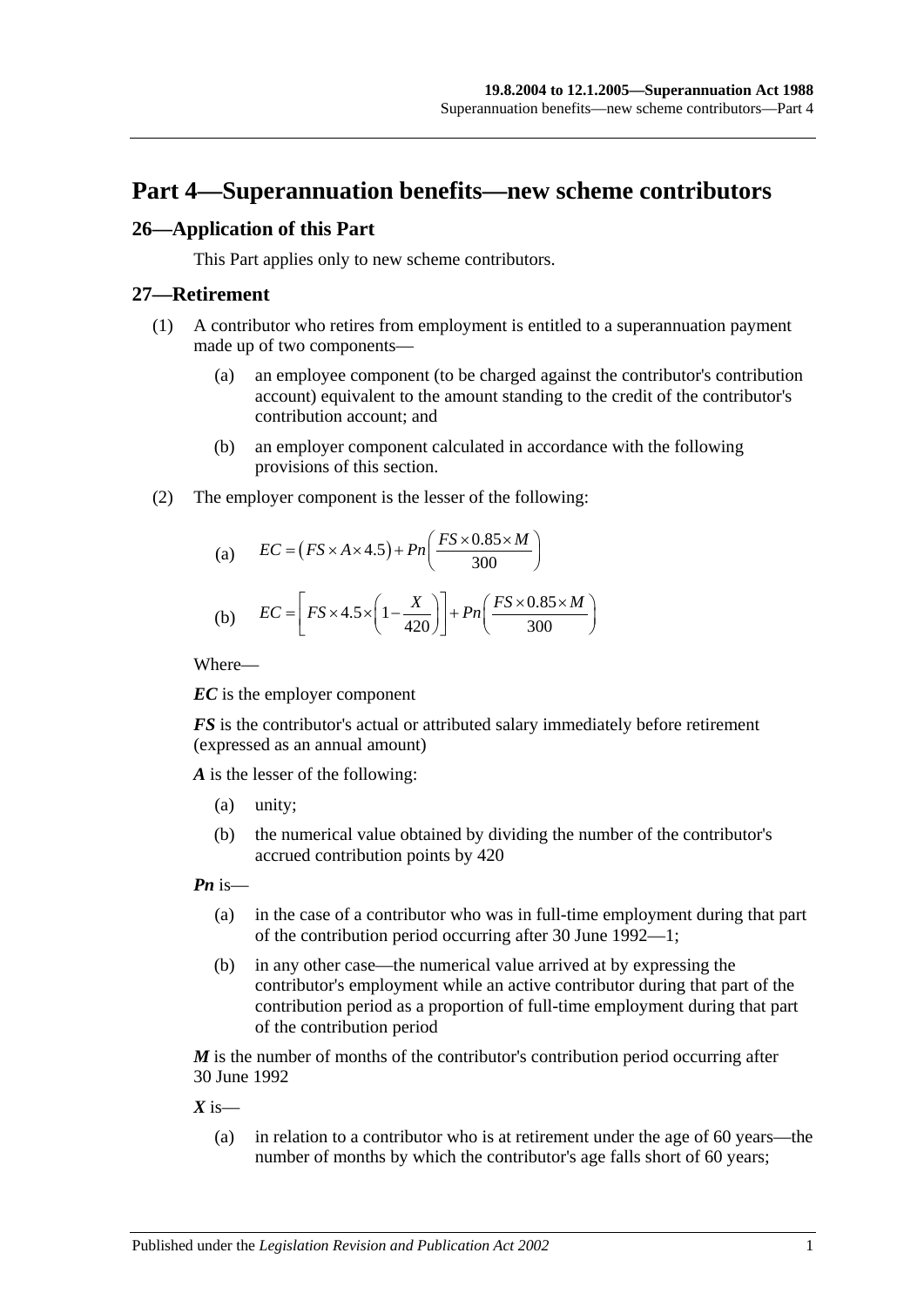- (b) in any other case—zero.
- (3) For the purposes of this section, a contributor retires from employment if—
	- (a) the contributor has attained the age of 55 years; and
	- (b) the contributor's employment terminates or is terminated for any reason (except the contributor's death).
- (4) This section does not apply to an outplaced employee who had reached the age of 55 years when he or she retired from employment unless he or she has made an election in accordance with [section](#page-31-0) 28B to take the retirement benefit provided by this section.

#### <span id="page-27-1"></span><span id="page-27-0"></span>**28—Resignation and preservation of benefits**

- <span id="page-27-3"></span>(1) A contributor who resigns from employment before reaching the age of 55 years may elect—
	- (a) to take immediately an amount (to be charged against the contributor's contribution account) equivalent to the amount standing to the credit of the contributor's contribution account; or
	- (b) to preserve his or her accrued superannuation benefits; or
	- (c) to carry over his or her accrued superannuation benefits to some other superannuation fund or scheme approved by the Board.
- <span id="page-27-2"></span>(1a) A contributor who fails to inform the Board in writing of his or her election under [subsection](#page-27-1) (1) within three months after resignation will be taken to have elected to preserve his or her accrued superannuation benefits.
- (1b) If the Board is of the opinion that the limitation period referred to in [subsection](#page-27-2) (1a) would unfairly prejudice a contributor, the Board may extend the period as it applies to the contributor.
- <span id="page-27-6"></span><span id="page-27-5"></span><span id="page-27-4"></span>(1c) Where a contributor resigns and elects to take the amount referred to in [subsection](#page-27-3) (1)(a) the contributor is also entitled to a superannuation payment in accordance with the following provisions:
	- (a) the contributor may at any time require the Board to make the payment to some other superannuation fund or scheme approved by the Board;
	- (ab) the Board must—
		- (i) not less than 6 months before the contributor's 60th birthday—notify the contributor in writing of the contributor's entitlement to require the Board to make the payment under [paragraph](#page-27-4) (b); and
		- (ii) not less than 6 months before the contributor's 55th birthday—notify the contributor in writing of the contributor's entitlement to require the Board to make the payment under [paragraph](#page-27-5) (c);
	- (b) the contributor may at any time after reaching the age of retirement require the Board to make the payment and, if no such requirement has been made on or before the date on which the contributor reaches 65 years of age, the Board will make the payment;
	- (c) if the contributor has reached the age of 55 years and is not employed by an employer within the meaning of the Commonwealth Act, the contributor may require the Board to make the payment to the contributor;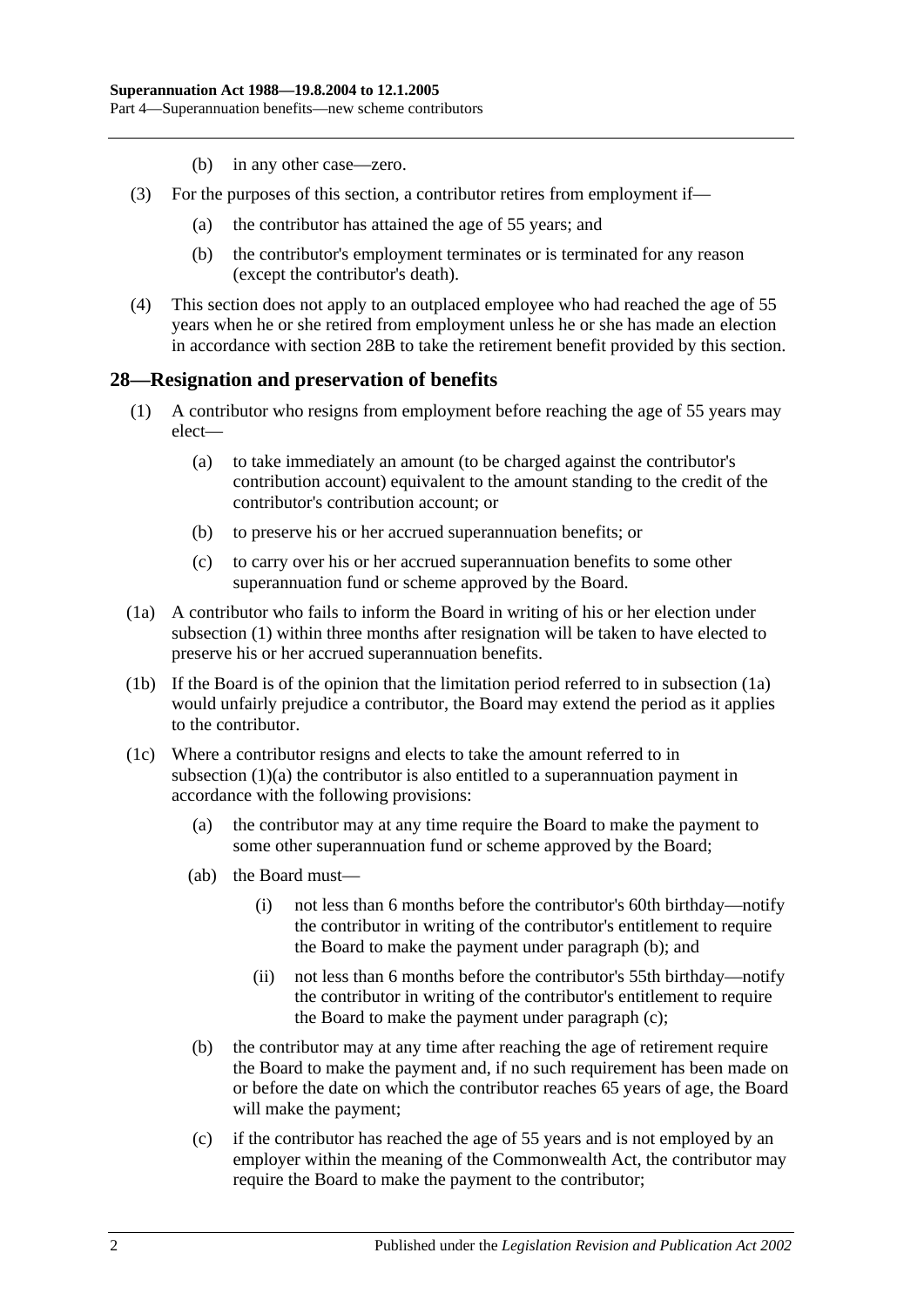- (d) if the contributor has become incapacitated and satisfies the Board that his or her incapacity for all kinds of work is 60 per cent or more of total incapacity and is likely to be permanent, the Board will make the payment to the contributor;
- (e) if the contributor dies, the payment will be made to the spouse of the deceased contributor or, if he or she left no surviving spouse, to the contributor's estate,

(and a payment under any of the above paragraphs excludes further rights so that a claim cannot be subsequently made under some other paragraph).

- <span id="page-28-0"></span>(1d) The amount of the superannuation payment referred to in [subsection](#page-27-6) (1c) is the amount of the minimum contribution required to avoid payment of the superannuation guarantee charge in respect of the contributor under the Commonwealth Act together with interest from the date of resignation.
- (1e) The amount of interest will be calculated and credited to the contributor at the end of each financial year and will be calculated on the amount referred to in [subsection](#page-28-0) (1d) at the end of the first financial year and on the aggregate of that amount and the interest previously credited at the end of each subsequent financial year.
- (1f) The rate of interest will be determined by the Board in respect of each financial year in accordance with [section](#page-17-2) 20A.
- <span id="page-28-2"></span><span id="page-28-1"></span>(2) Where the contributor elects to preserve his or her accrued superannuation benefits, the following provisions apply—
	- (aa) the Board must, not less than 6 months before the contributor's 55th birthday, notify the contributor in writing of the contributor's entitlement to require the Board to make a superannuation payment under [paragraph](#page-28-1) (a);
	- (a) the contributor may at any time after reaching 55 years of age require the Board to make a superannuation payment and, if no such requirement has been made on or before the date on which the contributor reaches 65 years of age, the Board will make such a payment;
	- (b) if the contributor has become incapacitated and satisfies the Board that his or her incapacity for all kinds of work is 60 per cent or more of total incapacity and is likely to be permanent, the Board will make the payment to the contributor;
	- (c) if the contributor dies, a payment will be made to the spouse of the deceased contributor or, if he or she left no surviving spouse, to the contributor's estate,

(and a payment under any of the above paragraphs excludes further rights so that a claim cannot be subsequently made under some other paragraph).

- (3) A payment under [subsection](#page-28-2) (2) will be made up of two components—
	- (a) an employee component (to be charged against the contributor's contribution account) equivalent to the amount standing to the credit of the contributor's contribution account; and
	- (b) an employer component calculated in accordance with [subsection](#page-29-0) (4).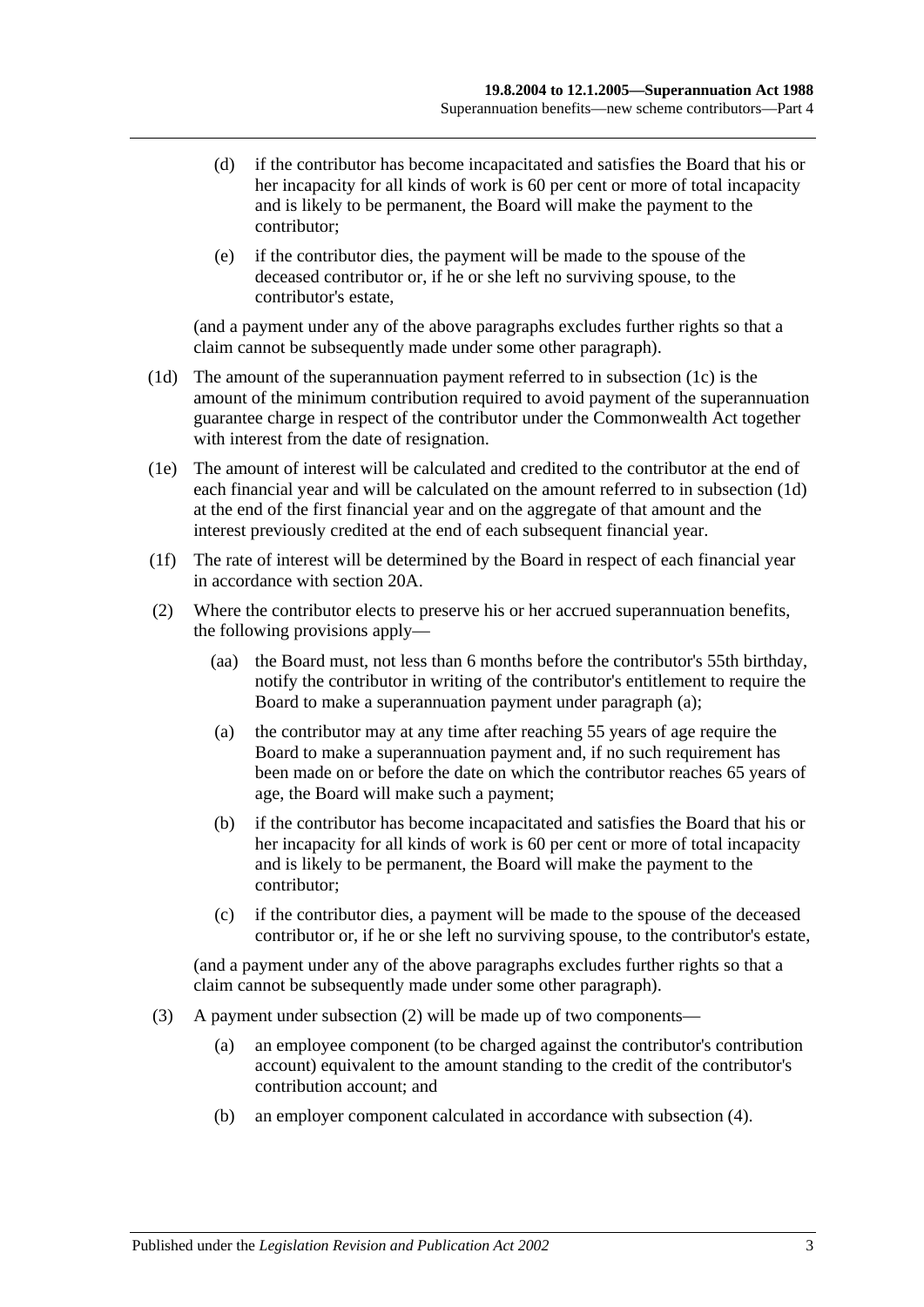Part 4—Superannuation benefits—new scheme contributors

<span id="page-29-0"></span>(4) The employer component will be the lesser of the following:

(a) 
$$
EC = (AFS \times A \times 4.5) + Pn\left(\frac{AFS \times 0.85 \times M}{300}\right)
$$
  
(b) 
$$
EC = \left[ AFS \times 4.5 \times \left(1 - \frac{X}{420}\right)\right] + Pn\left(\frac{AFS \times 0.85 \times M}{300}\right)
$$

Where—

*EC* is the employer component

*AFS* is the contributor's actual or attributed salary as at the date of resignation (expressed as an annual amount)adjusted to reflect changes in the Consumer Price Index since the date of resignation

*A* is the lesser of the following—

- (a) unity;
- (b) the numerical value obtained by dividing the number of the contributor's accrued contribution points by 420

*Pn* is—

- (a) in the case of a contributor who was in full-time employment during that part of the contribution period occurring after 30 June 1992—1;
- (b) in any other case—the numerical value arrived at by expressing the contributor's employment while an active contributor during that part of the contribution period as a proportion of full-time employment during that part of the contribution period

*M* is the number of months of the contributor's contribution period occurring after 30 June 1992

*X* is—

- (a) where the contributor is under the age of 60 years when the payment is made or where the contributor dies under the age of 60 years—the lesser of 60 and the number of months by which the contributor's age falls short of 60 years;
- (b) in any other case—zero.
- (5) Where the contributor elects to carry over his or her accrued superannuation benefits to an approved superannuation fund or scheme, the following provisions apply—
	- (a) the contributor must satisfy the Board by such evidence as it may require that he or she has been admitted to membership of the fund or scheme; and
	- (b) on being so satisfied the Board will make a payment on behalf of the contributor to the fund or scheme made up of two components—
		- (i) an employee component (to be charged against the contributor's contribution account) equivalent to the amount standing to the credit of the contributor's contribution account; and
		- (ii) an employer component which will be the aggregate of the following amounts: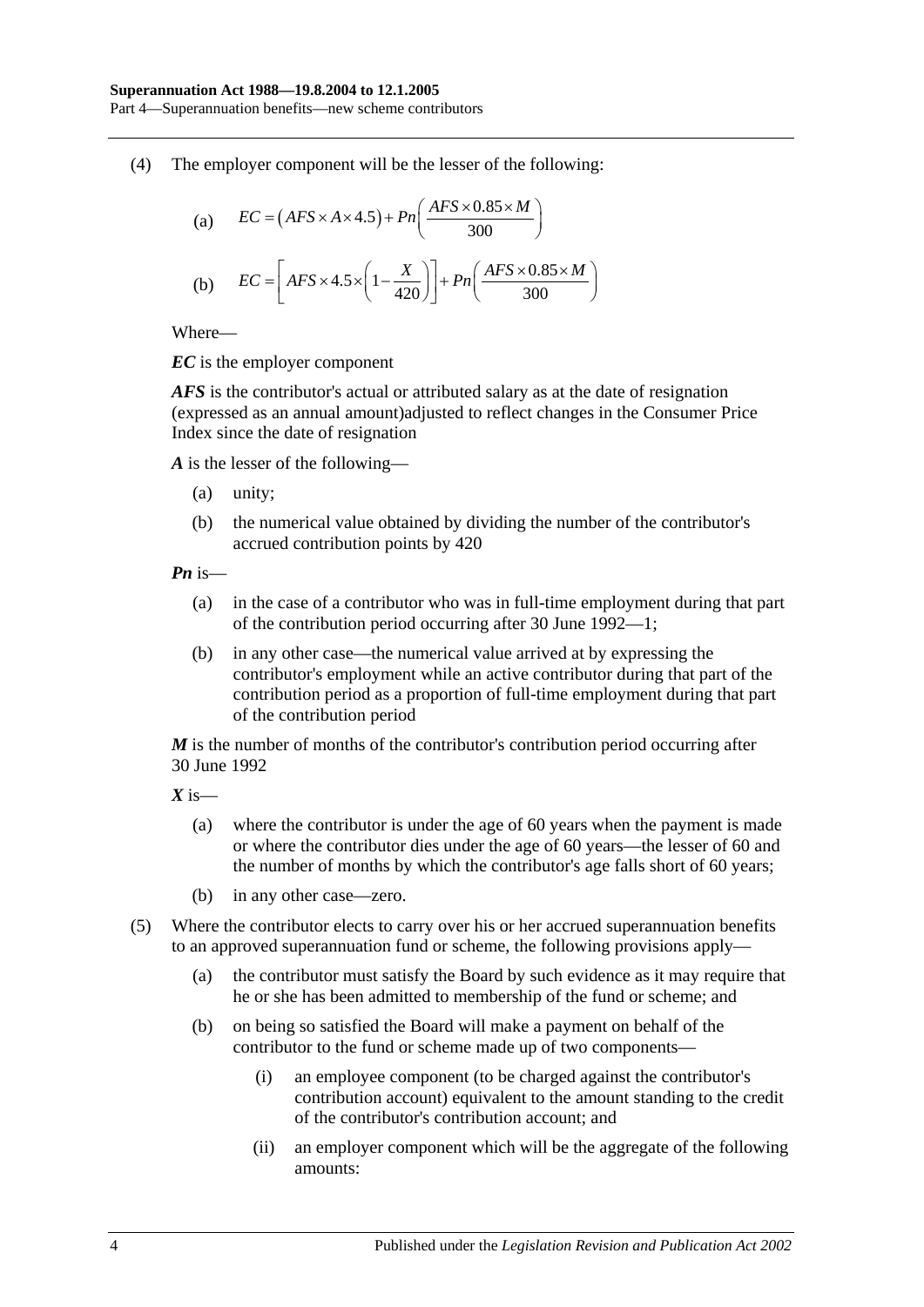- (A) an amount equal to the lesser of twice the amount of the employee component or twice the amount that would have constituted the employee component if the contributor had contributed to the Scheme at the standard contribution rate throughout the contributor's contribution period; and
- (B) an amount calculated as follows:

$$
A = P n \left( \frac{FS \times 0.85 \times M}{300} \right)
$$

Where—

*A* is the amount

*Pn* is—

- (a) in the case of a contributor who was in full-time employment during that part of the contribution period occurring after 30 June 1992—1;
- (b) in any other case—the numerical value arrived at by expressing the contributor's employment while an active contributor during that part of the contribution period as a proportion of full-time employment during that part of the contribution period

*FS* is the contributor's actual or attributed salary immediately before resignation (expressed as an annual amount)

*M* is the number of months of the contributor's contribution period occurring after 30 June 1992.

- (7) For the purposes of this section, a contributor will be taken to resign if the contributor's employment terminates or is terminated for any reason except invalidity (in circumstances entitling the contributor to benefits under this Act), retrenchment or death.
- (8) This section does not apply to, or in relation to, an outplaced employee who resigned from employment before reaching the age of 55 years unless he or she has made an election in accordance with [section](#page-32-0) 28C to preserve his or her accrued superannuation benefits under this section or is taken under [section](#page-32-0) 28C to have made such an election.

#### <span id="page-30-1"></span><span id="page-30-0"></span>**28A—Resignation pursuant to a voluntary separation package**

- (1) This section applies to a contributor who resigns from his or her employment before reaching the age of 55 years pursuant to a voluntary separation package—
	- (a) that includes a term that this section is to apply to the contributor; and
	- (b) that has been approved by the Treasurer.
- (2) [Section](#page-27-0) 28 does not apply to a contributor to whom this section applies.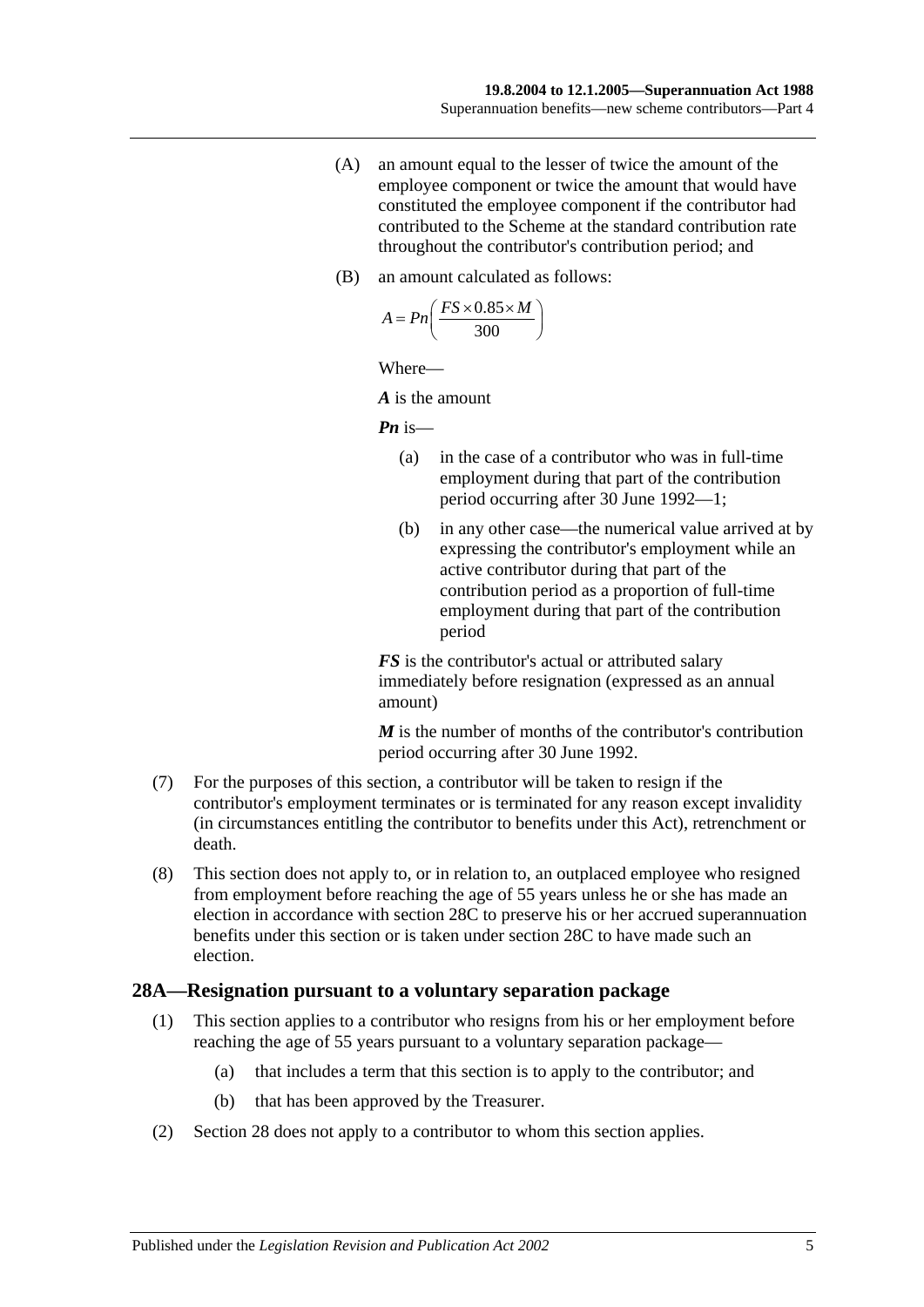- <span id="page-31-1"></span>(3) A contributor to whom this section applies is entitled to a lump sum made up of—
	- (a) an employee component (to be charged against the contributor's contribution account) equivalent to the amount standing to the credit of that account; and
	- (b) an employer component that is equal to the lesser of twice the amount of the employee component or twice the amount that would have constituted the employee component if the contributor had contributed to the Scheme at the standard contribution rate throughout the contributor's contribution period.
- <span id="page-31-2"></span>(3a) A part of the lump sum referred to in [subsection](#page-31-1) (3) being an amount equivalent to the minimum contribution required to avoid payment of the superannuation guarantee charge in respect of the contributor under the Commonwealth Act is preserved.
- (3b) The contributor is entitled to the balance of the lump sum at the time of resignation.
- <span id="page-31-3"></span>(3c) The amount preserved under [subsection](#page-31-2) (3a) together with interest is payable in accordance with the following provisions:
	- (aa) the Board must, not less than 6 months before the contributor's 55th birthday, notify the contributor in writing of the contributor's entitlement to require the Board to pay the amount under [paragraph](#page-31-3) (a);
	- (a) the contributor may at any time after reaching 55 years of age require the Board to pay the amount and, if no such requirement has been made on or before the date on which the contributor reaches 65 years of age, the Board will pay the amount to the contributor;
	- (b) if the contributor has become incapacitated and satisfies the Board that his or her incapacity for all kinds of work is 60 per cent or more of total incapacity and is likely to be permanent, the Board will pay the amount to the contributor;
	- (c) if the contributor dies, the amount will be paid to the spouse of the deceased contributor or, if he or she left no surviving spouse, to the contributor's estate,

(and a payment under any of the above paragraphs excludes further rights so that a claim cannot be subsequently made under some other paragraph).

- (3d) The amount of interest will be calculated and credited to the contributor at the end of each financial year and will be calculated on the amount referred to in [subsection](#page-31-2) (3a) at the end of the first financial year and on the aggregate of that amount and the interest previously credited at the end of each subsequent financial year.
- (3e) The rate of interest will be determined by the Board in respect of each financial year in accordance with [section](#page-17-2) 20A.
- (4) In this section—

*voluntary separation package* means an agreement between a contributor and his or her employer pursuant to which the contributor resigns from employment.

## <span id="page-31-4"></span><span id="page-31-0"></span>**28B—Outplaced employees—55 and over**

- (1) A contributor who had reached the age of 55 years when he or she retired from employment to take up employment in the private sector pursuant to an offer of employment in a contracting out agreement may elect—
	- (a) to take the retirement benefit provided by [section](#page-26-2) 27; or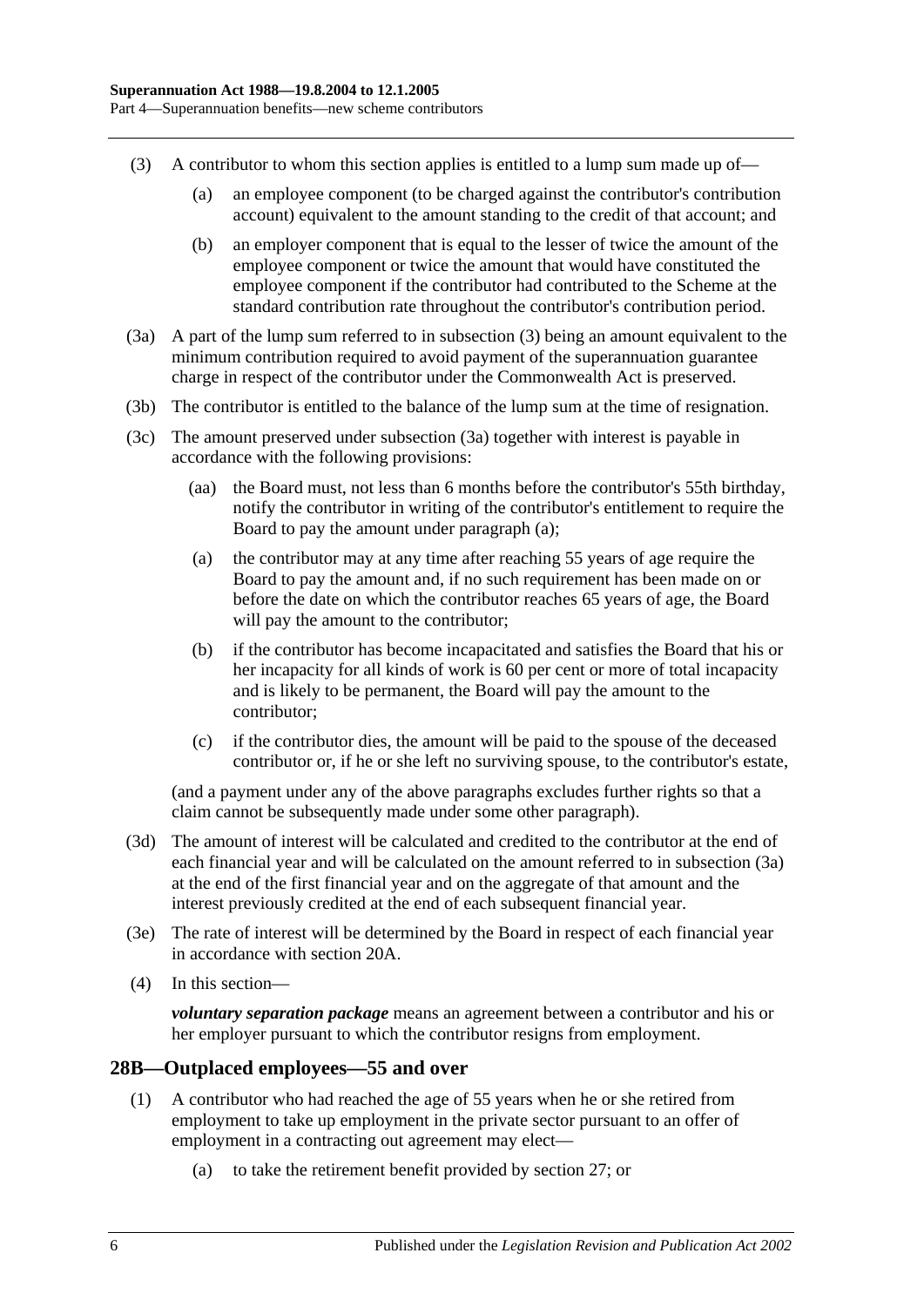- (b) to preserve his or her accrued superannuation benefits under [section](#page-27-0) 28 as though he or she had resigned from employment before reaching the age of 55 years.
- <span id="page-32-3"></span><span id="page-32-2"></span>(2) A contributor who fails to inform the Board in writing of his or her election under [subsection](#page-31-4) (1) within one month after retiring will be taken to have made an election under [subsection](#page-32-2)  $(1)(b)$ .
- (3) If the Board is of the opinion that the limitation period referred to in [subsection](#page-32-3) (2) would unfairly prejudice a contributor, the Board may extend the period as it applies to the contributor.
- (4) Where a contributor has made, or is taken to have made, an election under [subsection](#page-32-2) (1)(b), [section](#page-27-0) 28 applies to, and in relation to, the contributor except that he or she is not entitled to require the Board to make a superannuation payment under section  $28(2)(a)$ , and the Board must not make such a payment under that provision, until the contributor has ceased employment with the private sector employer.

## <span id="page-32-4"></span><span id="page-32-0"></span>**28C—Outplaced employees under 55**

- <span id="page-32-5"></span>(1) A contributor who had not reached the age of 55 years when he or she resigned from employment to take up employment in the private sector pursuant to an offer of employment in a contracting out agreement may elect—
	- (a) to preserve his or her accrued superannuation benefits under [section](#page-27-0) 28; or
	- (b) to take the benefits provided by [section](#page-30-0) 28A.
- <span id="page-32-7"></span><span id="page-32-6"></span>(2) A contributor who fails to inform the Board in writing of his or her election under [subsection](#page-32-4) (1) within one month after resigning will be taken to have made an election under [subsection](#page-32-5) (1)(a).
- (3) If the Board is of the opinion that the limitation period referred to in [subsection](#page-32-6) (2) would unfairly prejudice a contributor, the Board may extend the period as it applies to the contributor.
- (4) Where a contributor has made, or is taken to have made, an election under [subsection](#page-32-5) (1)(a), [section](#page-27-0) 28 applies to, and in relation to, the contributor except that he or she is not entitled to require the Board to make a superannuation payment under section  $28(2)(a)$ , and the Board must not make such a payment under that provision, until the contributor has reached the age of 55 years and has ceased employment with the private sector employer.
- (5) Where a contributor has made an election under [subsection](#page-32-7) (1)(b), [section](#page-30-0) 28A applies to the contributor as though the requirements of [section](#page-30-1) 28A(1) had been met.

## <span id="page-32-8"></span><span id="page-32-1"></span>**29—Retrenchment**

- (1) Where the employment of a contributor who has not reached the age of 55 years is terminated by retrenchment, the contributor may elect—
	- (a) to take a lump sum payment; or
	- (b) to preserve his or her superannuation benefits.
- <span id="page-32-9"></span>(1a) A contributor who fails to inform the Board in writing of his or her election under [subsection](#page-32-8) (1) within three months after retrenchment will be taken to have elected to preserve his or her superannuation benefits.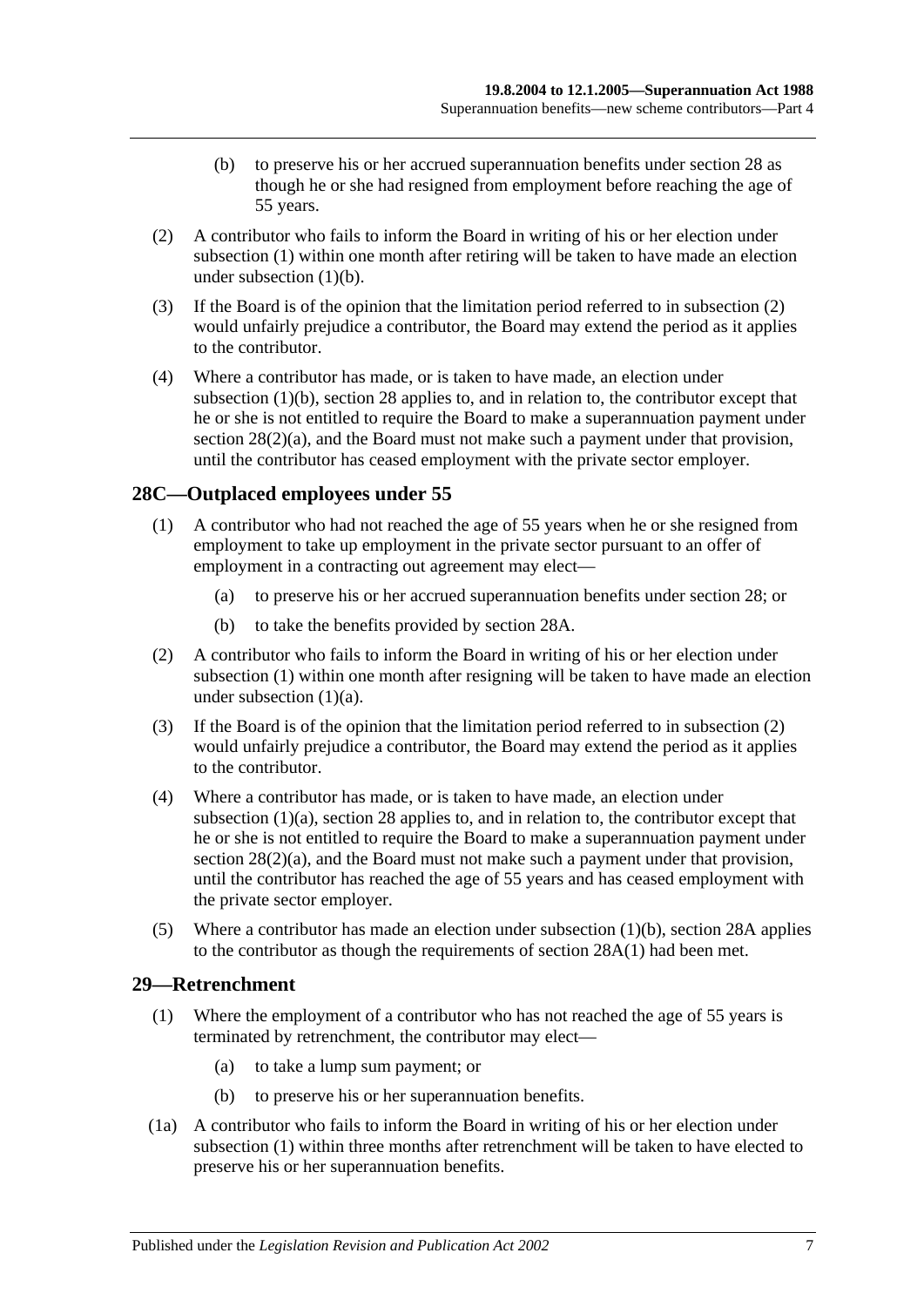- (1b) If the Board is of the opinion that the limitation period referred to in [subsection](#page-32-9) (1a) would unfairly prejudice a contributor, the Board may extend the period as it applies to the contributor.
- (2) A lump sum payment under this section will be made up of two components—
	- (a) an employee component (to be charged against the contributor's contribution account) equivalent to the amount standing to the credit of the contributor's contribution account; and
	- (b) an employer component which will be the aggregate of the following amounts:
		- (i) an amount equal to the lesser of twice the amount of the employee component or twice the amount that would have constituted the employee component if the contributor had contributed to the Scheme at the standard contribution rate throughout the contributor's contribution period; and
		- (ii) an amount calculated as follows:

$$
A = P n \left( \frac{FS \times 0.85 \times M}{300} \right)
$$

Where—

*A* is the amount

*Pn* is—

- (a) in the case of a contributor who was in full-time employment during that part of the contribution period occurring after 30 June 1992—1;
- (b) in any other case—the numerical value arrived at by expressing the contributor's employment while an active contributor during that part of the contribution period as a proportion of full-time employment during that part of the contribution period

*FS* is the contributor's actual or attributed salary immediately before retrenchment (expressed as an annual amount)

*M* is the number of months of the contributor's contribution period occurring after 30 June 1992.

- (4) Where a contributor elects to preserve his or her superannuation benefits, this Act applies in the same way as if the contributor had made that election on resignation.
- (5) Where a contributor's employment is to be terminated by retrenchment, the employing authority must give the Board notice of that fact in accordance with the regulations at least one month before the termination takes effect.

#### <span id="page-33-0"></span>**30—Disability pension**

(1) Subject to this section, a contributor who is temporarily or permanently incapacitated for work, and has not reached the age of 55 years, is entitled to a disability pension.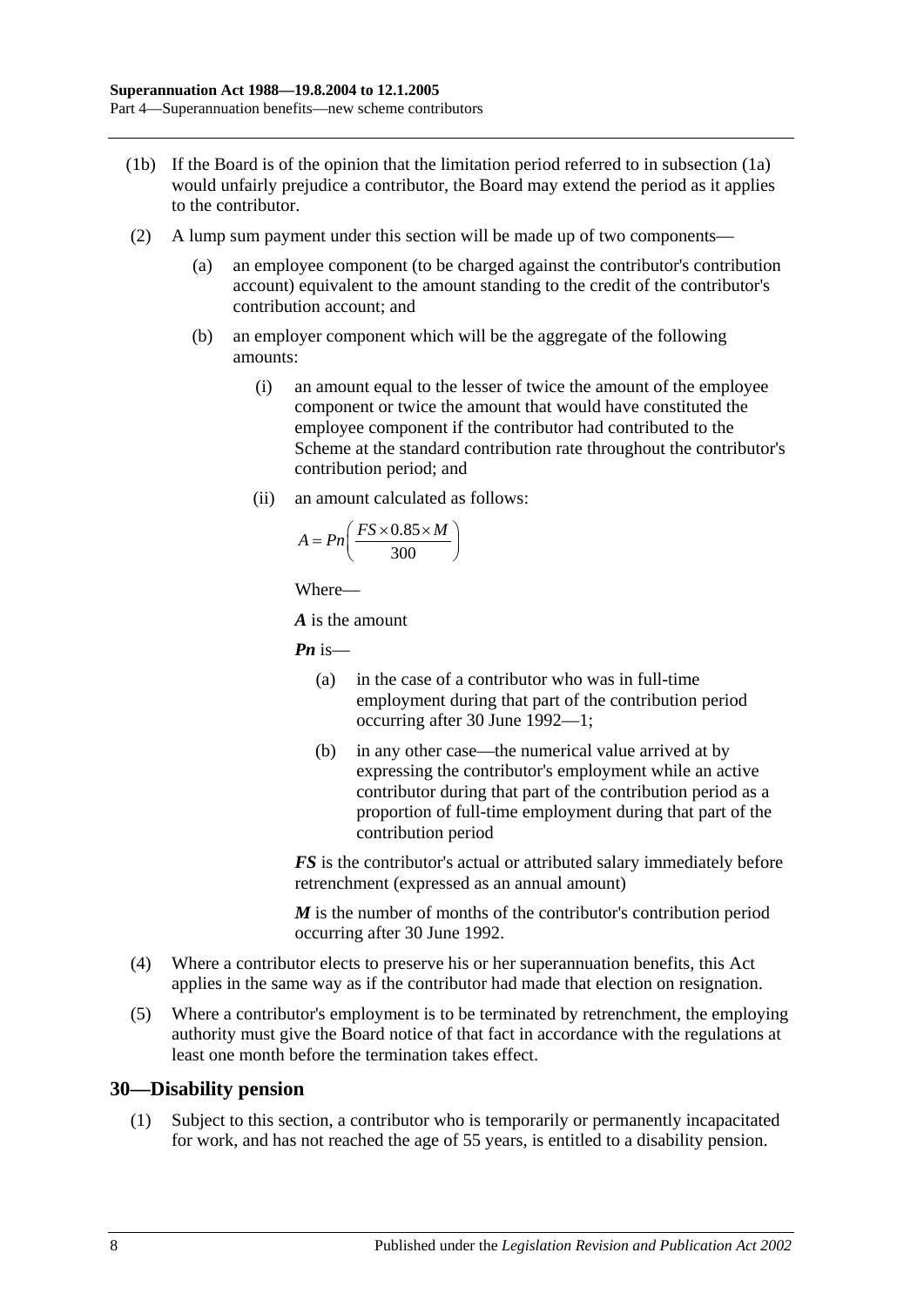- (2) A contributor who becomes incapacitated for work in a particular position will not be regarded as incapacitated for work for the purposes of this section if some other position, carrying a salary of at least 80 per cent of the salary applicable to the former position, is available to the contributor and the contributor could reasonably be expected to take that other position.
- (3) A disability pension is not payable in respect of—
	- (a) a period in respect of which the contributor is entitled to sick leave; or
	- (b) a period in respect of which the contributor is entitled to weekly payments of workers compensation; or
	- (c) a period for which the contributor is on recreation leave or long service leave.
- (4) The Board will not pay a disability pension in respect of a period of incapacity of less than one week and may decline to pay a disability pension if it appears that the duration of the incapacity is likely to be less than six months.
- (5) The amount of a disability pension will be two-thirds of the contributor's notional salary.
- (6) A disability pension cannot be paid for a continuous period of more than 12 months unless the Board thinks that there are special reasons for extending that limit, in which case it may extend the pension period by not more than a further 6 months.
- (7) A disability pension cannot be paid, in respect of the same incapacity, for an aggregate period of more than 18 months in any one period of 36 months.
- (8) A contributor is not required to make any contribution over a period for which the contributor receives a disability pension but if the contributor was an active contributor immediately before the commencement of the pension period, the employer component of any superannuation payment that is subsequently made to, or in relation to, the contributor will be calculated as if the contributor had continued as an active contributor over the pension period and had continued to contribute at the rate applicable immediately before the commencement of that period.

#### <span id="page-34-1"></span><span id="page-34-0"></span>**30A—Rehabilitation etc of disability pensioner**

- (1) Where, in the opinion of the Board, an attempt should be made to rehabilitate a disability pensioner or to find alternative employment for such a pensioner, the Board may serve notice on the pensioner's employer requiring the employer to do one or both of the following—
	- (a) take measures specified in the notice to rehabilitate the pensioner;
	- (b) take measures specified in the notice to find alternative employment for the pensioner.
- (2) A notice under [subsection](#page-34-1) (1) may require the employer to periodically report in writing to the Board on the progress it is making in complying with the requirements of the notice.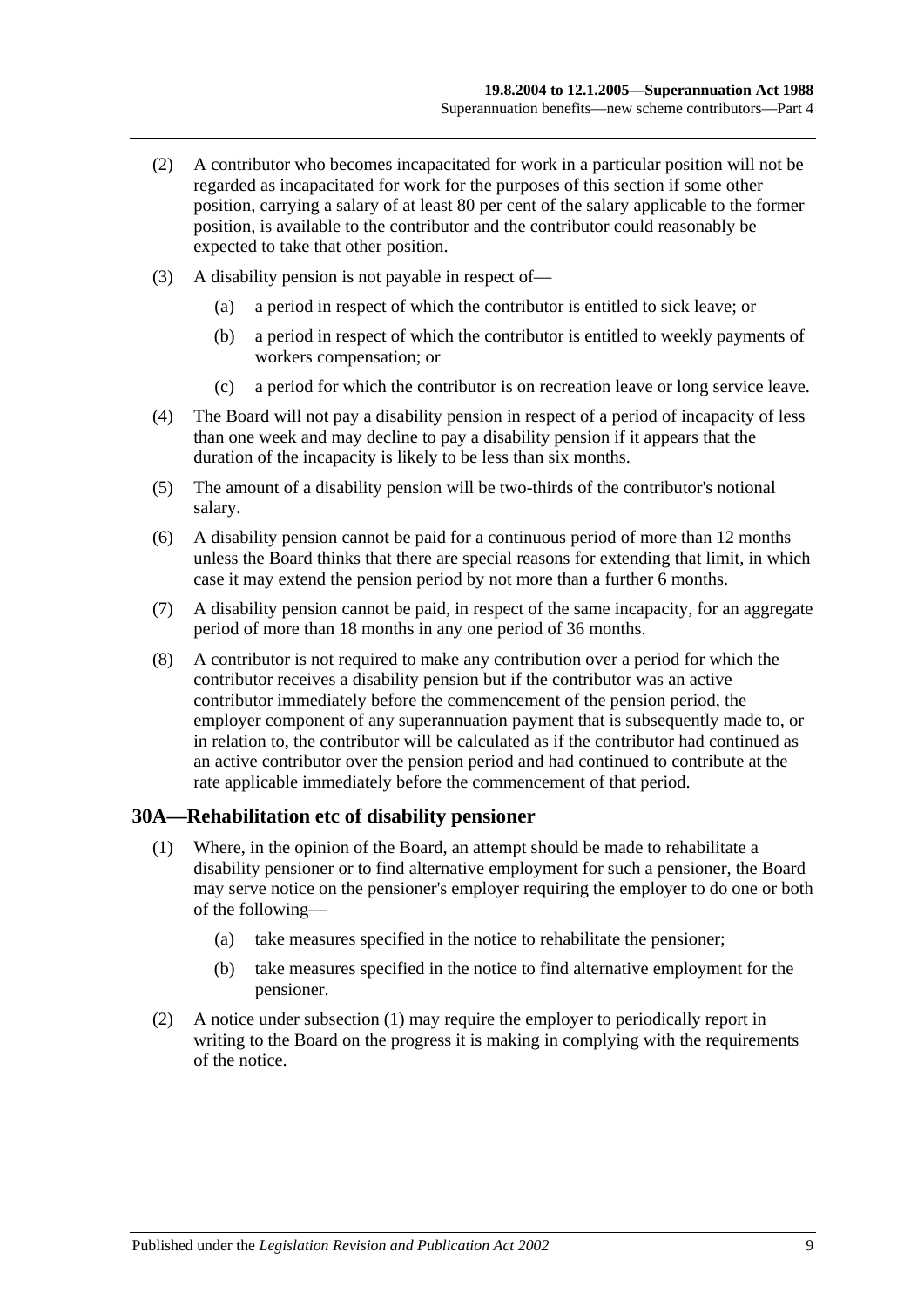- <span id="page-35-1"></span>(3) If an employer does not comply with a notice under [subsection](#page-34-1) (1) to the satisfaction of the Board, the Board may, by further notice served on the employer, require the employer to reimburse the Treasurer for the amount of the disability pension paid to the pensioner from the date of service of that notice until the Board informs the employer in writing that it is satisfied with the employer's compliance with the original notice.
- (4) The amount of the pension referred to in [subsection](#page-35-1) (3) is a debt due by the employer to the Treasurer.

## <span id="page-35-0"></span>**31—Termination of employment on invalidity**

- $(1)$  If—
	- (a) a contributor's employment terminates on account of invalidity before the contributor reaches the age of 55 years; and
	- (b) the Board is satisfied that the contributor's incapacity for all kinds of work is 60 per cent or more of total incapacity and is likely to be permanent,

the contributor is entitled to a superannuation payment made up of two components—

- (c) an employee component (to be charged against the contributor's contribution account) equivalent to the amount standing to the credit of the contributor's contribution account; and
- (d) an employer component calculated in accordance with [subsection](#page-35-2) (2).
- <span id="page-35-2"></span>(2) The employer component is calculated as follows:

$$
EC = (A \times 3.86 \times FS) + X + Pn\left(\frac{FS \times 0.85 \times M}{300}\right)
$$

Where—

*EC* is the employer component

*A* is the lesser of the following—

- (a) unity;
- (b) whichever of the following is applicable in the circumstances of the case:
	- (i) if the contributor is not receiving, and is not entitled to receive, weekly workers compensation payments in relation to the invalidity and was an active contributor immediately before termination of the employment—the numerical value obtained by dividing the number of the contributor's extrapolated contribution points by 360;
	- (ii) if the contributor is receiving, or is entitled to receive, weekly workers compensation payments in relation to the invalidity based on partial incapacity for work and was an active contributor immediately before termination of employment, the numerical value obtained from the following formula:

$$
n = \frac{acp + (1 - x)(ecp - acp)}{360}
$$

Where—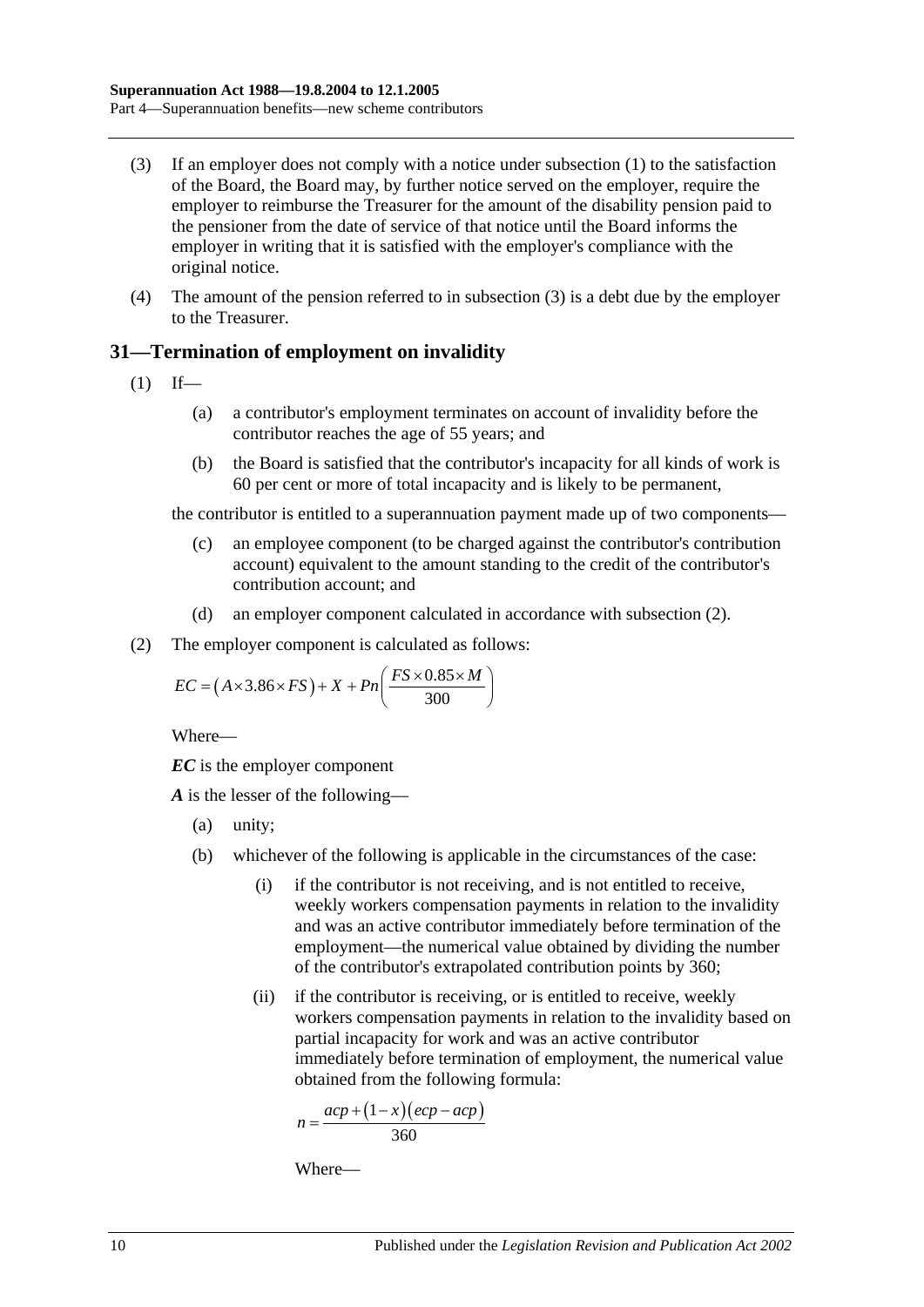*n* is the numerical value

*acp* is the number of the contributor's accrued contribution points

*ecp* is the number of the contributor's extrapolated contribution points

*x* is the extent of the contributor's incapacity for work expressed as a proportion of total incapacity;

(iii) in any other case—the numerical value obtained by dividing the number of the contributor's accrued contribution points by 360

*FS* is the contributor's actual or attributed salary immediately before termination of employment (expressed as an annual amount)

*Pn* is—

- (a) in the case of a contributor who was in full-time employment during that part of the contribution period occurring after 30 June 1992—1;
- (b) in any other case—the numerical value arrived at by expressing the contributor's employment while an active contributor during that part of the contribution period as a proportion of full-time employment during that part of the contribution period

 $X$  is—

- (a) where the contributor was an active contributor immediately before the commencement of the invalidity—the amount (if any) by which the employee component falls short of twice the contributor's adjusted final salary;
- (b) where the contributor was not then an active contributor—zero

 $M$  is—

- (a) where the contributor was an active contributor immediately before termination of employment—the aggregate of the number of months of the contributor's contribution period occurring after 30 June 1992 and the number of months difference between the contributor's age as at the entitlement day and the age of retirement;
- (b) in any other case—the number of months of the contributor's contribution period occurring after 30 June 1992.
- (2a) When determining the number of a contributor's extrapolated superannuation points for the purposes of calculating the employer component under [subsection](#page-35-0) (2), the number of months' difference between the contributor's age as at the entitlement day and the age of 55 years will be used (and for that purpose an incomplete month will be counted as a whole month).
- <span id="page-36-0"></span>(2b) If the Board is not satisfied as to one or both of the matters referred to in [subsection](#page-35-1) (1)(b) the contributor is entitled to a superannuation payment that is the greater of the following:
	- (a) twice the contributor's adjusted salary immediately before termination of employment (expressed as an annual amount); or
	- (b) an amount made up of two components—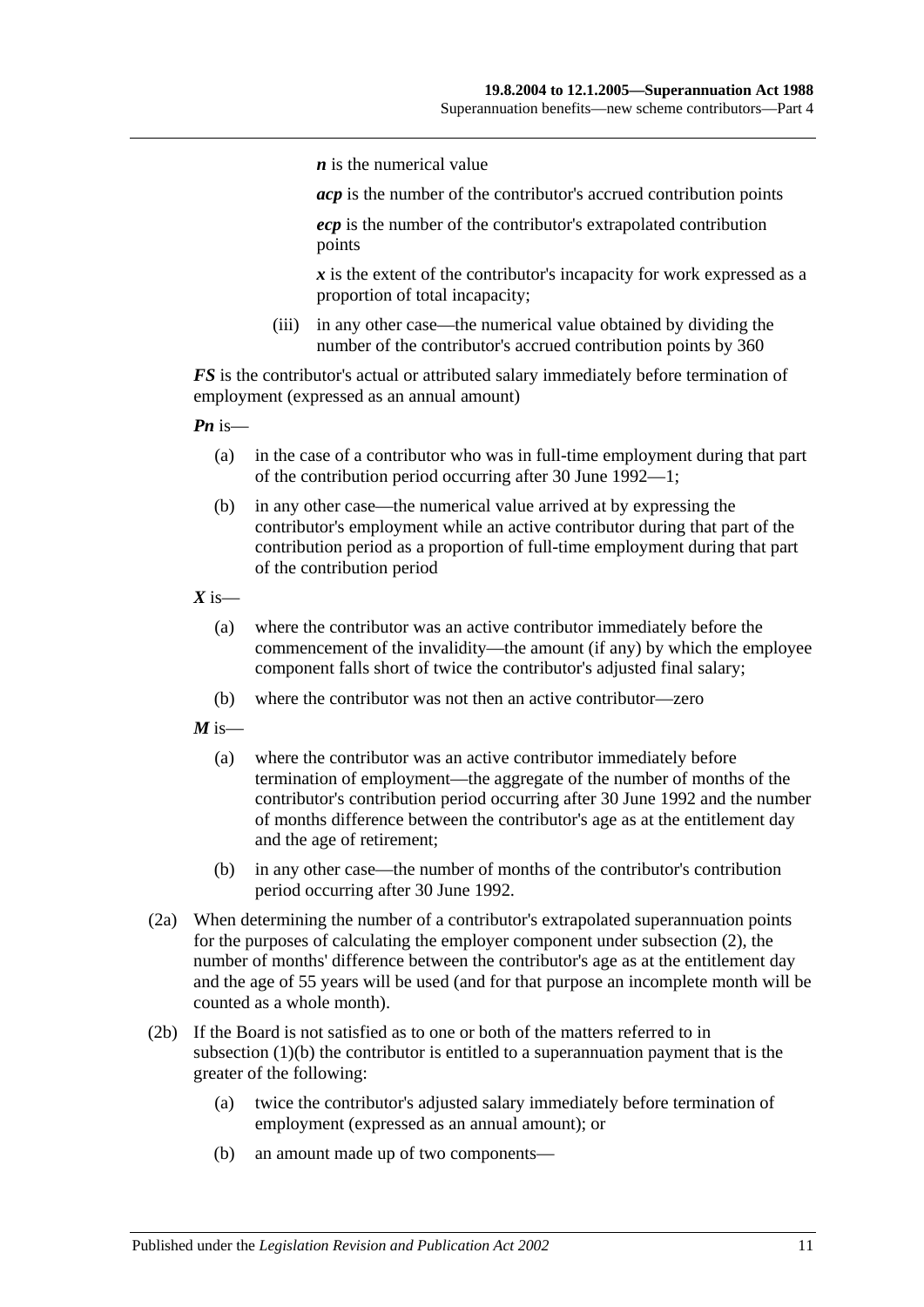- (i) an employee component (to be charged against the contributor's contribution account) equivalent to the amount standing to the credit of the contributor's contribution account; and
- (ii) an employer component calculated as follows:

$$
EC = (A \times 3.86 \times FS) + Pn\left(\frac{FS \times 0.85 \times M}{300}\right)
$$

*EC* is the employer component

*A* is the lesser of the following:

- (a) unity;
- (b) the numerical value obtained by dividing the number of the contributor's accrued contribution points by 360

*FS* is the contributor's actual or attributed salary immediately before termination of employment (expressed as an annual amount)

*Pn* is—

- (a) in the case of a contributor who was in full-time employment during that part of the contribution period occurring after 30 June 1992—1;
- (b) in any other case—the numerical value arrived at by expressing the contributor's employment while an active contributor during that part of the contribution period as a proportion of full-time employment during that part of the contribution period

*M* is the number of months of the contributor's contribution period occurring after 30 June 1992.

- (2c) A superannuation payment under [subsection](#page-36-0)  $(2b)(a)$  will be made up of two components—
	- (a) an employee component (to be charged against the contributor's contribution account) equivalent to the amount standing to the credit of the contributor's contribution account; and
	- (b) an employer component being the difference between the employee component and twice the contributor's actual or attributed salary immediately before termination of employment (expressed as an annual amount).
- <span id="page-37-1"></span><span id="page-37-0"></span>(3) A contributor's employment will be taken to have terminated on account of invalidity if and only if—
	- (a) the employer (acting with the written approval of the Board) terminates the employment on the ground of the contributor's invalidity; or
	- $(b)$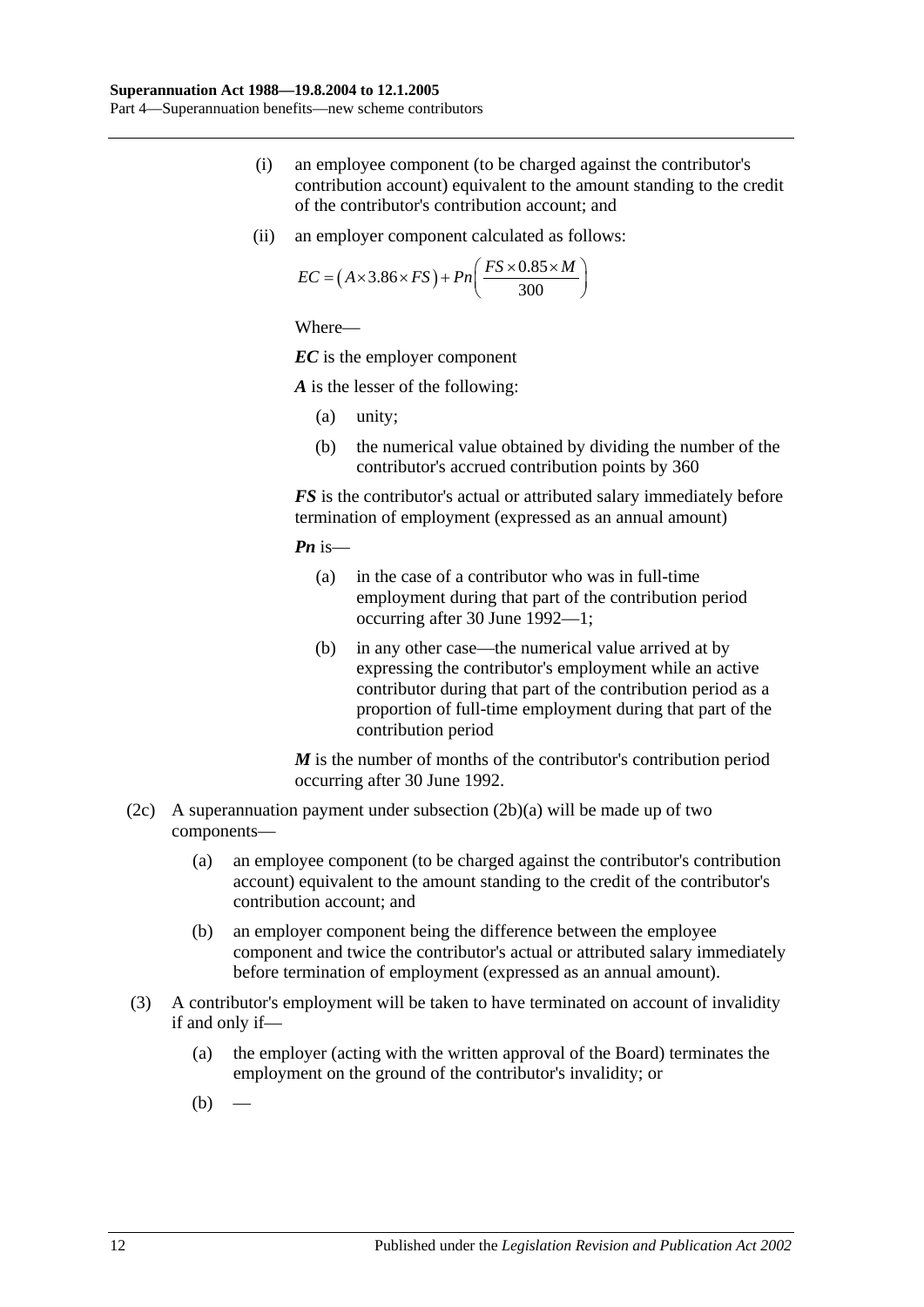- (i) the employer or the contributor satisfies the Board (before termination of employment) that the contributor is incapacitated for work in the contributor's present position and that there is no other position, carrying a salary of at least 80 per cent of the salary applicable to the contributor's present position, which the contributor could reasonably be expected to take, available to the contributor; and
- (ii) the contributor has been on sick leave, weekly payments of workers compensation, or disability pension for at least 12 months or periods aggregating at least 12 months on account of the invalidity; and
- (iii) after notice has been given to the Board as required by the regulations, the employer terminates the employment or the contributor resigns from employment.
- (4) Notwithstanding any other Act or law to the contrary an employer cannot terminate the employment of a contributor on the ground of invalidity unless the requirements of [subsection](#page-37-0) (3)(a) or [\(b\)](#page-37-1) have been satisfied.

## **32—Death of contributor**

- (1) Where a contributor's employment is terminated by the contributor's death—
	- (a) if the contributor is survived by a spouse—a lump sum payment will be made to the spouse;
	- (b) if the contributor is survived by a spouse and an eligible child or eligible children—a pension will be paid to each eligible child throughout any period of dependency;
	- (ba) if the contributor is not survived by a spouse but is survived by an eligible child or eligible children—a lump sum will be paid to the contributor's estate and a pension will be paid to each eligible child throughout any period of dependency;
	- (c) if the contributor is not survived by a spouse or an eligible child—a lump sum payment will be made to the contributor's estate.
- (2) The lump sum to be paid to a surviving spouse, will be made up of two components—
	- (a) an employee component (to be charged against the contributor's contribution account) equivalent to the amount standing to the credit of the contributor's contribution account; and
	- (b) an employer component calculated as follows:
		- (i) if the contributor reached the age of 55 years on or before the date of death and is not survived by an eligible child—the employer component is calculated in the same way as the employer component of the lump sum that would have been payable to the contributor if he or she had retired on the date of death;
		- (ii) in any other case the employer component is calculated in accordance with the following formula:

$$
EC = (A \times 3 \times FS) + X + Pn\left(\frac{FS \times 0.85 \times M}{300}\right)
$$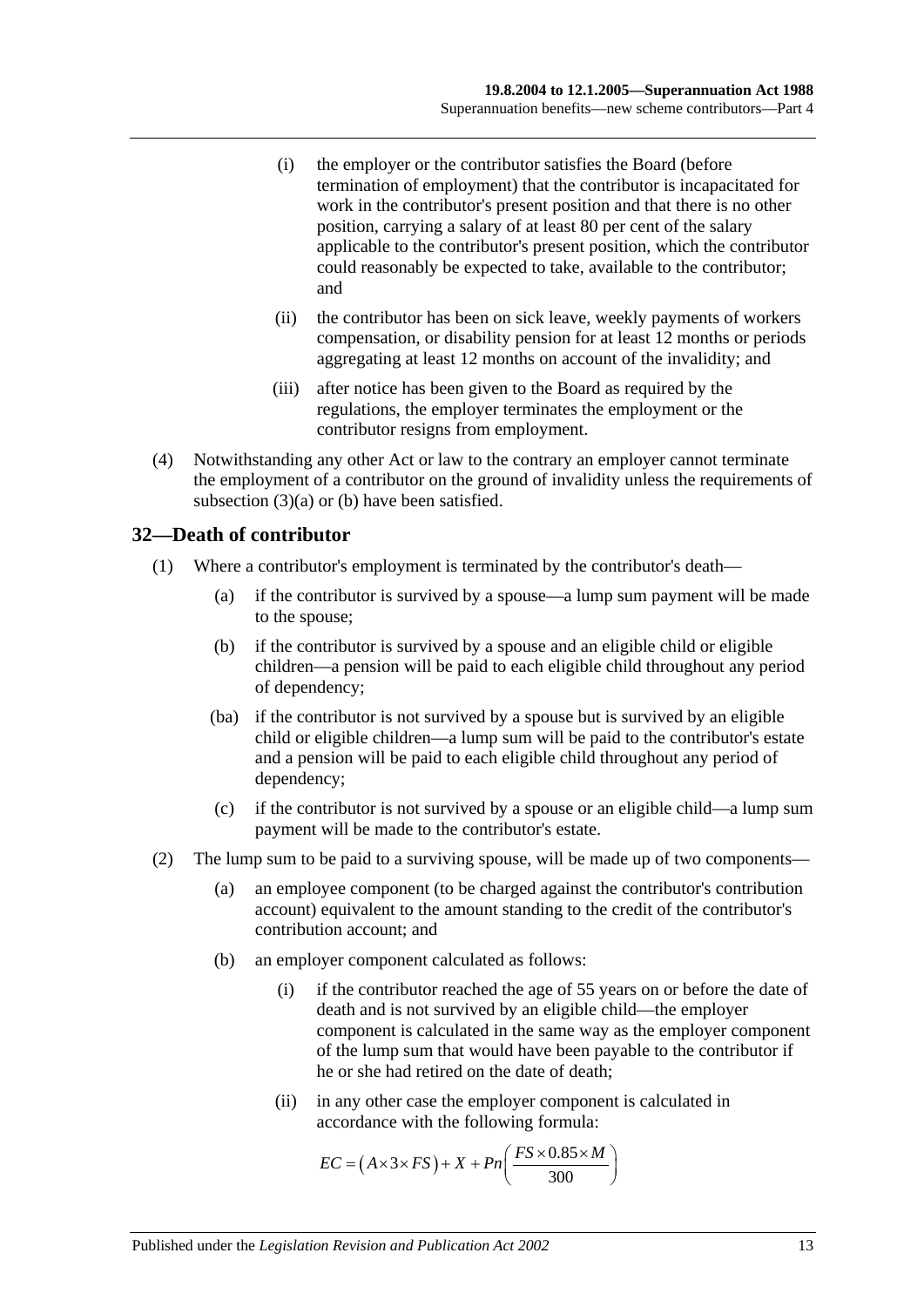*EC* is the employer component

*A* is the lesser of the following:

- (a) unity;
- (b) whichever of the following is applicable in the circumstances of the case:
	- (i) if the spouse is not receiving, and is not entitled to receive, weekly workers compensation payments in relation to the contributor's death and the contributor was an active contributor immediately before the contributor's death—the numerical value obtained by dividing the number of the contributor's extrapolated contribution points by 420;
	- (ii) if the spouse is receiving, or is entitled to receive, weekly workers compensation payments in relation to the contributor's death based on partial dependency and the contributor was an active contributor immediately before his or her death—the numerical value obtained from the following formula:

$$
n = \frac{acp + (1 - x)(ecp - acp)}{420}
$$

Where—

*n* is the numerical value

*acp* is the number of the contributor's accrued contribution points

*ecp* is the number of the contributor's extrapolated contribution points

*x* is the extent of the spouse's dependency expressed as a proportion of full dependency;

(iii) in any other case—the numerical value obtained by dividing the number of the contributor's accrued contribution points by 420

*FS* is the contributor's actual or attributed salary immediately before the contributor's death (expressed as an annual amount);

 $X$  is—

(a) where the contributor was an active contributor immediately before the date of death—the amount (if any) by which the employee component falls short of twice the contributor's adjusted final salary immediately before the contributor's death (expressed as an annual amount);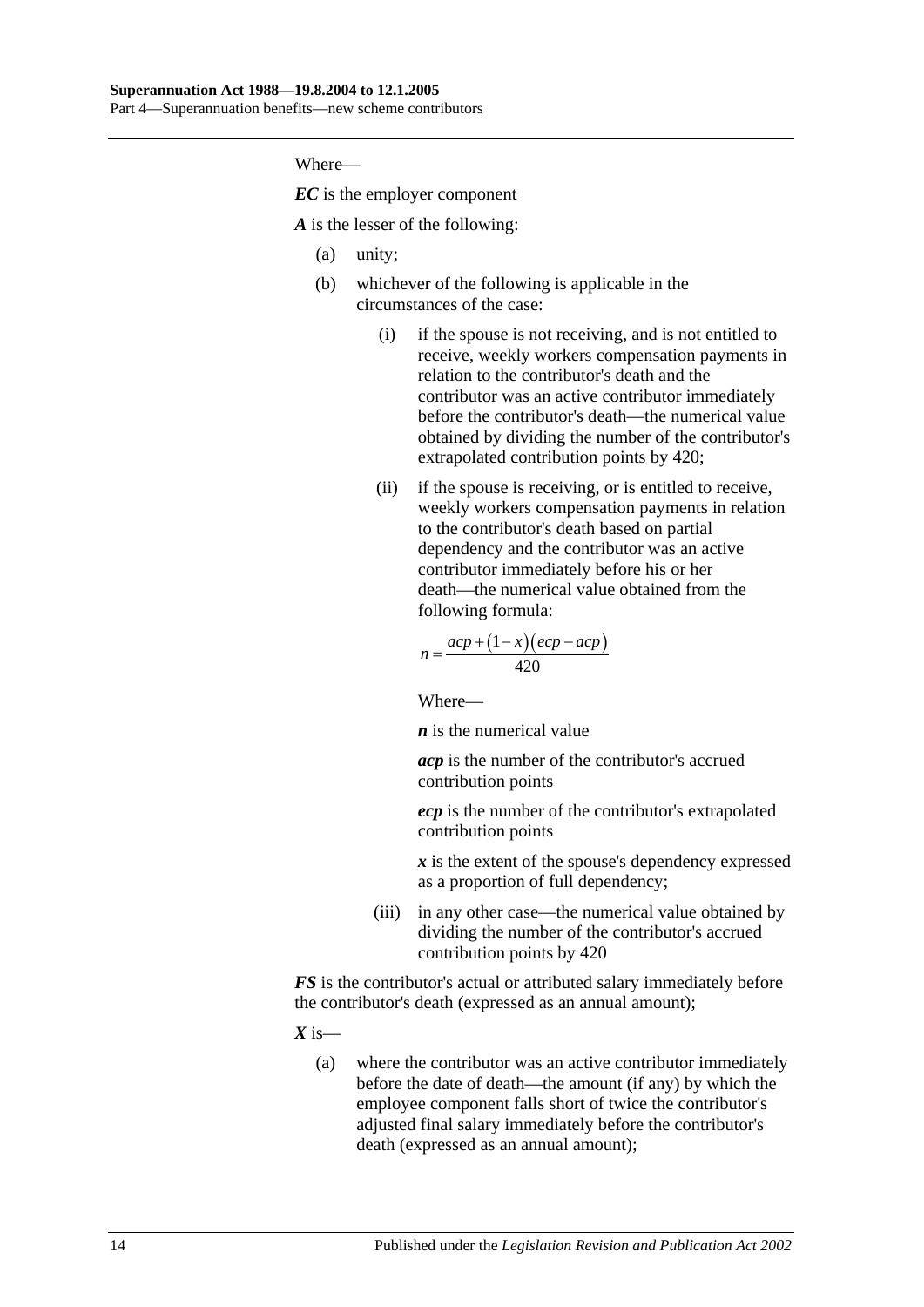(b) where the contributor was not then an active contributor—zero.

*Pn* is—

- (a) in the case of a contributor who was in full-time employment during that part of the contribution period occurring after 30 June 1992—1;
- (b) in any other case—the numerical value arrived at by expressing the contributor's employment while an active contributor during that part of the contribution period as a proportion of full-time employment during that part of the contribution period

 $M$  is—

- (a) where the contributor was an active contributor immediately before termination of employment—the aggregate of the number of months of the contributor's contribution period occurring after 30 June 1992 and the number of months difference between the contributor's age as at the entitlement day and the age of retirement;
- (b) in any other case—the number of months of the contributor's contribution period occurring after 30 June 1992.
- (2a) However, a surviving spouse will not be entitled to a benefit under this section if [section](#page-78-0) 43AG applies to the spouse.
- (3) The pension for an eligible child is calculated as follows:
	- (a) where the contributor is survived by a spouse, then—
		- (i) if there are no more than three eligible children:  $P = A \times .05 \times FS$
		- (ii) if there are more than three eligible children:

 $P = 1/n(A \times .15 \times FS)$ 

- (b) where the contributor is not survived by a spouse, then—
	- (i) if there are no more than three eligible children:  $P = A \times 0.15 \times FS$
	- (ii) if there are more than three eligible children:

 $P = 1/n(A \times .45 \times FS)$ 

Where—

*P* is the amount of the pension (expressed as an amount per fortnight) *A* is the lesser of the following:

- (a) unity
- $(b)$  —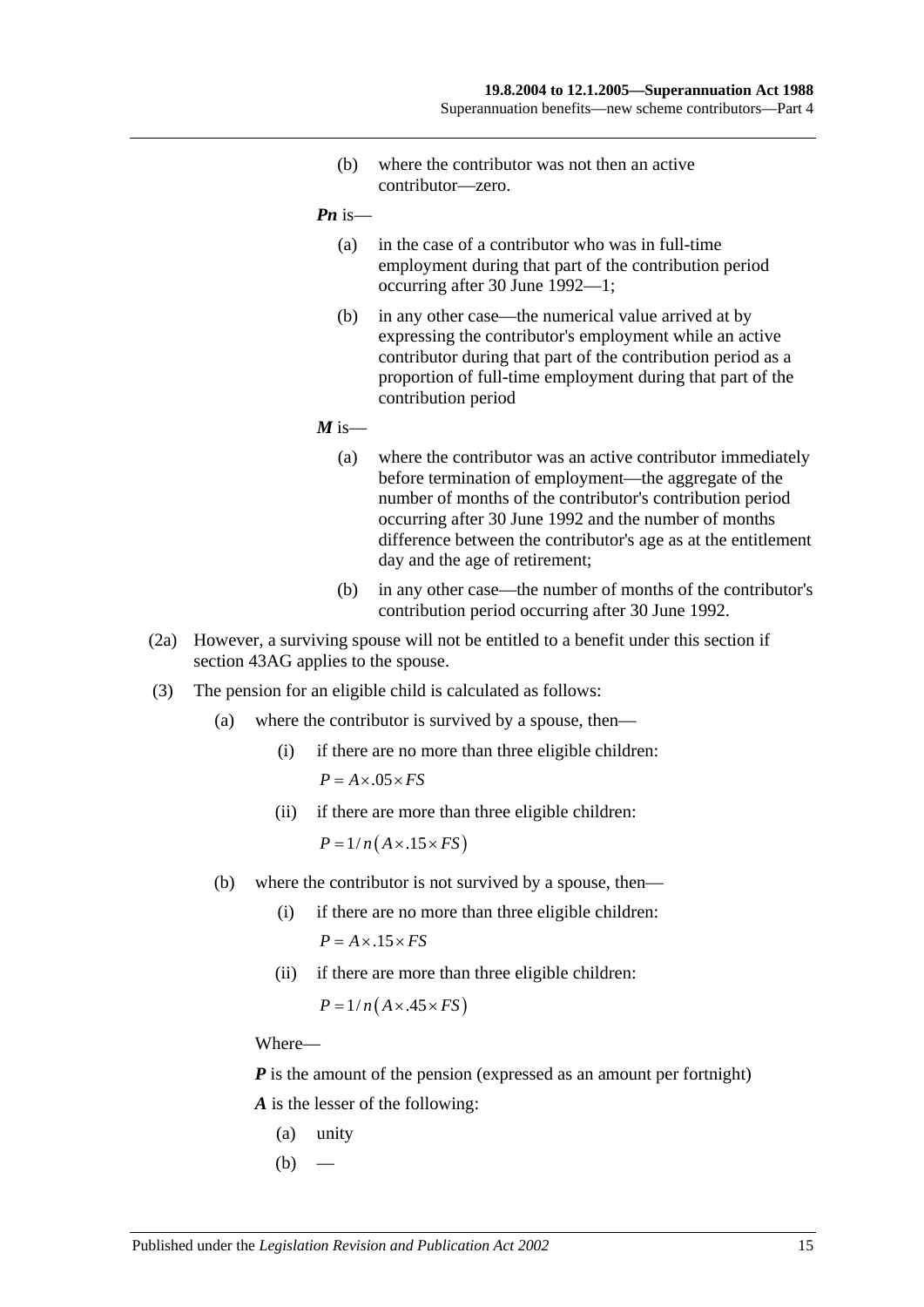- (i) where the contributor was an active contributor immediately before the contributor's death—the numerical value obtained by dividing the number of the contributor's extrapolated contribution points by 420;
- (ii) where the contributor was not an active contributor immediately before the contributor's death—the numerical value obtained by dividing the number of the contributor's accrued contribution points by 420

*FS* is the contributor's actual or attributed salary immediately before the contributor's death (expressed as an amount per fortnight)

*n* is the number of eligible children.

- (3a) The lump sum to be paid to the estate of a contributor who is not survived by a spouse but is survived by an eligible child or eligible children will be charged against the contributor's contribution account to the extent of the amount standing to the credit of the account and will be the aggregate of the following amounts:
	- $(a)$ 
		- (i) where the contributor was an active contributor immediately before his or her death—the greater of the following amounts:
			- (A) an amount equivalent to the amount standing to the credit of the contributor's contribution account;
			- (B) an amount equivalent to twice the amount of the contributor's adjusted salary immediately before the contributor's death (expressed as an annual amount);
		- (ii) where the contributor was not an active contributor immediately before his or her death—an amount equivalent to the amount standing to the credit of the contributor's contribution account; and
	- (b) an amount calculated as follows:

$$
A = P n \left( \frac{FS \times 0.85 \times M}{300} \right)
$$

Where—

*A* is the amount

*Pn* is—

- (a) in the case of a contributor who was in full-time employment during that part of the contribution period occurring after 30 June 1992—1;
- (b) in any other case—the numerical value arrived at by expressing the contributor's employment while an active contributor during that part of the contribution period as a proportion of full-time employment during that part of the contribution period

*FS* is the contributor's actual or attributed salary immediately before the contributor's death (expressed as an annual amount)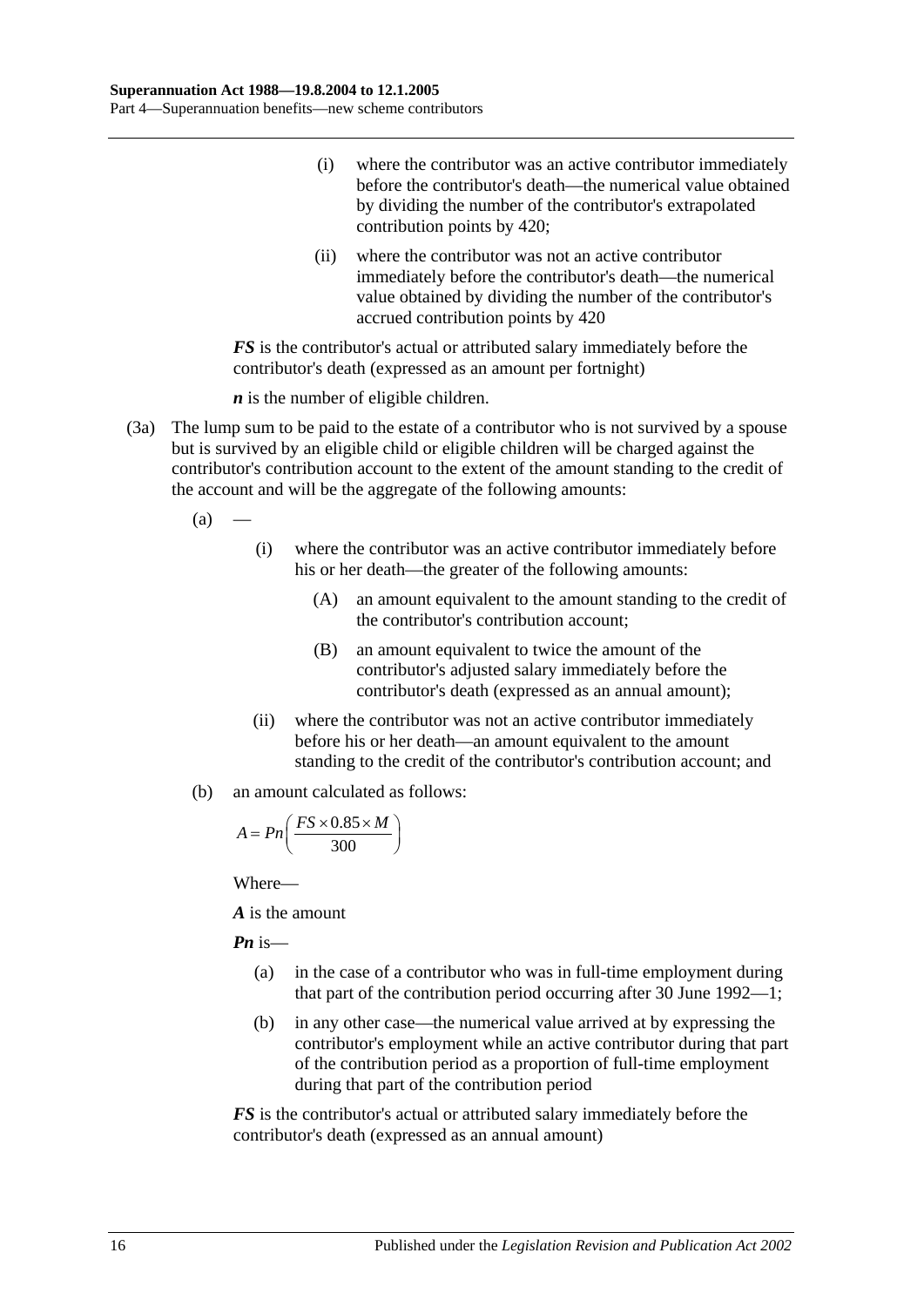#### $M$  is—

- (a) where the contributor was an active contributor immediately before termination of employment—the aggregate of the number of months of the contributor's contribution period occurring after 30 June 1992 and the number of months difference between the contributor's age as at the entitlement day and the age of retirement;
- (b) in any other case—the number of months of the contributor's contribution period occurring after 30 June 1992.
- (4) The pension for an eligible child will be indexed.
- (5) The lump sum to be paid to the estate of a contributor who is not survived by a spouse or an eligible child will be made up of two components—
	- (a) an employee component (to be charged against the contributor's contribution account) equivalent to the amount standing to the credit of the contributor's contribution account; and
	- (b) an employer component that is the lesser of the following:

(i) 
$$
EC = (FS \times A \times 4.5) + Pn\left(\frac{FS \times 0.85 \times M}{300}\right)
$$
  
(ii) 
$$
EC = \left[FS \times 4.5 \times \left(1 - \frac{X}{420}\right)\right] + Pn\left(\frac{FS \times 0.85 \times M}{300}\right)
$$

Where—

*EC* is the employer component

*FS* is the contributor's actual or attributed salary immediately before death (expressed as an annual amount)

*A* is the lesser of the following:

- (a) unity;
- (b) the numerical value obtained by dividing the number of the contributor's accrued contribution points by 420

#### *Pn* is—

- (a) in the case of a contributor who was in full-time employment during that part of the contribution period occurring after 30 June 1992—1;
- (b) in any other case—the numerical value arrived at by expressing the contributor's employment while an active contributor during that part of the contribution period as a proportion of full-time employment during that part of the contribution period

#### $X$  is—

- (a) in relation to a contributor who was at the date of death under the age of 60 years—the lesser of 60 and the number of months by which the contributor's age fell short of 60 years;
- (b) in any other case—zero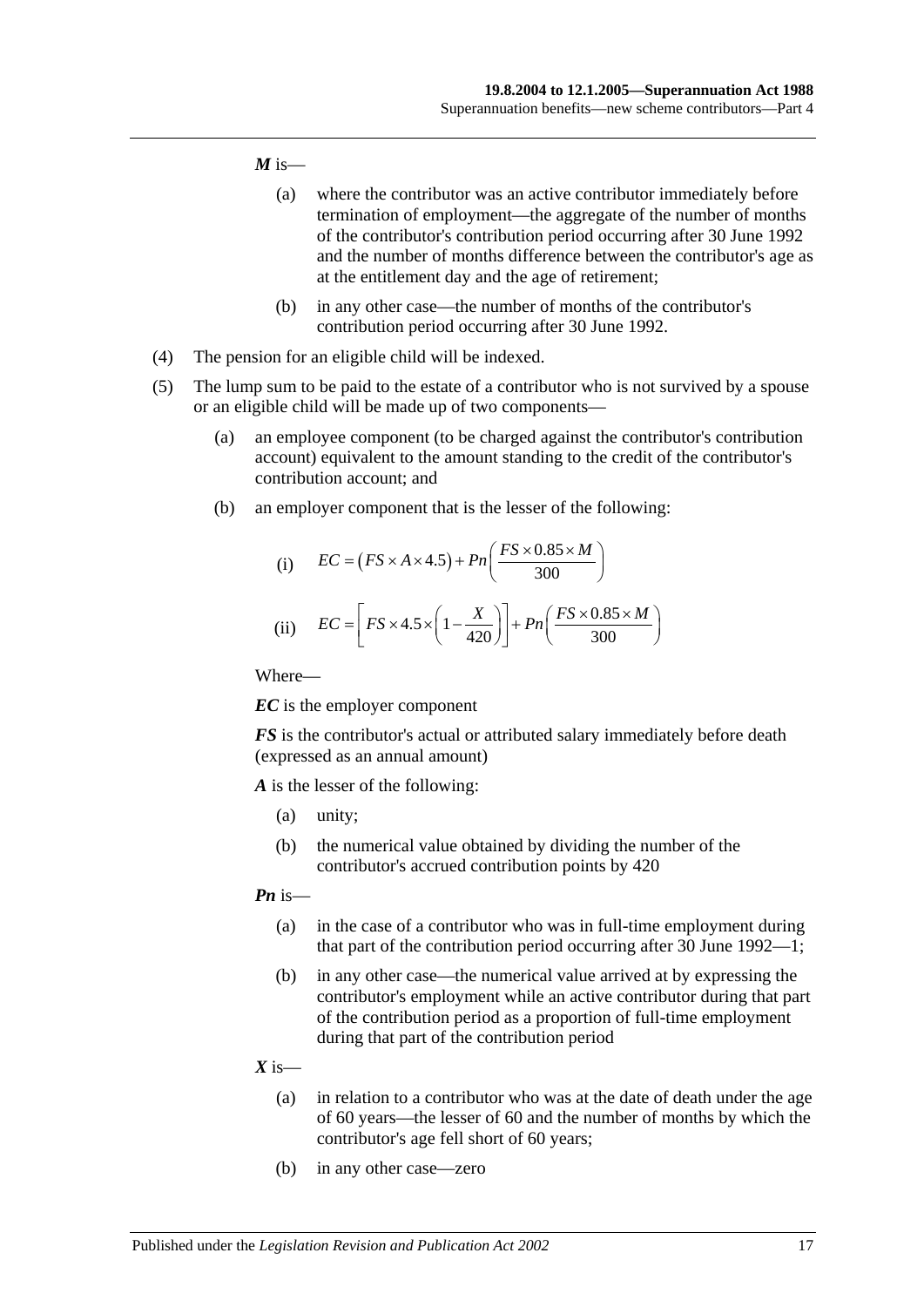*M* is the number of months of the contributor's contribution period occurring after 30 June 1992.

# <span id="page-43-1"></span>**32A—PSESS benefit**

- (1) Subject to this section, a person who is entitled to a benefit under this Part is entitled also to payment of the amount standing to the credit of the contributor's account under [subsection](#page-43-0) (6) being an amount equivalent to the amount accrued under the Public Sector Employees Superannuation Scheme in respect of the contributor.
- (2) Where a contributor who has resigned from employment elects to take the amount standing to the credit of his or her contribution account, the amount referred to in [subsection](#page-43-1) (1) will—
	- (a) be paid to or in relation to the contributor at the time at which, and in the circumstances under which, payment of benefits would be made to or in relation to the contributor if he or she had preserved his or her accrued superannuation benefits; or
	- (b) be carried over to some other superannuation fund or scheme approved by the Board.
- (3) Where a contributor who has resigned from employment elects to carry over his or her accrued superannuation benefits to an approved superannuation fund or scheme and the Board is satisfied that the contributor has been admitted to membership of the fund or scheme, the amount referred to in [subsection](#page-43-1) (1) will be paid on behalf of the contributor to the fund or scheme.
- (4) If at the time payment is to be made under [subsection](#page-43-1) (1) the contributor has died, the payment will be made to the contributor's spouse or if the contributor is not survived by a spouse, to the contributor's estate.
- (5) If the amount referred to in [subsection](#page-43-1) (1) has not been determined when it would otherwise be payable under this section, the amount is not payable until the expiration of seven days after it has been determined.
- <span id="page-43-2"></span><span id="page-43-0"></span>(6) The Board will maintain an account in the name of each contributor and the Board must—
	- (a) credit to each account (when the amount has been determined) an amount equivalent to the amount accrued under the Public Sector Employees Superannuation Scheme as at 30 June 1992 in respect of the contributor; and
	- (b) credit to each account at the end of the 1992/1993 financial year and at the end of each succeeding financial year—an amount that reflects the rate of return determined by the Board in relation to the contribution accounts of new scheme contributors for the relevant financial year.
- <span id="page-43-3"></span>(7) Where there is a delay in crediting the amount referred to in [subsection](#page-43-2) (6)(a), the amount referred to in [subsection](#page-43-3) (6)(b) will be determined on the assumption that the amount referred to in [subsection](#page-43-2) (6)(a) had been credited on 1 July 1992.
- (8) Where it is necessary to determine the balance of an account referred to in [subsection](#page-43-0) (6) at some time other than the end of a financial year, the balance will be extrapolated by applying a percentage rate of return estimated by the Board.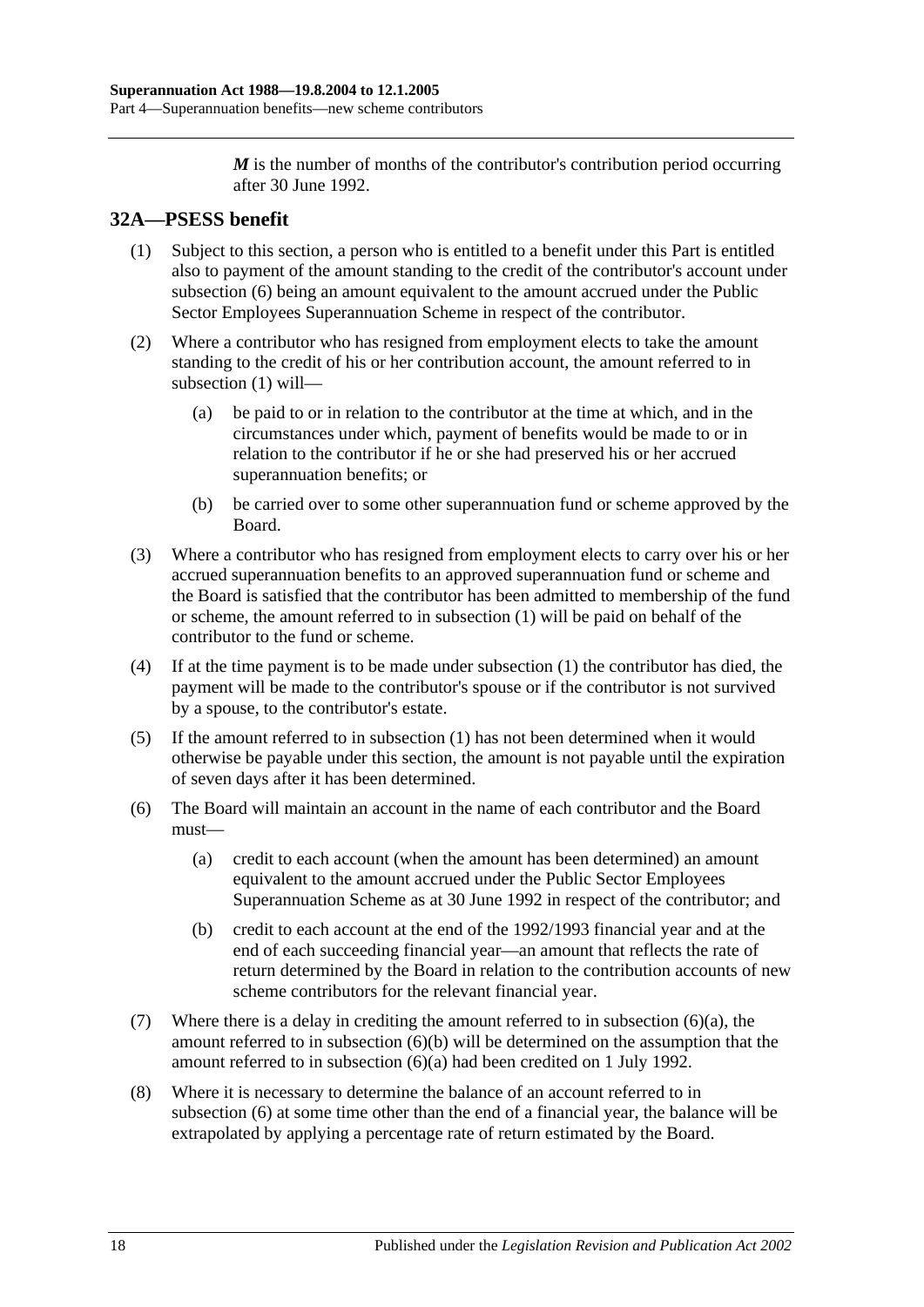#### <span id="page-44-3"></span>**32B—Commutation to pay deferred superannuation contributions surcharge—contributor**

- <span id="page-44-2"></span>(1) A contributor who is liable for a deferred superannuation contributions surcharge as a result of a benefit becoming payable to the contributor may apply to the Board, in accordance with this section—
	- (a) to receive part of the benefit in the form of a commutable pension; and
	- (b) to fully commute the pension.
- <span id="page-44-1"></span>(2) A contributor who has become entitled to a benefit, or will shortly become entitled to a benefit, may—
	- (a) estimate the amount of the surcharge the contributor will become liable to pay (the *estimated surcharge amount*); and
	- (b) request the Board, in the approved form, to—
		- (i) withhold from the contributor's benefit an amount equal to the estimated surcharge amount (the *withheld amount*); and
		- (ii) pay the balance of the benefit to the contributor (being, in the case of a benefit to which the contributor is yet to become entitled, a payment after the entitlement arises),

and the Board must, subject to [subsection](#page-44-0) (4), comply with the contributor's request.

- (3) If a contributor has made a request under [subsection](#page-44-1) (2)(b), the contributor must, before the expiration of 2 months following the issue of a surcharge notice in respect of the contributor, advise the Board in the approved form that the notice has been issued and the Board must, within 7 days of receiving that advice—
	- (a) convert into a pension—
		- (i) if the amount of the surcharge payable by the contributor is less than the withheld amount—a portion of the withheld amount equal to the amount payable; or
		- (ii) in any other case—the whole of the withheld amount; and
	- (b) immediately after converting the withheld amount, or a portion of the withheld amount, into a pension under paragraph (a)—commute the pension; and
	- (c) pay to the contributor—
		- (i) the lump sum resulting from the commutation of the pension; and
		- (ii) the balance (if any) of the withheld amount.
- <span id="page-44-0"></span>(4) The Board may reject an application under [subsection](#page-44-2) (1) if—
	- (a) it is not satisfied that, if the application were accepted, the resulting lump sum will be applied in payment of the surcharge; or
	- (b) the contributor fails to satisfy the Board that the contributor has, or will have, a surcharge liability to the Commissioner of Taxation.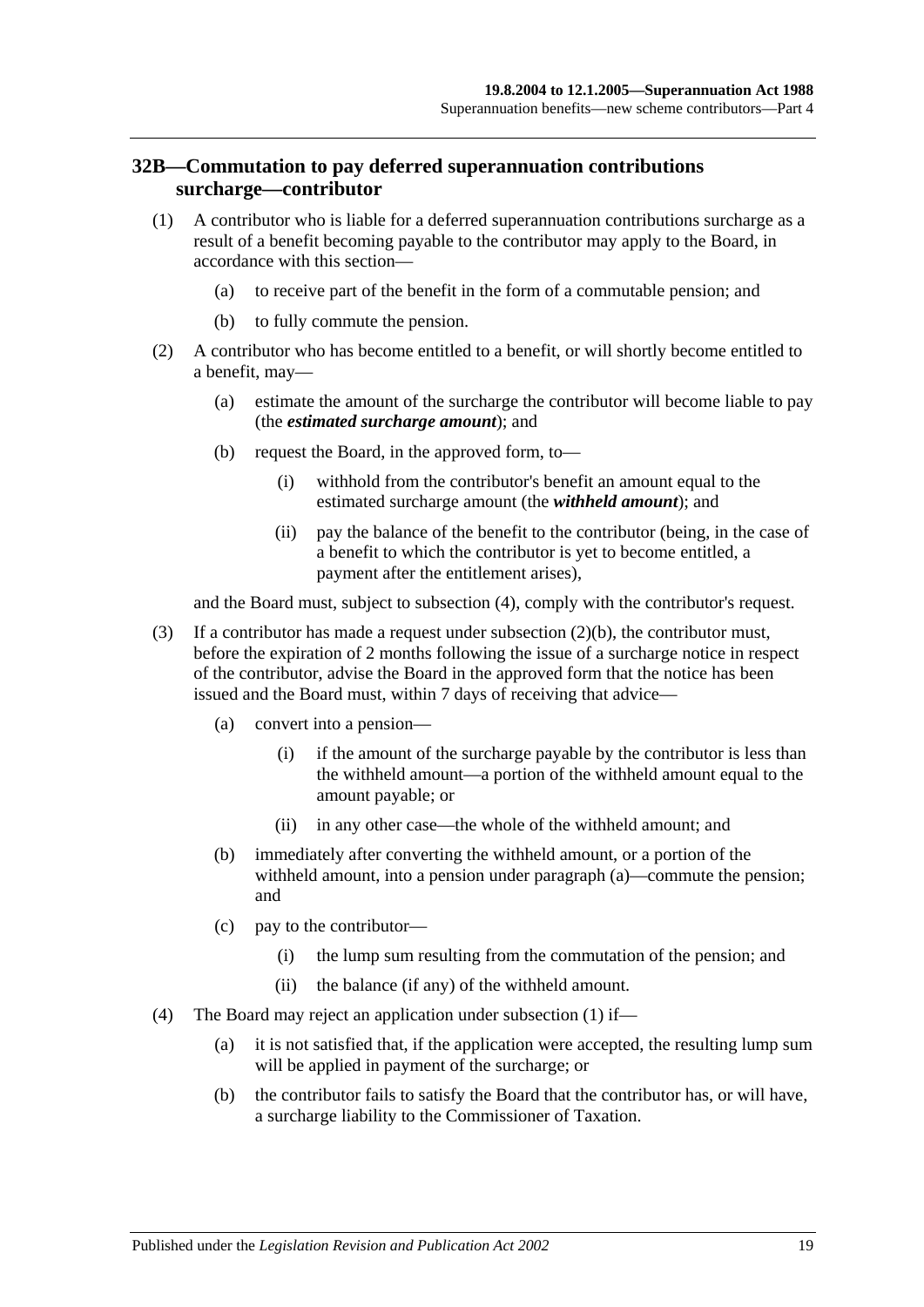- (5) The factors to be applied in—
	- (a) the conversion of a withheld amount (or part of a withheld amount) into a pension; and
	- (b) the commutation of a pension,

will be determined by the Treasurer on the recommendation of an actuary.

#### <span id="page-45-2"></span>**32C—Commutation to pay deferred superannuation contributions surcharge following death of contributor**

- <span id="page-45-0"></span>(1) If a contributor who is liable for a deferred superannuation contributions surcharge dies—
	- (a) having made a request of the Board under [section](#page-44-3) 32B for part of his or her benefit to be withheld but before receiving a surcharge notice; or
	- (b) having received a surcharge notice but before requesting commutation of his or her pension under [section](#page-44-3) 32B,

the contributor's spouse or, if the contributor is not survived by a spouse, the contributor's legal representative, may, before the expiration of the period of 2 months immediately following the contributor's death or the issue of the surcharge notice (whichever is the later), apply to the Board—

- (c) to receive the amount withheld by the Board on behalf of the deceased contributor under [section](#page-44-3) 32B in the form of a commutable pension; and
- (d) to fully commute the pension.
- (2) The Board must, on receipt of an application under [subsection](#page-45-0) (1)—
	- (a) convert into a pension—
		- (i) if the amount of the surcharge payable by the spouse or estate is less than the withheld amount—a portion of the withheld amount equal to the amount payable; or
		- (ii) in any other case—the whole of the withheld amount; and
	- (b) immediately after converting the withheld amount, or a portion of the withheld amount, into a pension under paragraph (a)—commute the pension; and
	- (c) pay to the spouse or estate—
		- (i) the lump sum resulting from the commutation of the pension; and
		- (ii) the balance (if any) of the withheld amount.
- <span id="page-45-1"></span>(3) If a contributor dies without having made a request under [section](#page-44-3) 32B, the contributor's spouse or, if the contributor is not survived by a spouse, the contributor's legal representative, may—
	- (a) estimate the amount of the surcharge the spouse or estate will become liable to pay (the *estimated surcharge amount*); and
	- (b) request the Board, in the approved form, to—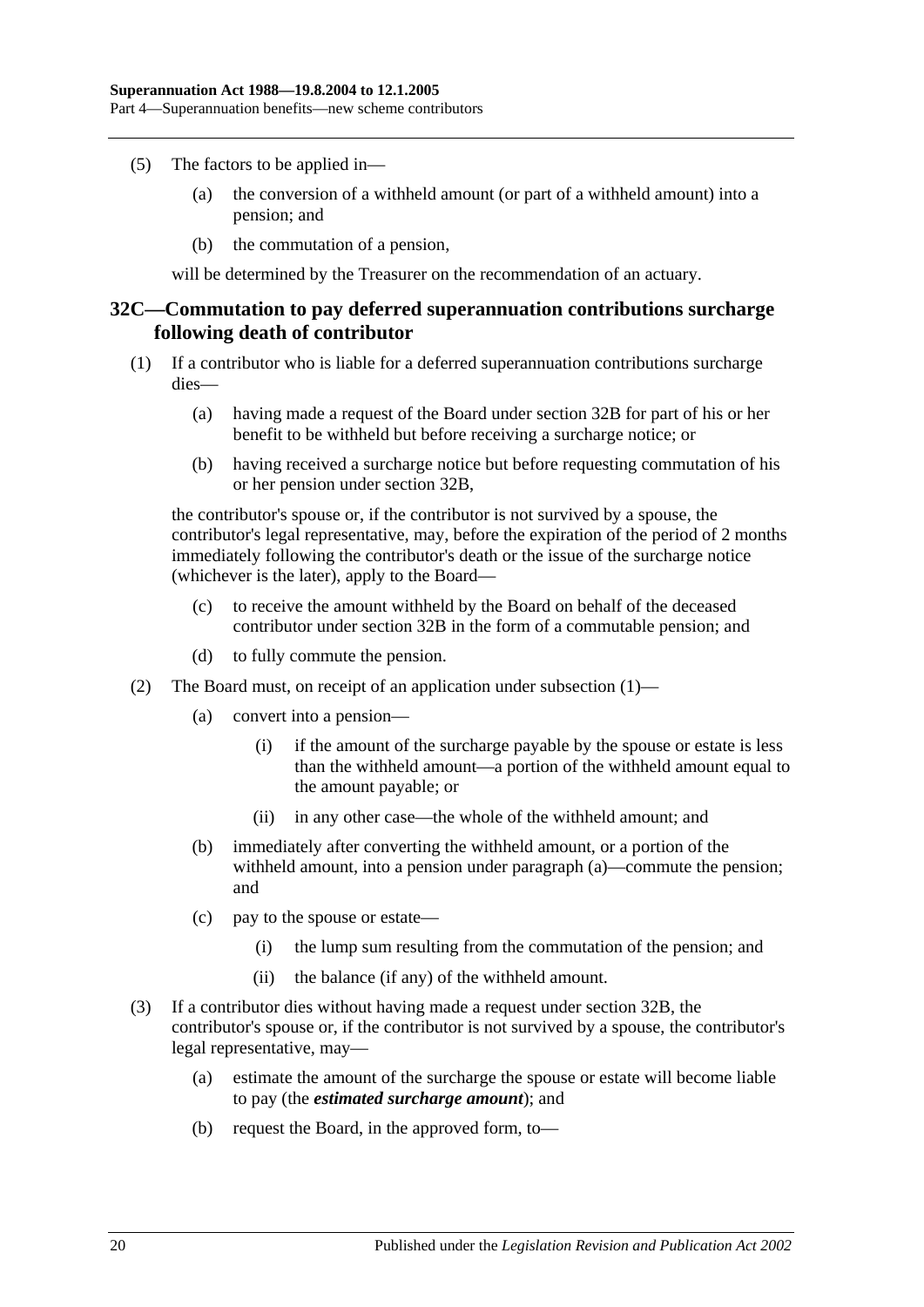- (i) withhold from the spouse's benefit or the benefit payable to the estate an amount equal to the estimated surcharge amount (the *withheld amount*); and
- (ii) pay the balance of the benefit to the spouse or estate,

and the Board must, subject to [subsection](#page-46-0) (6), comply with the request.

- (4) An application under [subsection](#page-45-1) (3) must be made in writing to the Board before payment of the benefit to the spouse or legal representative.
- (5) The spouse or legal representative must, before the expiration of 2 months following the issue of a surcharge notice in respect of the contributor, advise the Board in the approved form that the notice has been issued and the Board must, within 7 days of receiving that advice—
	- (a) convert into a pension—
		- (i) if the amount of the surcharge payable by the spouse or estate is less than the withheld amount—a portion of the withheld amount equal to the amount payable; or
		- (ii) in any other case—the whole of the withheld amount; and
	- (b) immediately after converting the withheld amount, or a portion of the withheld amount, into a pension under paragraph (a)—commute the pension; and
	- (c) pay to the spouse or estate—
		- (i) the lump sum resulting from the commutation of the pension; and
		- (ii) the balance (if any) of the withheld amount.
- <span id="page-46-0"></span>(6) The Board may reject an application under [subsection](#page-45-0) (1) or [\(3\)](#page-45-1) if it is not satisfied that, if the application were accepted, the resulting lump sum will be applied in payment of the surcharge or be used to reimburse the deceased contributor's estate, or the spouse or other person who has paid the surcharge on behalf of the estate.
- (7) The factors to be applied in—
	- (a) the conversion of a withheld amount (or part of a withheld amount) into a pension; and
	- (b) the commutation of a pension,

will be determined by the Treasurer on the recommendation of an actuary.

(8) In this section—

*legal representative*, in relation to a deceased contributor, means a person—

- (a) holding office as executor of the will of the deceased contributor where probate of the will has been granted or resealed in South Australia or any other State or a Territory; or
- (b) holding office in South Australia or any other State or a Territory as administrator of the estate of the deceased contributor.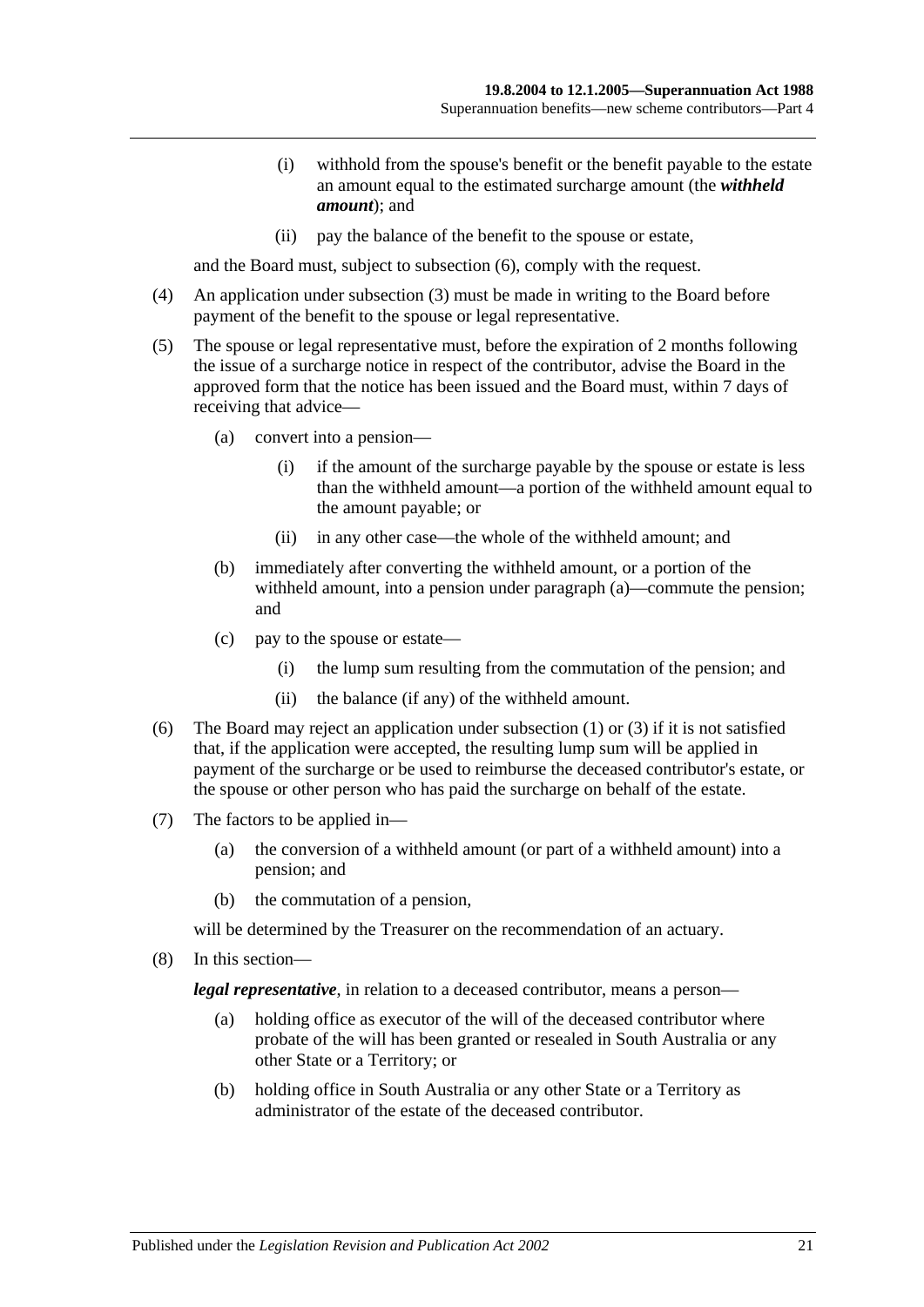#### **32D—Withheld amount**

An amount withheld under [section](#page-44-3) 32B or [32C—](#page-45-2)

- (a) must be paid by the Treasurer into the Consolidated Account or a special deposit account established by the Treasurer for that purpose; and
- (b) will be charged against the relevant contributor's contribution account (to the extent possible) as if the amount had been paid to the contributor; and
- (c) will be credited with interest at a rate determined by the Treasurer; and
- (d) may be paid to the contributor (or the contributor's spouse or legal representative)—
	- (i) in accordance with [section](#page-44-3) 32B or [32C;](#page-45-2) or
	- (ii) at the direction of the Board if the Board—
		- (A) has not, within 2 years of withholding the amount, received advice that a surcharge notice has been issued in respect of the contributor; or
		- (B) considers, at any time, there is other good reason for doing so.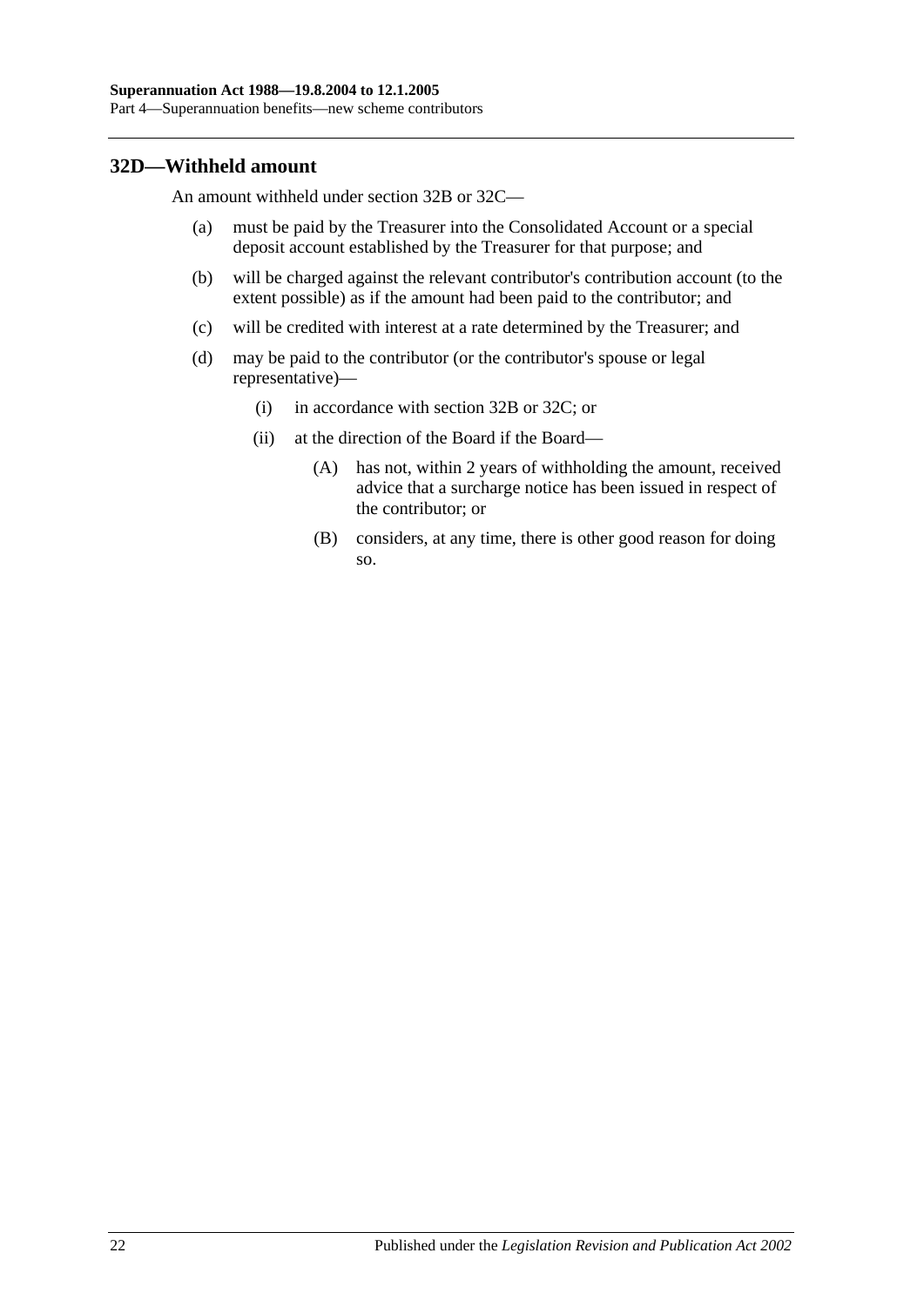# **Part 5—Superannuation benefits—old scheme contributors**

# **Division 1—Pension benefits**

## **33—Application of this Part**

This Part applies only to old scheme contributors.

## <span id="page-48-0"></span>**34—Retirement**

(1) A contributor who retires on or after reaching the age of retirement and who is not entitled to a pension under [subsection](#page-49-0) (2), is entitled to a pension calculated as follows:

$$
P = FS \left[ \left( A \times \frac{2}{3} \right) \left( 1 + \frac{X}{E} \right) \right] + \frac{FS}{100} + FS \left( \frac{7.4}{100} \times \frac{n}{420} \right)
$$

Where—

*P* is the amount of the pension (expressed as an amount per fortnight)

*FS* is the contributor's actual or attributed salary (expressed as an amount per fortnight) immediately before retirement

*A* is the lesser of the following:

- (a) unity;
- (b) the numerical value obtained by dividing the number of the contributor's accrued contribution points by—
	- (i) in the case of a contributor who was accepted as a contributor under the repealed Act before reaching the age of 30 years—the number of months between the date of acceptance and the age of retirement;
	- (ii) in any other case—360

 $\vec{E}$  is—

- (a) in relation to a contributor whose contribution period at the age of retirement was 360 months or more—600;
- (b) in relation to a contributor whose contribution period at the age of retirement was 300 months or more but less than 360 months—1 200

*X* is the number of months by which the contributor's age at retirement exceeds the age of retirement

*n* is 420 or the aggregate number of contribution points that accrued to the contributor between 1 July 1992 and the date of retirement whichever is the lesser (for the purposes of this definition contribution points will be taken to accrue to a contributor who is no longer making contributions because of [section](#page-24-0) 23(7) at the rate of one point per month).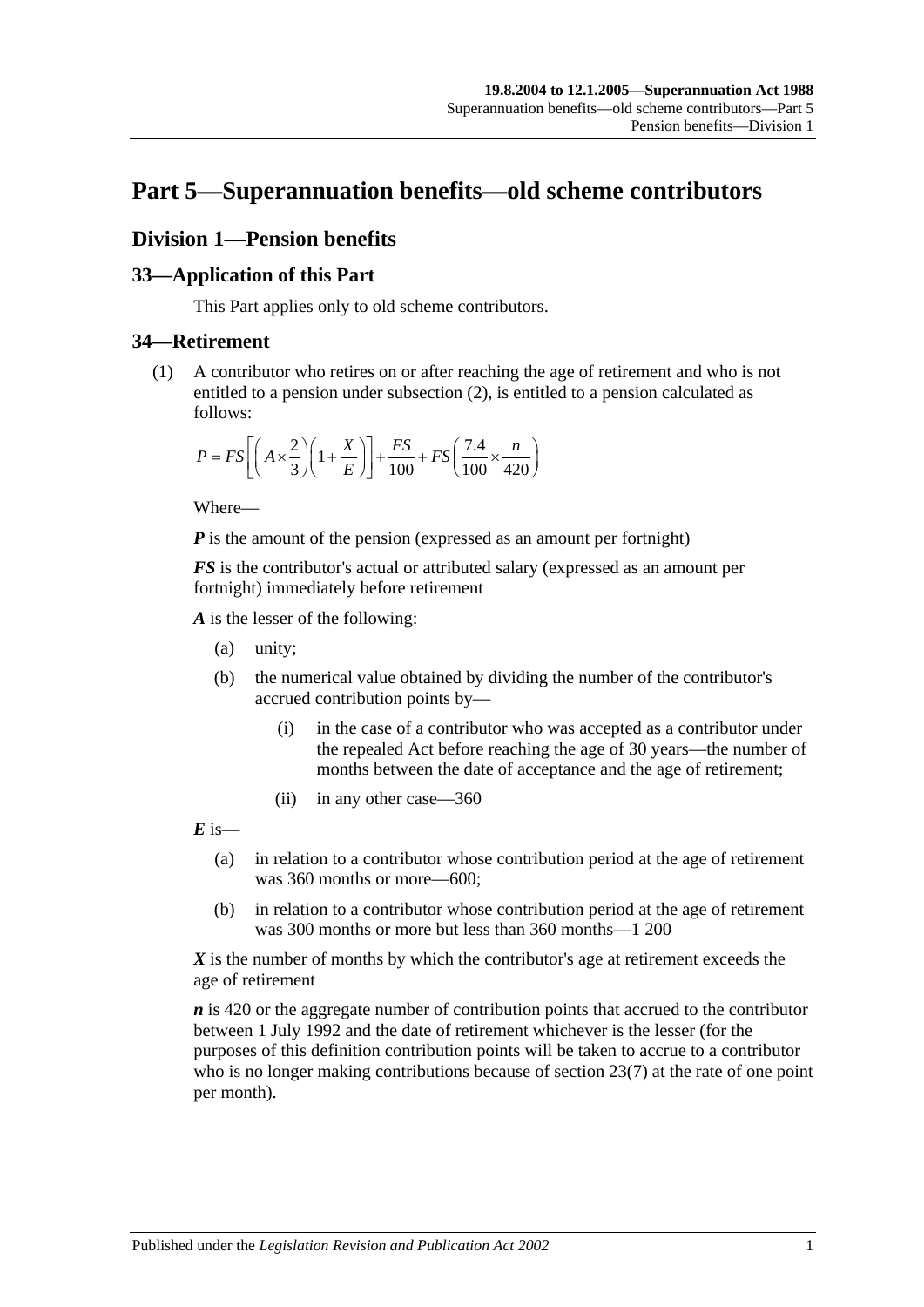<span id="page-49-0"></span>(2) A contributor (other than a contributor whose membership of the Scheme antedates the commencement of the repealed Act) who retires on or after reaching the age of retirement is entitled to a pension calculated in accordance with the following formula if the number of months between the date of the contributor's acceptance as a contributor and the date on which the contributor reached the age of retirement was less than 300:

$$
P = FS \times Z \left[ \left( \frac{A}{540} \times \frac{60 - B}{60} \right) + \left( \frac{C \times B}{60} \right) \right] + \frac{FS}{100} + FS \left( \frac{7.4}{100} \times \frac{n}{420} \right)
$$

Where—

*P* is the amount of the pension (expressed as an amount per fortnight)

*FS* is the contributor's actual or attributed salary (expressed as an amount per fortnight) immediately before retirement

**Z** is the numerical value obtained by dividing the number of the contributor's accrued contribution points by the number of months in the contribution period

*A* is the number of months in the contribution period on the date on which the contributor reached the age of retirement

*B* is the number of months between the day on which the contributor reached the age of retirement and the day on which he or she retired reduced by the number of months (if any) in that period during which the contributor was not an active contributor

*C* is the number obtained from [Schedule 2](#page-114-0) by reference to the value of A applicable to the contributor

*n* is 420 or the aggregate number of contribution points that accrued to the contributor between 1 July 1992 and the date of retirement whichever is the lesser (for the purposes of this definition contribution points will be taken to accrue to a contributor who is no longer making contributions because of [section](#page-24-0) 23(7) at the rate of one point per month).

(3) A contributor who retires after reaching the age of 55 years but before the age of retirement is entitled to a pension calculated as follows:

$$
P = \left[ FS \times A \left( \frac{50}{100} + \frac{17.6 \times n_2}{100 \times 60} \right) \right] + \left[ FS \times \frac{n_1}{420} \left( \frac{6}{100} + \frac{1.4 \times n_2}{100 \times 60} \right) \right]
$$

Where—

*P* is the amount of the pension (expressed as an amount per fortnight)

*FS* is the contributor's actual or attributed salary (expressed as an amount per fortnight) immediately before retirement

*A* is the lesser of the following:

- (a) unity;
- (b) the numerical value obtained by dividing the number of the contributor's accrued contribution points by—
	- (i) in the case of a contributor who was accepted as a contributor under the repealed Act before reaching the age of 30 years—the number of months between the date of acceptance and the date of retirement;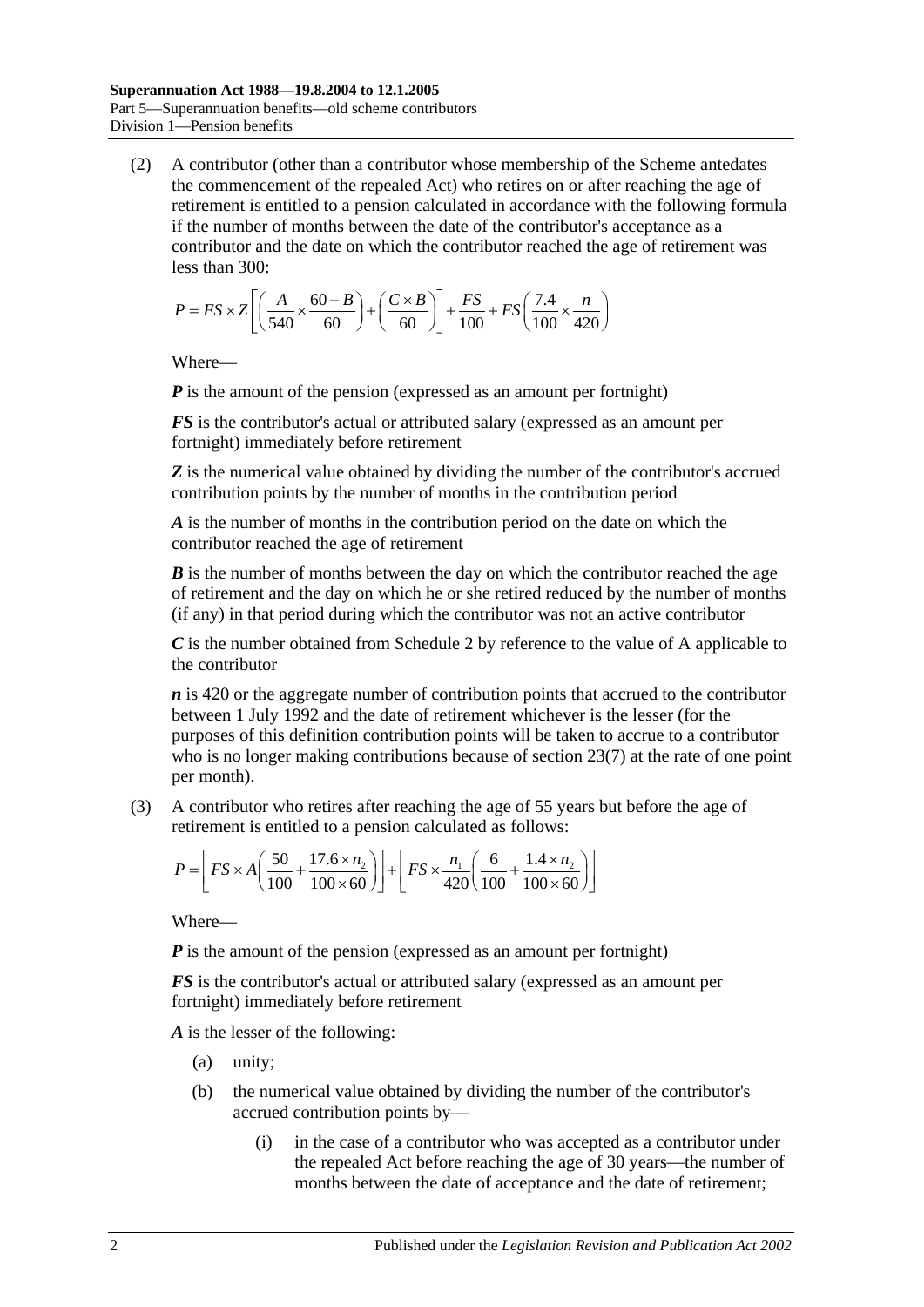(ii) in any other case— $300 + n_2$ 

 $n_1$  is 420 or the aggregate number of contribution points that accrued to the contributor between 1 July 1992 and the date of retirement whichever is the lesser

 $n_2$  is the number of months between the day on which the contributor reached the age of 55 years and the day on which he or she retired.

- (4) A retirement pension will be indexed.
- (5) The amount of a retirement pension will be the amount calculated under this section or 75 per cent of the contributor's actual or attributed salary immediately before retirement (expressed as an amount per fortnight), whichever is the lesser.
- (6) For the purposes of this section, a contributor retires from employment if—
	- (a) the contributor has attained the age of 55 years and the contributor's employment terminates or is terminated before the contributor reaches the age of retirement for any reason except invalidity (in circumstances entitling the contributor to benefits under this Act), retrenchment or death; or
	- (b) the contributor's employment terminates or is terminated on or after the contributor reaches the age of retirement for any reason (except the contributor's death).
- (7) This section does not apply to an outplaced employee.

#### <span id="page-50-1"></span>**35—Retrenchment**

- (1) Where—
	- (a) a contributor's employment is terminated by retrenchment;
	- (b) the contributor has reached the age of 45 years but not the age of retirement;
	- (c) the contributor has been a contributor for not less than 5 years;
	- (d) the Board is satisfied that there is no suitable employment (being employment attracting a salary of at least 80% of the salary applicable to the former employment) available to the contributor,

the contributor is entitled to a pension and a lump sum under this section.

<span id="page-50-0"></span>(2) The amount of the pension is calculated as follows:

$$
P = A \times \frac{2}{3} \times FS
$$

Where—

*P* is the amount of the pension (expressed as an amount per fortnight)

*A* is the lesser of the following:

- (a) unity;
- (b) the numerical value obtained by dividing the number of the contributor's contribution points by—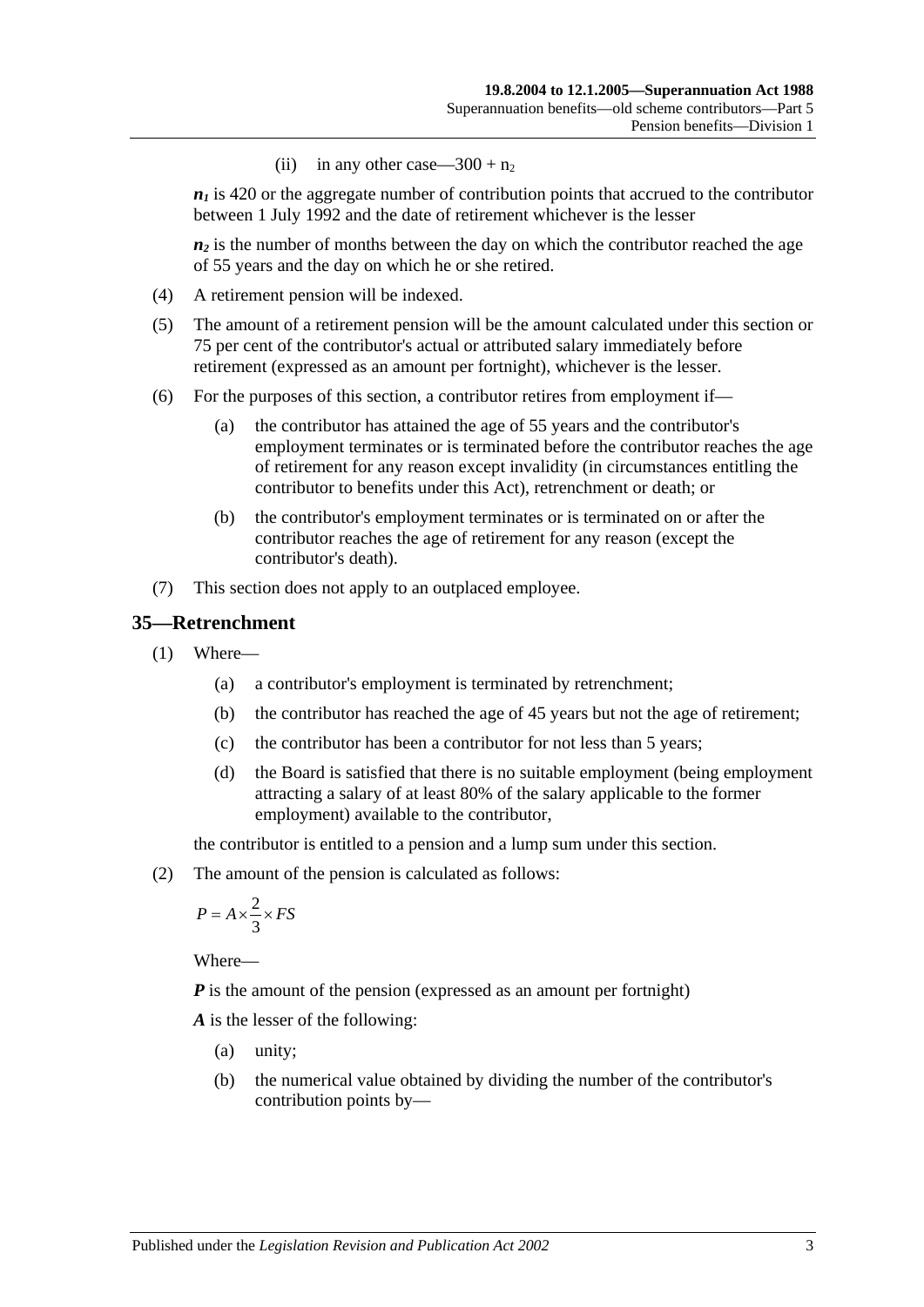- (i) in the case of a contributor who was accepted as a contributor under the repealed Act before reaching the age of 30 years—the number of months between the contributor's age as at the date of acceptance and the age of retirement;
- (ii) in any other case—360.

*FS* is the contributor's actual or attributed salary (expressed as an amount per fortnight) immediately before retrenchment.

(2a) In [subsection](#page-50-0) (2)—

*contribution points* means—

- (a) in the case of a contributor who was an active contributor immediately before retrenchment—extrapolated contribution points;
- (b) in the case of a contributor who was not an active contributor immediately before retrenchment—accrued contribution points.
- (2b) The amount of the lump sum under [subsection](#page-50-1) (1) is calculated as follows:

$$
LS = P n \left( FS \times \frac{0.85}{450} \times M \right)
$$

Where—

*LS* is the lump sum

*Pn* is—

- (a) in the case of a contributor who was in full-time employment during that part of the contribution period occurring after 31 December 1987—1;
- (b) in any other case—the numerical value arrived at by expressing the contributor's employment while an active contributor during that part of the contribution period as a proportion of full-time employment during that part of the contribution period

*FS* is the contributor's actual or attributed salary (expressed as an annual amount) immediately before retrenchment

*M* is the number of months of the contributor's contribution period occurring after 31 December 1987.

- (3) A retrenchment pension will be indexed.
- (4) Where—
	- (a) a contributor's employment is terminated by retrenchment; and
	- (b) the contributor is not entitled to a pension and a lump sum under [subsection](#page-50-1) (1); and
	- (c) the contributor has not made an election under [subsection](#page-52-0) (6),

the contributor is entitled to a lump sum payment.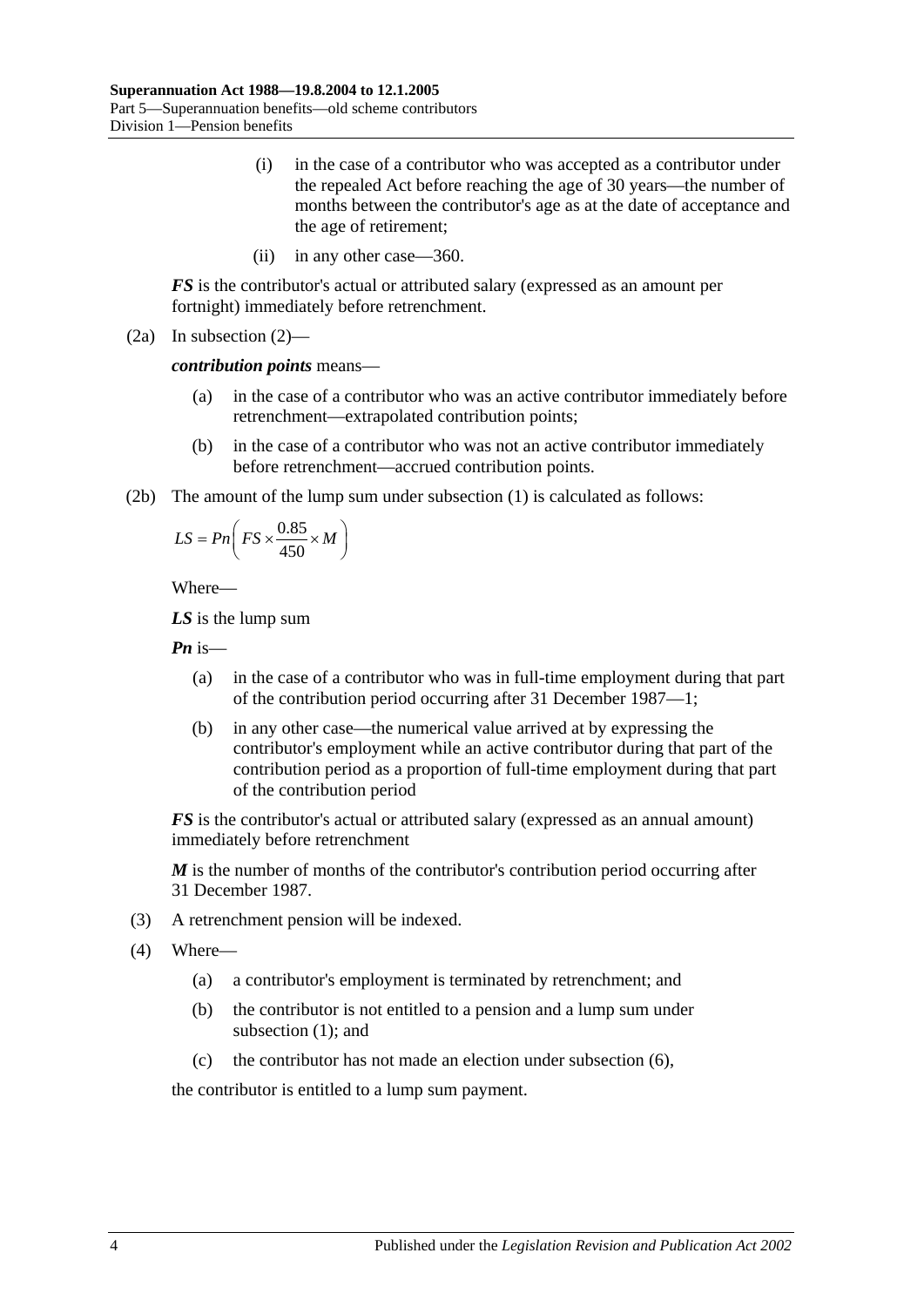- (5) The lump sum is made up of two components—
	- (a) an employee component (to be charged against the contributor's contribution account) equivalent to the amount standing to the credit of the contributor's contribution account; and
	- (b) an employer component calculated as follows:

$$
EC = \left(2\frac{1}{3}A - P\right) + Pn\left(FS \times \frac{0.85}{450} \times M\right)
$$

*EC* is the employer component

*A* is the aggregate of the contributor's contributions unless that aggregate amount exceeds what it would have been if the contributor had contributed throughout the contribution period at the standard contribution rate, in which case A is the latter amount

*P* is the amount (if any) of pension paid under this Act or the repealed Act to the contributor

*Pn* is—

- (a) in the case of a contributor who was in full-time employment during that part of the contribution period occurring after 31 December 1987—1;
- (b) in any other case—the numerical value arrived at by expressing the contributor's employment while an active contributor during that part of the contribution period as a proportion of full-time employment during that part of the contribution period

*FS* is the contributor's actual or attributed salary (expressed as an annual amount) immediately before retrenchment

*M* is the number of months of the contributor's contribution period occurring after 31 December 1987.

- <span id="page-52-0"></span>(6) If a contributor whose employment is terminated by retrenchment but who is not entitled to a pension and a lump sum under [subsection](#page-50-1) (1) makes an election under this subsection by written notice to the Board within three months after termination of the employment, the contributor will be taken—
	- (a) if the contributor had not reached the age of 55 years at the termination of his or her employment—to have resigned and elected to preserve his or her accrued superannuation benefits; or
	- (b) if the contributor had reached that age at the termination of his or her employment—to have retired.

#### **36—Temporary disability pension**

- (1) Subject to this section, a contributor—
	- (a) who is temporarily or permanently incapacitated for work but whose employment has not been terminated on that ground; and
	- (b) who has not reached the age of retirement,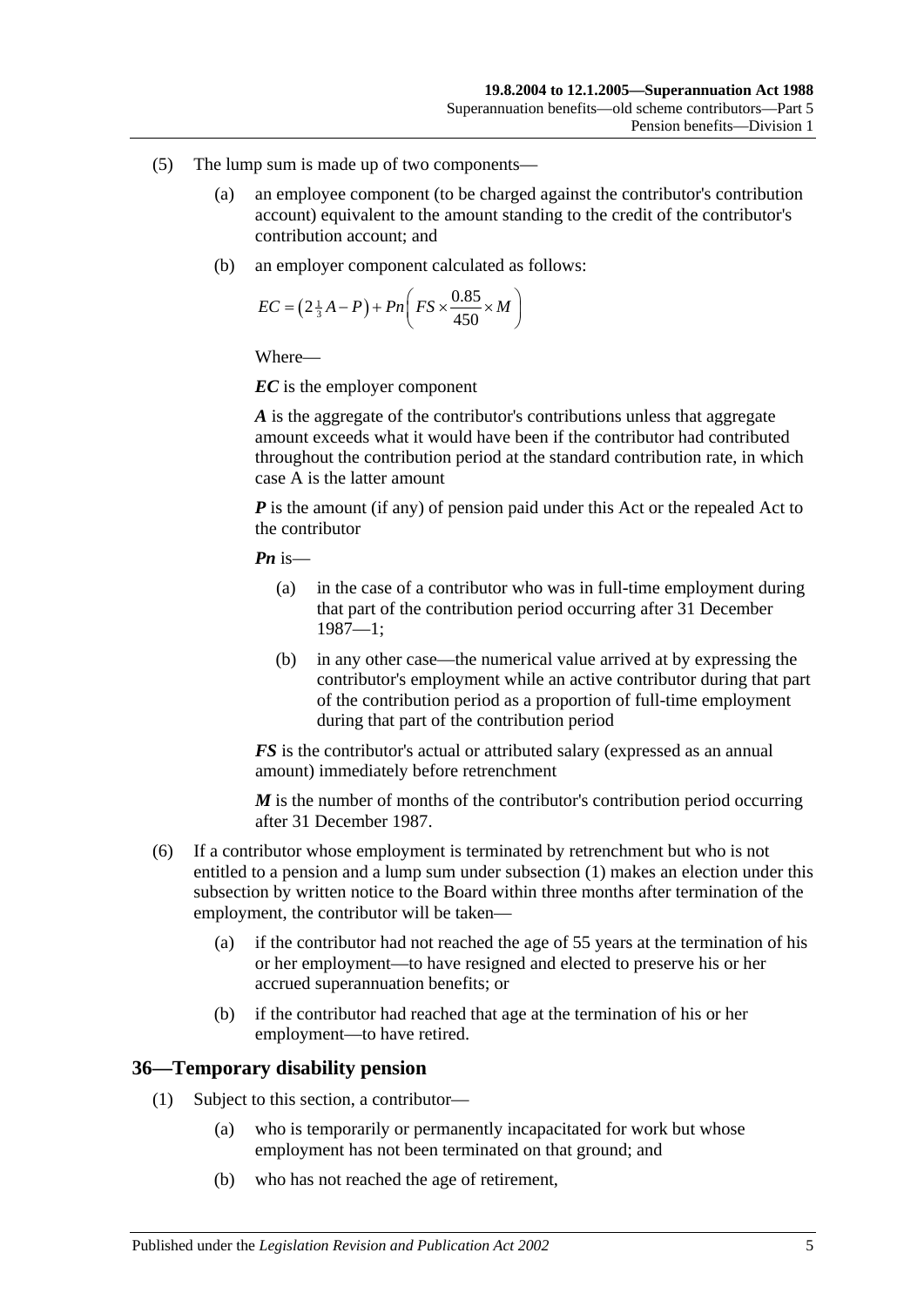is entitled to a disability pension.

- (2) A contributor who becomes incapacitated for work in a particular position will not be regarded as incapacitated for work for the purposes of this section if some other position, carrying a salary of at least 80 per cent of the salary applicable to the former position, is available to the contributor and the contributor could reasonably be expected to take that other position.
- (3) A disability pension is not payable in respect of—
	- (a) a period in respect of which the contributor is entitled to sick leave; or
	- (b) a period in respect of which the contributor is entitled to weekly payments of workers compensation; or
	- (c) a period for which the contributor is on recreation leave or long service leave.
- (4) The Board will not pay a disability pension in respect of a period of incapacity of less than one week and may decline to pay a disability pension if it appears that the duration of the incapacity is likely to be less than six months.
- (5) The amount of the pension is calculated as follows:

$$
P = A \times \frac{2}{3} \times FS
$$

Where—

*P* is the amount of the pension (expressed as an amount per fortnight)

*A* is the lesser of the following:

- (a) unity;
- (b) the numerical value obtained by dividing the number of the contributor's extrapolated superannuation points by—
	- (i) in the case of a contributor who was accepted as a contributor under the repealed Act before reaching the age of 30 years—the number of months between the contributor's age as at the date of acceptance and the age of retirement;
	- (ii) in any other case—360.

*FS* is the contributor's actual or attributed salary (expressed as an amount per fortnight) immediately before the pension becomes payable.

- (6) A disability pension cannot be paid for a continuous period of more than 12 months unless the Board thinks that there are special reasons for extending that limit, in which case it may extend the pension period by not more than a further 6 months.
- (7) A disability pension cannot be paid, in respect of the same incapacity, for an aggregate period of more than 18 months in any one period of 36 months.
- (8) A contributor is not required to make any contribution over a period for which the contributor receives a disability pension but will be credited with contribution points and contribution months in respect of any such period as if the contributor were contributing at the standard contribution rate in respect of that period.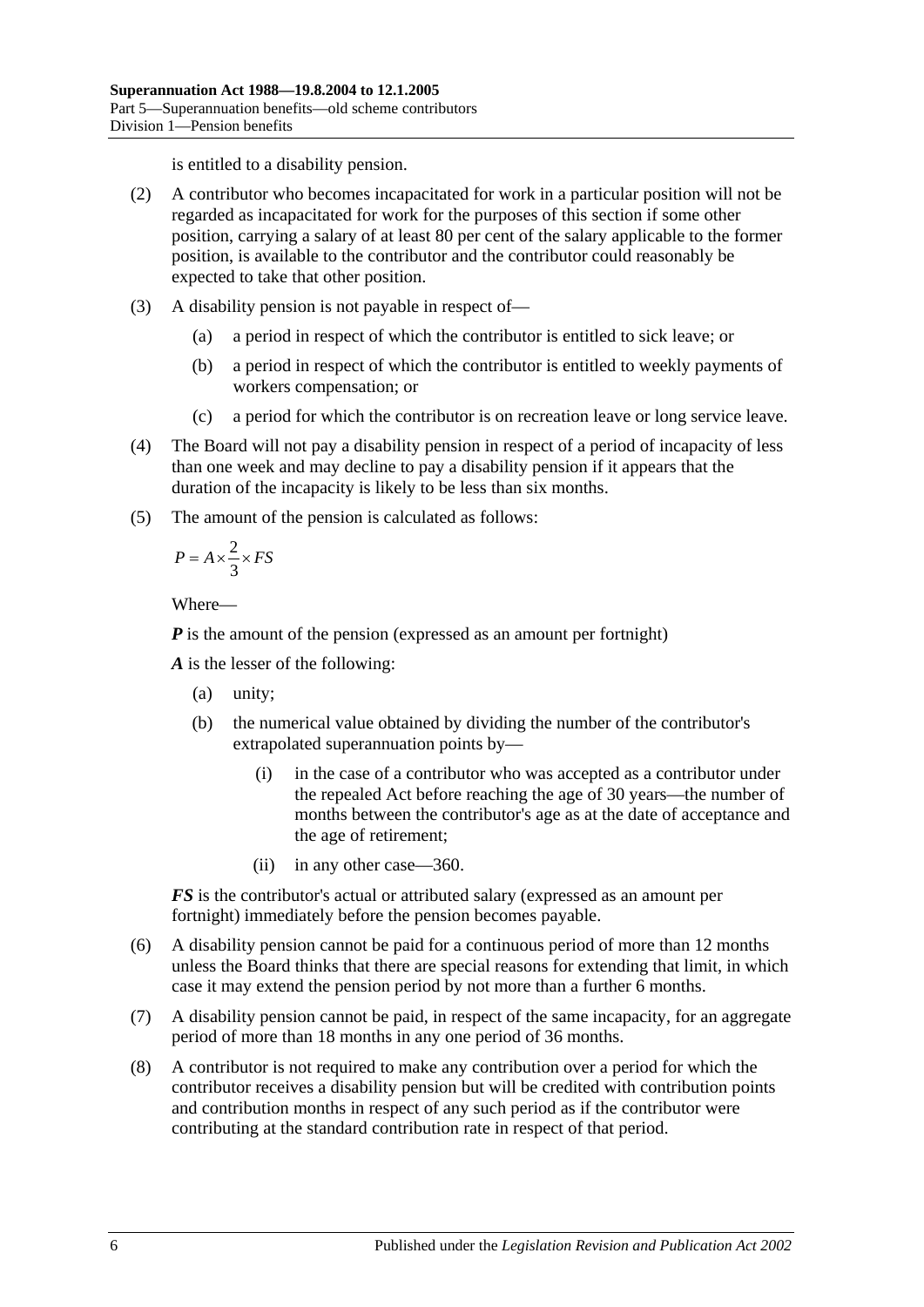#### <span id="page-54-0"></span>**36A—Rehabilitation etc of disability pensioner**

- (1) Where, in the opinion of the Board, an attempt should be made to rehabilitate a disability pensioner or to find alternative employment for such a pensioner, the Board may serve notice on the pensioner's employer requiring the employer to do one or both of the following—
	- (a) take measures specified in the notice to rehabilitate the pensioner;
	- (b) take measures specified in the notice to find alternative employment for the pensioner.
- (2) A notice under [subsection](#page-54-0) (1) may require the employer to periodically report in writing to the Board on the progress it is making in complying with the requirements of the notice.
- <span id="page-54-1"></span>(3) If an employer does not comply with a notice under [subsection](#page-54-0) (1) to the satisfaction of the Board, the Board may, by further notice served on the employer, require the employer to reimburse the Treasurer for the amount of the disability pension paid to the pensioner from the date of service of that notice until the Board informs the employer in writing that it is satisfied with the employer's compliance with the original notice.
- (4) The amount of the pension referred to in [subsection](#page-54-1) (3) is a debt due by the employer to the Treasurer and the prescribed proportion of that amount must not be charged against the contributor's contribution account under [section](#page-74-0) 43A.

#### <span id="page-54-3"></span>**37—Invalidity**

- (1) If a contributor's employment terminates on account of invalidity and the Board is satisfied that the contributor's incapacity for all kinds of work is 60 per cent or more of total incapacity and is likely to be permanent, the contributor is entitled to a pension under this section.
- <span id="page-54-2"></span>(2) The amount of the pension is calculated as follows:

$$
P = FS\left(A \times \frac{2}{3}\right) + \frac{FS}{100} + FS\left(\frac{7.4}{100} \times \frac{n}{420}\right)
$$

Where—

*P* is the amount of the pension (expressed as an amount per fortnight)

*FS* is the contributor's actual or attributed salary (expressed as an amount per fortnight) immediately before termination of employment

*A* is the lesser of the following:

- (a) unity;
- (b) the numerical value obtained by dividing the number of the contributor's contribution points by—
	- (i) in the case of a contributor who was accepted as a contributor under the repealed Act before reaching the age of 30 years—the number of months between the date of acceptance and the age of retirement;
	- (ii) in any other case—360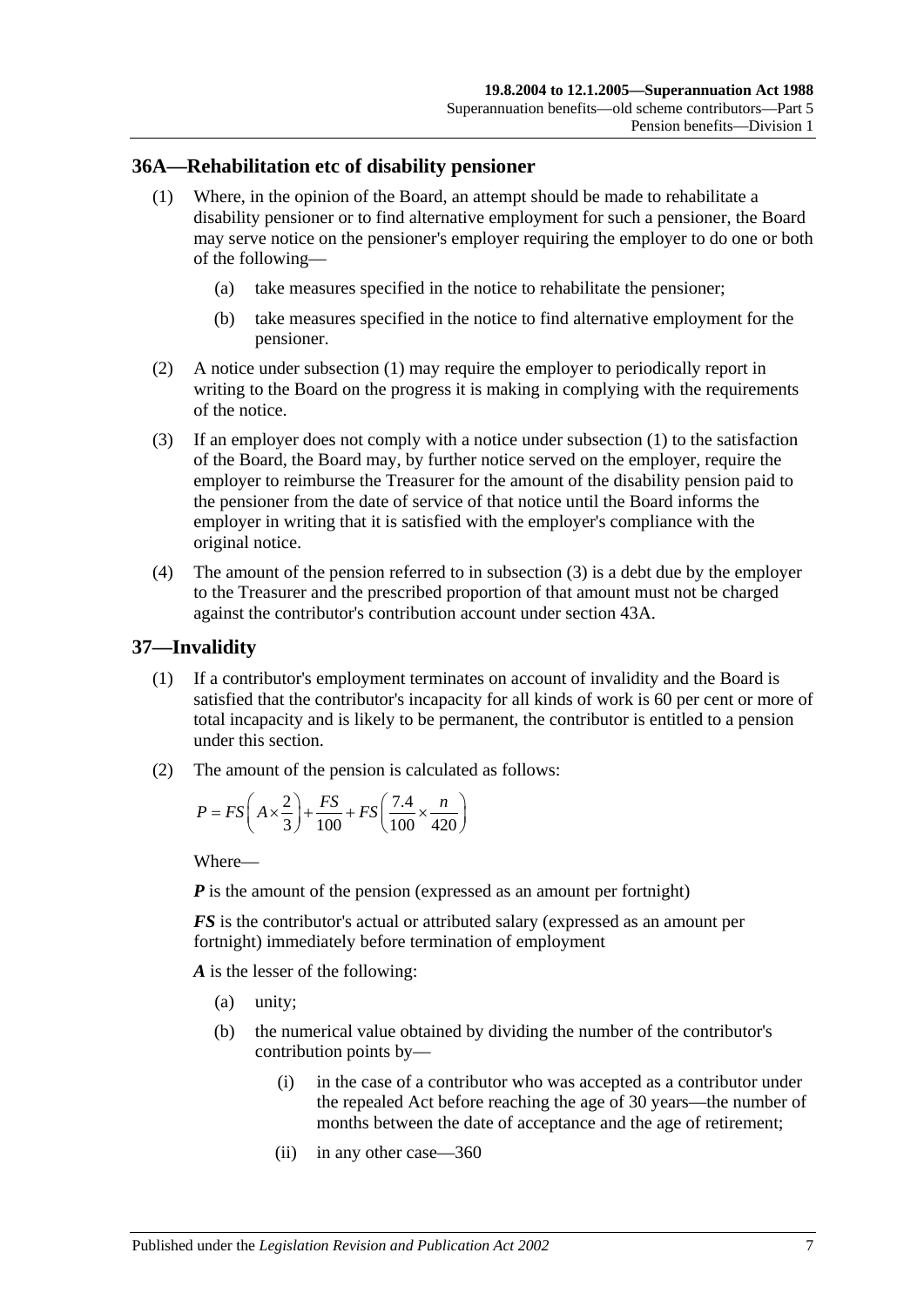$\boldsymbol{n}$  is—

- (a) 420; or
- (b) the sum of the aggregate of the contributor's contribution points that accrue after 30 June 1992 and the number of months difference between the contributor's age as at the entitlement day and the age of retirement,

whichever is the lesser.

(2a) In [subsection](#page-54-2) (2)—

*contribution points* means—

- (a) in the case of a contributor who was an active contributor immediately before termination of employment—extrapolated contribution points;
- (b) in the case of a contributor who was not an active contributor immediately before termination of employment—accrued contribution points.
- (3) The pension will be indexed.
- <span id="page-55-0"></span>(3a) If the Board is not satisfied as to one or both of the matters referred to in [subsection](#page-54-3) (1) the contributor is entitled to a superannuation payment that is the greater of the following:
	- (a) twice the contributor's adjusted salary immediately before termination of employment (expressed as an annual amount); or
	- (b) an amount made up of two components—
		- (i) an employee component (to be charged against the contributor's contribution account) equivalent to the amount standing to the credit of the contributor's contribution account; and
		- (ii) an employer component calculated as follows:

$$
EC = (A \times 5.83 \times FS) + Pn\left(\frac{FS \times 0.85 \times M}{450}\right)
$$

Where—

*EC* is the employer component

*A* is the lesser of the following:

- (a) unity;
- (b) the numerical value obtained by dividing the number of the contributor's accrued contribution points by—
	- (i) in the case of a contributor who was accepted under the repealed Act before reaching the age of 30 years—the number of months between the age of acceptance and the age of 55 years;
	- (ii) in any other case—300

*FS* is the contributor's actual or attributed salary immediately before termination of employment (expressed as an annual amount)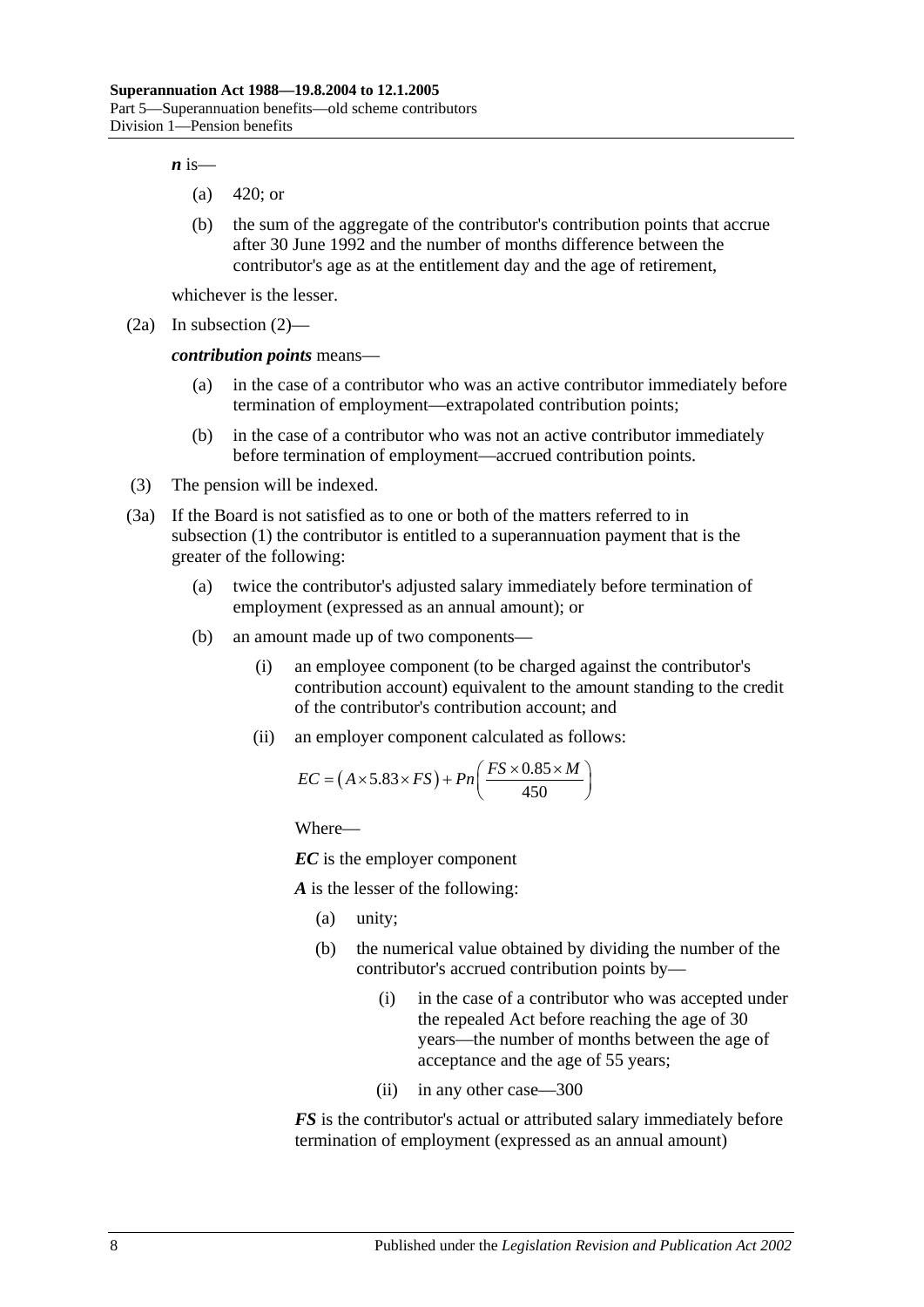#### *Pn* is—

- (a) in the case of a contributor who was in full-time employment during that part of the contribution period occurring after 31 December 1987—1;
- (b) in any other case—the numerical value arrived at by expressing the contributor's employment while an active contributor during that part of the contribution period as a proportion of full-time employment during that part of the contribution period

*M* is the number of months of the contributor's contribution period occurring after 31 December 1987.

- (3b) A superannuation payment under [subsection](#page-55-0)  $(3a)(a)$  will be made up of two components—
	- (a) an employee component (to be charged against the contributor's contribution account) equivalent to the amount standing to the credit of the contributor's contribution account; and
	- (b) an employer component being the difference between the employee component and twice the contributor's actual or attributed salary immediately before termination of employment (expressed as an annual amount).
- <span id="page-56-0"></span>(3c) If—
	- (a) a contributor's employment terminates on account of invalidity; and
	- (b) the Board is not satisfied as to one or both of the matters referred to in [subsection](#page-54-3) (1); and
	- (c) the contributor makes an election under this subsection by written notice to the Board within three months after receiving written notice from the Board of its decision under [paragraph](#page-56-0) (b),

the contributor will be taken—

- (d) if the contributor had not reached the age of 55 years at the termination of his or her employment—to have resigned and elected to preserve his or her accrued superannuation benefits; or
- (e) if the contributor had reached that age at the termination of his or her employment—to have retired.
- <span id="page-56-2"></span><span id="page-56-1"></span>(4) A contributor's employment will be taken to have terminated on account of invalidity if and only if—
	- (a) the employer (acting with the written approval of the Board) terminates the employment on the ground of the contributor's invalidity; or
	- $(b)$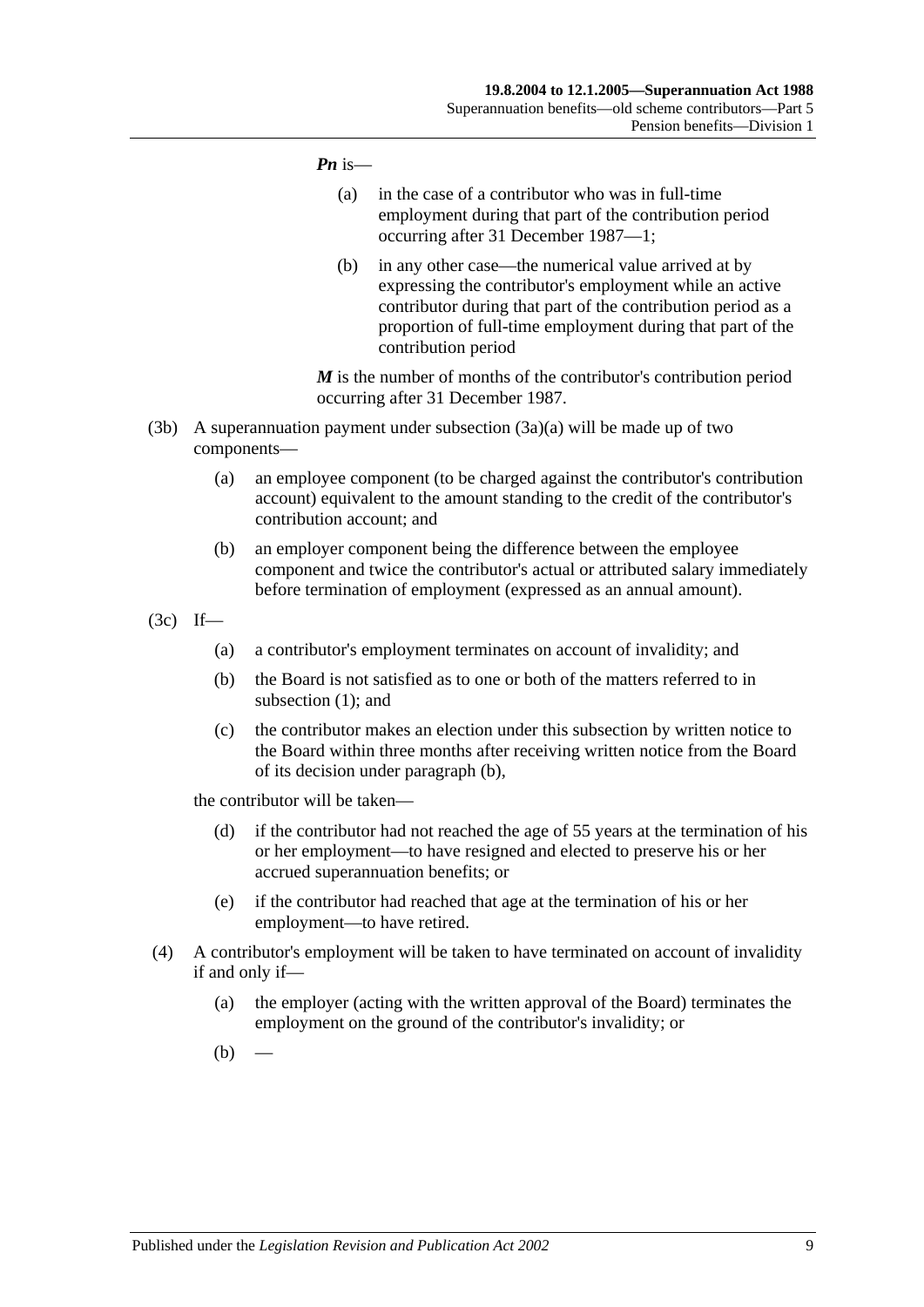- (i) the employer or the contributor satisfies the Board (before termination of employment) that the contributor is incapacitated for work in the contributor's present position and that there is no other position, carrying a salary of at least 80 per cent of the salary applicable to the contributor's present position, which the contributor could reasonably be expected to take, available to the contributor; and
- (ii) the contributor has been on sick leave, weekly payments of workers compensation, or disability pension for at least 12 months or periods aggregating at least 12 months on account of the invalidity; and
- (iii) after notice has been given to the Board as required by the regulations, the employer terminates the employment or the contributor resigns from employment.
- (5) Notwithstanding any other Act or law to the contrary an employer cannot terminate the employment of a contributor on the ground of invalidity unless the requirements of [subsection](#page-56-1)  $(4)(a)$  or  $(b)$  have been satisfied.

## **38—Death of contributor**

- <span id="page-57-1"></span>(1) Where a contributor dies—
	- (a) a person referred to in [subsection](#page-57-0) (1a) is entitled to a pension equal to two-thirds of the deceased contributor's notional pension; and
	- (b) if the contributor is survived by a spouse and an eligible child or eligible children—each eligible child is entitled to a pension in accordance with [subsection](#page-58-0) (2); and
	- (c) if the contributor is not survived by a spouse but is survived by an eligible child or eligible children—the contributor's estate is entitled to a lump sum in accordance with [subsection](#page-59-0) (6) and each eligible child is entitled to a pension in accordance with [subsection](#page-58-0) (2); and
	- (d) if the contributor's employment is terminated by the contributor's death and the contributor is not survived by a spouse or an eligible child—the contributor's estate is entitled to a lump sum in accordance with [subsection](#page-60-0) (7).
- <span id="page-57-2"></span><span id="page-57-0"></span>(1a) The following persons are entitled to a benefit under [subsection](#page-57-1)  $(1)(a)$ :
	- (a) the deceased contributor's lawful spouse if—
		- (i) he or she became the contributor's lawful spouse before termination of the contributor's employment; or
		- (ii) he or she was the contributor's lawful spouse for a period of five years immediately preceding the contributor's death; or
		- (iii) he or she is entitled to a benefit under [paragraph](#page-57-2) (b);
	- (b) a person who was cohabiting with the contributor at the time of his or her death as the lawful spouse or the husband or wife *de facto* of the contributor—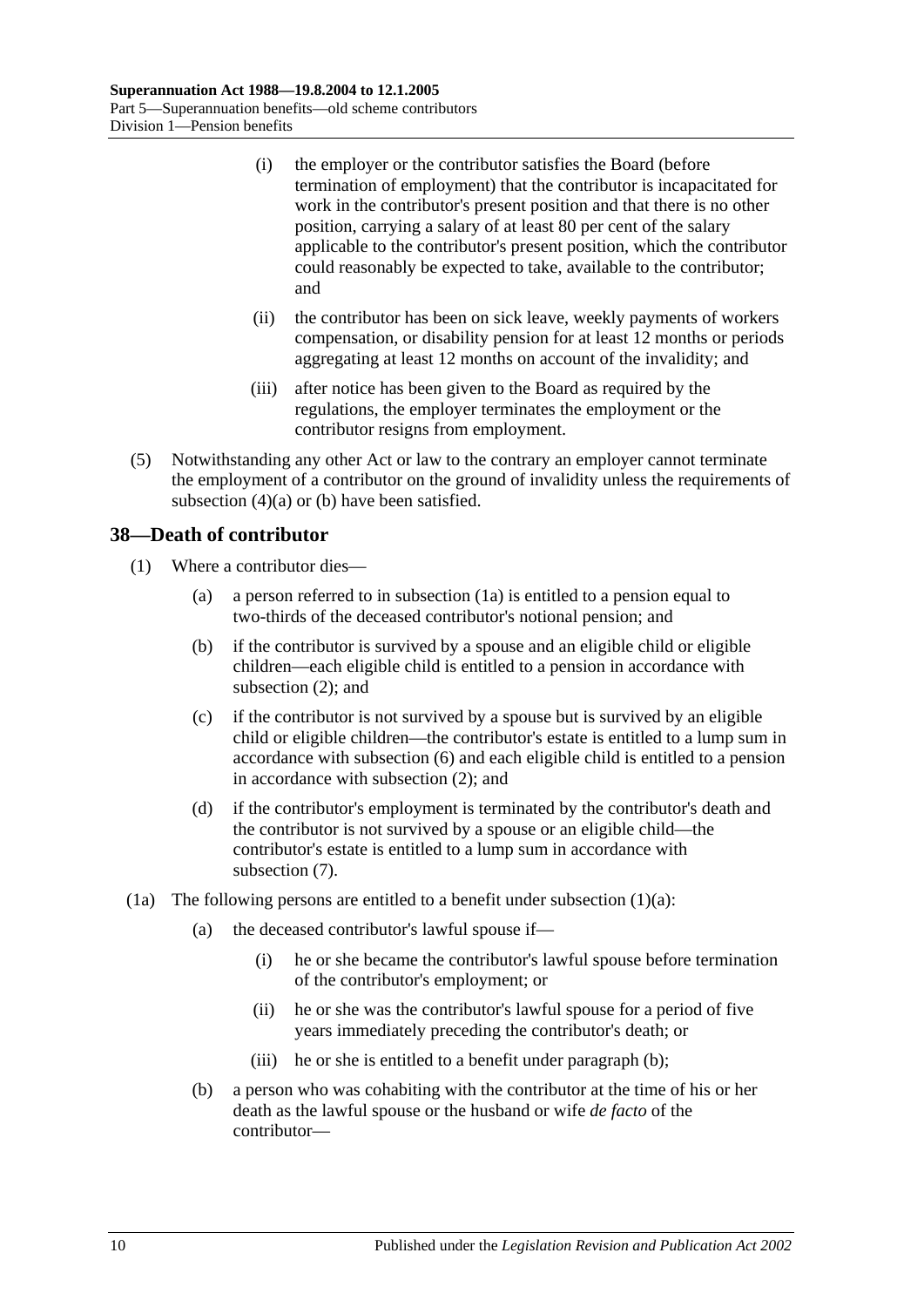- (i) if he or she had cohabited with the contributor either as the lawful spouse or the husband or wife *de facto* of the contributor (or in both of those capacities at different times)—
	- (A) continuously for the period of five years immediately preceding the contributor's death; or
	- (B) during the period of six years immediately preceding the contributor's death for periods aggregating not less than five years; or
- (ii) if he or she is the natural parent of a child of whom the contributor was the other natural parent;
- (c) a person who was cohabiting with the contributor at the time of his or her death as the putative spouse of the contributor.
- (1b) However, a surviving spouse will not be entitled to a benefit under this section if [section](#page-78-0) 43AG applies to the spouse and the amount of any benefit payable to a person must take into account any reduction that has been made under [section](#page-77-0) 43AF.
- <span id="page-58-0"></span>(2) Subject to [subsection](#page-58-1) (3) the amount of the pension for each eligible child is as follows:
	- (a) if a pension is being paid to a surviving spouse—
		- (i) where there are no more than two eligible children—a pension equal to one-ninth of the deceased contributor's notional pension;
		- (ii) where there are three or more eligible children—a pension calculated by dividing one-third of the deceased contributor's notional pension by the number of eligible children;
	- (b) if no pension is being paid to a surviving spouse—
		- (i) where there is one eligible child—a pension equal to 45% of the deceased contributor's notional pension;
		- (ii) where there are two eligible children—a pension equal to 40% of the deceased contributor's notional pension;
		- (iii) where there are three eligible children—a pension equal to 30% of the deceased contributor's notional pension;
		- (iv) where there are four or more eligible children—a pension calculated by dividing the deceased contributor's notional pension by the number of eligible children.
- <span id="page-58-1"></span>(3) If the amount of a pension for an eligible child would, but for this subsection, be less than the prescribed amount, the pension will be equal to the prescribed amount.
- <span id="page-58-2"></span>(4) A reference in this section to a deceased contributor's notional pension is—
	- (a) where the contributor's employment had terminated before the date of death—a reference to the amount of the contributor's pension immediately before his or her death or, if portion of that pension was commuted to a lump sum before the commencement of this Act and no further commutation has occurred after the commencement of this Act, a reference to the amount of the pension to which the contributor would have been entitled immediately before his or her death if no portion of the pension had been commuted;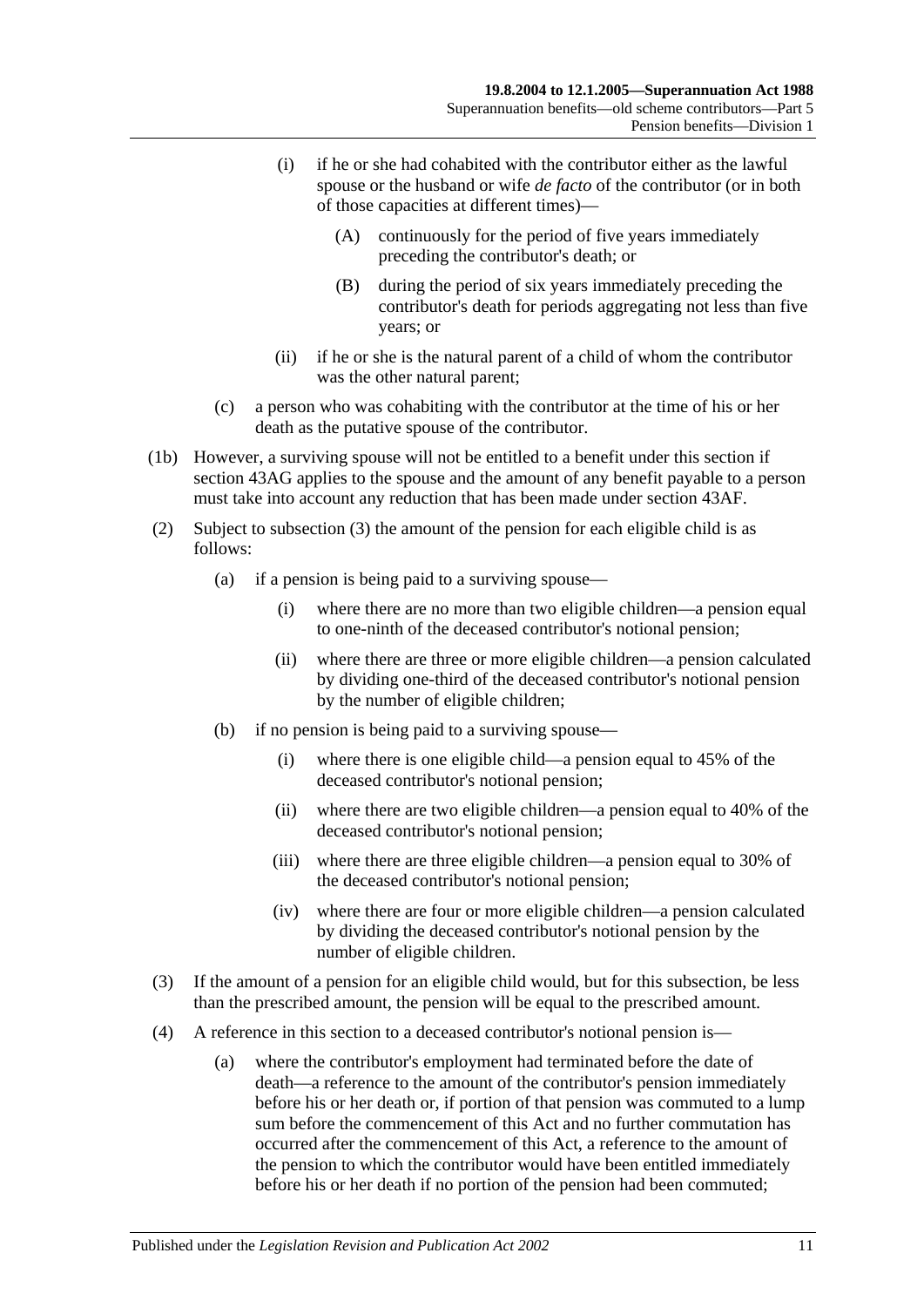- (b) where the contributor's employment terminated on his or her death and the contributor reached the age of retirement on or before the date of death—a reference to the amount of the retirement pension to which the contributor would have been entitled if he or she had retired on the date of death;
- <span id="page-59-1"></span>(c) where the contributor's employment terminated on his or her death, the contributor had not reached the age of retirement on the date of death and the contributor was an active contributor immediately before the date of death—a reference to the amount of the retirement pension to which the contributor would have been entitled if he or she had not died and—
	- (i) had continued in employment until reaching the age of retirement (but without change to the contributor's actual or attributed salary as at the date of death); and
	- (ii) had been credited with a number of contribution points in respect of the period from the date of death to the age of retirement equivalent to—
		- (A) in the case of a contributor who had been in full-time employment throughout the contribution period—the number of months between the end of the last complete month of the contribution period and the age of retirement (an incomplete month being counted as a whole month);
		- (B) in the case of a contributor who had not been in full-time employment throughout the contribution period—the number that bears the same proportion to the number of months referred to in [subsubparagraph](#page-59-1) (A) as the contributor's employment while an active contributor bears to full-time employment; and
	- (iii) had retired on reaching the age of retirement;
- (d) where the contributor's employment terminated on his or her death, the contributor had not reached the age of retirement on the date of death and the contributor was not an active contributor immediately before the date of death—a reference to the amount of the retirement pension to which the contributor would have been entitled if he or she had reached the age of retirement on the date of death and had retired on that date.
- (5) A deceased contributor's notional pension will be indexed as if it were (or remained) an actual pension and consequential adjustments will be made to pensions calculated by reference to the notional pension.
- <span id="page-59-0"></span>(6) The lump sum to be paid to the estate of a contributor who is not survived by a spouse but is survived by an eligible child or eligible children will be charged against the contributor's contribution account to the extent of the amount standing to the credit of the account and will be—
	- (a) where the contributor's employment was terminated by the contributor's death and the contributor was an active contributor immediately before his or her death—the greater of the following amounts:
		- (i) an amount equivalent to the amount standing to the credit of the contributor's contribution account;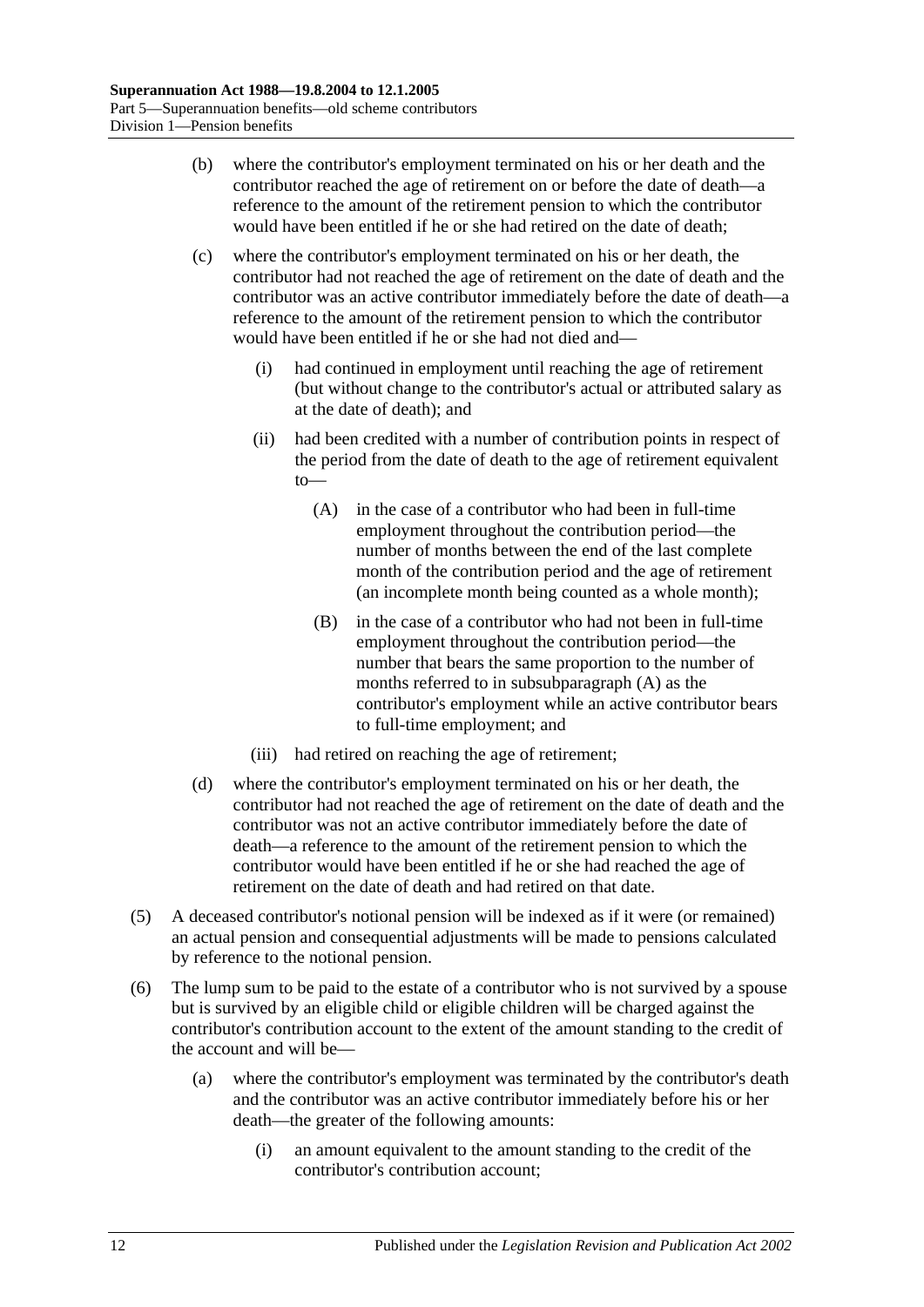- (ii) an amount equivalent to twice the amount of the contributor's adjusted salary immediately before the contributor's death (expressed as an annual amount);
- (b) in any other case—an amount equivalent to the amount standing to the credit of the contributor's contribution account.
- <span id="page-60-0"></span>(7) Where a contributor's employment is terminated by the contributor's death and the contributor is not survived by a spouse or an eligible child a lump sum will be paid to the estate of the contributor made up of two components—
	- (a) an employee component (to be charged against the contributor's contribution account) equivalent to the amount standing to the credit of the contributor's contribution account; and
	- (b) an employer component that is the lesser of the following:

(i) 
$$
EC = (A \times 4.5 \times FS) + Pn\left(FS \times \frac{0.85}{450} \times M\right)
$$
  
(ii) 
$$
EC = \left[FS \times 4.5 \times \left(1 - \frac{X}{360}\right)\right] + Pn\left[FS \times \frac{0.85}{450} \times M\right]
$$

*EC* is the employer component

*A* is the lesser of the following—

- (a) unity;
- (b) the numerical value obtained by dividing the number of the contributor's accrued contribution points by 360

*FS* is the contributor's actual or attributed salary immediately before the contributor's death (expressed as an annual amount)

 $X$  is—

- (a) in relation to a contributor who was at the date of death under the age of 60 years—the lesser of 60 and the number of months by which the contributor's age fell short of 60 years;
- (b) in any other case—zero

*Pn* is—

- (a) in the case of a contributor who was in full-time employment during that part of the contribution period occurring after 31 December 1987—1;
- (b) in any other case—the numerical value arrived at by expressing the contributor's employment while an active contributor during that part of the contribution period as a proportion of full-time employment during that part of the contribution period

*M* is the number of months of the contributor's contribution period occurring after 31 December 1987.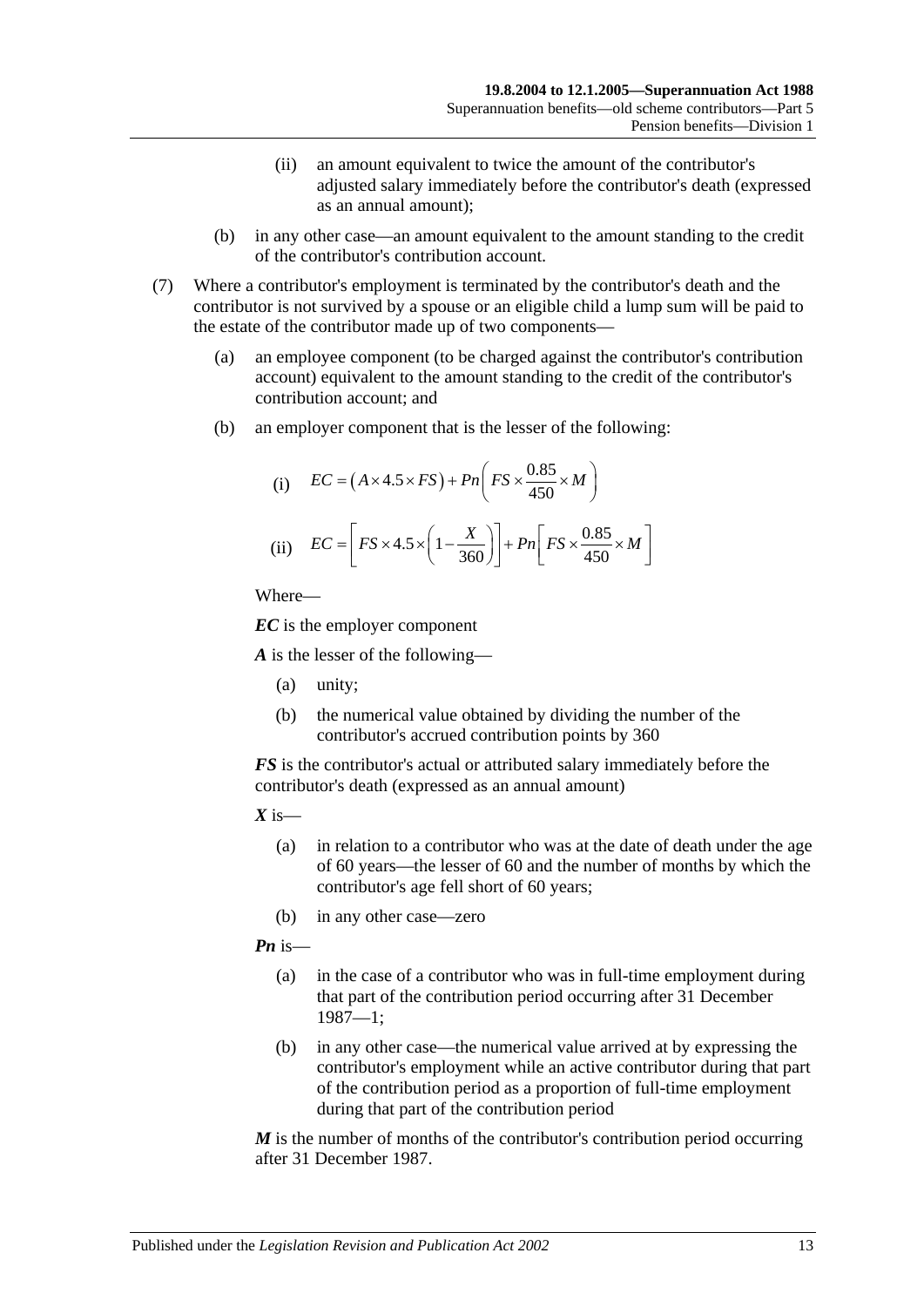#### <span id="page-61-6"></span><span id="page-61-0"></span>**39—Resignation and preservation of benefits**

- <span id="page-61-2"></span>(1) A contributor who resigns from employment before reaching the age of 55 years may elect—
	- (a) to take immediately an amount (to be charged against the contributor's contribution account) equivalent to the total balance of the account; or
	- (b) to preserve his or her accrued superannuation benefits.
- <span id="page-61-1"></span>(1a) A contributor who fails to inform the Board in writing of his or her election under [subsection](#page-61-0) (1) within three months after resignation will be taken to have elected to preserve his or her accrued superannuation benefits.
- (1b) If the Board is of the opinion that the limitation period referred to in [subsection](#page-61-1) (1a) would unfairly prejudice a contributor, the Board may extend the period as it applies to the contributor.
- <span id="page-61-5"></span><span id="page-61-3"></span>(1c) Where a contributor resigns and elects to take the amount referred to in [subsection](#page-61-2) (1)(a) the contributor is also entitled to a superannuation payment in accordance with the following provisions:
	- (a) the contributor may at any time require the Board to make the payment to some other superannuation fund or scheme approved by the Board;
	- (ab) the Board must—
		- (i) not less than 6 months before the contributor's 60th birthday—notify the contributor in writing of the contributor's entitlement to require the Board to make the payment under [paragraph](#page-61-3) (b); and
		- (ii) not less than 6 months before the contributor's 55th birthday—notify the contributor in writing of the contributor's entitlement to require the Board to make the payment under [paragraph](#page-61-4) (c);
	- (b) the contributor may at any time after reaching the age of retirement require the Board to make the superannuation payment and, if no such requirement has been made on or before the date on which the contributor reaches 65 years of age, the Board will make the payment;
	- (c) if the contributor has reached the age of 55 years and is not employed by an employer within the meaning of the Commonwealth Act the contributor may require the Board to make the payment to the contributor;
	- (d) if the contributor has become incapacitated and satisfies the Board that his or her incapacity for all kinds of work is 60 per cent or more of total incapacity and is likely to be permanent, the Board will make the payment to the contributor;
	- (e) if the contributor dies, the payment will be made to the spouse of the deceased contributor or, if he or she left no surviving spouse, to the contributor's estate,

<span id="page-61-4"></span>(and a payment under any of the above paragraphs excludes further rights so that a claim cannot be subsequently made under some other paragraph).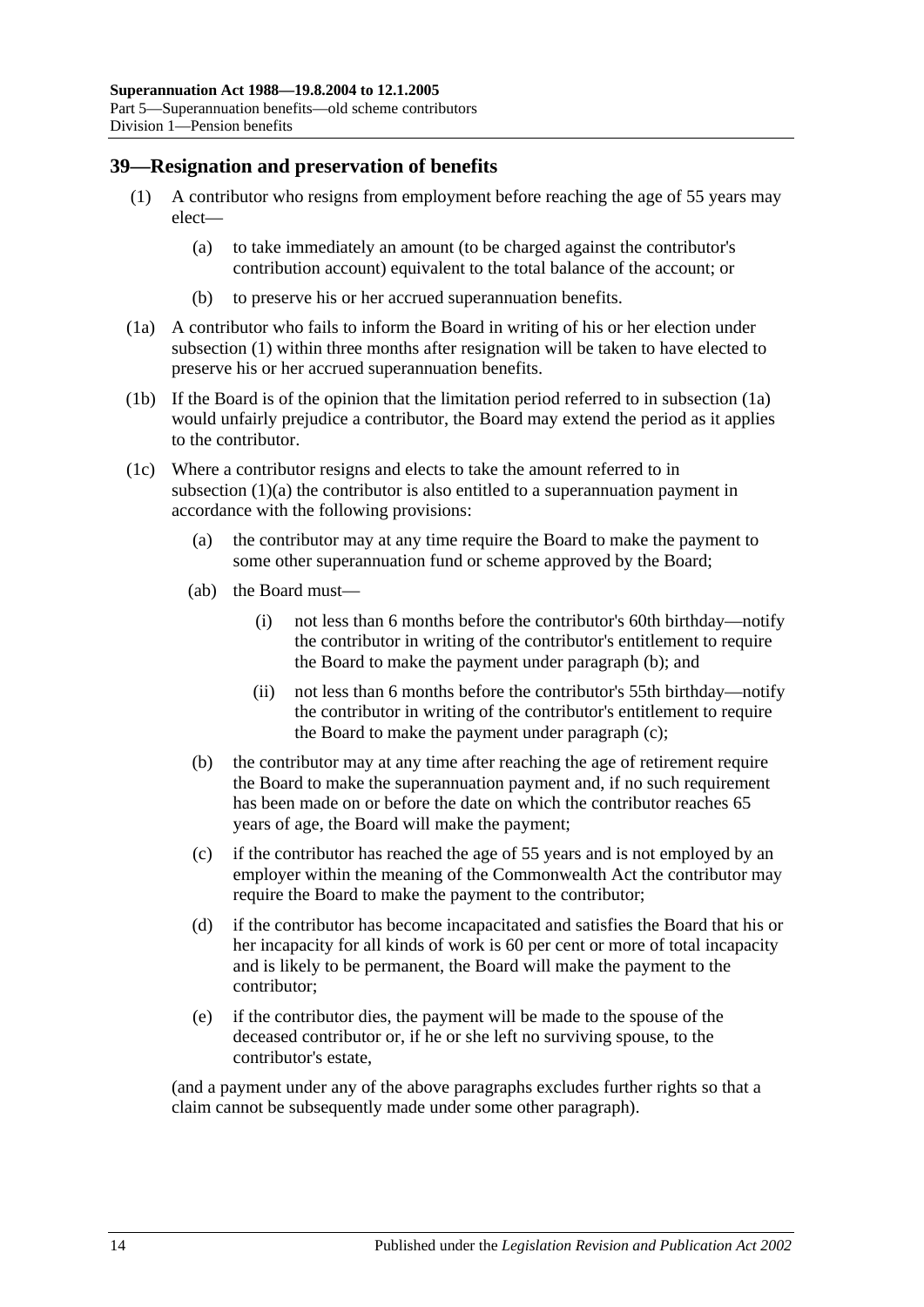- <span id="page-62-0"></span>(1d) The amount of the superannuation payment referred to in [subsection](#page-61-5) (1c) is the aggregate of—
	- (a) an amount calculated as follows:

$$
A = P n \bigg( AFS \times \frac{0.85}{450} \times M \bigg)
$$

*A* is the amount

*Pn* is—

- (a) in the case of a contributor who was in full-time employment during that part of the contribution period occurring after 31 December 1987—1;
- (b) in any other case—the numerical value arrived at by expressing the contributor's employment while an active contributor during that part of the contribution period as a proportion of full-time employment during that part of the contribution period

*AFS* is the contributor's actual or attributed salary as at the date of resignation (expressed as an annual amount) adjusted to reflect changes in the Consumer Price Index since the date of resignation

*M* is the number of months of the contributor's contribution period occurring after 31 December 1987 and before 1 July 1992; and

- (b) the amount (if any) of the minimum contribution required to avoid payment of the superannuation guarantee charge in respect of the contributor under the Commonwealth Act together with interest from the date of resignation.
- (1da) The amount of interest will be calculated and credited to the contributor at the end of each financial year and will be calculated on the amount referred to in [subsection](#page-62-0) (1d) at the end of the first financial year and on the aggregate of that amount and the interest previously credited at the end of each subsequent financial year.
- (1db) The rate of interest will be determined by the Board in respect of each financial year in accordance with [section](#page-17-0) 20A.
- <span id="page-62-2"></span><span id="page-62-1"></span>(2) Where a contributor resigns after a contribution period of less than 120 months and elects to preserve his or her accrued superannuation benefits, the following provisions apply—
	- (aa) the Board must, not less than 6 months before the contributor's 55th birthday, notify the contributor in writing of the contributor's entitlement to require the Board to make a superannuation payment under [paragraph](#page-62-1) (a);
	- (a) the contributor may at any time after reaching 55 years of age require the Board to make a superannuation payment and, if no such requirement has been made on or before the date on which the contributor reaches 65 years of age, the Board will make such a payment;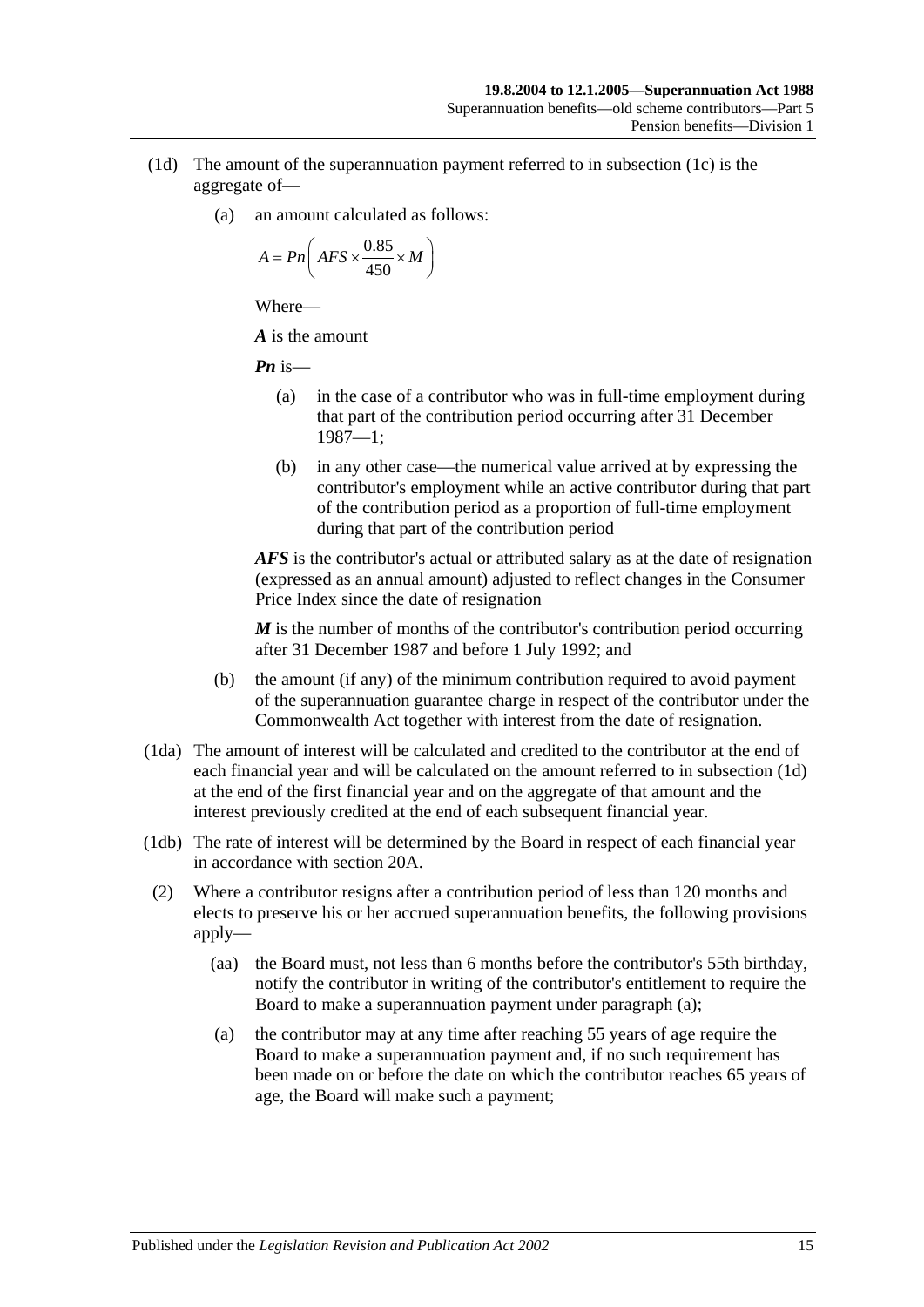- (b) if the contributor has become incapacitated and satisfies the Board that his or her incapacity for all kinds of work is 60 per cent or more of total incapacity and is likely to be permanent, the Board will make the payment to the contributor;
- (c) if the contributor dies, a payment will be made to the spouse of the deceased contributor or, if he or she left no surviving spouse, to the contributor's estate,

(and a payment under any of the above paragraphs excludes further rights so that a claim cannot be subsequently made under some other paragraph).

- <span id="page-63-1"></span>(3) A payment under [subsection](#page-62-2) (2) will be made up of two components—
	- (a) an employee component (to be charged against the contributor's contribution account) equivalent to the total balance of the account; and
	- (b) an employer component that is the aggregate of—
		- (i) an amount that is, subject to [subsection](#page-63-0) (4), equal to 2⅓ times the amount of the employee component; and
		- (ii) an amount calculated as follows:

$$
A = P n \left( AFS \times \frac{0.85}{450} \times M \right)
$$

Where—

*A* is the amount

*Pn* is—

- (a) in the case of a contributor who was in full-time employment during that part of the contribution period occurring after 31 December 1987—1;
- (b) in any other case—the numerical value arrived at by expressing the contributor's employment while an active contributor during that part of the contribution period as a proportion of full-time employment during that part of the contribution period

*AFS* is the contributor's actual or attributed salary as at the date of resignation (expressed as an annual amount) adjusted to reflect changes in the Consumer Price Index since the date of resignation

*M* is the number of months of the contributor's contribution period occurring after 31 December 1987.

- <span id="page-63-0"></span>(4) The amount referred to in [subsection](#page-63-1) (3)(b)(i) cannot exceed 2⅓ times the amount that would have constituted the employee component if the contributor had contributed at the standard rate of contribution throughout the contributor's contribution period.
- <span id="page-63-2"></span>(5) Where a contributor resigns after a contribution period of 120 months or more and elects to preserve his or her accrued superannuation benefits, the following provisions apply—
	- (aa) the Board must, not less than 6 months before the contributor's 55th birthday, notify the contributor in writing of the contributor's entitlement to require the payment of a retirement pension under [paragraph](#page-64-0) (a);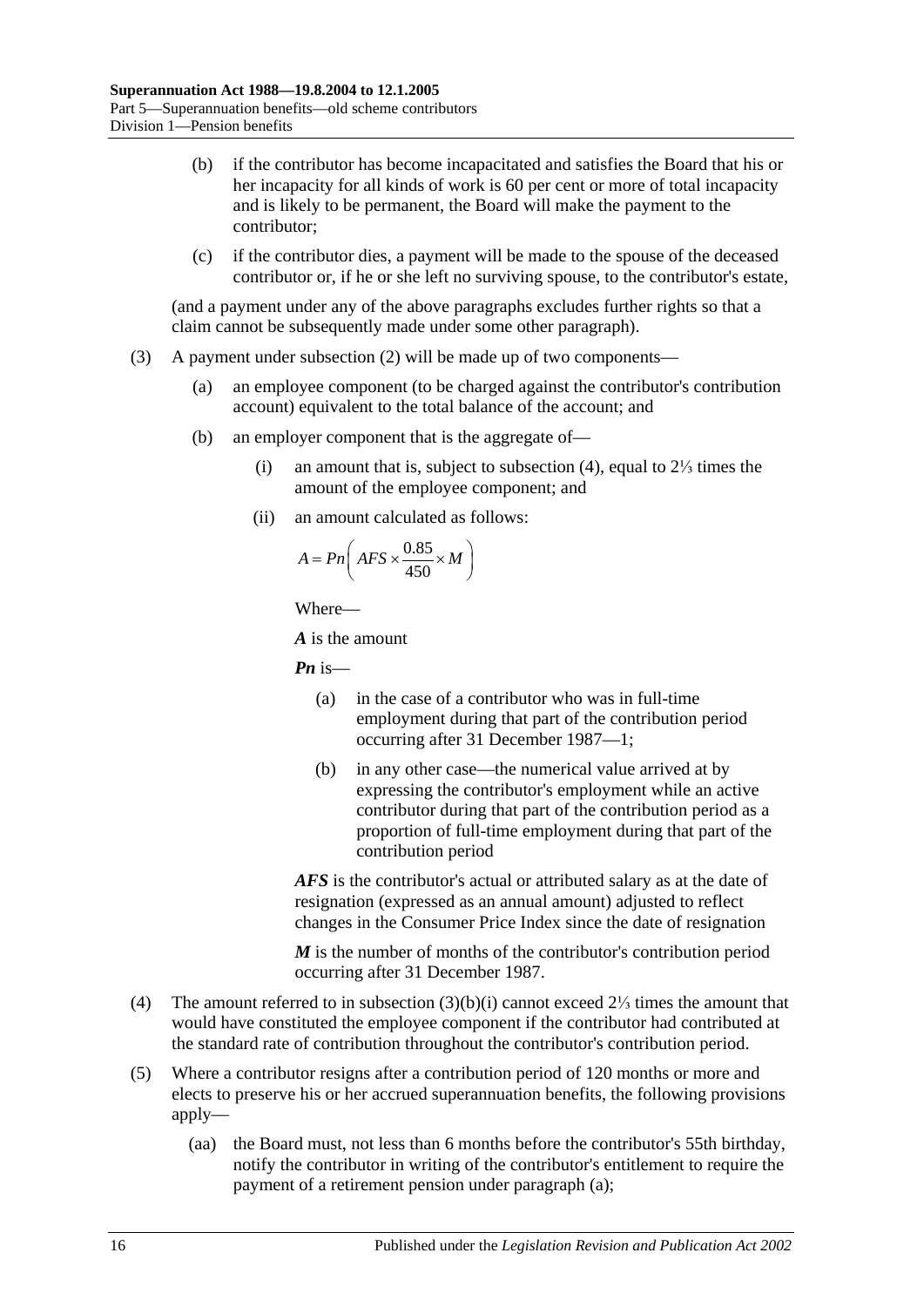- <span id="page-64-0"></span>(a) the contributor may, at any time after reaching 55 years of age require the Board to commence paying a retirement pension and, if no such requirement has been made on or before the date on which the contributor reaches 60 years of age, the Board will commence paying a retirement pension as from that date;
- <span id="page-64-2"></span>(b) if the contributor has become incapacitated and satisfies the Board that his or her incapacity for all kinds of work is 60 per cent or more of total incapacity and is likely to be permanent, the Board will pay an invalid pension to the contributor;
- (c) if the contributor dies and is survived by a spouse (not being a person who became the contributor's spouse after the contributor's resignation and less than five years before the date of his or her death), a pension will be paid to the spouse of the deceased contributor;
- (d) if the contributor dies and is survived by a spouse and an eligible child or eligible children, a pension will be paid to each eligible child;
- (e) if the contributor dies and is not survived by a spouse but is survived by an eligible child or eligible children, a lump sum will be paid to the contributor's estate and a pension will be paid to each eligible child;
- (f) if the contributor dies and is not survived by a spouse or an eligible child a lump sum will be paid to the contributor's estate.
- <span id="page-64-3"></span>(6) Subject to [subsection](#page-64-1) (7), a pension payable under [subsection](#page-63-2) (5) will be calculated in the same way as if—
	- (a) the contributor had continued in his or her former employment between the date of resignation and the date on which a pension first became payable under that subsection but had elected to make no contribution in respect of that period;
	- (b) the contributor's actual or attributed salary for the purpose of calculating the pension were that salary as at the date of resignation adjusted to reflect changes in the Consumer Price Index between the date of resignation and the date on which the pension first became payable;
	- (c) in the case of a retirement pension—the contributor had retired on the date on which the retirement pension first became payable under this section;
	- (d) in the case of an invalid pension—the contributor's employment had been terminated on the ground of invalidity on the date on which he or she satisfied the Board of the matters referred to in [subsection](#page-64-2) (5)(b).
- <span id="page-64-1"></span>(7) When calculating a pension under [subsection](#page-64-3) (6) in respect of a contributor who was accepted as a contributor before the prescribed age and before the commencement of the repealed Act, a factor in the relevant formula designated "A" will be replaced by a factor calculated as follows:

$$
A_1 = A \times \frac{M}{NM} \times \frac{CP}{S}
$$

*A1* is the substituted factor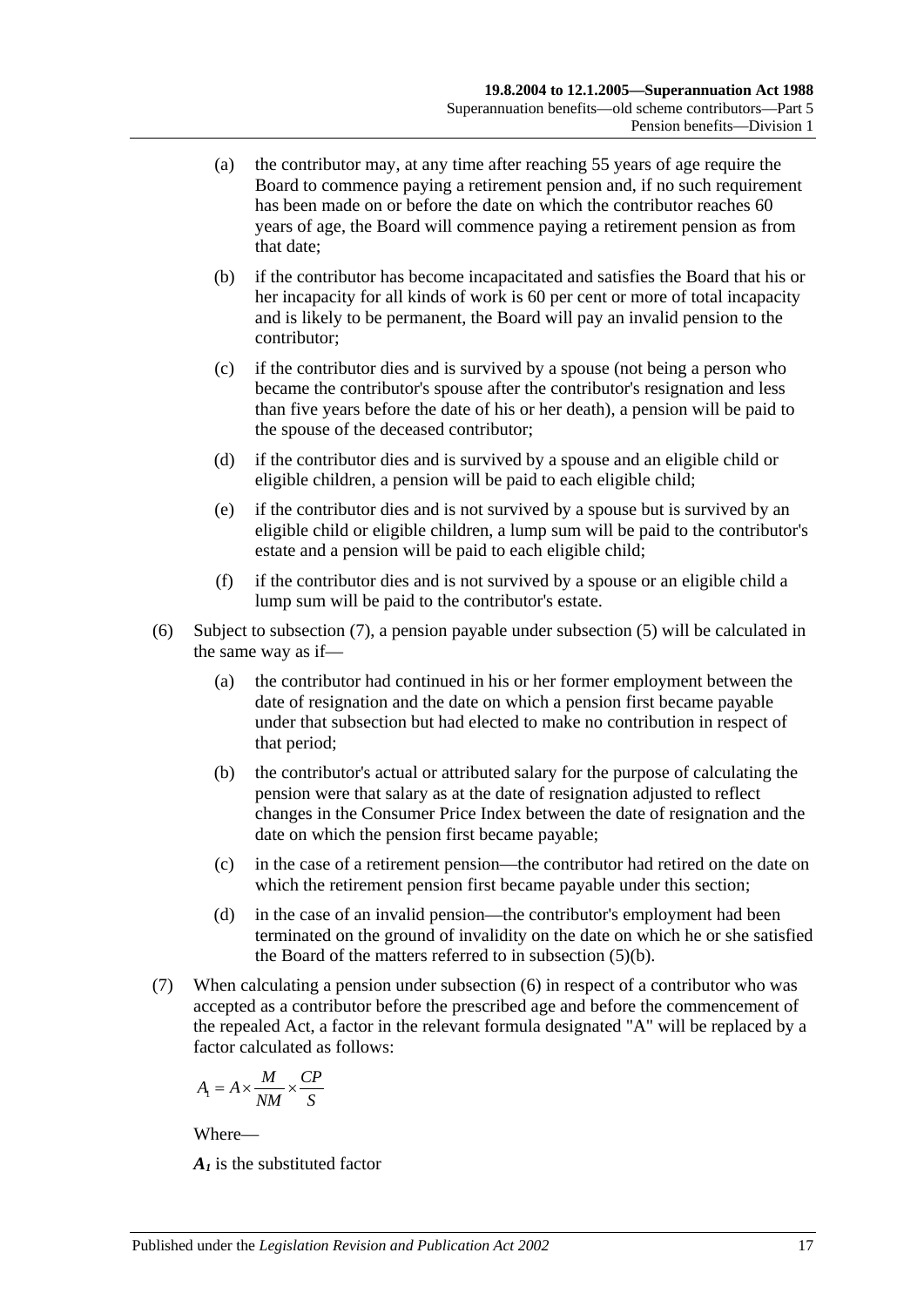*A* is the factor designated "A" in the relevant formula

 $M$  is—

- (a) in the case of a contributor for whom the age of retirement is 55 years—360;
- (b) in the case of a contributor for whom the age of retirement is 60 years—
	- (i) in the case of a retirement pension where the contributor is 55 years or more but less than 60 years when the pension first becomes payable— $300 + n$ ;
	- (ii) in all other cases—360

*NM* is the number of months between the date on which the contributor was accepted as a contributor and—

- (a) in the case of a retirement pension—the date on which the pension first became payable or the date on which the contributor reached or will reach the age of retirement whichever occurs first;
- (b) in all other cases—the date on which the contributor will reach, or would have reached, the age of retirement

*CP* is the number of months in the contribution period to the date of resignation

*S* is the number of months in the contribution period after the date on which the contributor reached the prescribed age

*n* is the number of months between the day on which the contributor reached the age of 55 years and the day on which the pension first became payable.

(7a) In [subsection](#page-64-1) (7)—

*the prescribed age* means—

- (a) in relation to a contributor for whom the age of retirement is 55 years—the age of 25 years;
- (b) in relation to all other contributors—the age of 30 years.
- (8) Where a retirement pension calculated in accordance with [subsection](#page-64-1) (7) exceeds the pension to which the contributor would have been entitled if he or she had continued in employment from the date of resignation to the date on which the retirement pension first became payable under this section and had contributed at the standard contribution rate over that period, the pension will be reduced to that latter amount.
- (8a) The lump sum to be paid to the estate of a contributor who is not survived by a spouse but is survived by an eligible child or eligible children will be the amount standing to the credit of the contributor's contribution account and will be charged against that account.
- (8b) The lump sum to be paid to the estate of a contributor who is not survived by a spouse or an eligible child will be made up of two components—
	- (a) an employee component (to be charged against the contributor's contribution account) equivalent to the amount standing to the credit of the contributor's contribution account; and
	- (b) an employer component that is the lesser of the following: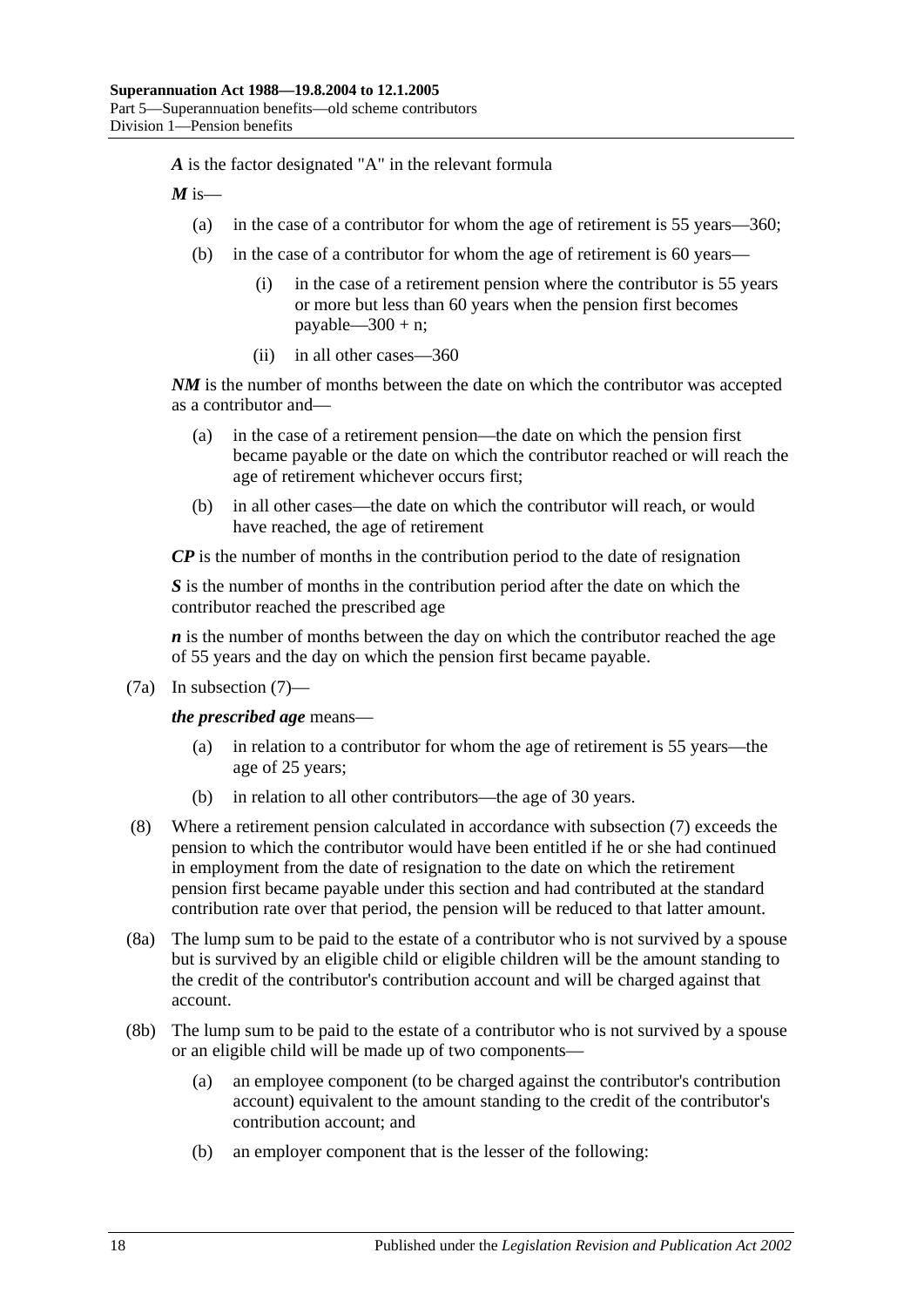(i) 
$$
EC = (A \times 4.5 \times AFS) + Pn\left(AFS \times \frac{0.85}{450} \times M\right)
$$

(ii) 
$$
EC = \left[ AFS \times 4.5 \times \left(1 - \frac{X}{360}\right) \right] + Pn\left( AFS \times \frac{0.85}{450} \times M\right)
$$

*EC* is the employer component

*A* is the lesser of the following—

- (a) unity;
- (b) the numerical value obtained by dividing the number of the contributor's accrued contribution points by 360

*AFS* is the contributor's actual or attributed salary as at the date of resignation (expressed as an annual amount) adjusted to reflect changes in the Consumer Price Index from the date of resignation until the contributor's death

 $X$  is—

- (a) in relation to a contributor who was at the date of death under the age of 60 years—the lesser of 60 and the number of months by which the contributor's age fell short of 60 years;
- (b) in any other case—zero

*Pn* is—

- (a) in the case of a contributor who was in full-time employment during that part of the contribution period occurring after 31 December 1987—1;
- (b) in any other case—the numerical value arrived at by expressing the contributor's employment while an active contributor during that part of the contribution period as a proportion of full-time employment during that part of the contribution period

*M* is the number of months of the contributor's contribution period occurring after 31 December 1987.

- (8c) Subject to this Act, benefits under this section will be calculated by using the appropriate formula in force under this Part on the day on which the contributor resigned or is taken to have resigned by virtue of some other provision of this Act.
- <span id="page-66-0"></span>(9) The right to preserve accrued superannuation benefits under this section does not apply for the benefit of a contributor who was, when he or she resigned, an employee—
	- (a) of the Australian National Railways Commission; or
	- (b) of a prescribed employer.
- (10) [Subsection](#page-66-0) (9)(a) does not apply to former employees of the Australian National Railways Commission who resigned to take up employment with the National Rail Corporation.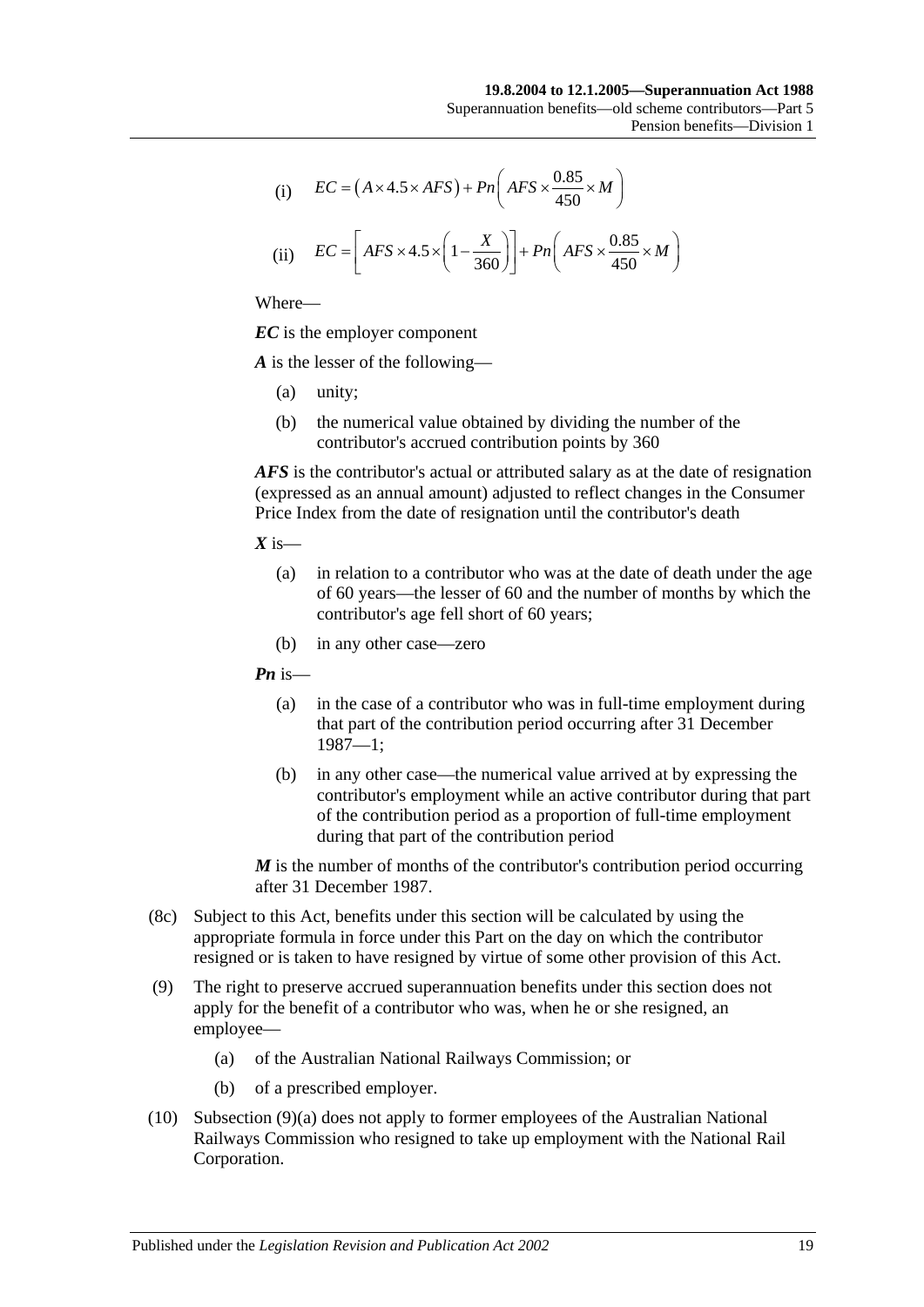- (10a) For the purposes of this section, a contributor will be taken to resign if the contributor's employment terminates or is terminated for any reason except invalidity (in circumstances entitling the contributor to benefits under this Act), retrenchment or death.
- (10b) A contributor who is taken by clause 7(6)(a) of Schedule 2 of the *[State Bank](http://www.legislation.sa.gov.au/index.aspx?action=legref&type=act&legtitle=State%20Bank%20(Corporatisation)%20Act%201994)  [\(Corporatisation\) Act](http://www.legislation.sa.gov.au/index.aspx?action=legref&type=act&legtitle=State%20Bank%20(Corporatisation)%20Act%201994) 1994* to have resigned from his or her employment and to have elected to preserve his or her accrued benefits under this section will, for the purposes of the application of [subsection](#page-63-2) (5), be taken to have resigned after a contribution period of 120 months or more.
- (11) This section does not apply to, or in relation to, an outplaced employee who resigned from employment before reaching the age of 55 years unless he or she has made an election in accordance with [section](#page-70-0) 39C to preserve his or her accrued superannuation benefits under this section or is taken under [section](#page-70-0) 39C to have made such an election.

#### <span id="page-67-3"></span><span id="page-67-2"></span>**39A—Resignation or retirement pursuant to a voluntary separation package**

- (1) This section applies to a contributor who resigns or retires from his or her employment before reaching the age of retirement pursuant to a voluntary separation package—
	- (a) that includes a term that this section is to apply to the contributor; and
	- (b) that has been approved by the Treasurer.
- (2) [Section](#page-48-0) 34 or [39](#page-61-6) does not apply to a contributor to whom this section applies.
- (3) A contributor to whom this section applies who resigns before reaching the age of 55 years is entitled—
	- (a) if he or she had not reached the age of 45 years at resignation—to benefits under [subsection](#page-67-0) (3a); or
	- (b) if he or she had reached that age at resignation—to benefits under [subsection](#page-67-0) (3a) unless he or she elects (as a term of the voluntary separation package) to take benefits under [subsection](#page-68-0) (3g).
- <span id="page-67-0"></span>(3a) A contributor who is entitled to benefits under this subsection is entitled to a lump sum made up of—
	- (a) an employee component (to be charged against the contributor's contribution account) equivalent to the total balance of the account; and
	- (b) an employer component that is equal to the lesser of 2.5 times the amount of the employee component or 2.5 times the amount that would have constituted the employee component if the contributor had contributed at the standard contribution rate throughout the contributor's contribution period.
- <span id="page-67-1"></span>(3b) A part of the lump sum referred to in [subsection](#page-67-0) (3a) being an amount equivalent to the minimum contribution required to avoid payment of the superannuation guarantee charge in respect of the contributor under the Commonwealth Act is preserved.
- (3c) The contributor is entitled to the balance of the lump sum at the time of resignation.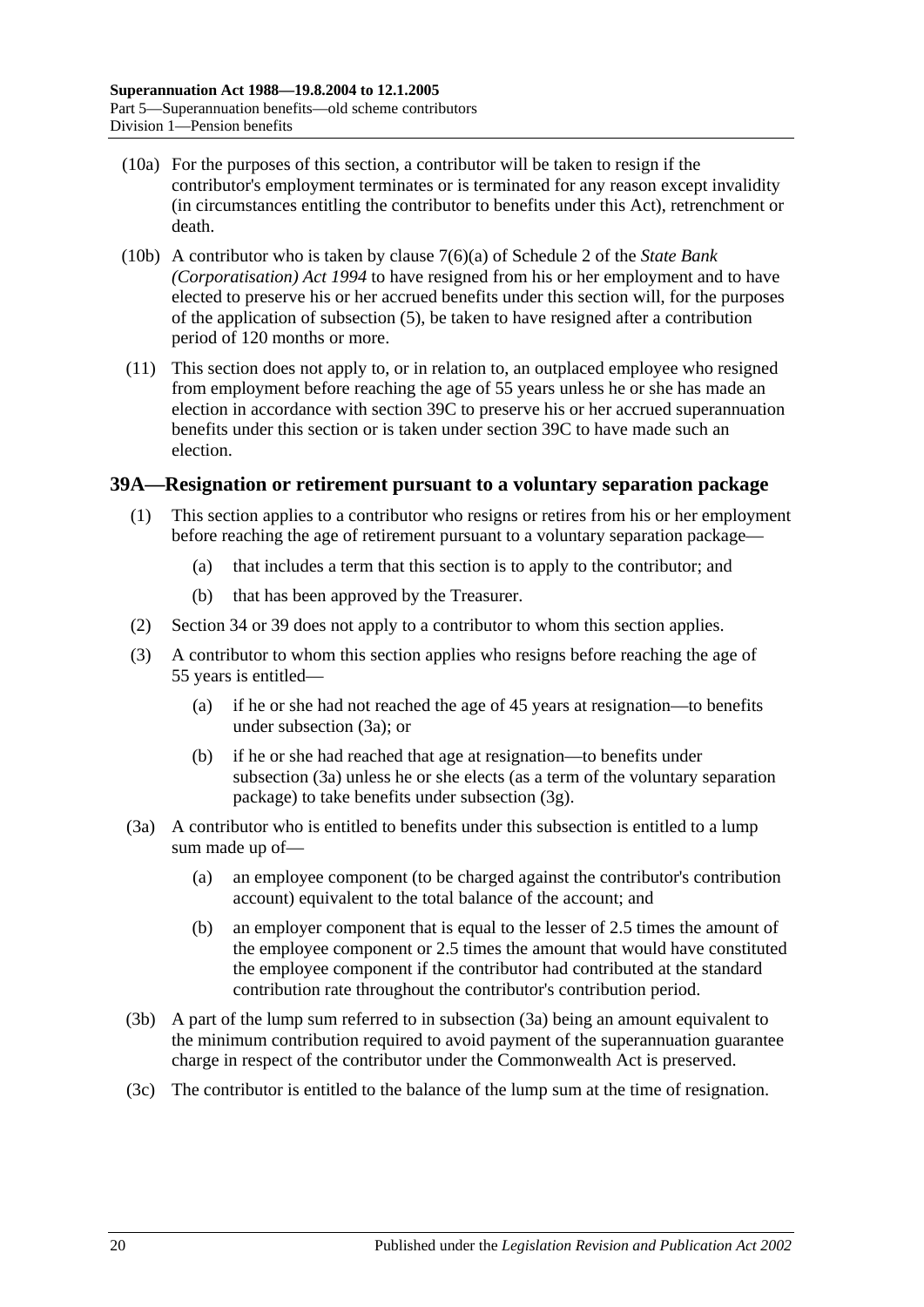- <span id="page-68-1"></span>(3d) The amount preserved under [subsection](#page-67-1) (3b) together with interest is payable in accordance with the following provisions:
	- (aa) the Board must, not less than 6 months before the contributor's 55th birthday, notify the contributor in writing of the contributor's entitlement to require payment of the amount under [paragraph](#page-68-1) (a);
	- (a) the contributor may at any time after reaching 55 years of age require the Board to pay the amount and, if no such requirement has been made on or before the date on which the contributor reaches 65 years of age, the Board will pay the amount to the contributor;
	- (b) if the contributor has become incapacitated and satisfies the Board that his or her incapacity for all kinds of work is 60 per cent or more of total incapacity and is likely to be permanent, the Board will pay the amount to the contributor;
	- (c) if the contributor dies, the amount will be paid to the spouse of the deceased contributor or, if he or she left no surviving spouse, to the contributor's estate,

(and a payment under any of the above paragraphs excludes further rights so that a claim cannot be subsequently made under some other paragraph).

- (3e) The amount of interest will be calculated and credited to the contributor at the end of each financial year and will be calculated on the amount referred to in [subsection](#page-67-1) (3b) at the end of the first financial year and on the aggregate of that amount and the interest previously credited at the end of each subsequent financial year.
- (3f) The rate of interest will be determined by the Board in respect of each financial year in accordance with [section](#page-17-0) 20A.
- <span id="page-68-0"></span>(3g) A contributor who is entitled to benefits under this subsection is entitled to a pension calculated as follows:

$$
P = FS \times \left[ \frac{A \times \{22 + \left[ (2.1 + 0.07(X - 45)) \times (X - 45) \right] \} }{100} \right] \times \left[ 1 + \left( \frac{n}{420} \times \frac{6}{A} \times \frac{1}{50} \right) \right]
$$

Where—

*P* is the amount of the pension (expressed as an amount per fortnight)

*FS* is the contributor's actual or attributed salary (expressed as an amount per fortnight)

*A* is the lesser of the following

- (a) unity;
- (b) the numerical value obtained by dividing the number of the contributor's accrued contribution points by—
	- (i) in the case of a contributor who was accepted as a contributor under the repealed Act before reaching the age of 30 years—the number of months between the date of acceptance and the date of resignation;
	- (ii) in any other case—the number of months between the contributor's 30th birthday and the date of resignation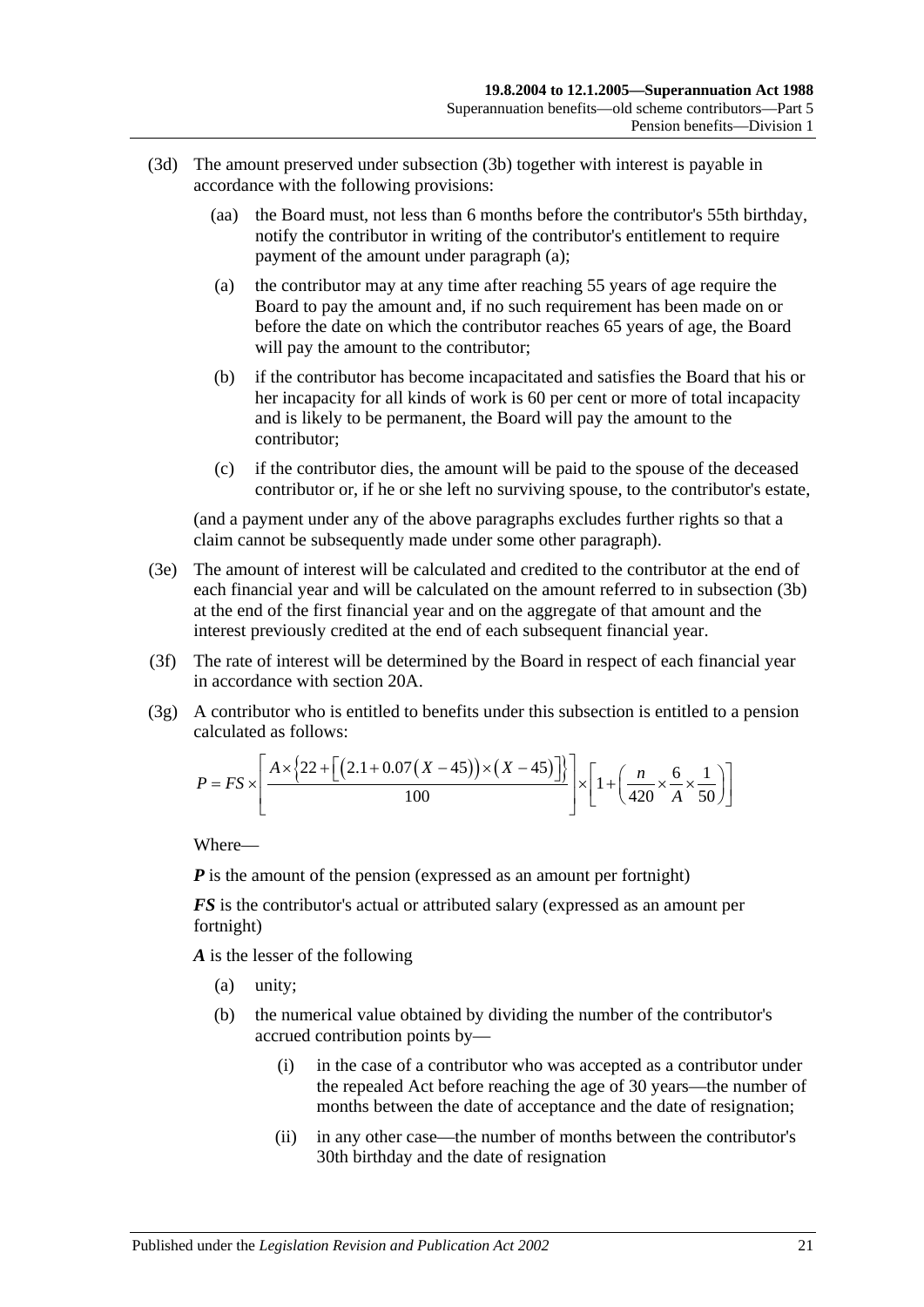X is the contributor's age at resignation in years and completed months expressed to two decimal places

*n* is 420 or the aggregate number of contribution points that accrued to the contributor between 1 July 1992 and the date of resignation whichever is the lesser.

- (4) A contributor to whom this section applies who retires on or after reaching the age of 55 years is entitled to a lump sum that is equivalent to the amount that the contributor would have received if [section](#page-48-0) 34 had applied to the contributor and he or she—
	- (a) had been entitled to commute the whole of his or her retirement pension; and
	- (b) had commuted the whole of the pension pursuant to the regulations.
- (5) In this section—

*voluntary separation package* means an agreement between a contributor and his or her employer pursuant to which the contributor resigns or retires from employment.

#### <span id="page-69-0"></span>**39B—Outplaced employees—55 and over**

- <span id="page-69-1"></span>(1) A contributor who had reached the age of 55 years when he or she retired from employment to take up employment in the private sector pursuant to an offer of employment in a contracting out agreement may elect—
	- (a) to preserve his or her accrued superannuation benefits under [section](#page-61-6) 39 as though he or she had resigned from employment before reaching the age of 55 years; or
	- (b) to take the benefit provided by [section](#page-67-2) 39A.
- <span id="page-69-3"></span><span id="page-69-2"></span>(2) A contributor who fails to inform the Board in writing of his or her election under [subsection](#page-69-0) (1) within one month after retiring will be taken to have made an election under [subsection](#page-69-1)  $(1)(a)$ .
- (3) If the Board is of the opinion that the limitation period referred to in [subsection](#page-69-2) (2) would unfairly prejudice a contributor, the Board may extend the period as it applies to the contributor.
- (4) Where a contributor has made, or is taken to have made, an election under [subsection](#page-69-1) (1)(a), [section](#page-61-6) 39 applies to, and in relation to, the contributor except that
	- (a) [section](#page-63-2) 39(5) (instead of [section](#page-62-2) 39(2)) will apply to, and in relation to, a contributor whose contribution period is less than 120 months; and
	- (b) the contributor is not entitled to require the Board to commence paying a retirement pension under section [39\(5\)\(a\),](#page-64-0) and the Board must not commence paying such a pension under that provision, until the contributor has ceased employment with the private sector employer.
- (5) Where the contributor has made an election under [subsection](#page-69-3) (1)(b), [section](#page-67-2) 39A applies to the contributor as though the requirements of [section](#page-67-3) 39A(1) had been met.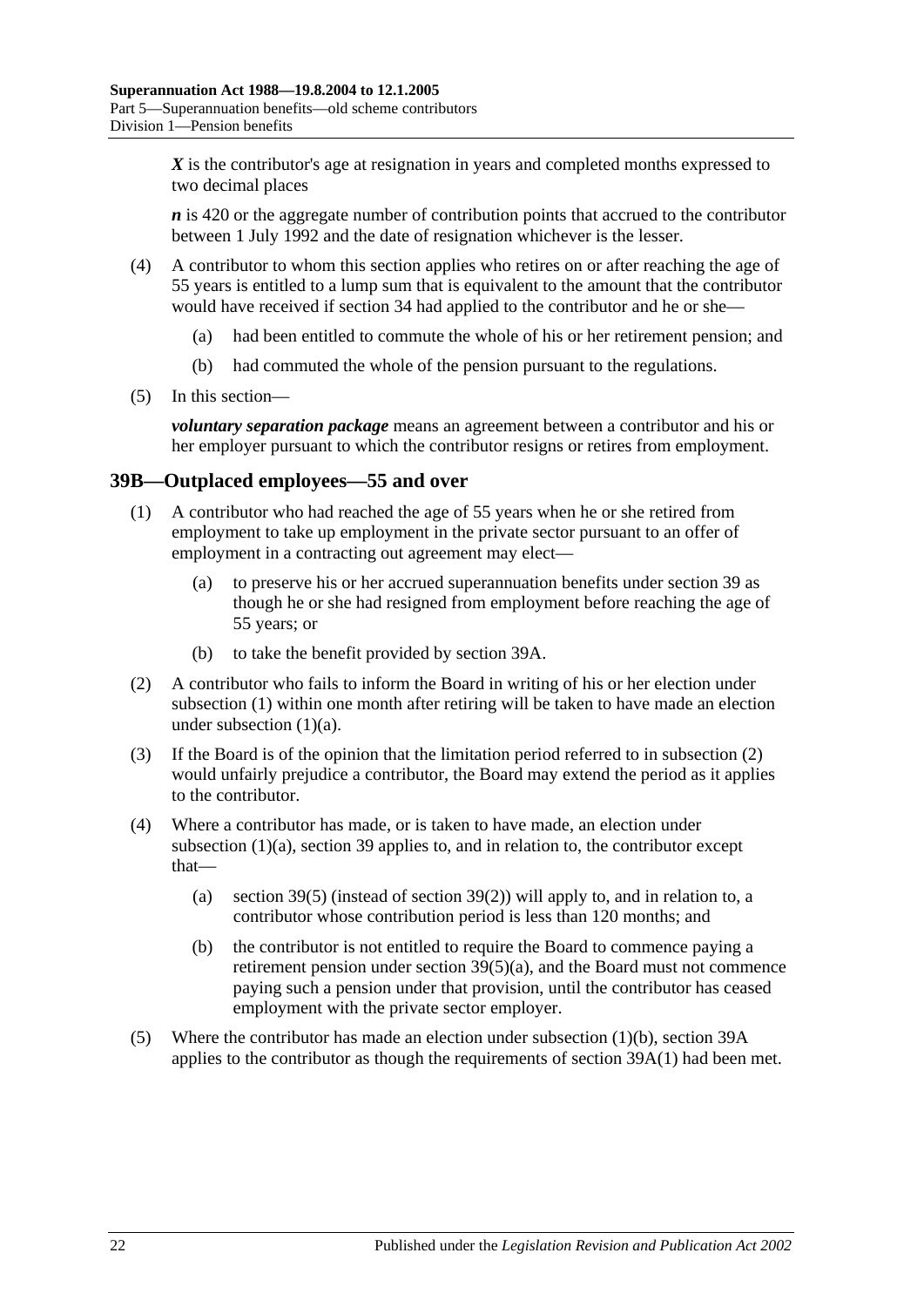#### <span id="page-70-1"></span><span id="page-70-0"></span>**39C—Outplaced employees under 55**

- <span id="page-70-2"></span>(1) A contributor who had not reached the age of 55 years when he or she resigned from employment to take up employment in the private sector pursuant to an offer of employment in a contracting out agreement may elect—
	- (a) to preserve his or her accrued superannuation benefits under [section](#page-61-6) 39; or
	- (b) to take the benefits provided by [section](#page-67-2) 39A.
- <span id="page-70-5"></span><span id="page-70-3"></span>(2) A contributor who fails to inform the Board in writing of his or her election under [subsection](#page-70-1) (1) within one month after resigning will be taken to have made an election under [subsection](#page-70-2) (1)(a).
- (3) If the Board is of the opinion that the limitation period referred to in [subsection](#page-70-3) (2) would unfairly prejudice a contributor, the Board may extend the period as it applies to the contributor.
- (4) Where a contributor has made, or is taken to have made, an election under [subsection](#page-70-2) (1)(a), [section](#page-61-6) 39 applies to, and in relation to, the contributor except that (subject to [subsection](#page-70-4) (5))—
	- (a) [section](#page-63-2) 39(5) (instead of [section](#page-62-2) 39(2)) applies to, and in relation to, a contributor whose contribution period is less than 120 months; and
	- (b) the contributor is not entitled to require the Board to commence paying a retirement pension under section [39\(5\)\(a\),](#page-64-0) and the Board must not commence paying such a pension under that provision, until the contributor has reached the age of 55 years and has ceased employment with the private sector employer.
- <span id="page-70-4"></span>(5) A contributor who has made, or is taken to have made, an election under [subsection](#page-70-2) (1)(a) and whose contribution period is less than 120 months may inform the Board in writing within one month after resigning that [section](#page-62-2) 39(2) and not [section](#page-63-2) 39(5) is to apply to, and in relation to, the contributor and in that case—
	- (a) [section](#page-62-2) 39(2) applies to, and in relation to, the contributor; but
	- (b) the contributor is not entitled to require the Board to make a superannuation payment under section [39\(2\)\(a\),](#page-62-1) and the Board must not make a superannuation payment under that provision until the contributor has reached the age of 55 years and has ceased employment with the private sector employer.
- (6) If the Board is of the opinion that the limitation period referred to in [subsection](#page-70-4) (5) would unfairly prejudice a contributor, the Board may extend the period as it applies to the contributor.
- (7) Where the contributor has made an election under [subsection](#page-70-5) (1)(b), [section](#page-67-2) 39A applies to the contributor as though the requirements of [section](#page-67-3) 39A(1) had been met.

# **Division 2—General**

#### **40—Commutation of pension**

(1) The Board will, on the application of a person who is entitled to a pension (other than a temporary disability pension or an eligible child's pension), commute a pension, or a proportion of a pension, to a lump sum payment.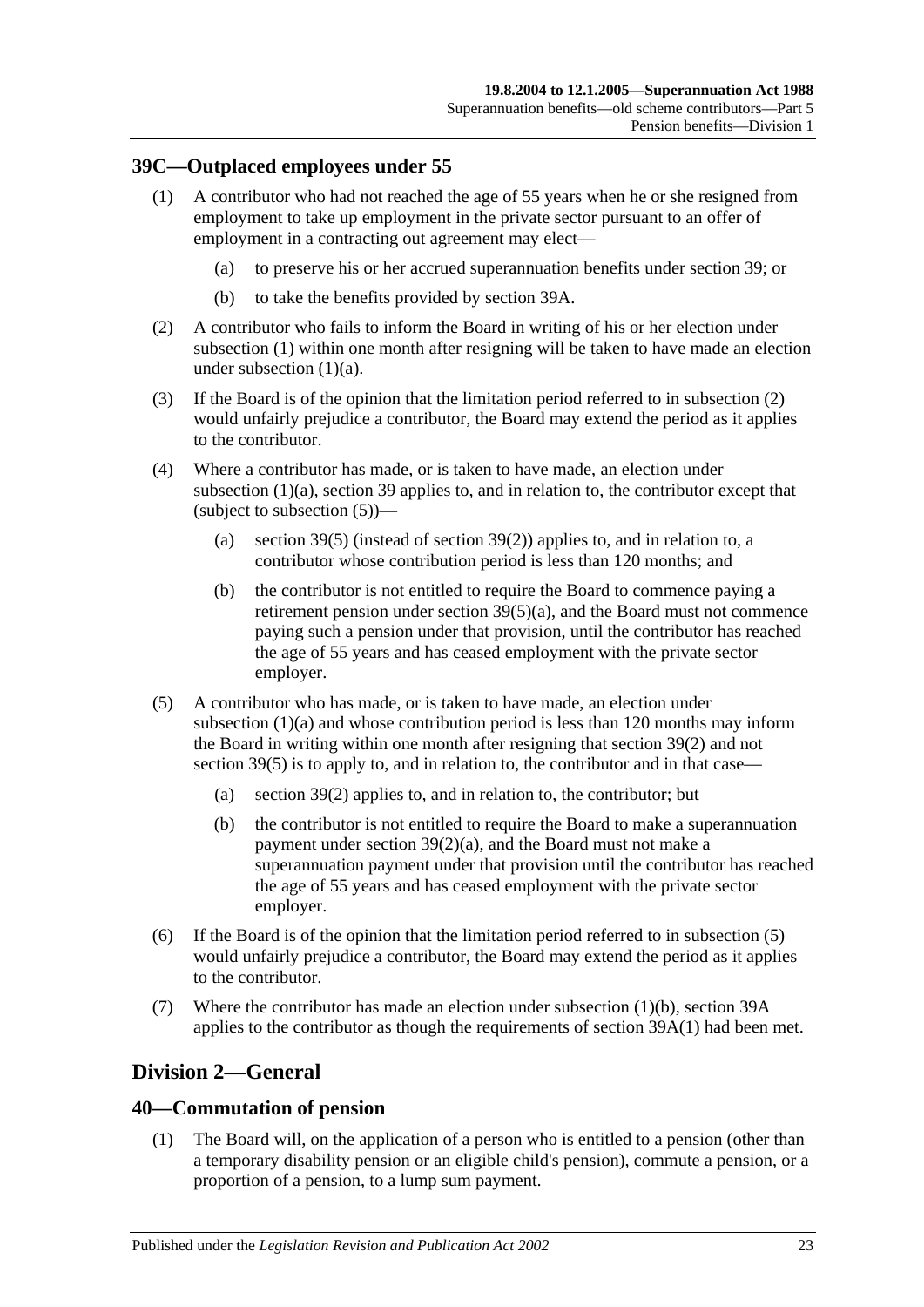- (2) The right of commutation is subject to the qualifications prescribed by regulation.
- <span id="page-71-0"></span>(3) In the commutation of a pension, commutation factors promulgated by regulation will be applied.
- (4) The amount of a commutation factor fixed under [subsection](#page-71-0) (3) may reflect the loss of the benefit provided by [section](#page-87-0)  $38(4)(a)$  or section  $47(3)$  as a result of the commutation of the pension or a proportion of the pension.

#### <span id="page-71-1"></span>**40A—Commutation to pay deferred superannuation contributions surcharge**

- (1) The Board will, on the application of a contributor who is entitled to a pension (other than a temporary disability pension) and who is liable for a deferred superannuation contributions surcharge, commute so much of the pension as is required to provide a lump sum equivalent to the amount of the surcharge.
- (2) An application under [subsection](#page-71-1) (1) must be made in writing to the Board before the expiration of the period of three months immediately following the date on which the notice given to the contributor by the Commissioner of Taxation under section 15(7) of the Superannuation Contributions Tax Act was issued.
- <span id="page-71-3"></span>(3) Where—
	- $(a)$ 
		- (i) a contributor who is liable for a deferred superannuation contributions surcharge dies before notice by the Commissioner of Taxation under section 15(7) of the Superannuation Contributions Tax Act is issued; or
		- (ii) a contributor who is liable for a deferred superannuation contributions surcharge dies within three months after the issue of such a notice without having commuted his or her pension under [subsection](#page-71-1) (1); and
	- (b) the contributor is survived by a spouse who is entitled to a pension as the contributor's spouse under this Act,

the Board will, subject to [subsection](#page-71-2) (5) on the application of the spouse, commute so much of the spouse's pension as is required to provide a lump sum equivalent to the amount of the surcharge.

- (4) An application under [subsection](#page-71-3) (3) must be made in writing to the Board before the expiration of the period of six months immediately following the contributor's death or the issue of the notice under section 15(7) of the Superannuation Contributions Tax Act, whichever is the later.
- <span id="page-71-2"></span>(5) The Board must not commute a pension under [subsection](#page-71-3) (3) unless it is satisfied that the resulting lump sum will be applied in payment of the surcharge or be used to reimburse the deceased contributor's estate, or the spouse or other person who has paid the surcharge on behalf of the estate.
- (6) The commutation factors to be applied in the commutation of a pension under this section will be determined by the Treasurer on the recommendation of an actuary.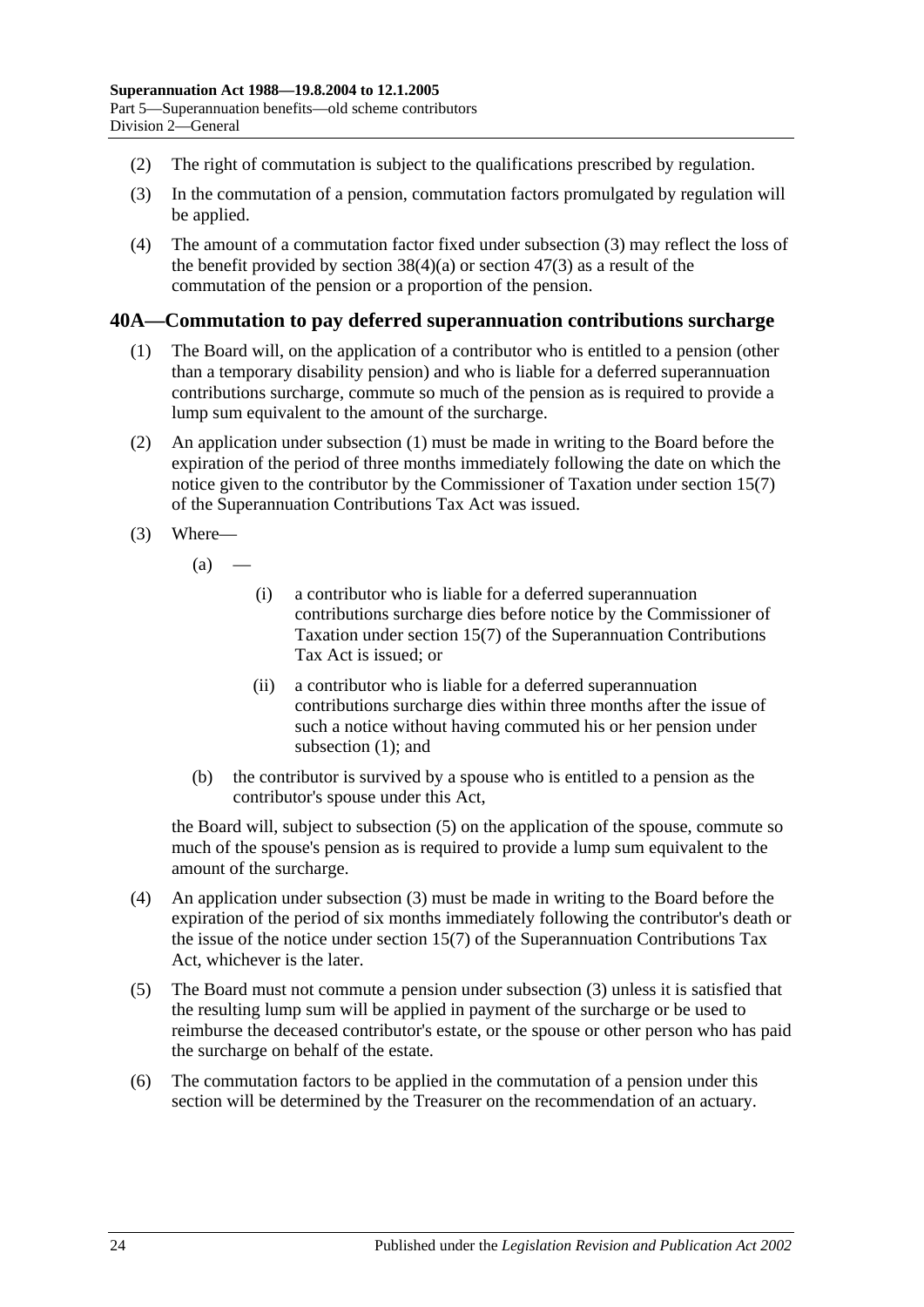- (7) If the Board is satisfied that—
	- (a) a contributor, or the spouse of contributor, is entitled to commute the whole of his or her pension under [section](#page-70-0) 40 and has done so except for a part that the contributor or spouse wishes to retain for the purpose of commutation under this section in order to pay the contributor's deferred superannuation contributions surcharge; and
	- (b) after commutation under this section for that purpose there will still be a part of the pension remaining uncommuted; and
	- (c) the part of the pension originally retained for commutation under this section was a reasonable estimate of the amount of the pension that would be required for that purpose,

the Board will, on the application of the contributor or spouse made at the same time as his or her application under [subsection](#page-71-0) (1) or [\(3\),](#page-71-1) commute the remaining uncommuted part of the pension using the factors applicable under [section](#page-70-0) 40.

## **41—Medical examination etc of invalid pensioner**

- (1) The Board may from time to time require an invalid pensioner who has not reached the age of retirement—
	- (a) to submit to a medical examination by a specified medical practitioner; or
	- (b) to undergo specified medical treatment; or
	- (c) to avail himself or herself of specified assistance.
- (2) The cost of a medical examination under this section will be met by the Board.
- (3) A pensioner will not be required to submit to a particular form of medical treatment if there is a conflict of opinion between recognised medical experts as to the desirability of the treatment.
- (4) If a pensioner fails to comply with a requirement under this section, the Board may suspend the pension until the requirement is complied with.

#### <span id="page-72-0"></span>**42—Suspension of pension if pensioner declines appropriate employment**

- (1) If appropriate employment is offered, at the request of the Minister, to an invalid or retrenchment pensioner who has not reached the age of retirement, the following provisions apply:
	- (a) if the pensioner accepts the offer and returns to employment—the pension will terminate but the former pensioner will be credited with contribution points and contribution months as if he or she had continued in employment and contributed at the standard contribution rate over the period of absence from employment;
	- (b) if the pensioner does not accept the offer—the Board may suspend the pension until the pensioner reaches the age of retirement.
- (2) In determining whether a particular form of employment is appropriate to a particular pensioner, the following factors will be taken into account—
	- (a) the pensioner's qualifications;
	- (b) the pensioner's previous employment;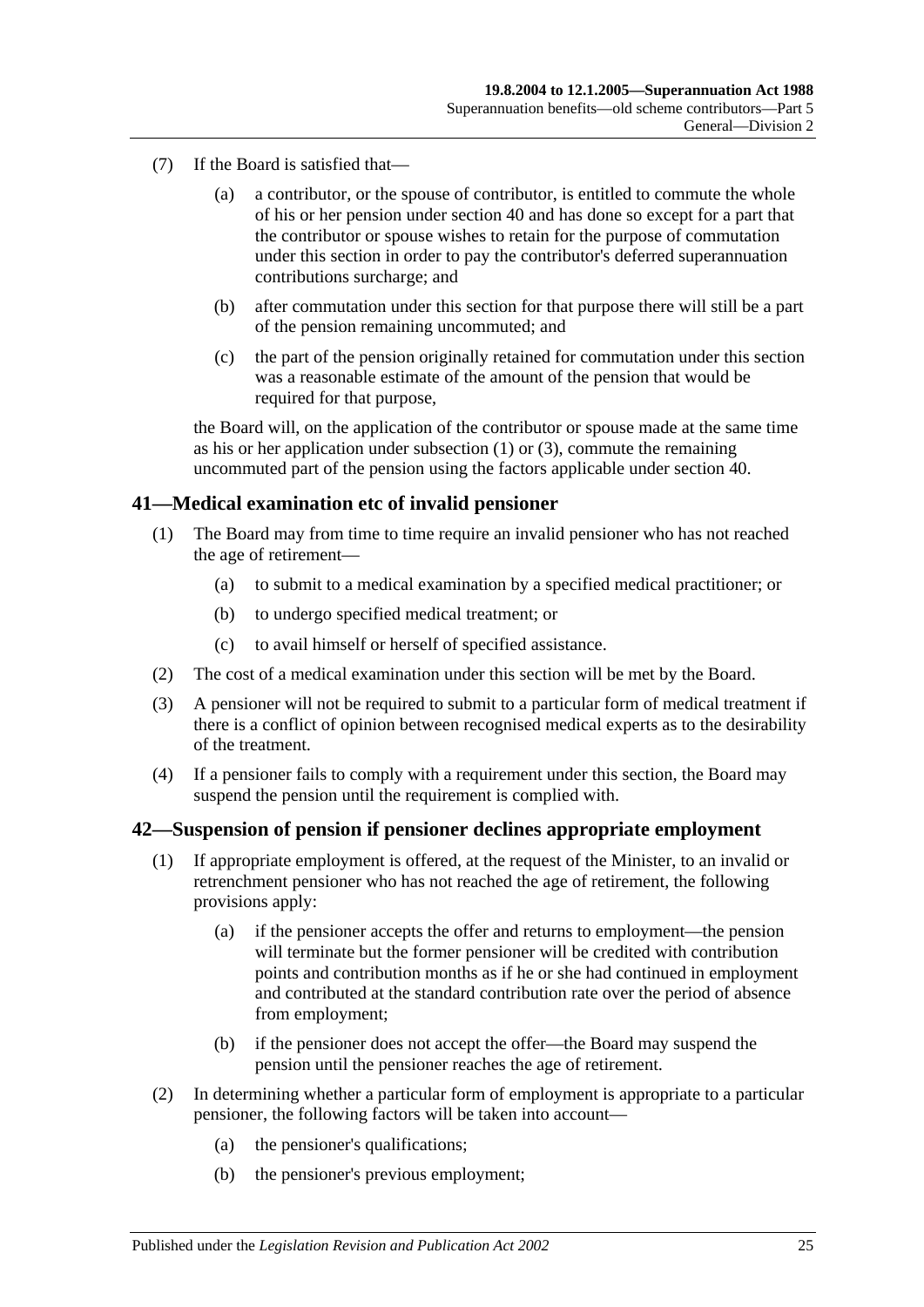- (c) the pensioner's state of health;
- (d) the place at which the employment is available.
- (3) Employment will not be regarded as appropriate to a particular pensioner if the rate of salary applicable to the employment (expressed as an hourly rate) is less than 80 per cent of the rate of the pensioner's notional salary (expressed as an hourly rate).

## <span id="page-73-1"></span>**42A—Offer of lump sum to certain invalid pensioners**

- $(1)$  If—
	- (a) the Board is satisfied on the advice of two medical practitioners that an invalid pensioner who has not reached the age of retirement is fit to be employed in full time or part time employment; but
	- (b) appropriate employment has not been offered to the pensioner under [section](#page-72-0) 42,

the Board may offer to pay a lump sum to the pensioner instead of his or her pension.

- <span id="page-73-0"></span>(2) The amount of the lump sum will be the greater of the following:
	- (a) an amount equivalent to the amount that would be produced by commutation of the whole of a pension calculated as follows:

$$
P = \frac{P_1 \times (360 - M)}{360}
$$

Where—

*P* is the pension

 $P_1$  is the pension to which the pensioner was entitled immediately before the payment of the lump sum (expressed as an annual amount)

*M* is the number of complete months between the time when the lump sum is paid and when the pensioner would reach the age of retirement;

- (b) an amount equivalent to three times the amount of the pensioner's annual pension immediately before the lump sum is paid.
- (3) For the purposes of the commutation referred to in [subsection](#page-73-0) (2)—
	- (a) the commutation factors applicable on the commutation of a retirement pension will be used; and
	- (b) the contributor's age will be taken to be his or her age when the lump sum is paid or 55 years whichever is the greater.
- (4) If the pensioner accepts the Board's offer under [subsection](#page-73-1) (1), the pensioner's right to future payments of the pension and all derivative rights cease on payment of the lump sum.

## **43—Notional extension of period of employment**

Where—

(a) a contributor becomes entitled, on termination of his or her employment, to a pension; and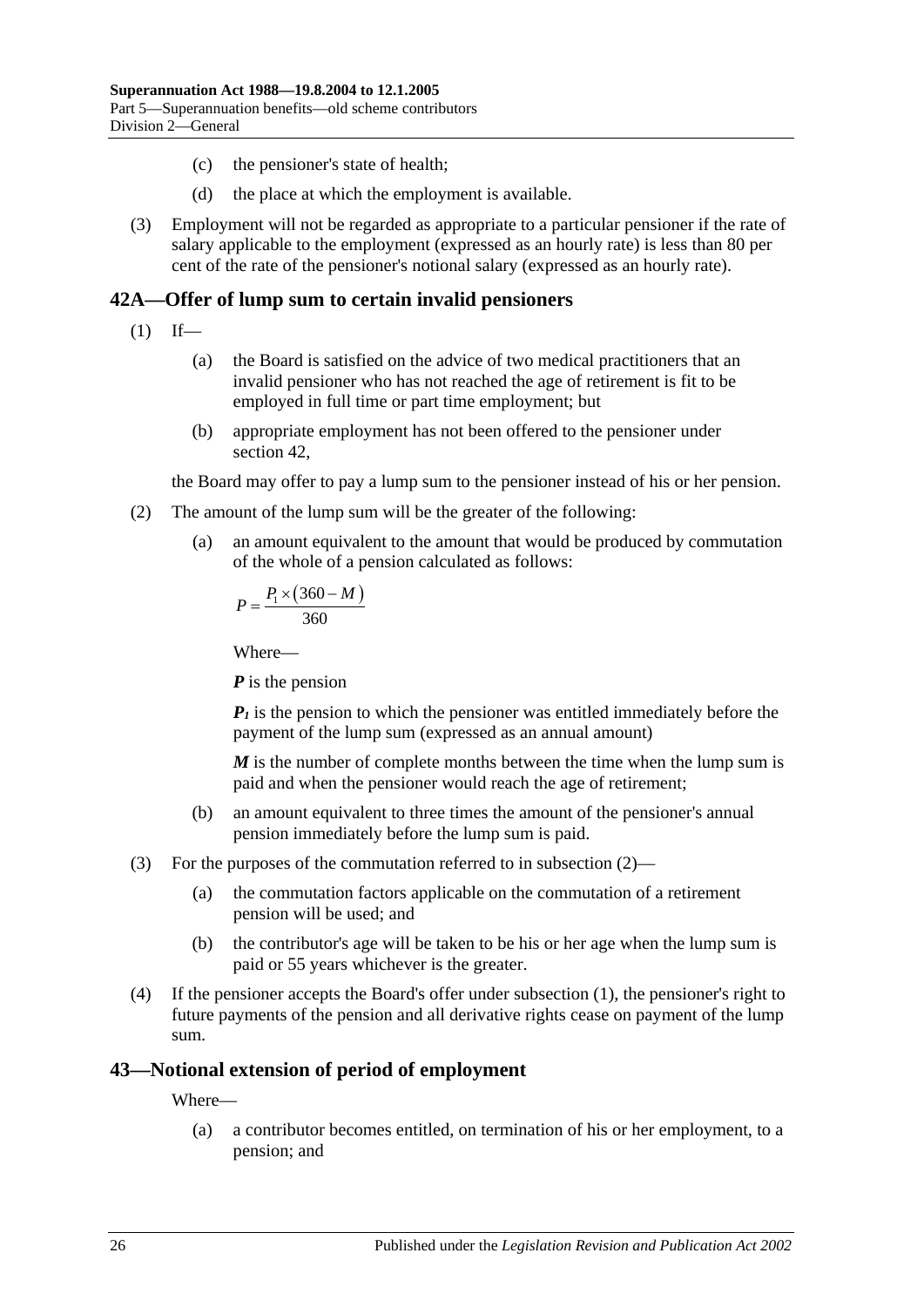(b) the contributor was, immediately before termination of employment, entitled to a period of recreation leave and is paid, or entitled to, a lump sum in lieu of that leave,

the contributor's employment will be taken to have been extended for a period equivalent to the period of recreation leave and the contributor is liable for contributions in respect of that period and is entitled to benefits at the end of that period as though he or she had remained in employment and had received the lump sum as salary during that period.

## <span id="page-74-0"></span>**43A—Proportion of pension etc to be charged against contribution account etc**

- (1) A proportion of a pension or lump sum paid to, or in relation to, a contributor will be charged against the contributor's contribution account or, if the account has been closed, will be charged against the relevant division of the Fund.
- (2) The proportion for the purposes of [subsection](#page-74-0) (1) will be equivalent to the proportion of the future benefits payable under this Part that can, in the opinion of the Board, be met from the Fund.
- (3) The opinion of the Board must be based on the most recent triennial report under [section](#page-18-0) 21(4).

## <span id="page-74-1"></span>**43AA—Closure of contribution accounts**

- (1) The Board may close the account of a contributor if—
	- (a) the contributor has retired or resigned from employment and is in receipt of a pension under this Part; or
	- (b) the contributor's employment has been terminated by retrenchment or on account of invalidity and the contributor—
		- (i) has reached the age of retirement; and
		- (ii) is in receipt of a pension under this Part; or
	- (c) the contributor has died.
- (2) If, after a contribution account has been closed under [subsection](#page-74-1) (1), a benefit becomes payable under this Part that depends wholly or partly on the balance standing to the credit of the account, the benefit will be determined on the basis of the balance that would have stood to the credit of the account if it had not been closed.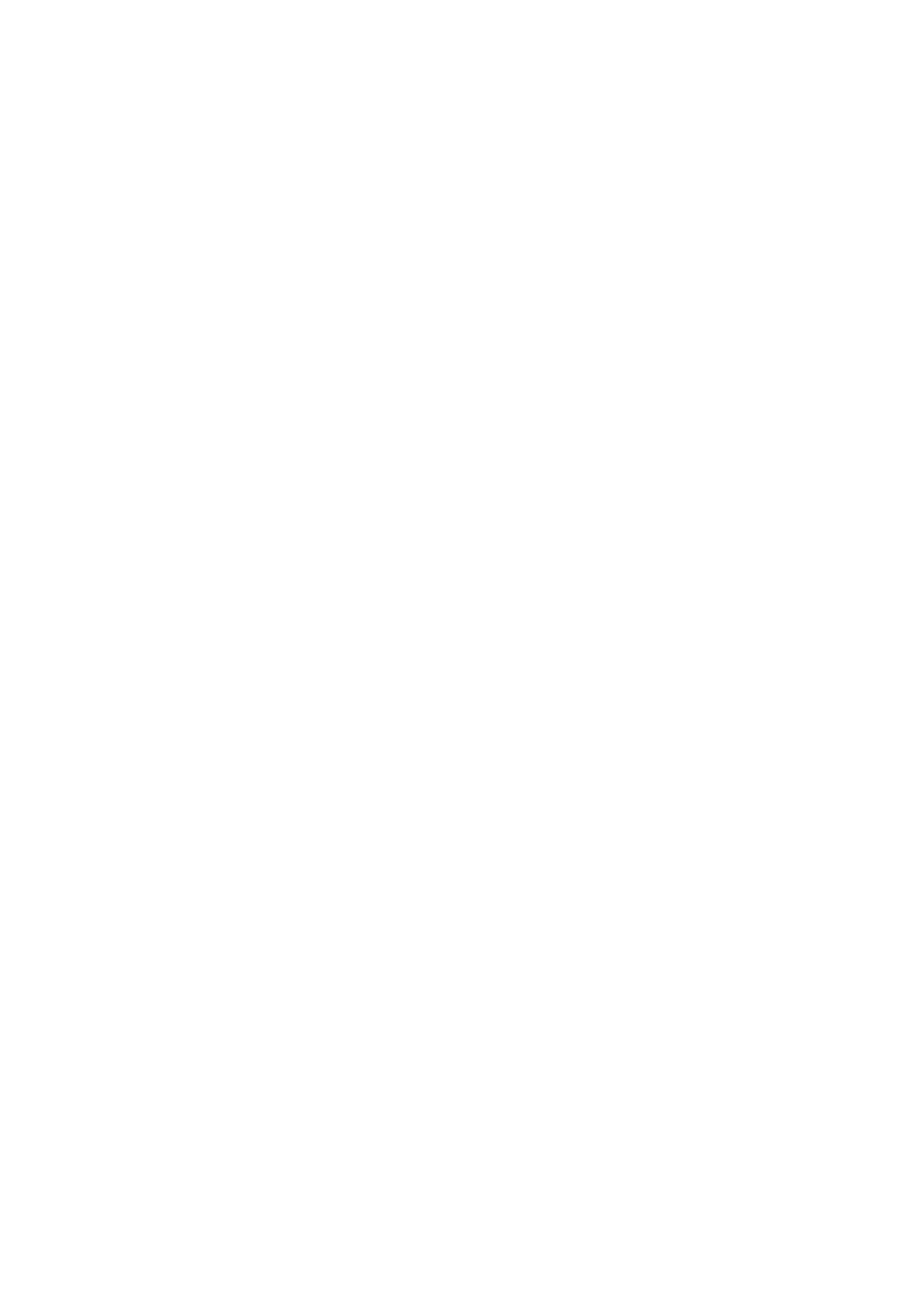## **Part 5A—Family Law Act provisions**

## **Division 1—Preliminary**

## **43AB—Purpose of this Part**

The purpose of this Part is to facilitate the division under the *Family Law Act 1975* of the Commonwealth of superannuation interests between spouses who have separated.

## **43AC—Interpretation**

In this Part, unless the contrary intention appears—

*Commonwealth regulations* means the *Family Law (Superannuation) Regulations 2001* (No. 303 as amended) of the Commonwealth;

*defined benefit interest* means a benefit or superannuation interest that is a function of salary and membership or service;

*eligible person*, in relation to a superannuation interest of a contributor, has the same meaning as in section 90MZB of the *Family Law Act 1975* of the Commonwealth;

*flag lifting agreement* has the same meaning as in Part VIIIB of the *Family Law Act 1975* of the Commonwealth;

*growth phase* has the same meaning as in the Commonwealth regulations;

*member spouse* has the same meaning as in Part VIIIB of the *Family Law Act 1975* of the Commonwealth;

*non-member spouse* has the same meaning as in Part VIIIB of the *Family Law Act 1975* of the Commonwealth;

*operative time* has the same meaning as in Part VIIIB of the *Family Law Act 1975* of the Commonwealth;

*payment phase* has the same meaning as in the Commonwealth regulations;

*payment split* has the same meaning as in Part VIIIB of the *Family Law Act 1975* of the Commonwealth;

*relevant date* has the same meaning as in the Commonwealth regulations;

*SIS Act* means the *Superannuation Industry (Supervision) Act 1993* of the Commonwealth;

*Southern State Superannuation Fund* means the fund of that name established under the *[Southern State Superannuation Act](http://www.legislation.sa.gov.au/index.aspx?action=legref&type=act&legtitle=Southern%20State%20Superannuation%20Act%201994) 1994*;

*splitting instrument* means—

- (a) a superannuation agreement; or
- (b) a flag lifting agreement that provides for a payment split; or
- (c) a splitting order;

*splitting order* has the same meaning as in Part VIIIB of the *Family Law Act 1975* of the Commonwealth;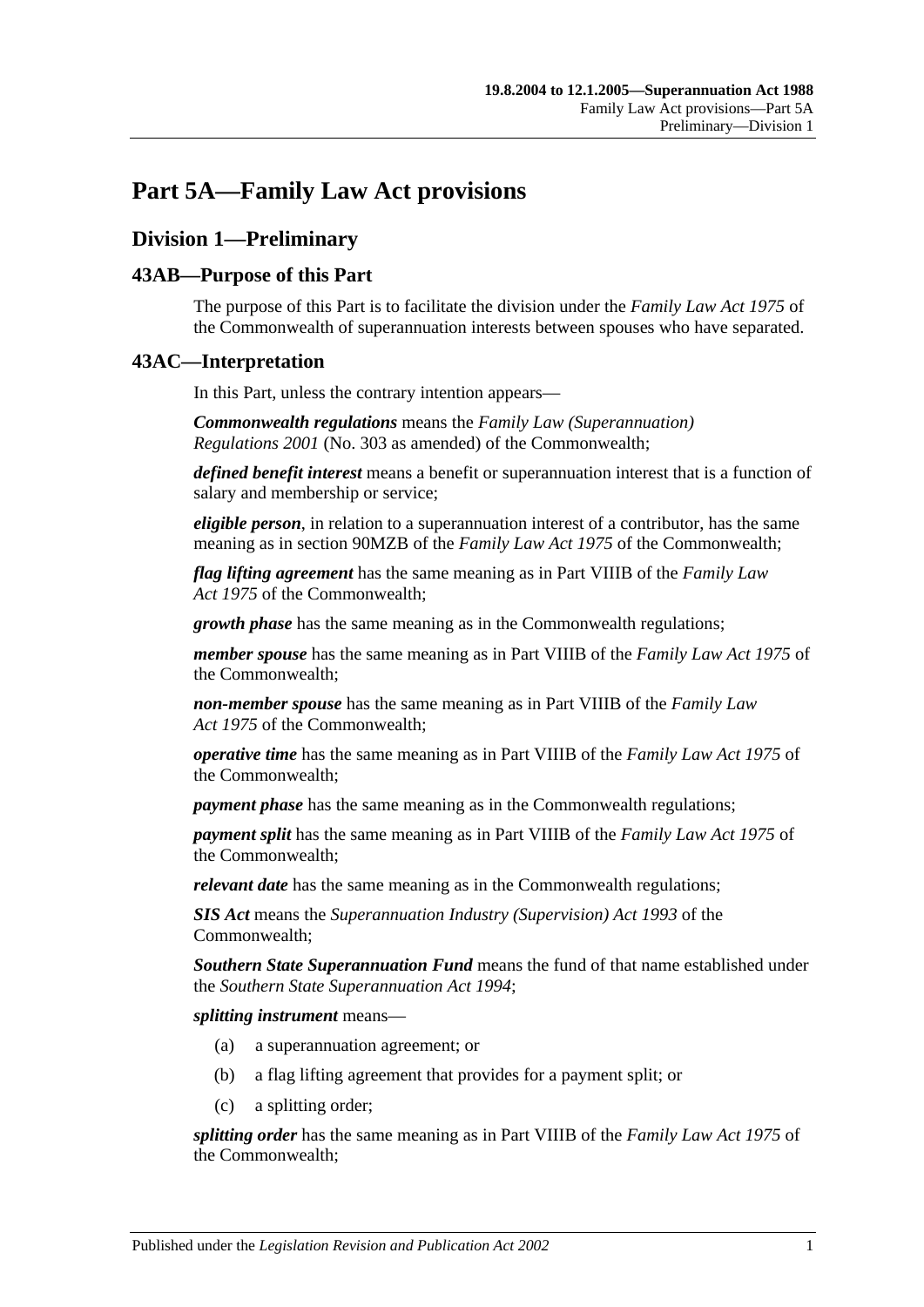*superannuation agreement* has the same meaning as in Part VIIIB of the *Family Law Act 1975* of the Commonwealth.

## <span id="page-77-1"></span>**43AD—Value of superannuation interest**

- (1) For the purposes of this Part (but subject to [subsection](#page-77-0) (2)), the value of any superannuation interest will be determined in accordance with Part 5 of the Commonwealth regulations (insofar as those regulations provide a method for determining that value), subject to any modification prescribed by regulation under this Act.
- <span id="page-77-0"></span>(2) An approval of the Commonwealth Minister under regulation 38 or 43A of the Commonwealth regulations that relates to a superannuation interest under this Act will have effect for the purposes of this Part.

## **43AE—Board to comply with Commonwealth requirements**

The Board must comply with the requirements imposed on the Board under Part VIIIB of the *Family Law Act 1975* of the Commonwealth.

## **43AF—Reduction in member's entitlement**

- (1) Despite the other provisions of this Act, if a payment split is payable with respect to the superannuation interest of a contributor, there is a corresponding reduction in the entitlement of the contributor under this Act.
- <span id="page-77-2"></span>(2) A reduction in the entitlement of a contributor will be given effect as follows:
	- (a) the contributor's contribution account will be subject to a charge that takes effect by reducing the balance of that account at the operative time (insofar as a balance exists) by a percentage equal to the percentage that the non-member spouse's share in the relevant superannuation interest bears to the total value of the contributor's accrued superannuation benefit at the operative time (and any relevant method or factor that applies under [section](#page-77-1) 43AD will be applied); and
	- (b) except with respect to a pension in the payment phase, any entitlement in respect of a pension in the growth phase and any employer-funded component of a superannuation benefit payable to the contributor after the creation of the relevant interest for the benefit of the non-member spouse will, as from the operative time, be subject to a reduction that takes effect by reducing—
		- (i) the number of contribution points; and
		- (ii) factors "M" and "n" in a formula under this Act (insofar as they are relevant to a determination of an employer-funded component in the particular case),

to the extent necessary to take into account, to its full extent, the employer-funded component of the value of the non-member spouse's interest (and any relevant method or factor that applies under [section](#page-77-1) 43AD will be applied); and

- (c) any pension in the payment phase will, depending on the terms of the splitting instrument, be reduced by—
	- (i) the value of the non-member spouse's share in the relevant superannuation interest; or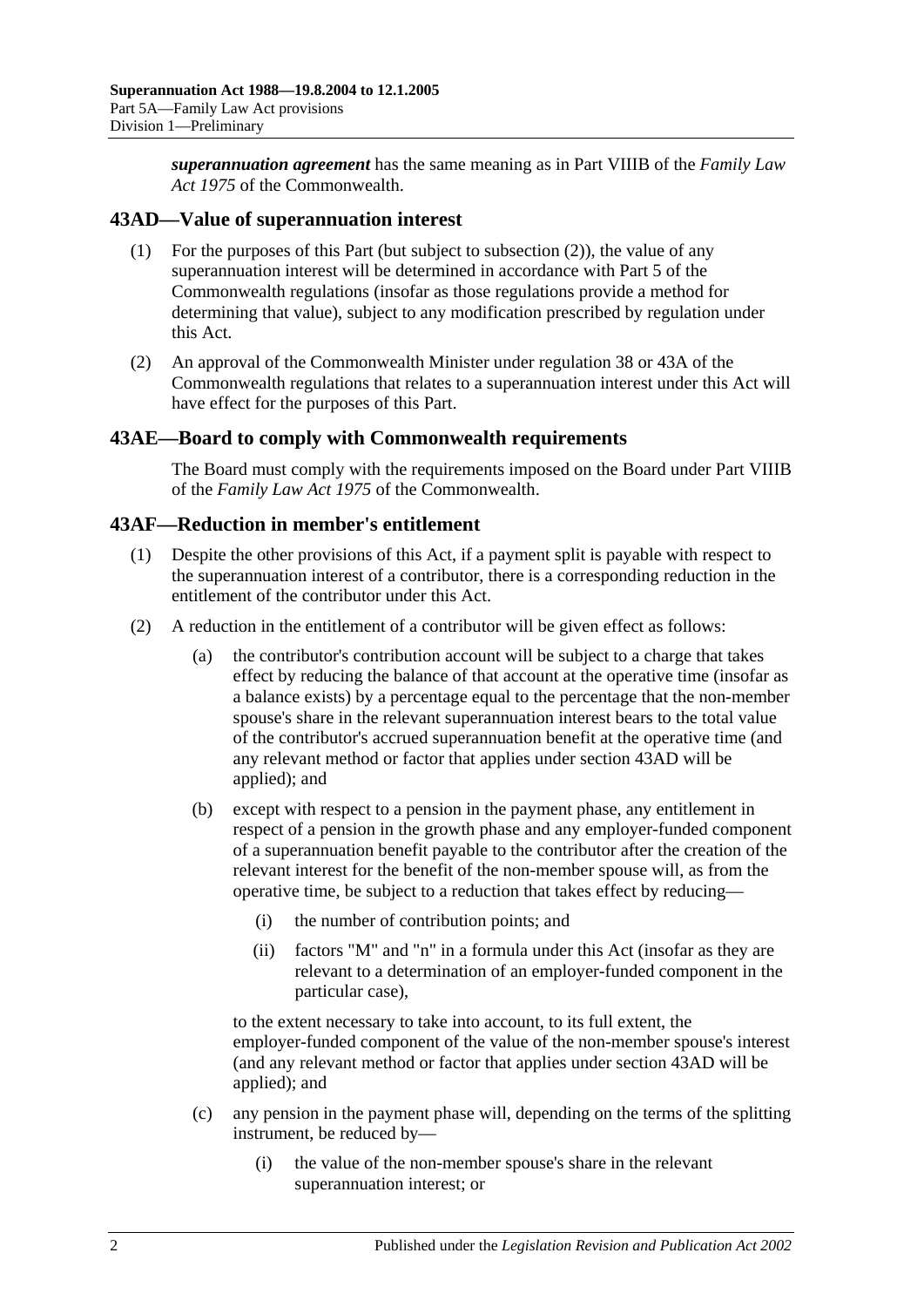- (ii) the percentage of the relevant superannuation interest to be shared with the non-member spouse.
- (3) A reduction in the entitlement of a contributor will not extend to any superannuation benefit that is not a splittable payment under Part VIIIB of the *Family Law Act 1975* of the Commonwealth.
- (4) A reduction in contribution points in connection with the operation of this Part does not affect the aggregate of contribution points that would apply under [section](#page-24-0) 24 but for the operation of [subsection](#page-77-2) (2).
- (5) If 2 or more reductions must be made with respect to an entitlement of a contributor because 2 or more splitting instruments have been served on the Board, the Board may determine to apply the reductions separately, or in aggregate.

## **43AG—Benefit not payable to spouse on death of member if split has occurred**

If a contributor dies and is survived by a spouse who has received, is receiving, or is entitled to receive a benefit under a splitting instrument, the spouse is not entitled to a benefit under this Act in respect of the deceased contributor (except in accordance with the instrument) and will not be considered to be a spouse of the deceased contributor for the purposes of [section](#page-86-0) 46 (if relevant).

## **Division 2—New scheme contributors**

## **43AH—Application of Division**

This Division applies only to the division of superannuation interests in respect of member spouses who are new scheme contributors.

## **43AI—Accrued benefit multiple**

- (1) For the purposes of the Commonwealth regulations, the *accrued benefit multiple* in respect of a superannuation interest payable as a lump sum is the multiple of annual salary that the member spouse would be entitled to receive at the prescribed date assuming that the member spouse retired on that day at or over the age of retirement (as the case requires) with the member spouse's accrued contribution points and contribution period as at that day.
- (2) In addition to any other information that may be provided by the Board in connection with this Part, the Board may, on application, provide to an eligible person a statement of the value of a superannuation interest of a member spouse who is a new scheme contributor, as at a particular date specified in the application.
- (3) In this section—

*prescribed date* is the date that is relevant to the determination of an accrued benefit multiple in the particular circumstances.

## <span id="page-78-0"></span>**43AJ—Non-member spouse's entitlement**

(1) The Board must, on service of a splitting instrument in respect of a lump sum benefit, create an interest for the non-member spouse named in the instrument in accordance with the provisions of the instrument, with effect from the operative time.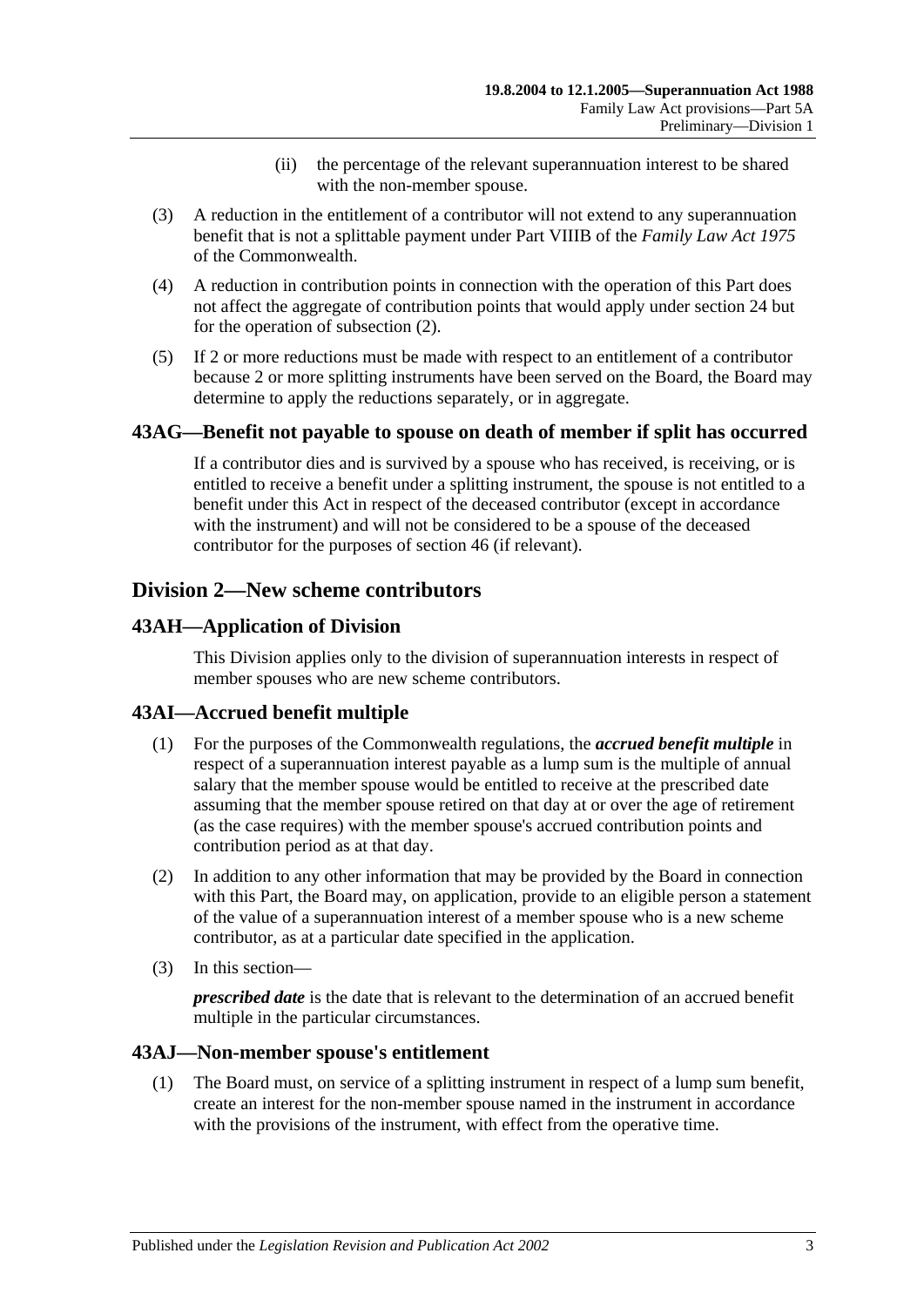- (2) The value of the non-member spouse's interest will be determined by reference to the provisions of the instrument but in any event may not exceed the value of the member spouse's interest.
- <span id="page-79-1"></span><span id="page-79-0"></span>(3) The interest of a non-member spouse under [subsection](#page-78-0) (1) will, according to the election of the non-member spouse—
	- (a) be paid out to the extent (if any) that payment can be made in accordance with the SIS Act; or
	- (b) be rolled over to the credit of the non-member spouse in an account (which may need to be established) in the name of the non-member spouse in the Southern State Superannuation Fund; or
	- (c) be rolled over or transferred to some other superannuation fund or scheme approved by the Board.
- (4) The Board must take the action required under [subsection](#page-79-0) (3) within 28 days after receiving the relevant election.
- (5) However, if an election is not made by the non-member spouse before the end of 28 days after the Board gives notice to the non-member spouse in the manner contemplated by the regulations, the Board must, subject to the regulations, roll over the interest to the credit of the non-member spouse under [subsection](#page-79-1) (3)(b).

## **Division 3—Old scheme contributors**

## **43AK—Application of Division**

This Division applies only to the division of superannuation interests in respect of member spouses who are old scheme contributors.

## **43AL—Accrued benefit multiple**

- (1) For the purposes of the Commonwealth regulations, the *accrued benefit multiple* in respect of a superannuation interest payable as a pension is the percentage of annual salary that the member spouse would be entitled to receive as a pension at the prescribed date assuming that the member spouse retired on that day at or over the age of retirement (as the case requires) with the member spouse's accrued contribution points and contribution period as at that day.
- (2) For the purposes of the Commonwealth regulations, the *accrued benefit multiple* in respect of a superannuation interest payable as a lump sum that is a defined benefit interest is the multiple of annual salary that the member spouse would be entitled to receive at the prescribed date assuming that the member spouse retired on that day at or over the age of retirement (as the case requires) and was taking his or her entitlement under the Act on that day.
- (3) In addition to any other information that may be provided by the Board in connection with this Part, the Board may, on application, provide to an eligible person a statement of the value of a superannuation interest of a member spouse who is an old scheme contributor, as at a particular date specified in the application.
- (4) In this section—

*prescribed date* is the date that is relevant to the determination of an accrued benefit multiple in the particular circumstances.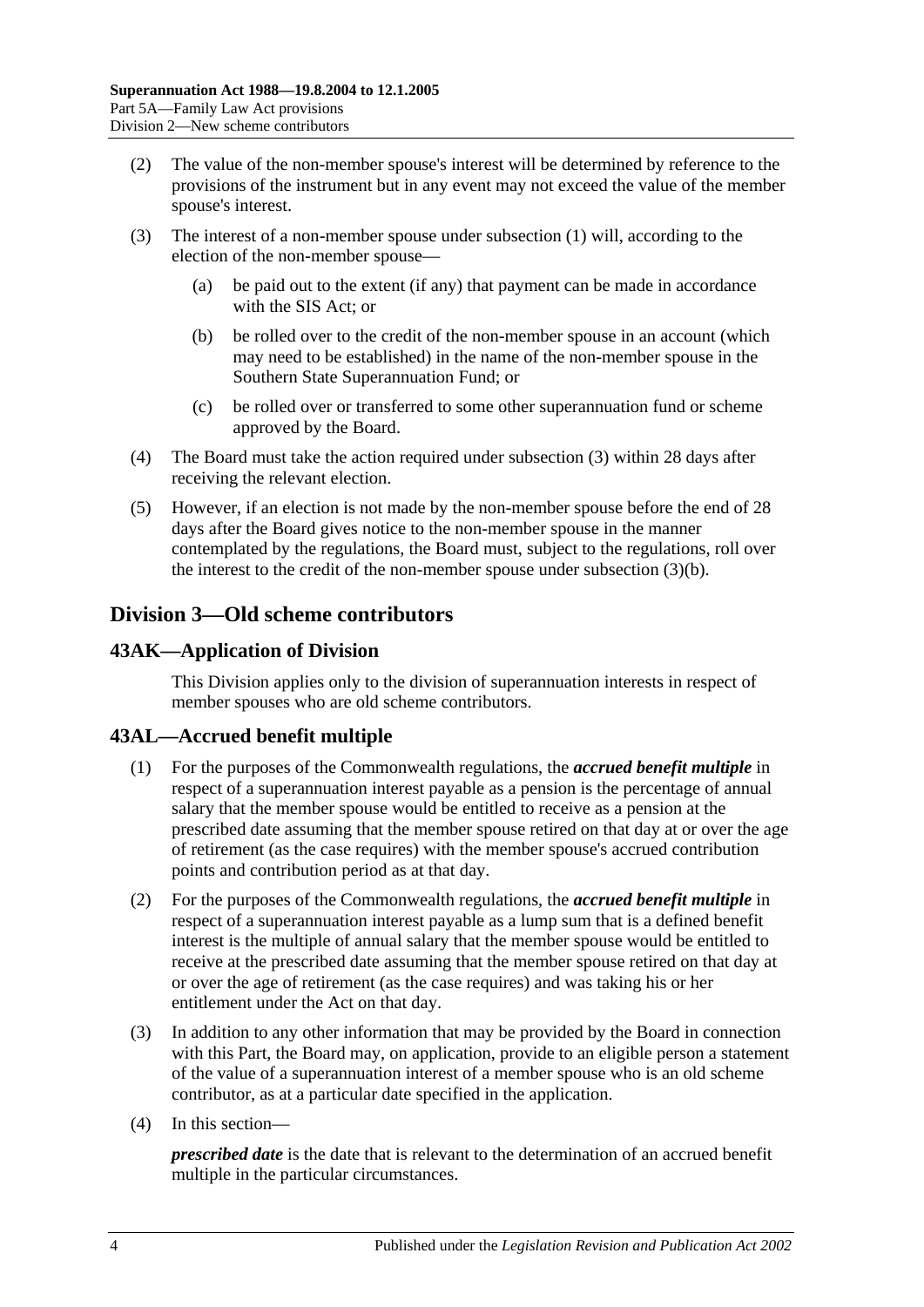## **43AM—Non-member spouse's entitlement**

- (1) The Board must, on service of a splitting instrument, create an interest for the non-member spouse named in the instrument, with effect from the operative time.
- (2) The form of the non-member spouse's interest will be determined on the basis of whether the superannuation interest is in the growth phase or the payment phase, by the nature of the member spouse's superannuation interest, and by reference to the provisions of the instrument.

## **43AN—Non-member spouse's entitlement where pension is in growth phase**

- (1) If the Board is served with a splitting instrument in respect of a pension that is in the growth phase, the non-member spouse is not entitled to receive his or her entitlement in the form of a pension commencing at the same time as the member spouse's pension under this Act but is, instead, entitled to have a lump sum determined under this section paid on his or her behalf in accordance with this Part.
- (2) The lump sum to which a non-member spouse is entitled, as at the operative time, will be determined—
	- (a) where the splitting instrument specifies a percentage of the member spouse's superannuation interest for the purposes of the split—by applying that percentage split to the member spouse's superannuation entitlement based on the relevant accrued benefit multiple and by applying any relevant method or factor that applies under [section](#page-77-1) 43AD;
	- (b) subject to [subsection](#page-80-0) (3), where the splitting instrument specifies a lump sum amount for the purposes of the split—by adopting that lump sum.
- <span id="page-80-0"></span>(3) The value of a lump sum payable to a non-member spouse under this section must not exceed the value of the member spouse's interest.

## <span id="page-80-1"></span>**43AO—Non-member spouse's entitlement where pension is in payment phase**

- (1) If the Board is served with a splitting instrument in respect of a pension that is in the payment phase, the Board must split the pension between the member spouse and non-member spouse in accordance with the instrument, with effect from the operative time.
- (2) The non-member spouse may—
	- $(a)$
- (i) in accordance with the terms of the splitting instrument; or
- (ii) by notice in writing given to the Board within the prescribed period,

elect to have the whole of his or her share of the superannuation interest determined under [subsection](#page-80-1) (1) converted to (and taken as) a separate pension entitlement (to be referred to as an *associate pension* for the purposes of this Act) for the lifetime of the non-member spouse; or

<span id="page-80-2"></span>(b) by notice in writing given to the Board within the prescribed period, elect to have the whole of his or her share of the superannuation interest determined under [subsection](#page-80-1) (1) commuted to a lump sum.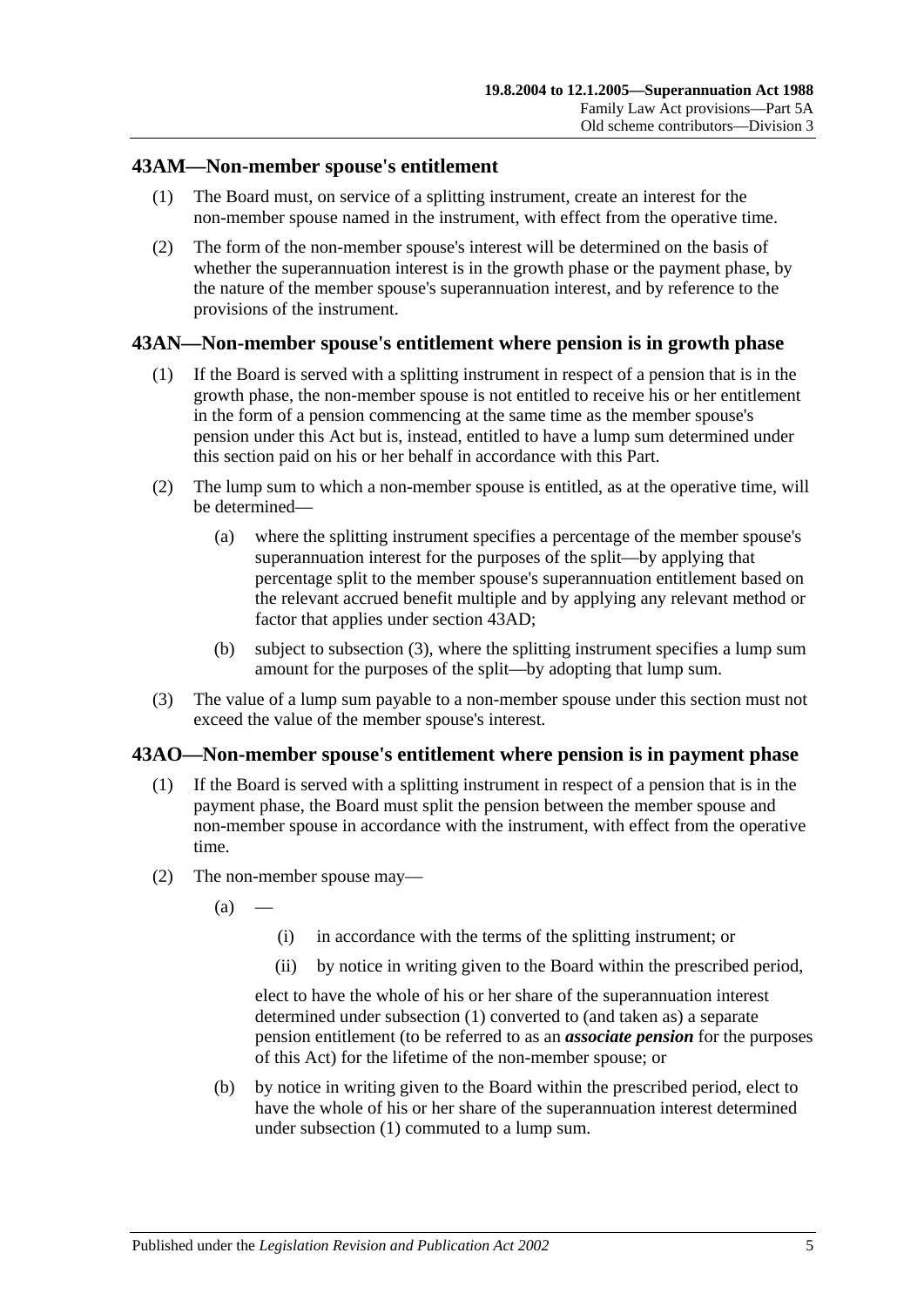- (3) The following provisions will apply with respect to an associate pension:
	- (a) the amount of the pension will be determined by applying the methods and factors prescribed by the regulations;
	- (b) the non-member spouse will not be taken to be a contributor on account of the entitlement to the pension;
	- (c) the pension will be indexed;
	- (d) no derivative, reversionary or other rights will arise or continue on account of the entitlement to the pension after the death of the non-member spouse.
- (4) A lump sum under [subsection](#page-80-2) (2)(b) will be determined by applying the methods and factors prescribed by the regulations.
- (5) If the non-member spouse is taking his or her entitlement as a pension (other than an associate pension) and there is a reduction in the member spouse's pension under this Act, there will be a corresponding reduction in the non-member spouse's pension.
- (6) If the non-member spouse is taking his or her entitlement as a pension (other than an associate pension) and the payment of the member spouse's pension ceases, there will be a corresponding cessation in the payment of the non-member spouse's pension.
- <span id="page-81-0"></span>(7) If the non-member spouse dies while entitled to, or in receipt of, a pension under this section (other than an associate pension), the non-member spouse's legal representative may, by notice in writing given to the Board within the prescribed period, elect to have the pension commuted to a lump sum.
- (8) A lump sum under [subsection](#page-81-0) (7) will be determined by applying the methods and factors prescribed by the regulations to the non-member spouse's entitlement.
- (9) In this section—

*legal representative*, in relation to a deceased non-member spouse, means a person—

- (a) holding office as executor of the will of the deceased non-member spouse where probate of the will has been granted or resealed in South Australia or any other State or a Territory; or
- (b) holding office in South Australia or any other State or a Territory as administrator of the estate of the deceased non-member spouse.

#### <span id="page-81-1"></span>**43AP—Payment of non-member spouse's entitlement**

- <span id="page-81-2"></span>(1) If the interest of a non-member spouse created under this Division after service of a splitting instrument or after the commutation of a pension payable to the non-member spouse is a lump sum, the interest will, according to the election of the non-member spouse—
	- (a) be paid out to the extent (if any) that payment can be made in accordance with the SIS Act; or
	- (b) be rolled over to the credit of the non-member spouse in an account (which may need to be established) in the name of the non-member spouse in the Southern State Superannuation Fund; or
	- (c) be rolled over or transferred to some other superannuation fund or scheme approved by the Board.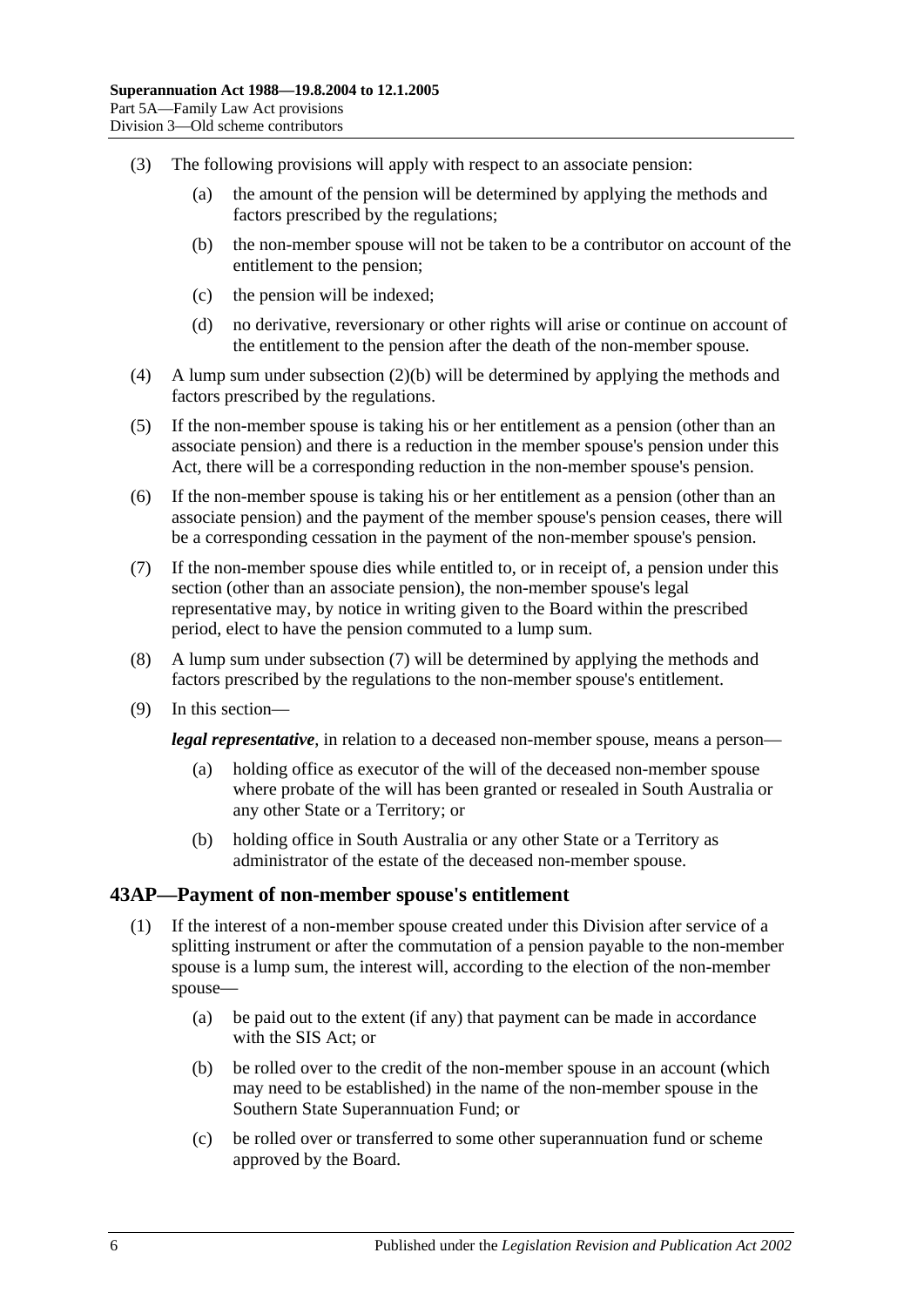- (2) The Board must take the action required under [subsection](#page-81-1) (1) within 28 days after receiving the relevant election.
- (3) However, if an election is not made by the non-member spouse before the end of 28 days after the Board gives notice to the non-member spouse in the manner contemplated by the regulations, the Board must, subject to the regulations, roll over the interest to the credit of the non-member spouse under [subsection](#page-81-2) (1)(b).
- (4) If the interest of a non-member spouse created under this Division after service of a splitting instrument is a pension (and the non-member spouse has not directed that the pension be commuted to a lump sum), the Board must split the relevant pension within the prescribed period after receipt of the splitting instrument (with effect from the relevant date), and begin to make the payments in accordance with the regulations (subject to any cessation of the payment of the member spouse's pension).

## **Division 4—Fees**

## <span id="page-82-0"></span>**43AQ—Fees**

- (1) The Board may fix fees in respect of matters in relation to which fees may be charged under regulation 59 of the Commonwealth regulations.
- (2) Any fee fixed under [subsection](#page-82-0) (1) that is payable by a member spouse or a non-member spouse and has not been paid within 1 month of the amount becoming payable may be deducted by the Board—
	- (a) if the outstanding fee is payable by a member spouse—
		- (i) from the member spouse's contribution account; or
		- (ii) from any benefit payable to the member spouse under this Act;
	- (b) if the outstanding fee is payable by a non-member spouse—
		- (i) from any interest that is to be rolled over or transferred to a fund for the benefit of the non-member spouse; or
		- (ii) from any other benefit payable to the non-member spouse under this Act.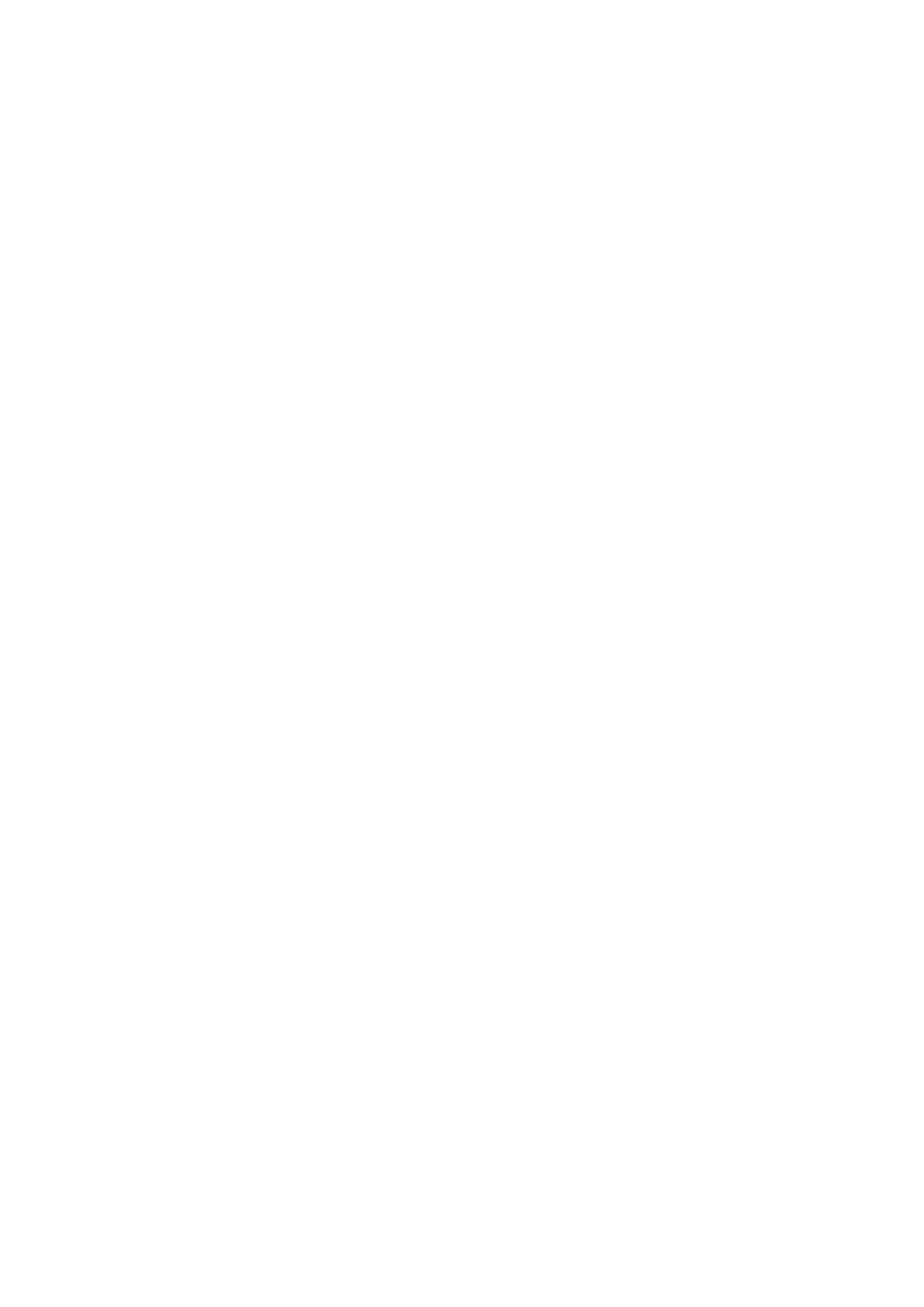## **Part 6—Miscellaneous**

## **43B—Exclusion of benefits under awards etc**

- (1) A person who employs a contributor in employment to which this Act applies cannot be required by or under the *[Industrial Relations Act \(S.A.\)](http://www.legislation.sa.gov.au/index.aspx?action=legref&type=act&legtitle=Industrial%20Relations%20Act%20(S.A.)%201972) 1972* or by an award, industrial agreement or contract of employment to make a payment or payments
	- in the nature of superannuation; or
	- (b) to a superannuation fund,

for the benefit of the contributor or for the benefit of some other person in respect of the contributor.

- (2) An award cannot be made or varied under the *[Industrial Relations Act \(S.A.\)](http://www.legislation.sa.gov.au/index.aspx?action=legref&type=act&legtitle=Industrial%20Relations%20Act%20(S.A.)%201972) 1972* on or after 1 July 1992 under which a person who employs, or has employed, a contributor is required to make a payment or payments in respect of a period of employment to which this Act applies occurring before that date—
	- (a) in the nature of superannuation; or
	- (b) to a superannuation fund,

for the benefit of the contributor or for the benefit of some other person in respect of the contributor.

## **44—Review of the Board's decisions**

- (1) Any person who is dissatisfied with a decision of the Board under this Act may appeal to the Administrative and Disciplinary Division of the District Court or to the Board against the decision.
- (4) On an appeal to the Board, the Board may substitute another decision for its original decision or confirm its original decision.

## <span id="page-84-1"></span>**45—Effect of workers compensation etc on pension**

- <span id="page-84-0"></span>(1) Where at any time during a financial year a contributor who is receiving, or would, but for this subsection, be entitled to receive, a pension under another provision of this Act is also receiving or entitled to receive—
	- (a) weekly payments of workers compensation; or
	- (b) in the case of a relevant contributor—income from remunerative activities engaged in by the contributor,

the following provisions apply:

- (c) the pension will be reduced by the amount of the workers compensation payments and if those payments equal or exceed the amount of the pension, the pension will be suspended;
- (d) if the contributor is a relevant contributor—
	- (i) the Board must estimate the income (if any) that the contributor is likely to receive during the financial year from remunerative activities engaged in by the contributor; and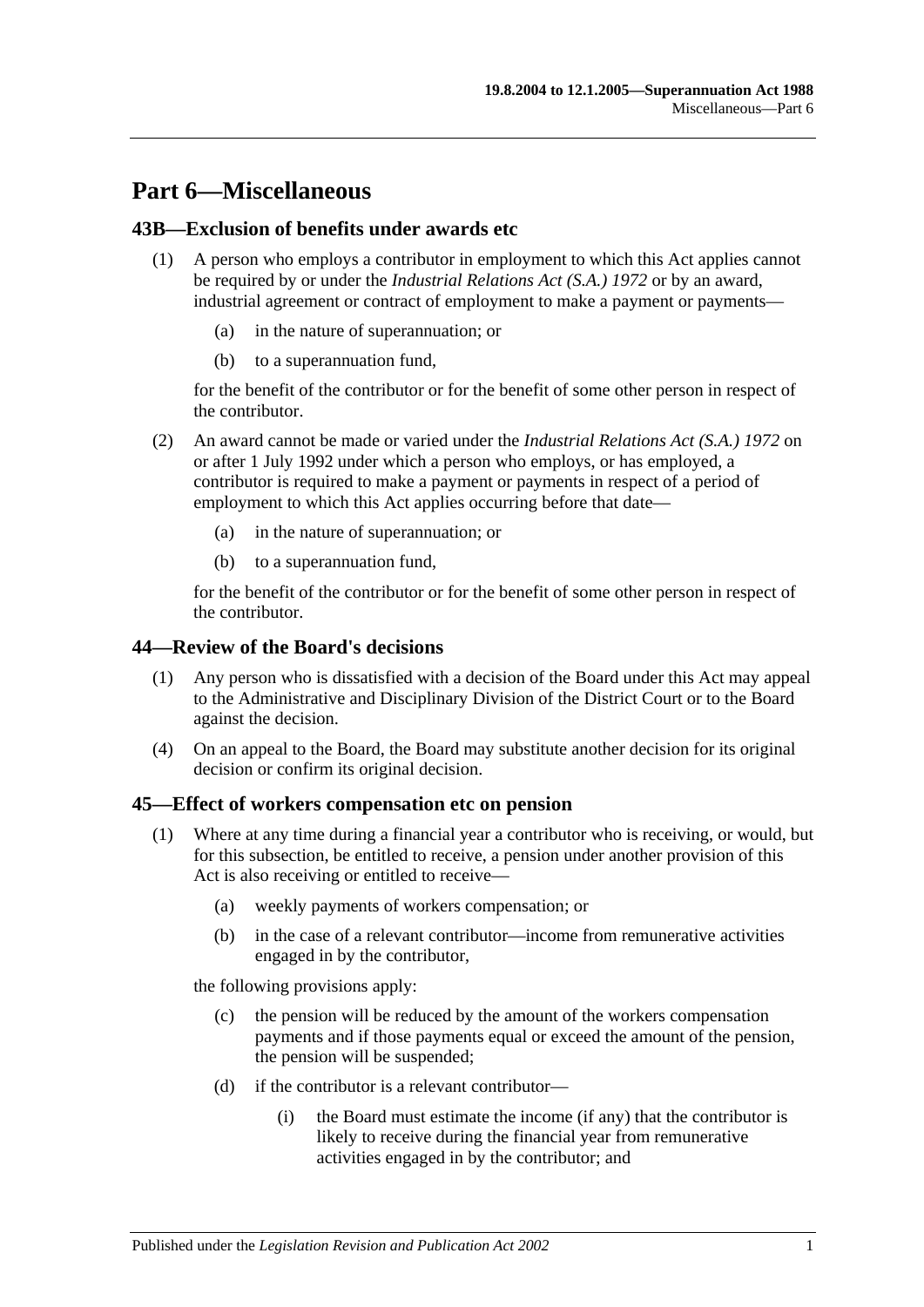- (ii) it must be assumed that the income estimated by the Board will be paid at a uniform rate throughout the financial year;
- <span id="page-85-2"></span><span id="page-85-0"></span>(f) if the aggregate of the pension and the workers compensation payments (if any) and, if the contributor is a relevant contributor, the income from remunerative activities (if any) (paid at the rate assumed, by [paragraph](#page-85-0)  $(d)(ii)$ ) exceeds the contributor's notional salary, the pension will be reduced by the amount of the excess and, if that amount equals or exceeds the amount of the pension, the pension will be suspended;
- (g) at the end of the financial year the Board must, if the contributor is a relevant contributor, determine the income from remunerative activities actually received by the contributor during that year and if, on the basis of the income actually received—
	- (i) the pension has been underpaid, an amount equivalent to the underpayment must be paid to the contributor or if the contributor has died, to his or her estate;
	- (ii) the pension has been overpaid, the amount overpaid may be deducted from future payments of pension or from any other amount to be paid to the contributor under this Act or, if the contributor has died, the amount overpaid is a debt due by the contributor's estate to the Treasurer.
- <span id="page-85-1"></span>(1a) Income of a kind referred to in [subsection](#page-84-0) (1)(a) and [\(b\)](#page-85-1) will—
	- (a) in the case of workers compensation payments—be taken to include payments lawfully made to some person other than the contributor;
	- (b) in the case of income from remunerative activities—be taken to include—
		- (i) the monetary value of income that is in a non-monetary form; and
		- (ii) income lawfully paid to some person other than the contributor.
- (2) Where—
	- (a) the spouse of a deceased contributor is receiving or would, but for this subsection, be entitled to receive, a pension under this Act; and
	- (b) the spouse is also receiving, or entitled to receive weekly workers compensation payments in consequence of the contributor's death,

the following provisions apply—

- (c) if the weekly workers compensation payments equal or exceed the amount of the pension, the pension will be suspended;
- (d) in any other case, the pension will be reduced so that the aggregate equals the pension that the spouse would have received if there had been no entitlement to workers compensation.
- (3) Where an eligible child of a deceased contributor is receiving or entitled to receive weekly workers compensation payments in consequence of the contributor's death, the following provisions apply—
	- (a) if the weekly workers compensation payments equal or exceed the amount of the pension, the pension will be suspended;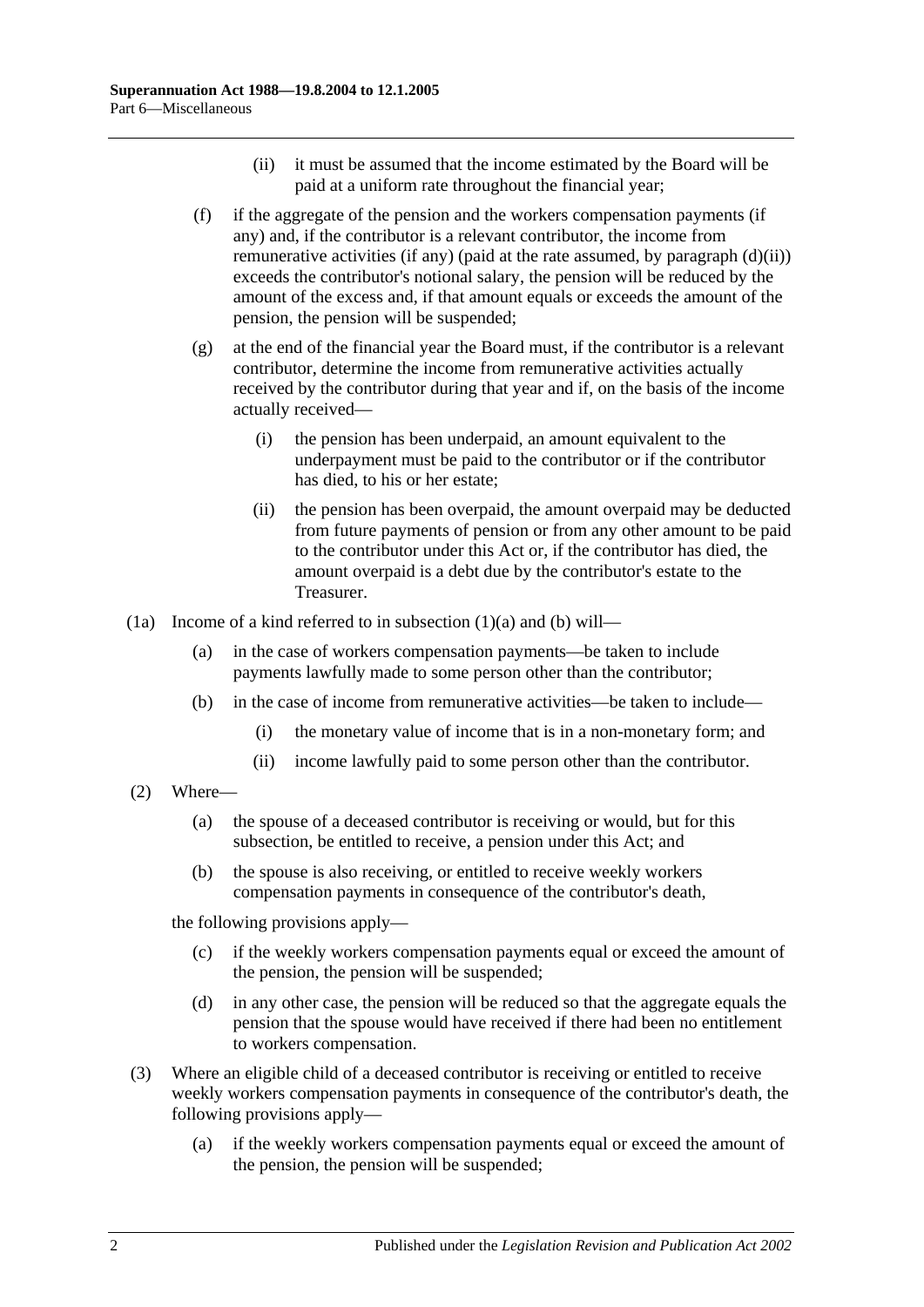- (b) in any other case, the pension will be reduced so that the aggregate equals the pension that the child would have received if there had been no entitlement to workers compensation.
- (4) Where a right to weekly workers compensation payments has been surrendered in whole or in part by commutation or by agreement, the person who would have been entitled to those payments if the right to them had not been surrendered will be taken, for the purposes of this section, to be receiving them unless—
	- (a) if the person is a contributor—the contributor has reached the age of retirement; or
	- (b) if the person is the spouse of a deceased contributor—the contributor would have reached the age of retirement if he or she were still alive.
- (5) Where a contributor whose pension is subject to suspension or reduction under this section dies, the suspension or reduction will be ignored in calculating any pension that becomes payable on the contributor's death to a spouse or eligible child of the contributor.
- (6) Where part of a retrenchment pension has been commuted
	- (a) the amount of the pension for the purposes of [subsection](#page-85-2)  $(1)(f)$  will be the amount of the pension that the contributor would have been receiving if part of it had not been commuted; and
	- (b) the amount (if any) by which the pension is to be reduced under [subsection](#page-85-2) (1)(f) must be deducted from the part of the pension that has not been commuted.
- (7) In this section—

*relevant contributor* means a contributor—

- (a) who has not reached the age of retirement; and
- (b) whose entitlement to receive a pension under another provision of this Act does not relate to a pension granted on the basis of his or her age.

## <span id="page-86-0"></span>**46—Division of benefit where deceased contributor is survived by lawful and putative spouses**

- <span id="page-86-1"></span>(1) If a deceased contributor is survived by a lawful spouse and a putative spouse, any benefit to which a surviving spouse is entitled under this Act will be divided between them in a ratio determined by reference to the relative length of the periods for which each of them cohabited with the deceased as his or her spouse.
- (2) Where a number of periods of cohabitation are to be aggregated for the purpose of determining an aggregate period of cohabitation for the purpose of [subsection](#page-86-1) (1), any separate period of cohabitation of less than three months will be disregarded.
- (3) A surviving spouse must, at the request of the Board, furnish it with any information that it requires for the purposes of making a division under [subsection](#page-86-1) (1).
- (4) A putative spouse is not entitled to any benefit under this section, unless the deceased contributor and that spouse were putative spouses as at the date of the contributor's death.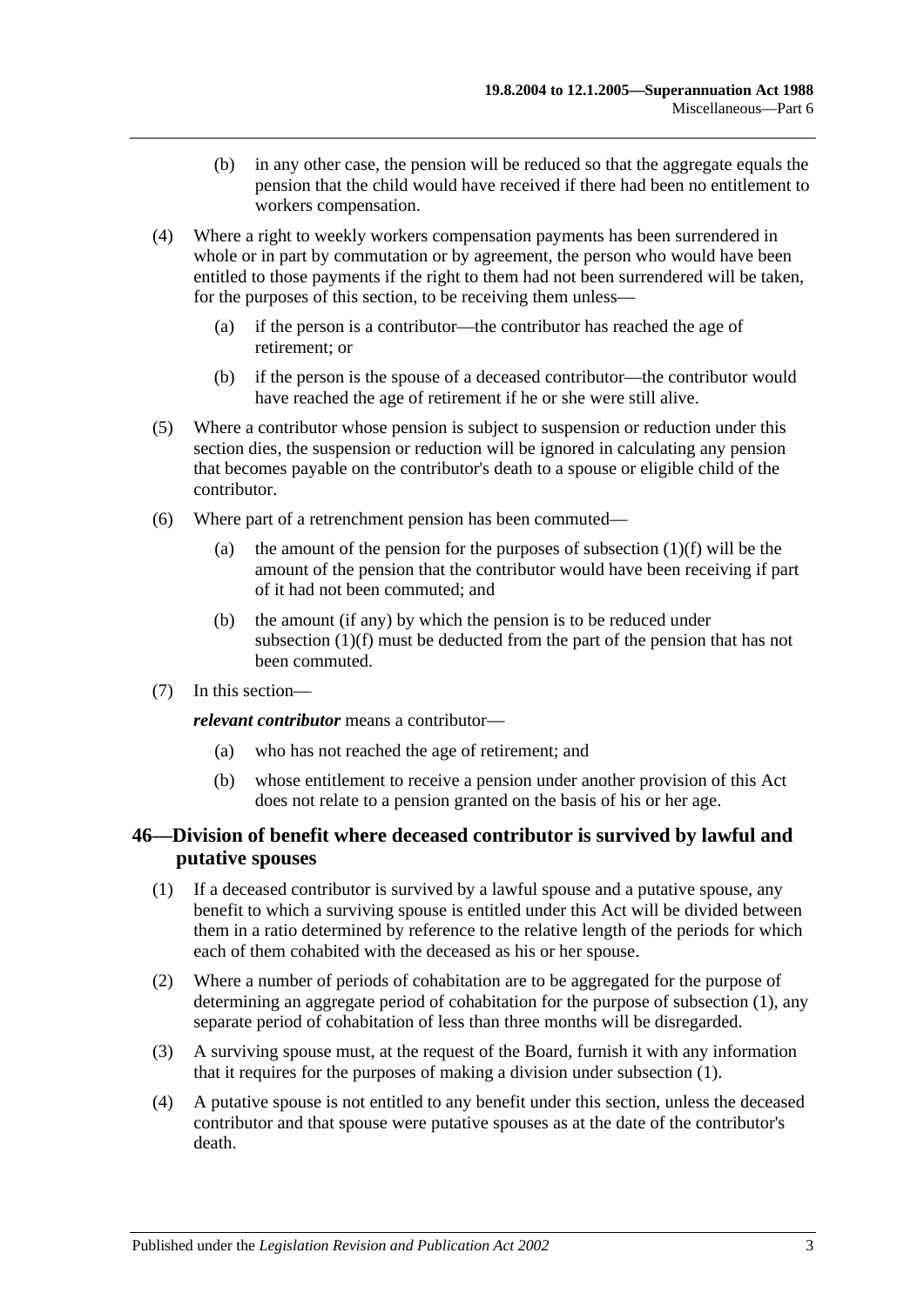#### (5) Where—

- (a) a deceased contributor is survived by a lawful and a putative spouse;
- (b) a benefit is paid to one of them on the assumption that he or she is the sole surviving spouse of the deceased,

the other spouse has no claim on the benefit insofar as it has been already paid unless that spouse gave the Board notice of his or her claim before the date of the payment.

## <span id="page-87-1"></span><span id="page-87-0"></span>**47—Adjustment of pensions**

- (1) Where a pension is expressed to be indexed, the Board must adjust the amount of the pension from the first payment of pension in each adjustment period to reflect—
	- (a) in the case of an April adjustment period—the percentage variation (rounded to two decimal places) between the Consumer Price Index for the immediately preceding December quarter and the Consumer Price Index for the immediately preceding June quarter; and
	- (b) in the case of an October adjustment period—the percentage variation (rounded to two decimal places) between the Consumer Price Index for the immediately preceding June quarter and the Consumer Price Index for the immediately preceding December quarter.
- (2) If on the first day of the relevant adjustment period, the pension has been payable for a period of less than six months, the extent of the adjustment will be reduced to reflect the proportion which the period of payment of the pension bears to six months.
- (3) If the pension was partially commuted to a lump sum under the repealed Act and no further commutation has occurred under this Act, the variation will be based on the amount of the pension that would have been payable if the commutation had not occurred rather than on the actual pension.
- (4) To avoid a reduction in pensions the Treasurer may direct that [subsection](#page-87-0) (1) does not apply in relation to a particular adjustment period.
- (5) In that event an adjustment in the next adjustment period in relation to which [subsection](#page-87-0) (1) applies will be based on the variation between the Consumer Price Index for the June or December quarter (whichever is applicable) immediately preceding that period and the Consumer Price Index for the June or December quarter (whichever is applicable) immediately preceding the adjustment period in relation to which [subsection](#page-87-0) (1) last applied.
- (6) In this section—

*adjustment period* means the period of six months commencing at the commencement of 1 April and 1 October in each year;

*April adjustment period* means an adjustment period commencing at the commencement of 1 April in any year;

*October adjustment period* means an adjustment period commencing at the commencement of 1 October in any year.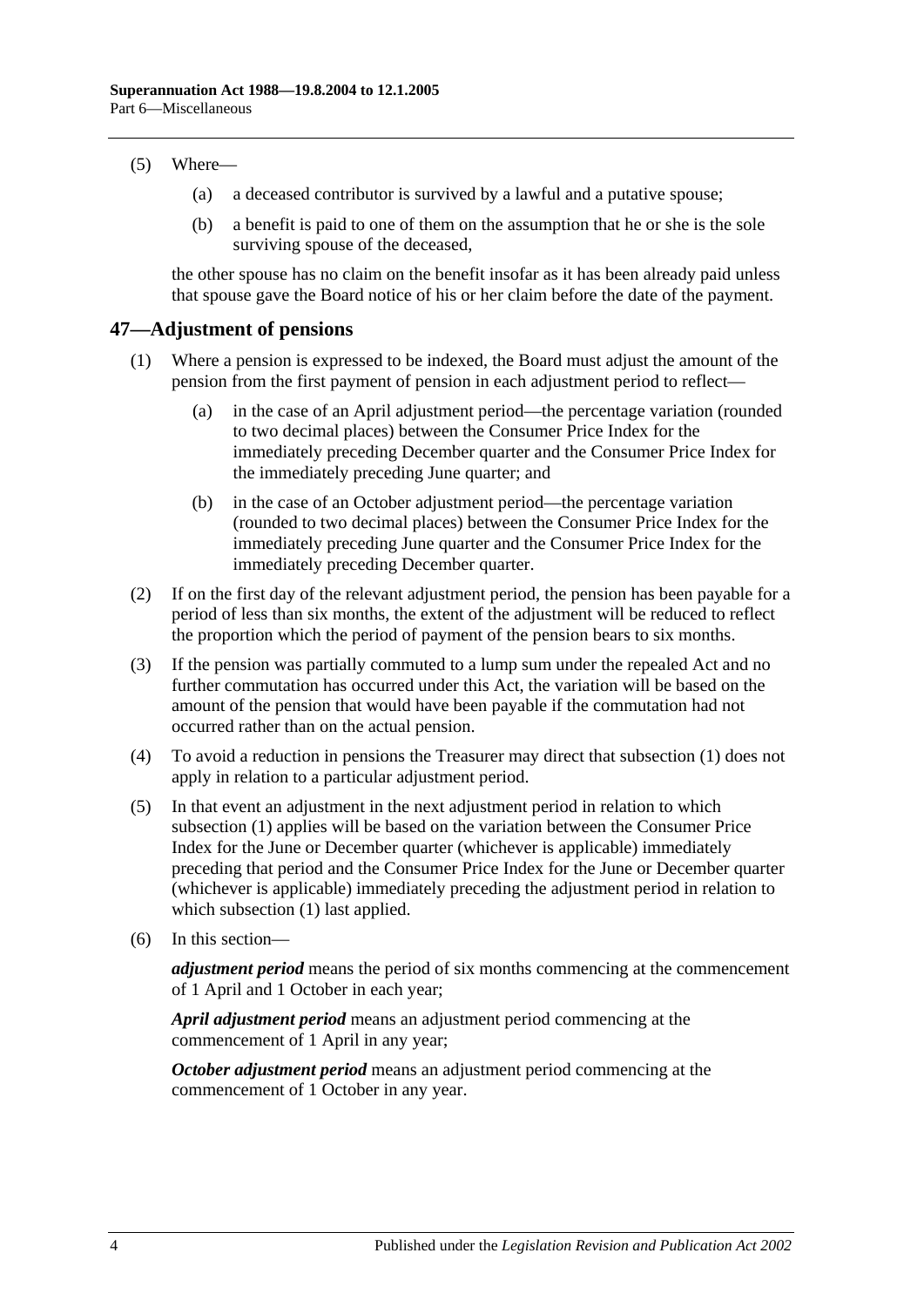#### **47A—Subsequent roll over of benefits to another fund or scheme**

A contributor who is entitled to benefits in the form of a lump sum that is preserved under this Act may, at any time before reaching the age of 55 years, require the Board to pay those benefits to some other superannuation fund or scheme approved by the Board.

#### **47B—Roll over of benefits from another fund or scheme**

The Board may, on such terms and conditions as it thinks fit, accept the payment of benefits on behalf of a contributor from another superannuation fund or scheme.

## **48—Repayment of contribution account balance and minimum benefits**

- (1) Where—
	- (a) a contributor's employment has terminated or has been terminated; and
	- (b) no pension has been paid under this Act to or in relation to the contributor following termination of the employment; and
	- (c) no benefit is payable (either immediately or prospectively) under any other provision of this Act,

an amount equivalent to the balance standing to the contributor's contribution account will be paid to the contributor or the contributor's estate (and charged against that account).

- <span id="page-88-0"></span>(2) Where—
	- (a) a contributor's employment terminates or is terminated; and
	- (b) either immediately or after a period of preservation of the contributor's benefits—
		- (i) a pension is paid under this Act to the contributor; or
		- (ii) a pension is paid under this Act to the contributor and then, on the contributor's death, a pension is paid under this Act to the spouse of the contributor; or
		- (iii) the contributor's employment is terminated by death and a pension is paid under this Act to the spouse of the contributor; or
		- (iv) the contributor dies after a period of preservation before receiving a pension and a pension is paid under this Act to his or her spouse; and
	- (c) the pension, or the last of the pensions to be payable, ceases before the expiration of the period of 4.5 years after the pension, or the first of the pensions, commenced and no actual or prospective right to a pension exists and no other benefit is payable under this Act,

<span id="page-88-1"></span>an amount determined in accordance with [subsection](#page-89-0) (2a) is payable to the contributor's estate.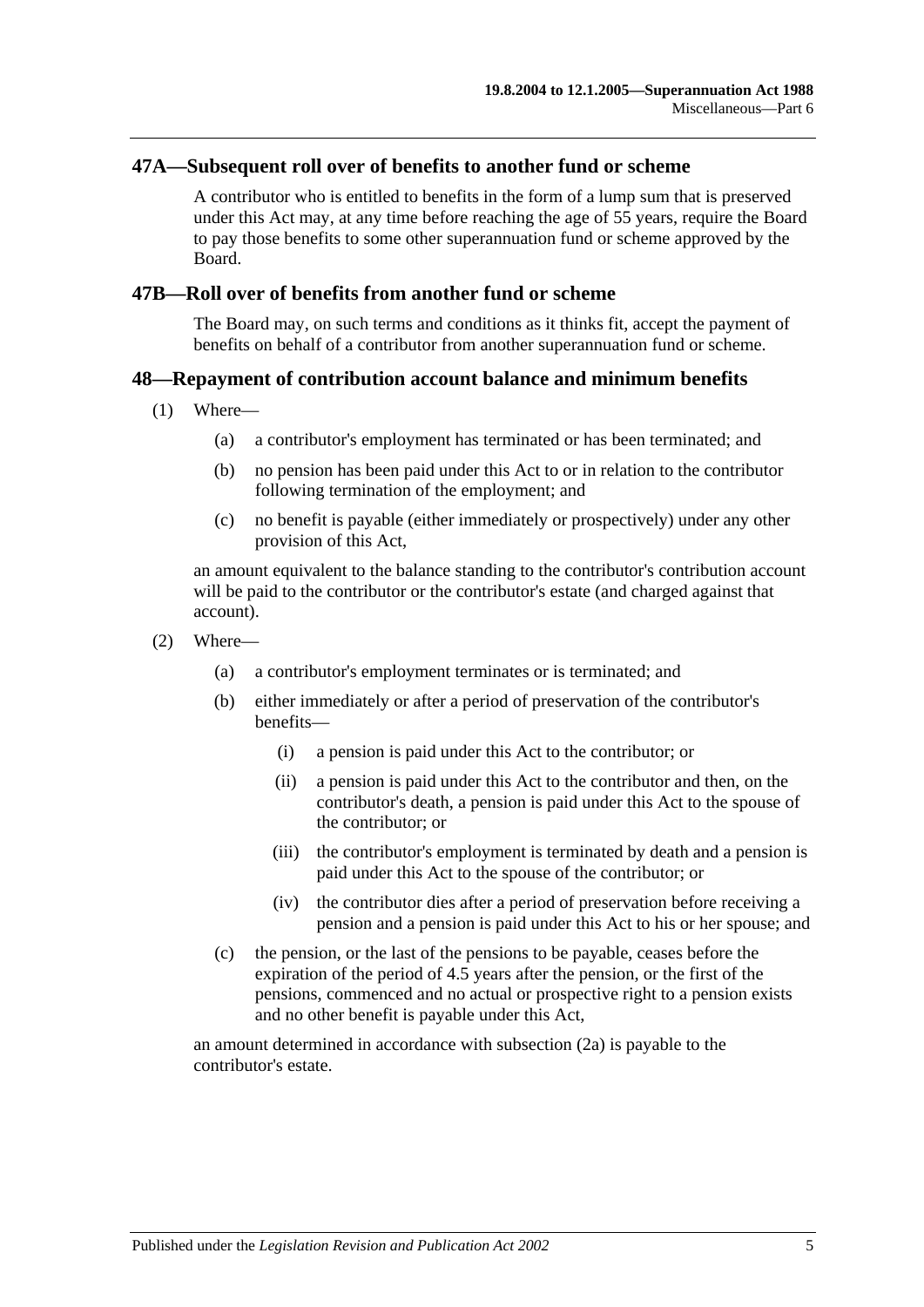- <span id="page-89-0"></span>(2a) The amount referred to in [subsection](#page-88-0) (2) is the amount of the pension or pensions that would have been payable to, or in relation to, the contributor during the period referred to in [subsection](#page-88-1) (2)(c) if the pension or pensions had not ceased, reduced  $bv$ —
	- (a) the amount of the lump sum, or the aggregate of the lump sums, (if any) paid on commutation of the pension or pensions; and
	- (b) the amount of the pension or pensions actually paid to, or in relation to, the contributor.
- (2b) When computing the amount of the pension or pensions that would have been payable during the period referred to in [subsection](#page-88-1)  $(2)(c)$ —
	- (a) it will be assumed that the pension or pensions were not reduced by commutation or reduced or suspended under [section](#page-84-1) 45; and
	- (b) the provisions of this Act for indexation of pensions will be ignored.
- (3) Where—
	- (a) a contributor's employment terminates or is terminated; and
	- (b) a pension becomes payable under this Act to or in relation to the contributor; and
	- (c) the amount standing to the credit of the contributor's contribution account exceeds what would have been the balance of the account if the contributor had contributed throughout his or her contribution period at the standard contribution rate,

the amount of the excess will be paid to the contributor or the contributor's estate (as the case requires).

#### **49—Special provision for payment in case of infancy or death**

- (1) Where a pension or monetary sum is payable under this Act to a child, the Board may, in its discretion, pay it—
	- (a) to the child; or
	- (b) to a parent, guardian or trustee on behalf of the child.
- (2) Where a person to whom money is payable under this Act dies, the Board may, in its discretion, pay the money to—
	- (a) the personal representative of the deceased; or
	- (b) the spouse of the deceased; or
	- (c) the children of the deceased.

#### **50—Pension not to be assignable**

- (1) A right to a pension under this Act cannot be assigned.
- (2) This section does not prevent the making of a garnishee order in relation to a pension.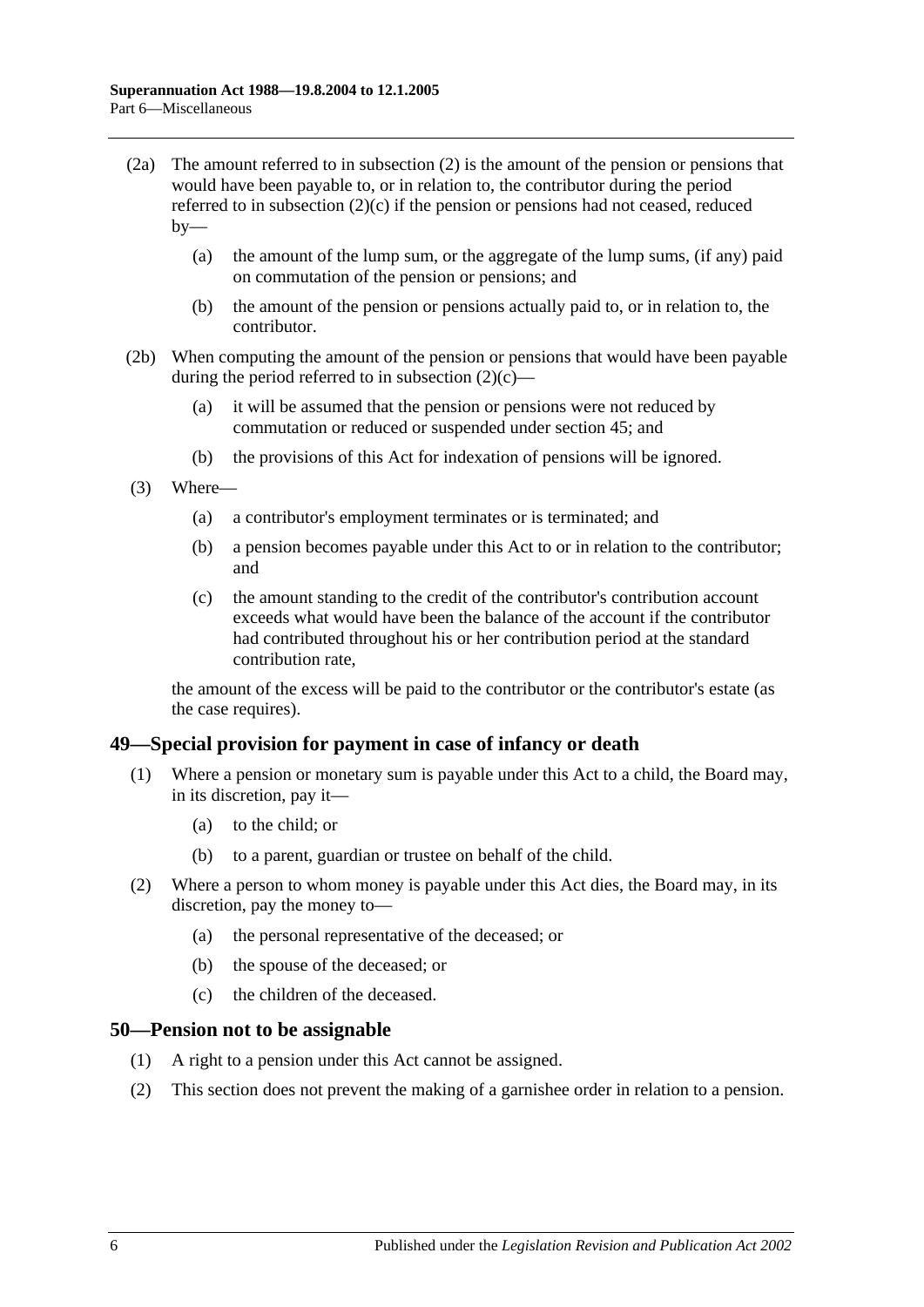## **51—Liabilities may be set off against benefits**

Any liability of a contributor arising under this Act or the repealed Act may be set off against any payment that is to be made to or in relation to the contributor under this Act.

## **51A—Method of making contributions**

- (1) Contributions to be made to the Treasurer by a contributor under [section](#page-22-0) 23 are to be deducted from the contributor's salary and paid to the Treasurer.
- (2) A contributor cannot make any contribution to the Scheme in addition to the contributions he or she makes under [section](#page-22-0) 23.

#### **52—Annuities**

- (1) The Board may, with the Minister's approval, provide annuities on terms and conditions fixed by the Board.
- (2) The Board can only undertake to provide an annuity—
	- (a) to, or in relation to, a contributor; or
	- (b) to, or in relation to, a person who is, or has been, a member of some other public sector superannuation scheme.

## **53—Continuation of the Voluntary Savings Account**

- (1) The Board may continue to maintain the Voluntary Savings Account for the benefit of contributors and such other persons as the Board determines.
- (2) The terms on which money is accepted on deposit in the Voluntary Savings Account will be as determined by the Board from time to time.
- (3) The cost of administering the Voluntary Savings Account will be paid from the income of that account.

#### <span id="page-90-0"></span>**54—Power to obtain information**

- (1) The Board may, from time to time, require an employing authority, workers compensation authority, employee, contributor or pensioner to supply the Board with any information that it reasonably requires for the purposes of this Act.
- (2) The Board may require an employee, contributor or pensioner to verify information supplied under this section by statutory declaration.
- (3) If a pensioner fails to comply with a requirement under this section, the Board may suspend payment of the pension until the requirement is complied with.
- <span id="page-90-1"></span>(4) A person who—
	- (a) fails to comply with a requirement under [subsection](#page-90-0) (1); or
	- (b) supplies information in response to such a requirement that is false or misleading in a material particular,

is guilty of an offence.

Penalty: \$10 000.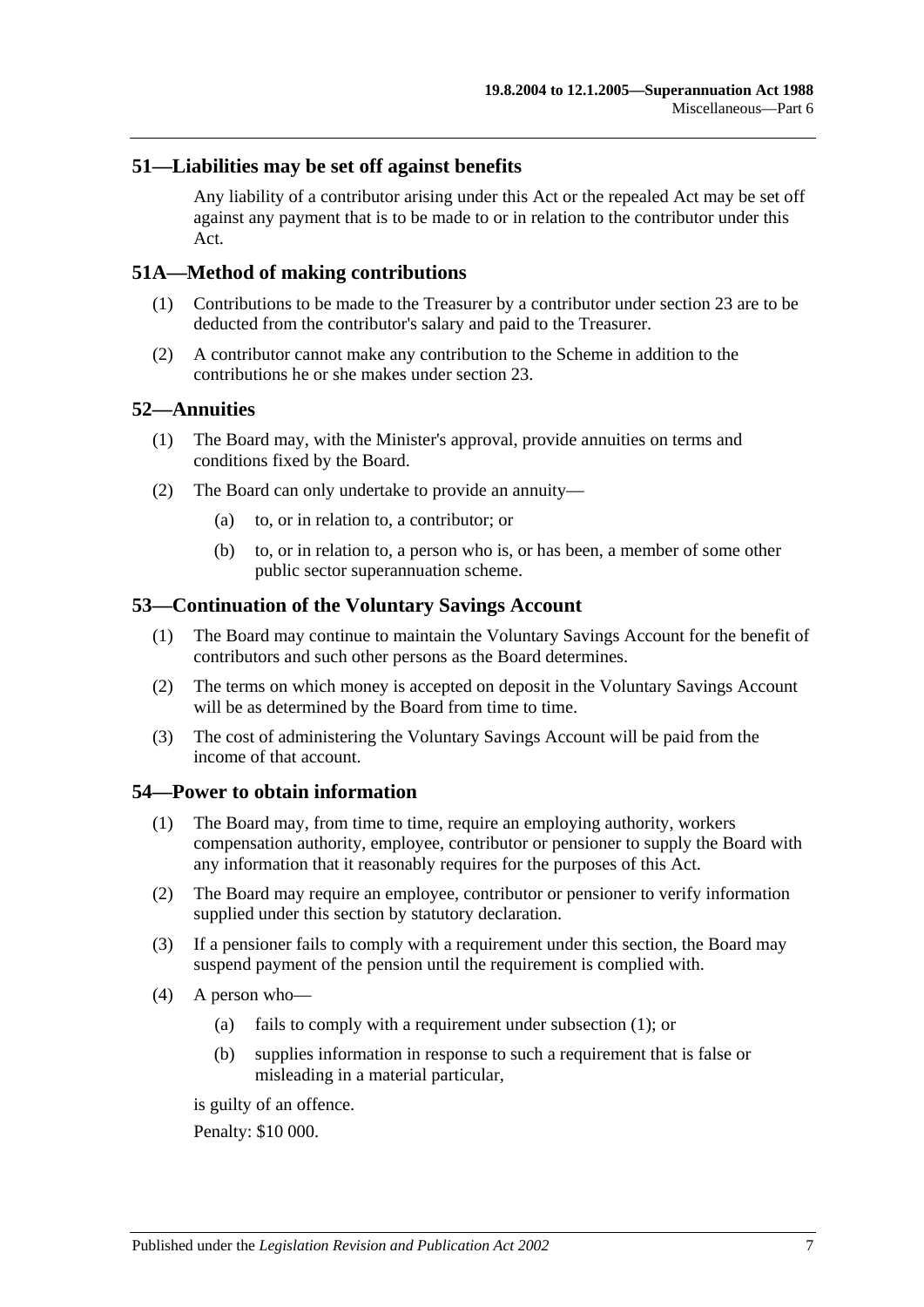- (5) Where a contributor commits an offence against [subsection](#page-90-1) (4), the Board may expel the contributor from membership of the Scheme and, in that event—
	- (a) the amount standing to the credit of the former contributor's contribution account will be repaid to the contributor; and
	- (b) no further benefit will be payable under this Act to or in relation to the former contributor.
- (6) For the purposes of any other Act or law, a workers compensation authority will be taken, when acting under this section, to be disclosing information in the course of official duties.
- (7) In this section—

*workers compensation authority* includes any person or authority with power to determine or manage claims for workers compensation.

## **55—Confidentiality**

- (1) A member or former member of the Board or the board of directors of the Superannuation Funds Management Corporation of South Australia, or a person employed or formerly employed in the administration of this Act, must not divulge information as to the entitlements or benefits of any person under this Act except—
	- (a) as required by or under any Act of the State or the Commonwealth; or
	- (b) to, or with the consent of, that person; or
	- (c) to that person's employing authority; or
	- (d) to any other person for purposes related to the administration of this Act; or
	- (e) as may be required by a court.

Penalty: \$10 000.

(1a) A member or former member of the Board or the board of directors of the Superannuation Funds Management Corporation of South Australia, or a person employed or formerly employed in the administration of this Act, must not divulge information if to do so is inconsistent with a requirement imposed on the trustee of an eligible superannuation plan under Part VIIIB of the *Family Law Act 1975* of the Commonwealth.

Maximum penalty: \$10 000.

(2) This section does not prevent the disclosure of statistical or other information related to contributors generally or to a class of contributors rather than to an individual contributor.

#### **56—Resolution of doubts and difficulties**

If, in the opinion of the Board, any doubt or difficulty arises in the application of this Act to particular circumstances, the Board may give such directions as are reasonably necessary to resolve the doubt or difficulty and this Act will apply subject to a direction given by the Board under this section.

#### **57—Summary offences**

An offence against this Act is a summary offence.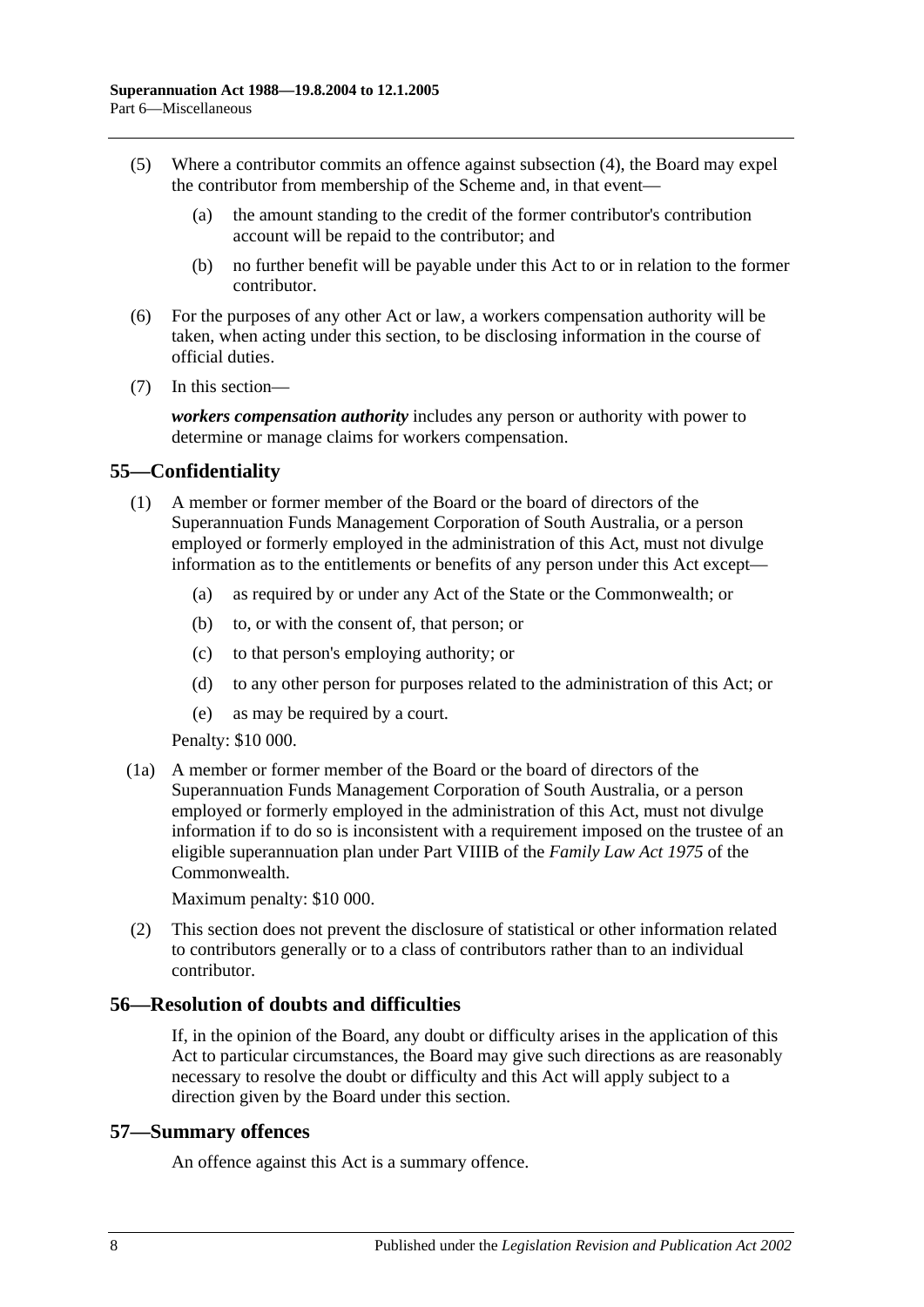## **58—Pensions payable in foreign currency**

- (1) Where—
	- (a) a lump sum or pension becomes payable to or in relation to a contributor;
	- (b) the contributor was immediately before the lump sum or pension became payable, employed outside Australia and paid a salary in a currency other than Australian currency,

the lump sum or pension will be paid in that other currency.

(2) An indexed pension that is paid in some currency other than Australian currency may be indexed on some basis that the Board considers reasonable instead of by reference to the Consumer Price Index.

## **58A—Rounding off of contributions and benefits**

The Board may round off the amount of contributions and benefits under this Act to the nearest multiple of five cents.

## **59—Regulations**

- (1) The Governor may make such regulations as are contemplated by this Act, or as are necessary or expedient for the purposes of this Act.
- (1a) In particular a regulation may—
	- (a) prescribe the salary, or an amount to be taken to be the salary, of a contributor for the purpose of determining contributions or benefits in relation to the contributor notwithstanding any provision to the contrary in this Act;
	- (b) where a contributor was previously a contributor to another superannuation scheme and money is paid in respect of the contributor from that other scheme to the scheme established by this Act—modify the provisions of this Act in their application to the contributor in order to comply with conditions under which the payment is made;
	- (c) make any provision that is necessary in view of the provisions of Part VIIIB of the *Family Law Act 1975* of the Commonwealth, including by modifying the operation of any provision of this Act in prescribed circumstances in order to ensure that this Act operates in a manner that is consistent with, and complementary to, the requirements of that Commonwealth Act.
- (2) Any such regulation may impose a penalty, not exceeding \$2 000, for breach of or non-compliance with a provision of the regulations.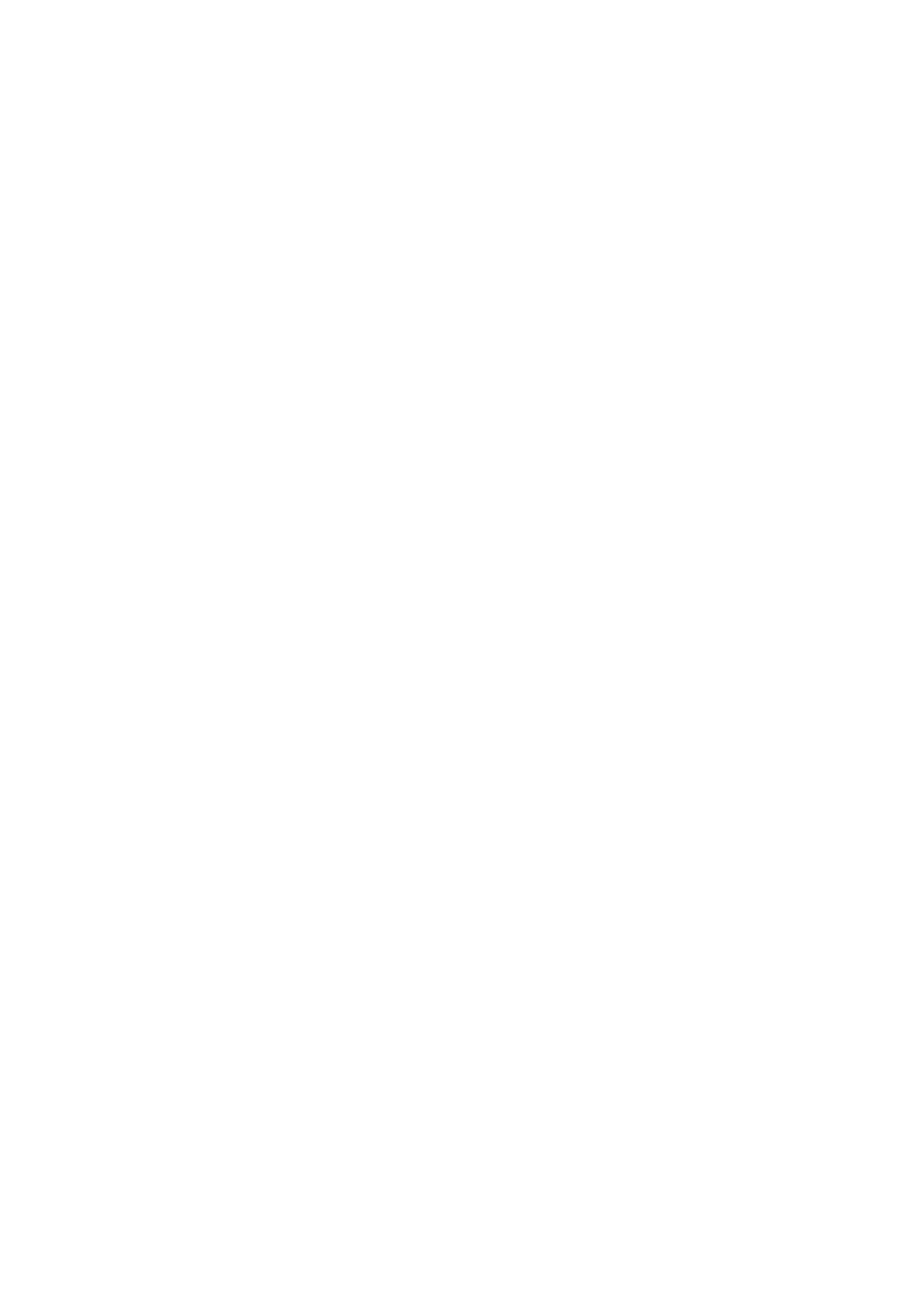# **Schedule 1—Transitional provisions**

## **1—Continuity of contributor status**

- (1) All employees who were, immediately before the commencement of this Act, contributors to the Scheme under the repealed Act continue as contributors under this Act.
- (2) All employees who were, immediately before the commencement of this Act, contributors to the Provident Account under the repealed Act—
	- (a) become, on the commencement of this Act, contributors to the Scheme; and
	- (b) will be classified for the purposes of this Act as old scheme contributors; and
	- (c) will, subject to [clause](#page-97-0) 6, be treated in the same way as other old scheme contributors.
- (2a) A person who, immediately before the commencement of this Act, was an employee of the Australian National Railways Commission and was also a contributor to the Fund or the Provident Account will be taken to be an employee for the purposes of this Act until he or she ceases to be an employee of the Australian National Railways Commission.
- (3) A new scheme contributor who was accepted as a contributor before the commencement of this Act may, within three months after the commencement of this Act, elect to resign from membership of the Fund and in that event—
	- (a) the balance standing to the credit of the contributor's contribution account will be refunded; and
	- (b) he or she will cease to be a contributor.

#### **2—Contributions by old scheme and certain new scheme contributors**

- (1) This clause applies to—
	- (a) old scheme contributors; and
	- (b) new scheme contributors who were accepted as contributors before the commencement of this Act.
- (2) For the purposes of this Act, the standard contribution rate for a contributor to which this clause applies is the percentage which—
	- (a) in the case of a higher benefit contributor (as defined in the repealed Act)—constituted the contributor's standard percentage of contribution for the purposes of the repealed Act;
	- (b) in the case of a lower benefit contributor (as defined in the repealed Act)—is equal to twice the percentage that constituted the contributor's standard percentage of contribution for the purposes of the repealed Act,

(but this subclause applies to new scheme contributors only until the date fixed by the Board under [subclause](#page-94-0) (3) when the standard contribution rate for such a contributor will become 6% of salary).

<span id="page-94-0"></span>(3) The amount contributed by a contributor to which this clause applies will continue to be governed by the repealed Act until a date fixed by the Board.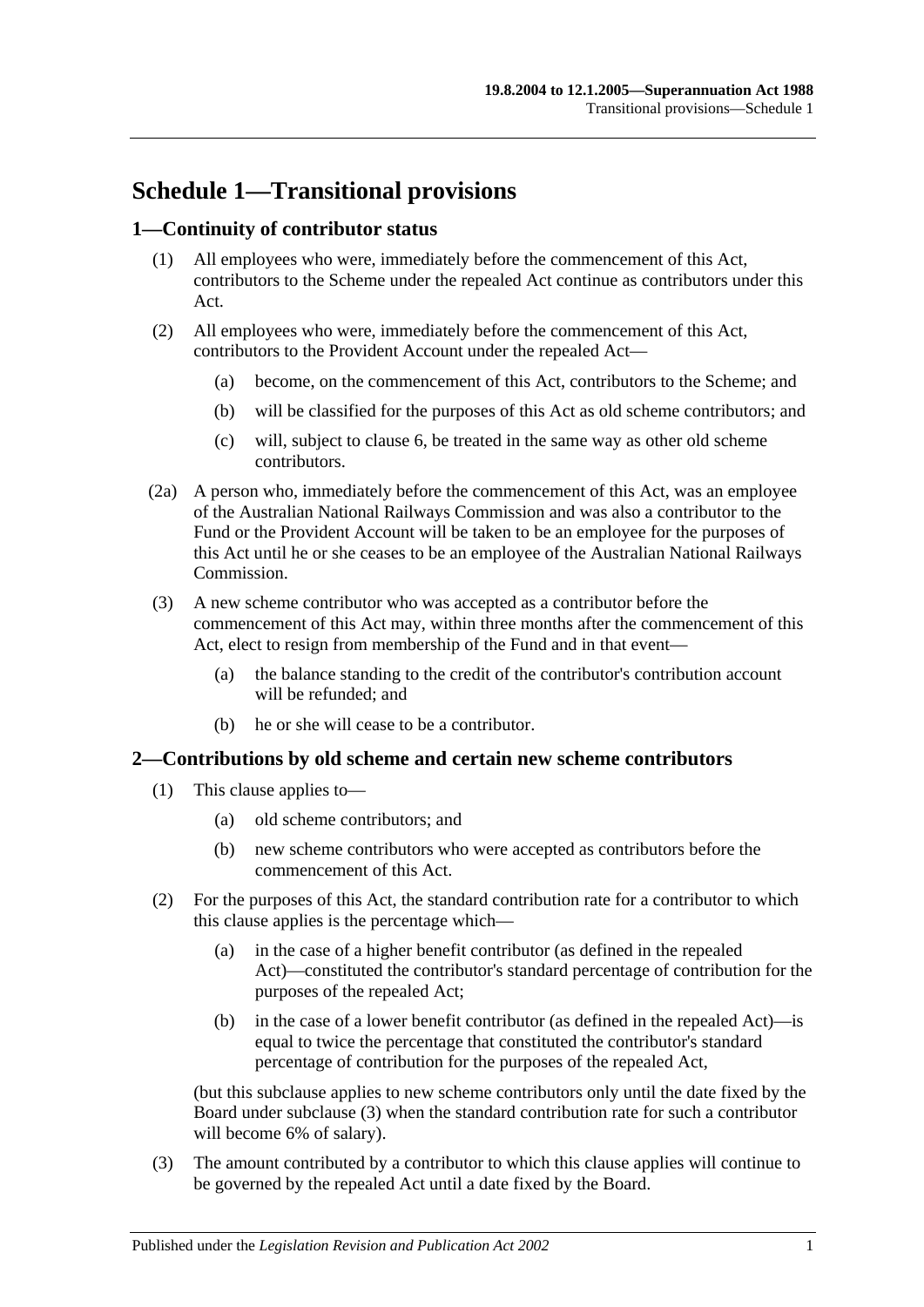## **3—Starting balance of contribution account of old scheme contributors**

- (1) The Board will establish a contribution account in the name of every old scheme contributor—
	- (a) who continues as a contributor under this Act; or
	- (b) to, or in relation to, whom a pension is being paid at the commencement of this Act.
- (2) The balance of the account, as at the commencement of this Act, of a contributor who was still in employment at the commencement of this Act will be an amount calculated in accordance with section 79 of the repealed Act as if the contributor had become entitled to a payment under that section on the commencement of this Act.
- (3) The balance of the account, as at the commencement of this Act, of a contributor whose employment had ceased before the commencement of this Act will be an amount calculated in accordance with section 81 of the repealed Act as if an entitlement to a payment under that section had arisen at the commencement of this Act.

## **3A—Starting balance for certain new scheme contributors**

- <span id="page-95-0"></span>(1) The contribution account of a new scheme contributor who was accepted as a contributor before the commencement of this Act will be credited with the following amounts:
	- (a) the aggregate amount of contributions made by the contributor before the commencement of this Act; and
	- (b) an amount determined by the Board to be the return attributable to the investment of those contributions before the commencement of this Act; and
	- (c) where the amount referred to in [paragraph](#page-95-0) (b) was not credited to the contributor's contribution account on 1 July, 1988, an amount determined by the Board to be the return that would have been attributable to the investment of that amount if it had been credited to the account on 1 July, 1988.
- <span id="page-95-1"></span>(2) The amount to be credited to a contribution account under [subclause](#page-95-0)  $(1)(b)$  and  $(c)$ must be debited against the unallocated portion of the old scheme division of the Fund.

#### **4—Special provision as to contribution period of certain contributors**

The contribution period of an old scheme contributor who was accepted as a contributor—

- (a) after reaching the age of 30 years; but
- (b) before the commencement of the repealed Act, will be taken to have commenced when the contributor reached the age of 30 years.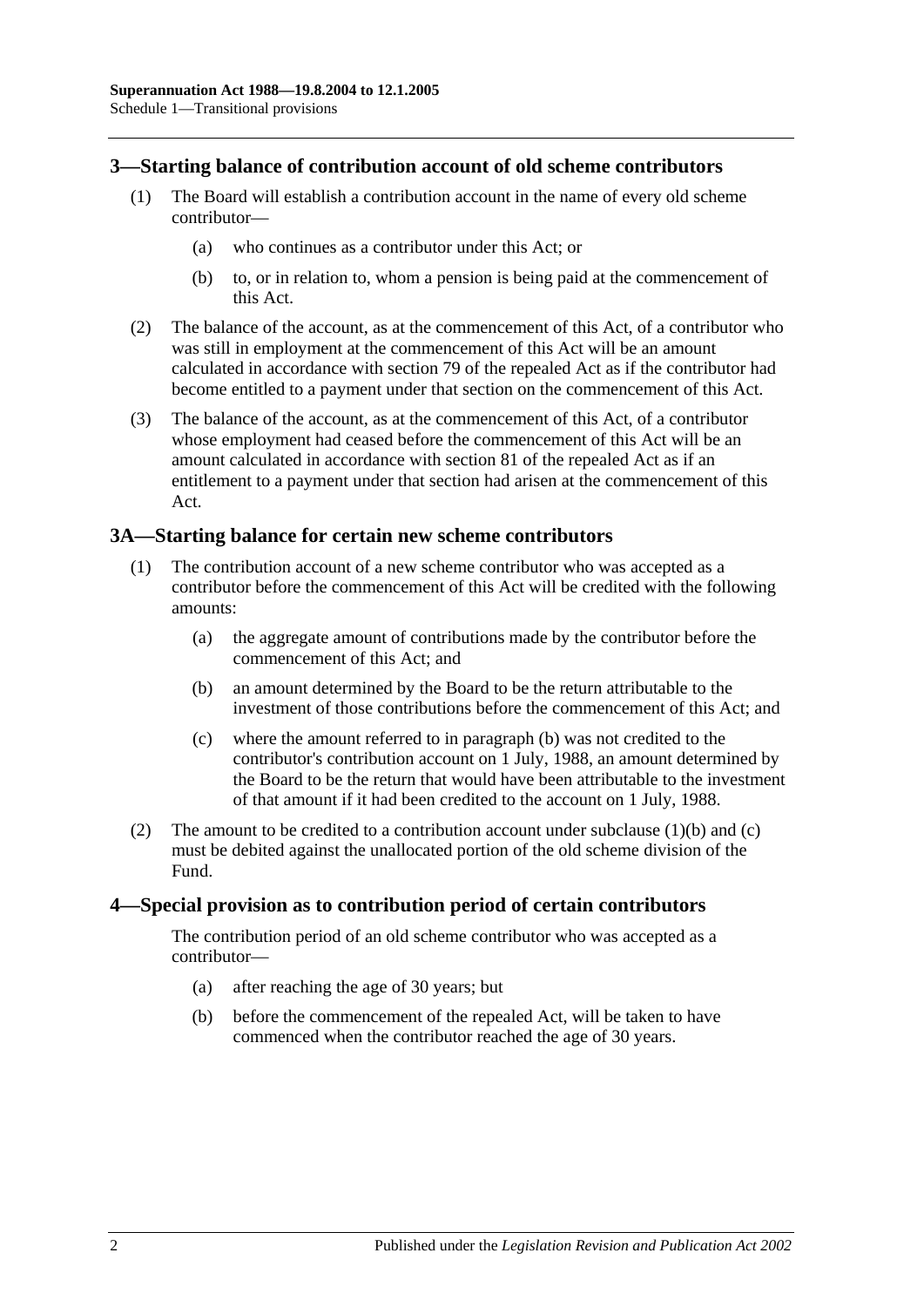#### **5—Superannuation points carried over by old scheme contributors**

- (1) To calculate the number of superannuation points of an old scheme contributor as at the commencement of this Act, proceed as follows:
	- (a) calculate the pension (ignoring any neglected unit reduction, fund share reduction or excess unit addition) to which the contributor would be, or would have been, entitled under the repealed Act on retirement at the age of retirement assuming that the contributor had retired, or were to retire, at that age and, in the case of a contributor under that age at the commencement of this Act—
		- (i) that the repealed Act remained in force; and
		- (ii) that the contributor's rate of contribution remained constant until the contributor attained that age; and
		- (iii) that the contributor's contribution salary (as defined in the repealed Act) were the contributor's actual salary and remained constant until the contributor retired at the age of retirement;
	- (b) express this pension as a proportion of the theoretical maximum pension;
	- (c) convert this proportion to the fraction with a denominator of 360;
	- (d) the number of points is then given by the following formula:

<span id="page-96-0"></span>
$$
P = x - m(p - n - q) - y
$$

Where—

*P* is the number of points

 $\boldsymbol{x}$  is the numerator of the fraction arrived at under [paragraph](#page-96-0) (c)

 $\boldsymbol{n}$  is—

- (a) in relation to a person who was accepted as a contributor under the repealed Act before the age of 30 years—the number of months from the date of acceptance to the age of 30 years or the commencement of this Act whichever is the earlier (and, if the period is not exactly divisible into whole months, any remainder will be treated as a whole month);
- (b) in any other case—0

*p* is the number of months (if any) by which the contributor's age, as at the commencement of this Act, falls short of the age of retirement or 360 (whichever is the lesser)

 $m$  is—

- (a) in relation to a contributor contributing for higher benefits under the repealed Act—1;
- (b) in relation to a contributor contributing for lower benefits under the repealed Act—½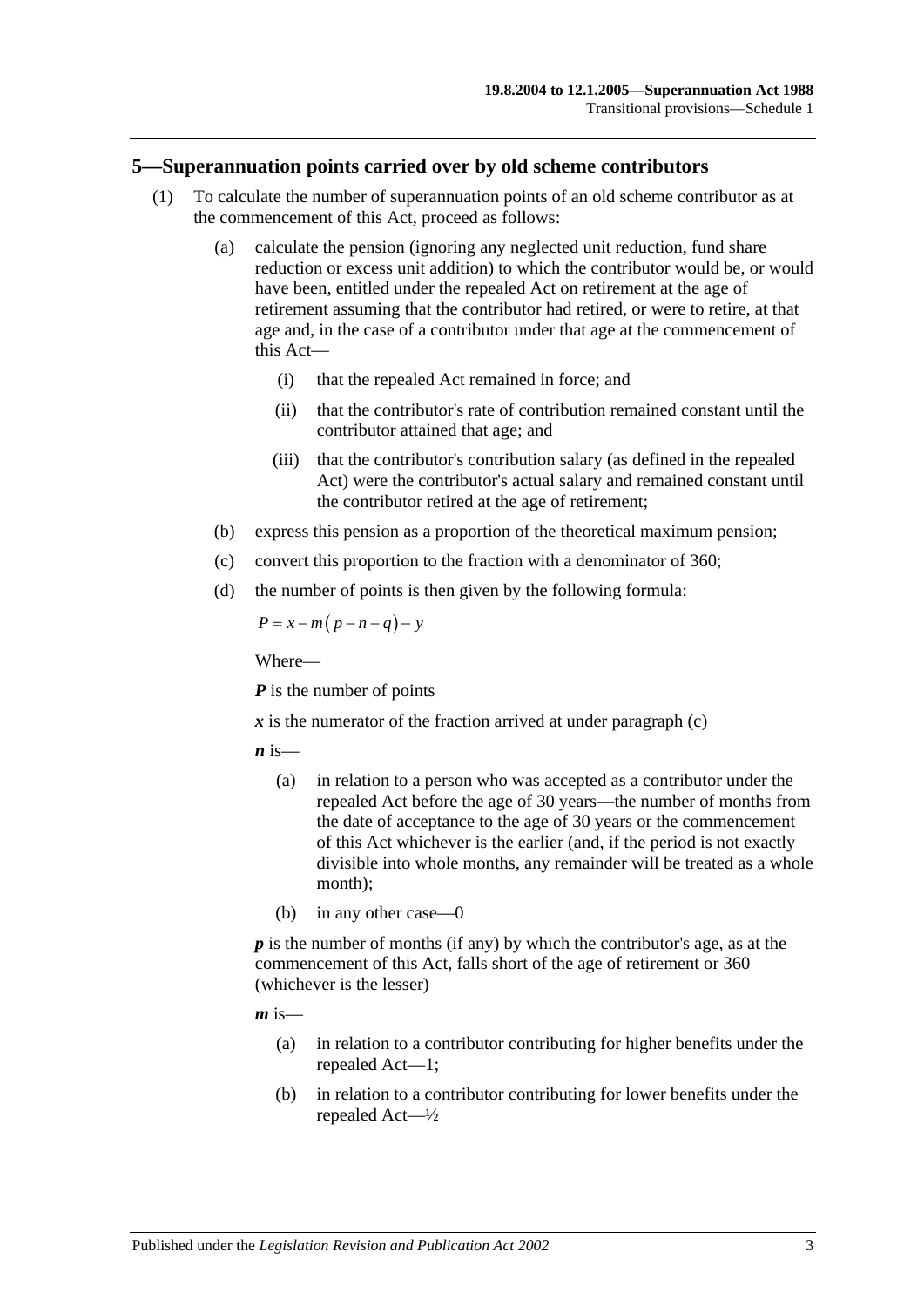*y* is—

(a) in relation to a person who became a higher benefit contributor by virtue of an election under section 57B of the repealed Act—

$$
n\left(1-\frac{x}{360}\right)
$$

(b) in any other case—0

*q* is the number of months (if any) by which the contributor's age, as at the commencement of this Act, exceeds the age of retirement.

(2) In this clause—

*theoretical maximum pension* in relation to a contributor means the pension that would be payable to the contributor on retirement at the age of retirement assuming—

- (a) that the repealed Act remained in force; and
- (b) that the contributor were employed throughout any future period of his or her employment at the contributor's contribution salary as it was immediately before the commencement of this Act; and
- (c) that the contributor were a new contributor (as defined in the repealed Act) and had elected for higher benefits; and
- (d) that the contributor attained 360 contribution months on or before attaining the age of retirement.

#### <span id="page-97-0"></span>**6—Special provisions for contributors to the Provident Account**

- (1) Where—
	- (a) a contributor was a contributor to the Provident Account under the repealed Act;
	- (b) the contributor's employment is terminated by death or on account of invalidity before the contributor reaches the age of retirement;
	- (c) the death or invalidity arises in circumstances or under conditions determined by the Board in relation to the contributor,

<span id="page-97-1"></span>the Board may determine not to pay, or to discontinue payment of, a pension or pensions under this Act to or in relation to the contributor and to pay instead a lump sum calculated as follows to the contributor or the contributor's estate:

$$
LS = A \times \frac{2}{3} \times FS \times Z + Pn \left( FS \times \frac{0.85}{450} \times M \right)
$$

Where—

*LS* is the amount of the lump sum

*A* is the lesser of the following:

- (a) unity;
- (b) the numerical value obtained by dividing the number of the contributor's accrued superannuation points by—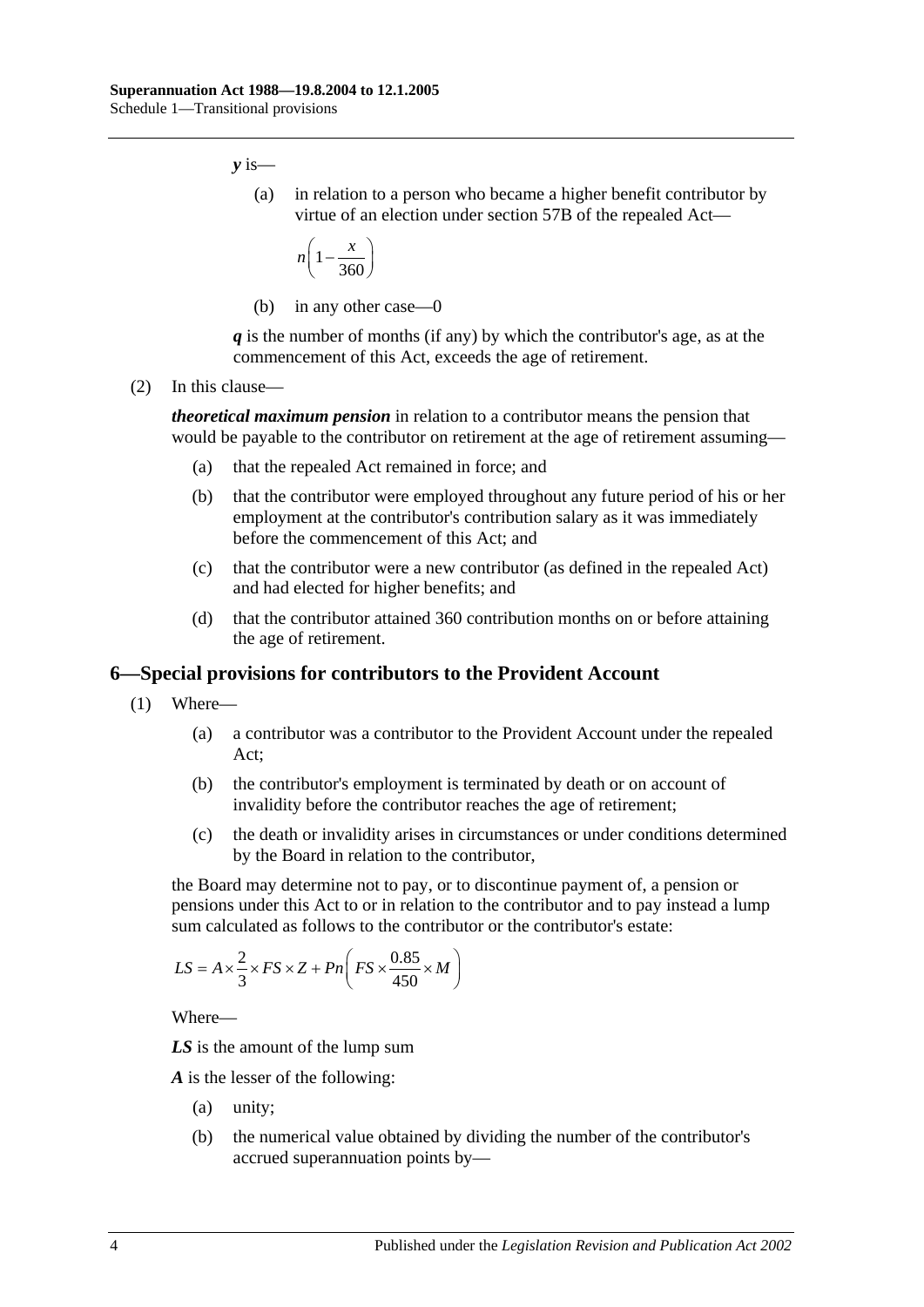- (i) in the case of a contributor who was accepted as a contributor under the repealed Act before reaching the age of 30 years—the number of months between the contributor's age as at the date of acceptance and the age of retirement;
- (ii) in any other case—360

*FS* is the contributor's actual or attributed salary immediately before termination of employment (expressed as an annual amount)

*Z* is—

- (a) in relation to a contributor who is 55 years of age or less—11.5;
- (b) in relation to a contributor who is over the age of 55 years—11.5 less 0.0167 for every month by which the contributor's age exceeds 55 years

*Pn* is—

- (a) in the case of a contributor who was in full-time employment during that part of the contribution period occurring after 31 December 1987—1;
- (b) in any other case—the numerical value arrived at by expressing the contributor's employment while an active contributor during that part of the contribution period as a proportion of full-time employment during that part of the contribution period

*M* is the number of months of the contributor's contribution period occurring after 31 December 1987.

(2) A determination for the purposes of [subclause](#page-97-1) (1)(c) must be made within three months after the commencement of this Act.

## <span id="page-98-1"></span>**7—Limited benefit contributors**

- (1) Subject to [subclause](#page-98-0) (2), a contributor who was immediately before the commencement of this Act affected by conditions imposed under section 65 of the repealed Act remains subject to those conditions after the commencement of this Act.
- <span id="page-98-0"></span>(2) The Board will relax or revoke any such condition if satisfied by evidence provided by the contributor that there is proper cause to do so.
- (3) Where a contributor is entitled to the payment of a lump sum but is not entitled to a pension under this Act by virtue of conditions referred to in [subclause](#page-98-1) (1), the lump sum will be the aggregate of three and one-half times the balance standing to the credit of the contributor's contribution account and an amount calculated as follows:

$$
A = P_n \bigg( FS \times \frac{0.85}{450} \times M \bigg)
$$

Where—

*A* is the amount

*Pn* is—

(a) in the case of a contributor who was in full-time employment during that part of the contribution period occurring after 31 December 1987—1;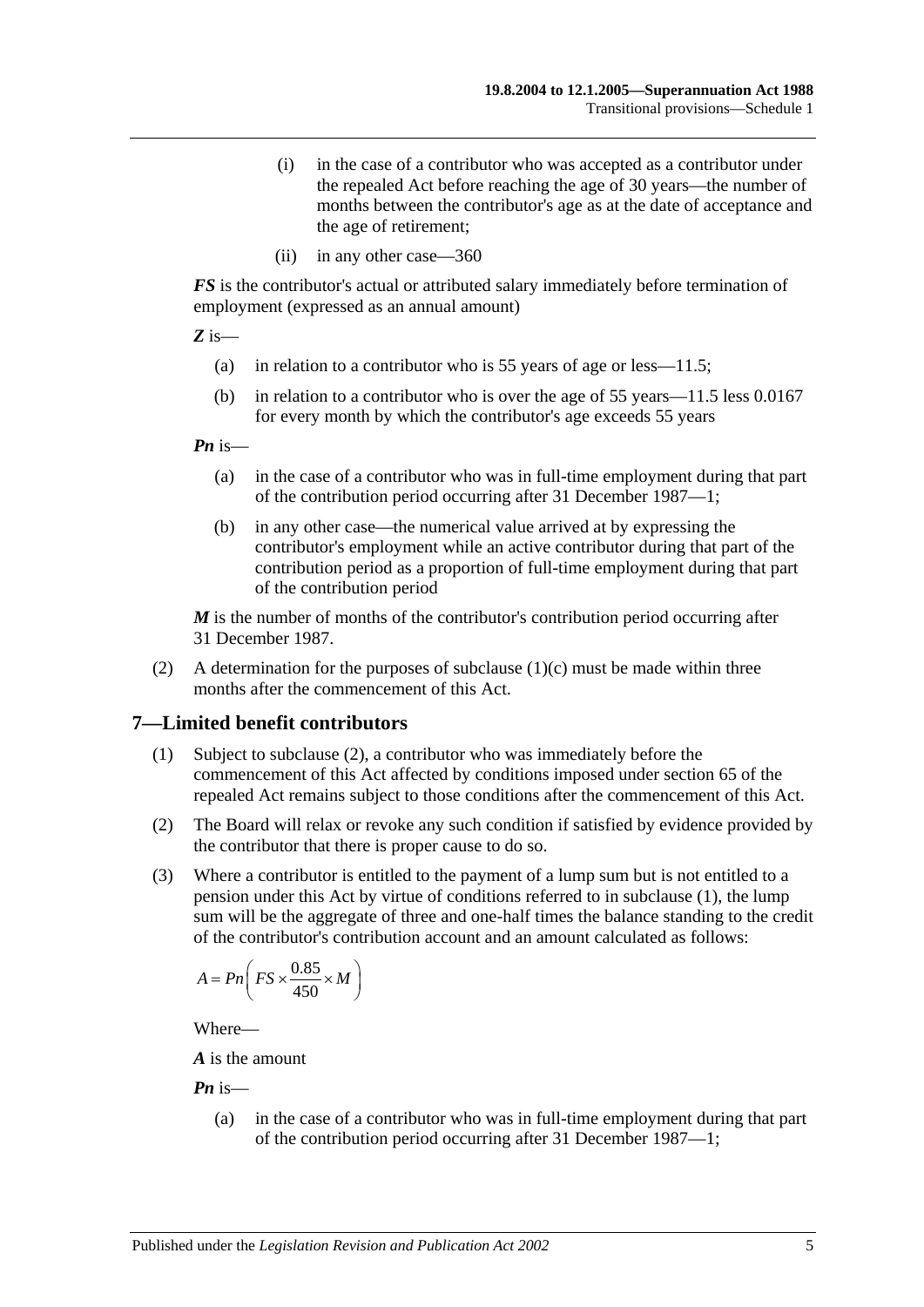(b) in any other case—the numerical value arrived at by expressing the contributor's employment while an active contributor during that part of the contribution period as a proportion of full-time employment during that part of the contribution period

*FS* is the contributor's actual or attributed salary (expressed as an annual amount) immediately before termination of employment

*M* is the number of months of the contributor's contribution period occurring after 31 December 1987.

## **8—Preservation of excess unit addition**

Where—

- (a) a pension becomes payable to or in relation to an old scheme contributor after the commencement of this Act;
- (b) the pension would if the repealed Act had continued in operation be increased by an excess unit addition,

there will be a corresponding increase of the pension payable under this Act.

## **9—Neglected unit and fund share reduction**

- (1) Subject to this Act, where a pension to, or in relation to, an old scheme contributor would, if granted under the repealed Act, have been subject to a neglected unit reduction or a fund share reduction, the corresponding pension under this Act will be subject to a corresponding reduction.
- (1a) Where—
	- (a) an old scheme contributor resigns from employment and elects to preserve his or her accrued superannuation benefits; and
	- (b) the contributor was, before resignation, making pension maintenance payments or neglected unit maintenance payments, or purchasing contribution months by fortnightly contributions,

a pension that subsequently becomes payable to or in relation to the contributor will be reduced to an extent determined by the Board.

- (2) A contributor may reduce or eliminate a reduction of pension under this clause by payment to the Treasurer of a lump sum determined by the Board.
- (3) A contributor who desires to reduce or eliminate a reduction of pension under this clause must, within one month after first becoming entitled to receive the pension inform the Board in writing of his or her intention to do so, and must pay the appropriate lump sum within one month after receiving notification from the Board of the relevant amount.

#### **10—Pensions that commenced under previous enactments**

- (1) A pension that commenced under the repealed Act, or under a corresponding previous enactment, is, subject to this Act, payable as if this Act had been in force when the pension commenced.
- (2) This Act, apart from provisions relating to indexation, commutation and reduction or suspension of pensions, does not affect the amount of any such pension.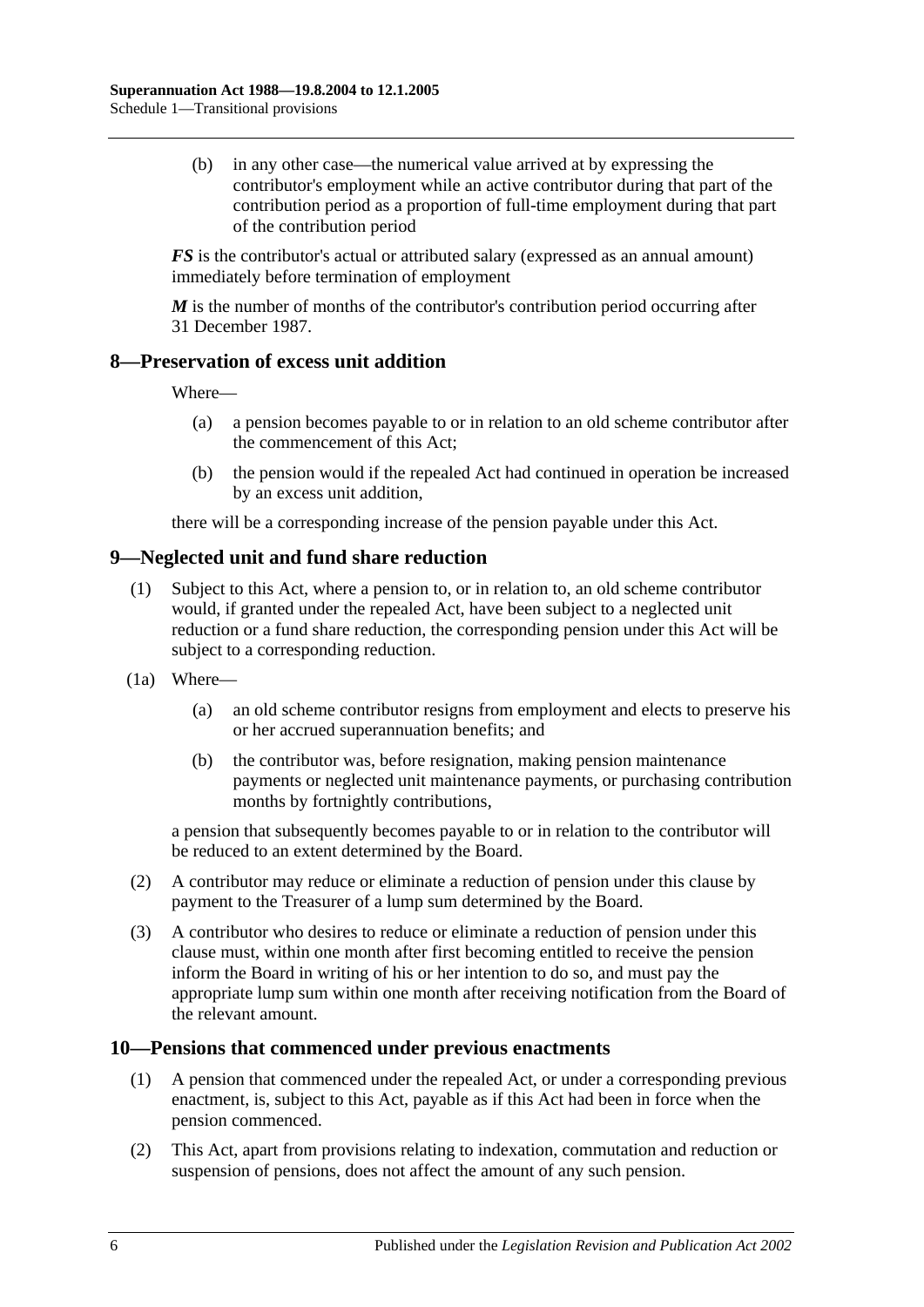## **11—Abolition of Provident Account, and Retirement Benefit Account**

- (1) The Provident Account and the Retirement Benefit Account established under section 99 of the repealed Act are abolished.
- (2) Any contributions to the Provident Account will be treated as contributions made in accordance with the Scheme.
- (3) The balance standing to the credit of any person in the Retirement Benefit Account will be returned to that person.

#### <span id="page-100-0"></span>**12—Continuation of superannuation arrangements**

- (1) Any arrangements in force under section 11 of the repealed Act immediately before the commencement of this Act will continue in force as if they had been made under [section](#page-12-0) 5 of this Act.
- (2) Money paid by an employer pursuant to an arrangement referred to in [subclause](#page-100-0) (1) and held by the Superannuation Funds Management Corporation of South Australia does not form part of the Fund and must be applied by the Superannuation Funds Management Corporation of South Australia in accordance with the arrangement.

#### **13—Continuation of membership of elected members of the Board**

- (1) Any members elected to the Board before the commencement of this Act continue in office subject to this Act as if it had been in force when they were elected and they had then been elected under it.
- (2) The offices of the other members of the Board become vacant on the commencement of this Act.

#### **14—Retrospective operation of preservation rights**

The rights conferred by [section](#page-61-0) 39 extend to a contributor who resigned before the commencement of this Act but on or after 1 January, 1988.

#### <span id="page-100-2"></span>**15—Benefits under [Parts 4](#page-26-0) and [5](#page-48-0)**

- <span id="page-100-1"></span>(1) Subject to [clause](#page-101-0) 15A, [Parts 4](#page-26-0) and [5](#page-48-0) as in force immediately before the commencement of the *[Superannuation \(Scheme Revision\) Amendment Act](http://www.legislation.sa.gov.au/index.aspx?action=legref&type=act&legtitle=Superannuation%20(Scheme%20Revision)%20Amendment%20Act%201992) 1992* continue to apply to and in relation to the following contributors:
	- (a) a contributor who was a contributor immediately before 1 July 1992 and in relation to whom benefits did not accrue under the Public Sector Employees Superannuation Scheme;
	- (b) a contributor who has received or is entitled to receive benefits under the Public Sector Employees Superannuation Scheme or in relation to whom such benefits have been paid or are payable;
	- (c) a contributor who would receive a higher benefit, or in relation to whom a higher benefit would be payable, under those provisions immediately before amendment by the *[Superannuation \(Scheme Revision\) Amendment Act](http://www.legislation.sa.gov.au/index.aspx?action=legref&type=act&legtitle=Superannuation%20(Scheme%20Revision)%20Amendment%20Act%201992) 1992*.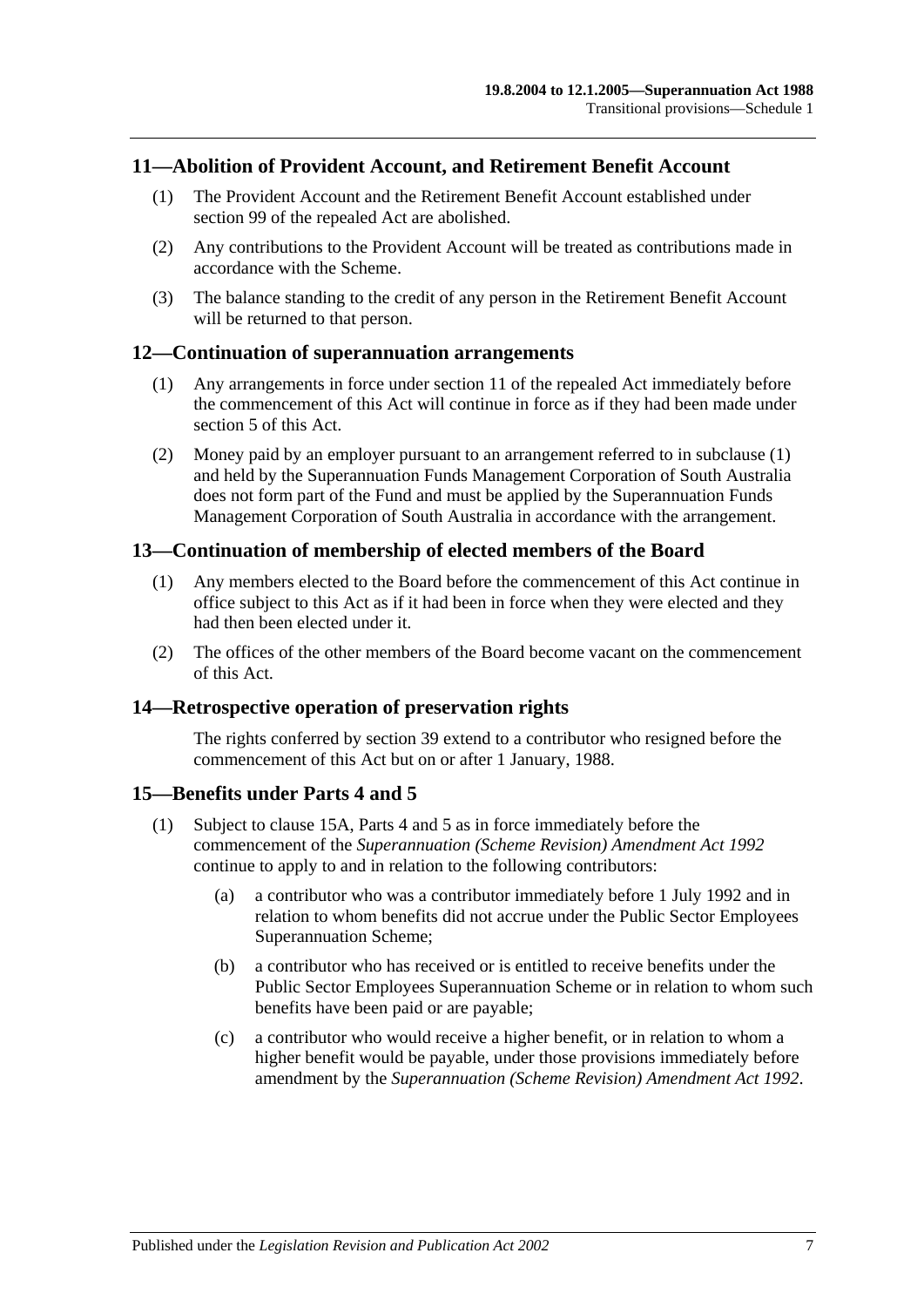- (2) A contributor whose employment terminates or is terminated on or after 1 July 1992 and who is entitled to a benefit under the Public Sector Employees Superannuation Scheme or a person who is entitled to such a benefit in relation to a contributor whose employment was terminated by death on or after 1 July 1992 may renounce the entitlement by instrument in writing to the Board within three months after becoming entitled or within three months after the Governor assents to the *[Superannuation](http://www.legislation.sa.gov.au/index.aspx?action=legref&type=act&legtitle=Superannuation%20(Scheme%20Revision)%20Amendment%20Act%201992)  [\(Scheme Revision\) Amendment Act](http://www.legislation.sa.gov.au/index.aspx?action=legref&type=act&legtitle=Superannuation%20(Scheme%20Revision)%20Amendment%20Act%201992) 1992*, whichever is later and upon renunciation the contributor or other person will be taken for the purposes of [subclause](#page-100-1) (1)(b) never to have been entitled.
- (3) Where benefits under the Public Sector Employees Superannuation Scheme have been credited to an account maintained by the Board in the name of a contributor under section 28 of the *[Superannuation \(Benefit Scheme\) Act](http://www.legislation.sa.gov.au/index.aspx?action=legref&type=act&legtitle=Superannuation%20(Benefit%20Scheme)%20Act%201992) 1992*, the contributor will be taken, for the purposes of [subclause](#page-100-1) (1)(b), to have received those benefits.

## <span id="page-101-0"></span>**15A—Early retirement benefit for certain contributors**

- (1) A contributor—
	- (a) who resigned from employment before 1 July 1992 after a contribution period of 120 months or more and preserved his or her accrued superannuation benefits under [section](#page-61-0) 39; and
	- (b) who, on or before reaching the age of retirement, requires the Board to commence paying a retirement pension,

<span id="page-101-1"></span>is entitled to the following benefits:

- (c) if the contributor was accepted as a contributor before the age of 30 years and before commencement of the repealed Act, the contributor is entitled to a pension in accordance with [section](#page-64-0) 39(7) and [\(8\)](#page-65-0) as in force immediately before the *[Superannuation \(Miscellaneous\) Amendment Act](http://www.legislation.sa.gov.au/index.aspx?action=legref&type=act&legtitle=Superannuation%20(Miscellaneous)%20Amendment%20Act%201994) 1994* came into operation;
- <span id="page-101-2"></span>(d) in any other case the contributor is entitled to a pension calculated as follows:

$$
P = AFS \times A \times \left(\frac{45.5}{100} + \frac{21.1 \times n_2}{100 \times 60}\right)
$$

Where—

*P* is the amount of the pension (expressed as an amount per fortnight)

*AFS* is the contributor's actual or attributed salary (expressed as an amount per fortnight) immediately before resignation adjusted to reflect changes in the Consumer Price Index between the date of resignation and the date on which the pension first became payable

*A* is the lesser of the following:

- (a) unity;
- (b) the numerical value obtained by dividing the number of the contributor's accrued contribution points by—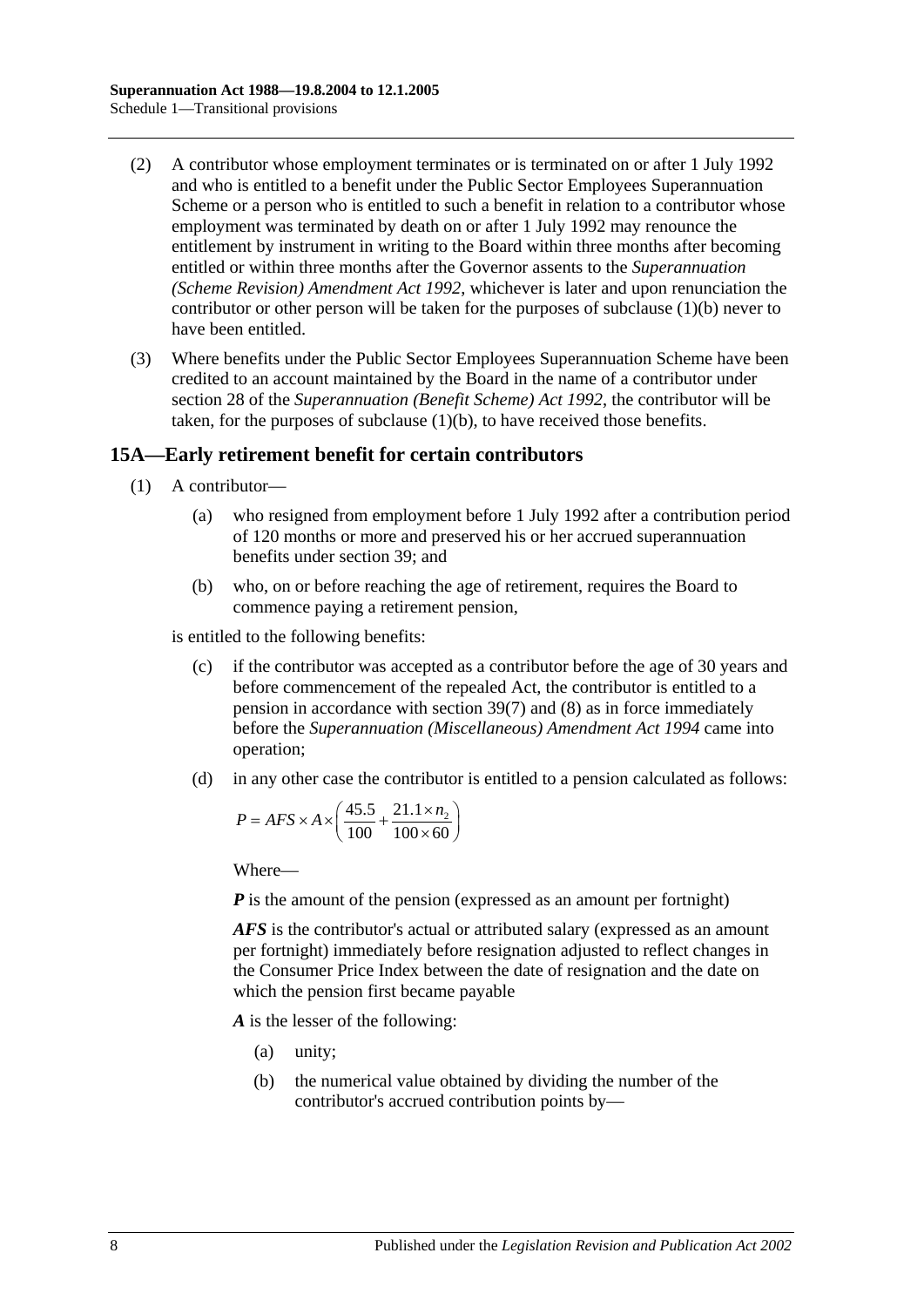- (i) in the case of a contributor who was accepted as a contributor under the repealed Act before reaching the age of 30 years—the number of months between the date of acceptance and the date on which the pension first became payable;
- (ii) in any other case—300 +  $n_2$

 $n_2$  is the number of months between the day on which the contributor reached the age of 55 years and the day on which the pension first became payable.

- (2) For the purpose of applying [section](#page-64-0) 39(7) as required by [subclause](#page-101-1) (1)(c), the factor "NP" in the formula in [section](#page-64-0) 39(7) is the amount of pension that would have been payable to the contributor if it were calculated under [subclause](#page-101-2) (1)(d).
- (3) A contributor referred to in [clause](#page-100-2) 15(1) who is an old scheme contributor and who retires on or after reaching the age of 55 years but before the age of retirement is entitled to a pension calculated as follows:

$$
P = FS \times A \times \left(\frac{45.5}{100} + \frac{21.1 \times n_2}{100 \times 60}\right)
$$

Where—

*P* is the amount of the pension (expressed as an amount per fortnight)

*FS* is the contributor's actual or attributed salary (expressed as an amount per fortnight) immediately before retirement

*A* is the lesser of the following:

- (a) unity;
- (b) the numerical value obtained by dividing the number of the contributor's accrued contribution points by—
	- (i) in the case of a contributor who was accepted as a contributor under the repealed Act before reaching the age of 30 years—the number of months between the date of acceptance and the date on which the pension first became payable;
	- (ii) in any other case—300 +  $n_2$

 $n_2$  is the number of months between the day on which the contributor reached the age of 55 years and the day on which the pension first became payable.

#### <span id="page-102-0"></span>**16—Transference from old scheme to new scheme**

- (1) Subject to [subclause](#page-103-0) (8), an old scheme contributor may, by notice in writing given to the Board on or before 31 December 1993, elect to become a contributor to the new scheme.
- (2) A contributor who makes an election under [subclause](#page-102-0) (1) will be taken to have become a new scheme contributor on 1 July 1992.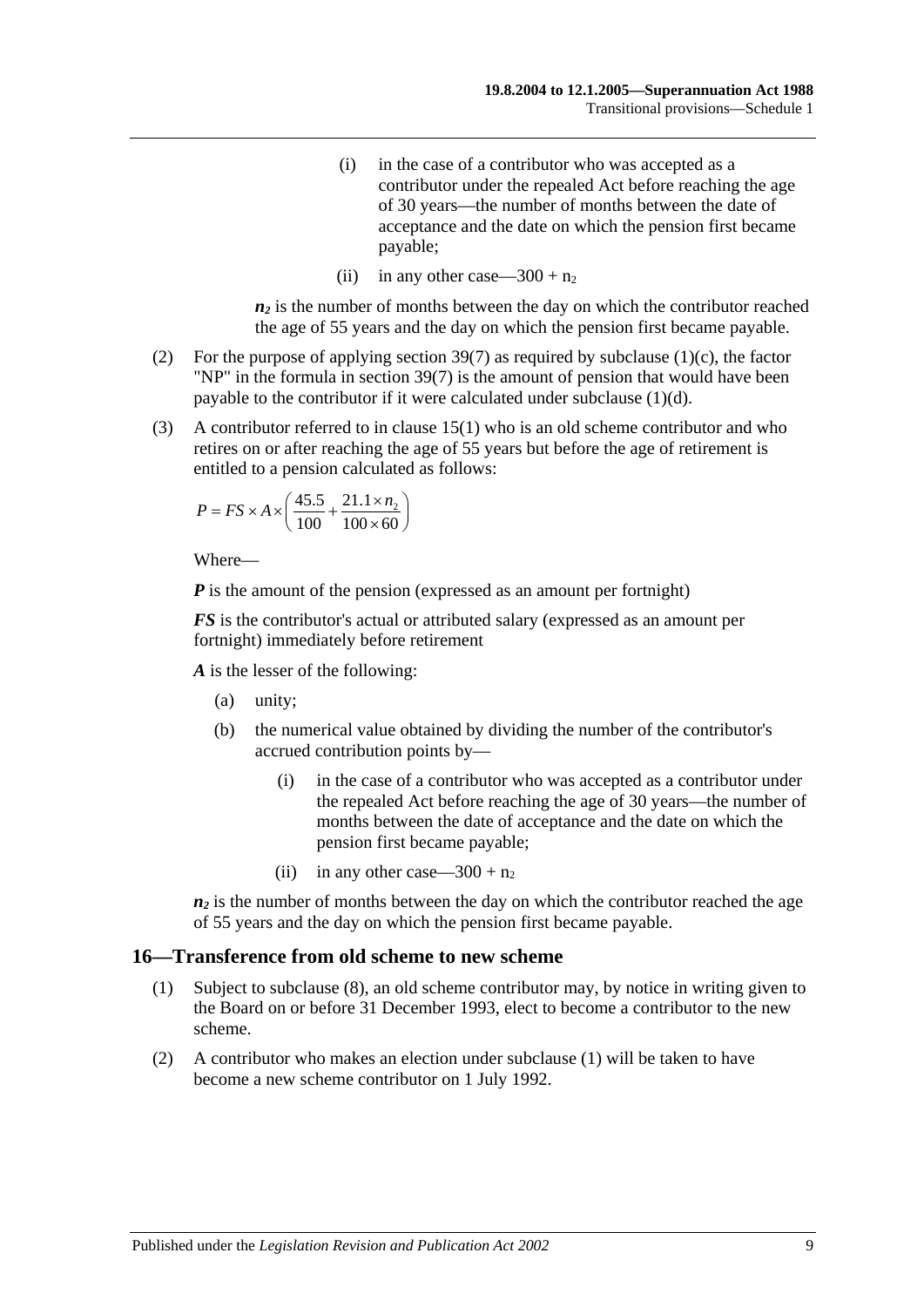- (3) Where conditions limiting the payment of benefits applied in relation to the contributor under the old scheme the same conditions will, if they can be applied without modification, apply in relation to the contributor under the new scheme, but if not the Board will apply conditions that are, in its opinion, appropriate limiting the payment of benefits to or in relation to, the contributor under the new scheme.
- <span id="page-103-1"></span>(4) For the purpose of determining the benefits payable to, or in relation to, the contributor under the old scheme and the time at which they are payable, the contributor will be taken to have resigned from employment on 30 June 1992 and to have elected to preserve his or her accrued superannuation benefits under [section](#page-61-0) 39.
- (5) Benefits that are preserved by virtue of [subclause](#page-103-1) (4) are not payable to the contributor while the contributor is employed in employment to which this Act applies.
- (6) For the purpose of calculating the contributor's benefits under the new scheme—
	- (a) contribution points accrued before 1 July 1992 and contribution months occurring before that date will be disregarded; and
	- (b) the Board will establish a new account in the name of the contributor as at 1 July 1992.
- (7) The standard contribution rate that applied in relation to the contributor before 1 July 1992 will continue to apply in relation to the contributor from 1 July 1992 until 30 June following the election made by the contributor under [subclause](#page-102-0) (1).
- <span id="page-103-0"></span>(8) This clause does not apply for the benefit of—
	- (a) an employee of the Australian National Railways Commission;
	- (b) a contributor who has reached the age of retirement.
- (9) In this clause—

*the new scheme* means the scheme of superannuation established by [Part 4](#page-26-0) of this Act;

*the old scheme* means the scheme of superannuation established by [Part 5](#page-48-0) of this Act.

#### **17—Payment of contributions while on leave without pay**

[Section](#page-10-0) 4(8) does not apply to a contributor who is on leave without pay when the *[Superannuation \(Miscellaneous\) Amendment](http://www.legislation.sa.gov.au/index.aspx?action=legref&type=act&legtitle=Superannuation%20(Miscellaneous)%20Amendment%20Act%201994) Act 1994* comes into operation in respect of that period of leave.

#### <span id="page-103-2"></span>**18—Repeal of contribution rate**

- (1) A contributor who was contributing at the rate of 1.5% at the commencement of the *[Superannuation \(Miscellaneous\) Amendment Act](http://www.legislation.sa.gov.au/index.aspx?action=legref&type=act&legtitle=Superannuation%20(Miscellaneous)%20Amendment%20Act%201998) 1998* is entitled to continue contributing at that rate until 1 July 1998.
- (2) A contributor referred to in [subclause](#page-103-2) (1) who fails to elect some other rate of contribution under [section](#page-22-0) 23 in respect of the 1998/1999 financial year will be taken to have elected to cease contributing in respect of that year.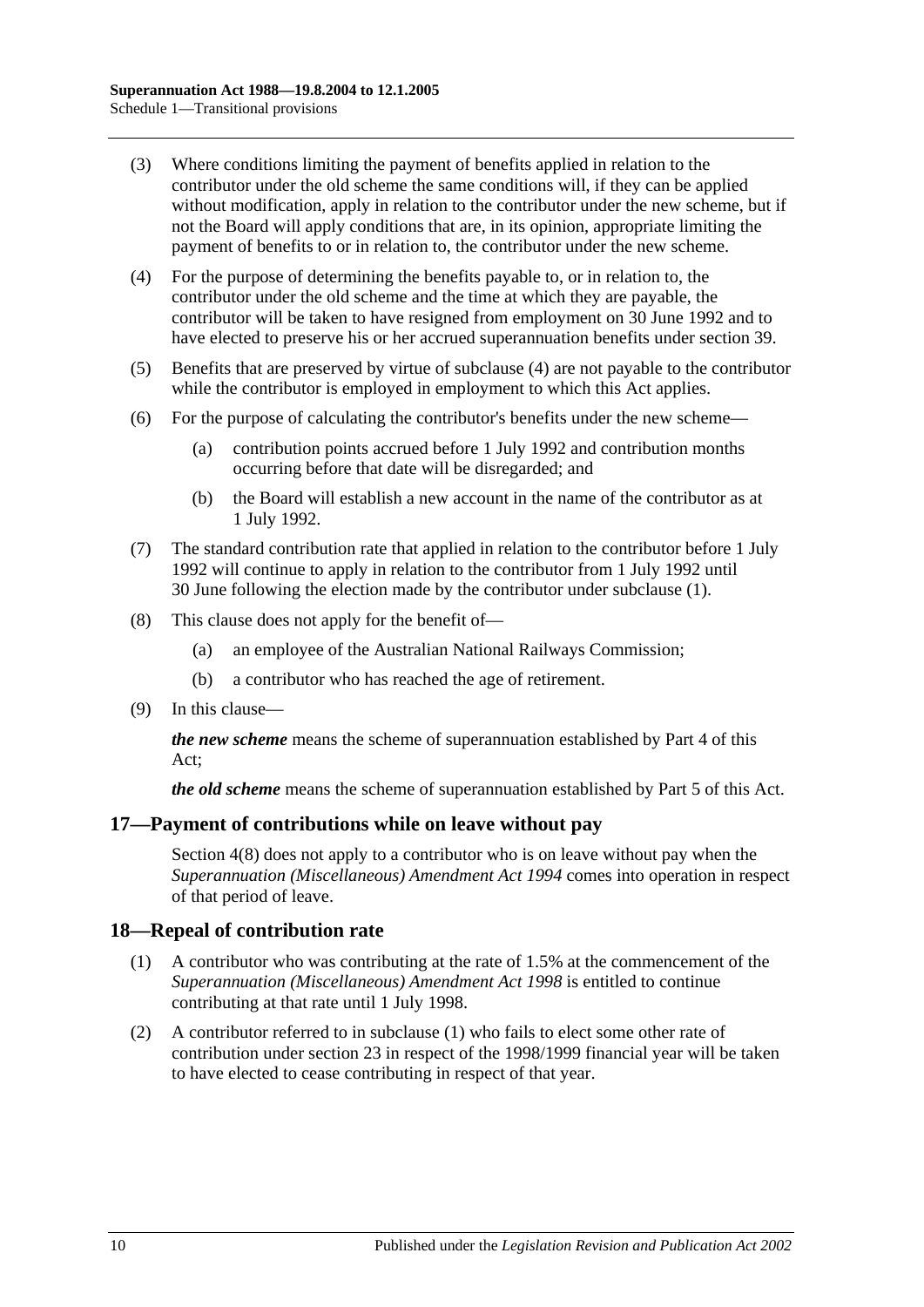## **19—Operation of [sections](#page-28-0) 28(1f) and [39\(1db\)](#page-62-0)**

[Section](#page-28-0) 28(1f) and [39\(1db\)](#page-62-0) substituted by the *[Superannuation \(Miscellaneous\)](http://www.legislation.sa.gov.au/index.aspx?action=legref&type=act&legtitle=Superannuation%20(Miscellaneous)%20Amendment%20Act%201998)  [Amendment Act](http://www.legislation.sa.gov.au/index.aspx?action=legref&type=act&legtitle=Superannuation%20(Miscellaneous)%20Amendment%20Act%201998) 1998* operate in relation to the 1997/1998 and subsequent financial years and the provisions they replace operate in relation to the 1996/1997 and previous financial years.

#### **20—Election on retrenchment under [section](#page-32-0) 29**

A new scheme contributor who—

- (a) was retrenched one year or less before the commencement of the *[Superannuation \(Miscellaneous\) Amendment Act](http://www.legislation.sa.gov.au/index.aspx?action=legref&type=act&legtitle=Superannuation%20(Miscellaneous)%20Amendment%20Act%201998) 1998*; and
- (b) had not reached the age of 55 years at that time; and
- (c) had not made an election under [section](#page-32-1) 29(1) at that time,

is entitled to make the election within three months after the commencement of that Act.

## **21—Operation of amendments made by** *Statutes Amendment (Equal Superannuation Entitlements for Same Sex Couples) Act 2003*

An amendment made by the *[Statutes Amendment \(Equal Superannuation Entitlements](http://www.legislation.sa.gov.au/index.aspx?action=legref&type=act&legtitle=Statutes%20Amendment%20(Equal%20Superannuation%20Entitlements%20for%20Same%20Sex%20Couples)%20Act%202003)  [for Same Sex Couples\) Act 2003](http://www.legislation.sa.gov.au/index.aspx?action=legref&type=act&legtitle=Statutes%20Amendment%20(Equal%20Superannuation%20Entitlements%20for%20Same%20Sex%20Couples)%20Act%202003)* to a provision of this Act that provides for, or relates to, the payment of a pension, lump sum or other benefit to a person on the death of a contributor applies only if the death occurs on or after 3 July 2003.

## **Schedule 1A—Provisions relating to other public sector superannuation schemes**

- <span id="page-104-1"></span><span id="page-104-0"></span>1 (1) Subject to [subclause](#page-104-0) (2), the Governor may make regulations—
	- (aaa) declaring a group of employees who are members of a public sector superannuation scheme to be contributors for the purposes of this Act;
	- (a) transferring all the assets and liabilities of a fund established for the purposes of a public sector superannuation scheme to the South Australian Superannuation Fund or transferring part of those assets and liabilities to that Fund and the remainder to an account to be kept at the Treasury pursuant to an arrangement under [section](#page-12-0) 5;
	- (b) modifying the provisions of this Act in their application to the group of employees referred to in [paragraph](#page-104-1) (aaa);
	- (c) providing for transitional matters upon the making of a declaration under [paragraph](#page-104-1) (aaa).
	- (2) The Governor must not make a regulation under subclause (1) unless—
		- (a) the majority of the group of employees affected by the regulation and their employer have given their consent to the proposed regulation; and
		- (b) the employer is the Passenger Transport Board, TransAdelaide, the Commissioner of Highways or the South Australian Health Commission or the employer and the Board have entered into an arrangement under [section](#page-12-0) 5.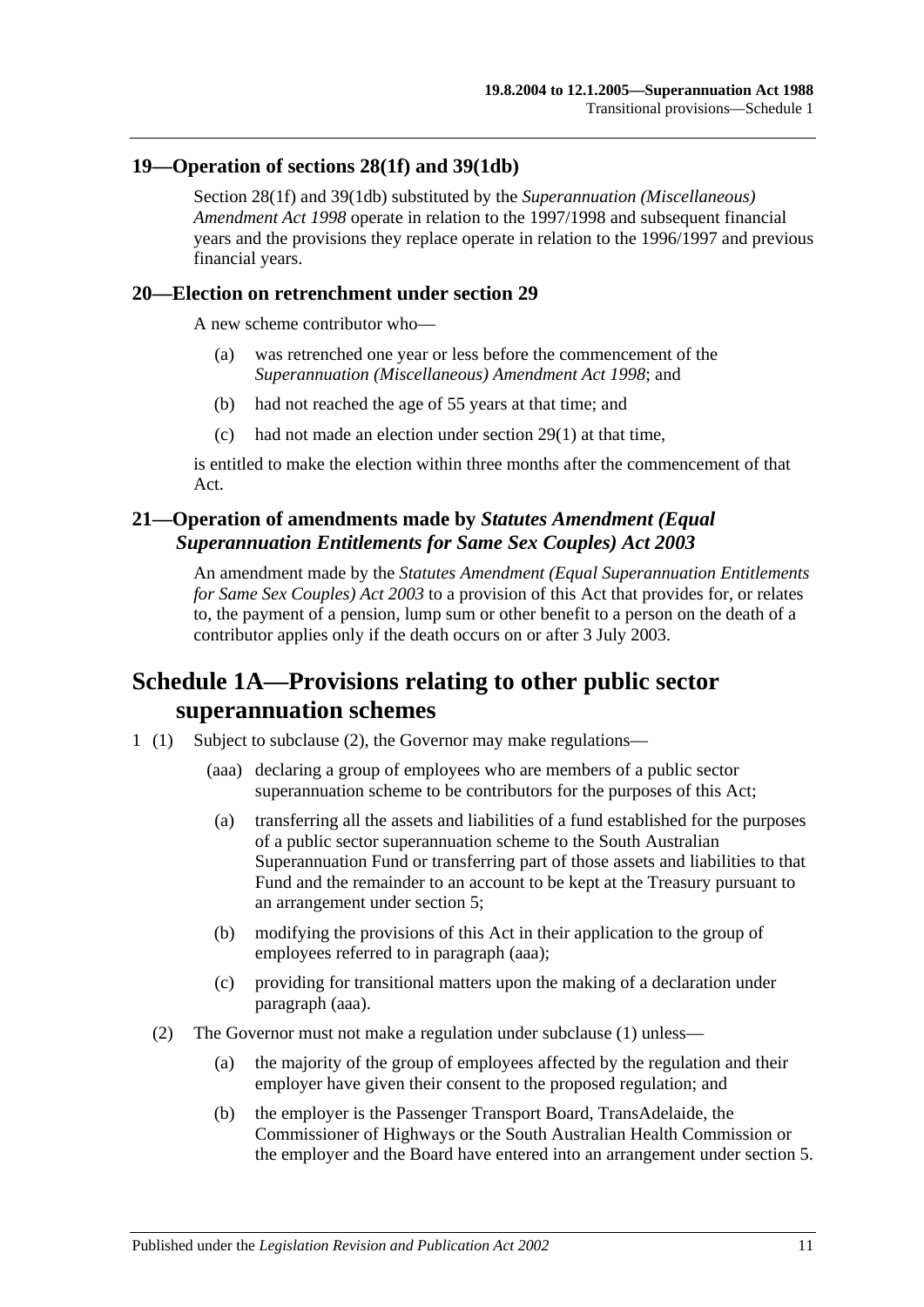- 2 (1) Where, pursuant to a law of the Commonwealth, tax is payable on the income of a fund established for the purposes of a public sector superannuation scheme, the Governor may, at the request of the trustees of the fund or the employer in relation to whom the scheme was established, make regulations reducing the benefits payable to, or in relation to, members of the scheme to offset the amount of the tax payable and making consequential alterations to any trust deed or other document establishing the scheme.
	- (2) A regulation whenever made under subclause (1) will, unless otherwise provided in the regulation, have effect from the time at which the tax referred to in subclause (1) first became payable.
- 3 In this Schedule—

*public sector superannuation scheme* means a superannuation scheme established for the benefit of employees of an instrumentality or agency of the Crown.

# **Schedule 1B—Transfer of certain members of the Electricity Industry Superannuation Scheme to the State Scheme**

## **Part 1—Preliminary**

## **1—Interpretation**

In this Schedule, unless the contrary intention appears—

*the contributory lump sum schemes* means Divisions 2 and 4 of the Electricity Industry Superannuation Scheme providing for contributions by members and lump sum benefits for members;

*Division 4* of the Electricity Industry Superannuation Scheme means the division of the Scheme formerly known as the "R.G. Scheme";

*the Electricity Industry pension scheme* means Division 3 of the Electricity Industry Superannuation Scheme providing for pension benefits;

*the Electricity Industry Superannuation Board* includes a subsequent trustee of the Electricity Industry Superannuation Scheme;

*the Electricity Industry Superannuation Scheme* means the ETSA Contributory and Non-Contributory Superannuation Schemes continued in existence as the Electricity Industry Superannuation Scheme by clause 3 of the Electricity Industry Superannuation Scheme Trust Deed appearing at the end of Schedule 1 of the *[Electricity Corporations Act](http://www.legislation.sa.gov.au/index.aspx?action=legref&type=act&legtitle=Electricity%20Corporations%20Act%201994) 1994*;

*the relevant day* means the day on which the approval of the Treasurer ceases to be required for the variation or replacement of the Rules of the Electricity Industry Superannuation Scheme;

*the State Scheme* means the scheme of superannuation established by this Act;

*Trustee* means the Electricity Industry Superannuation Board and includes subsequent trustees of the Electricity Industry Superannuation Scheme.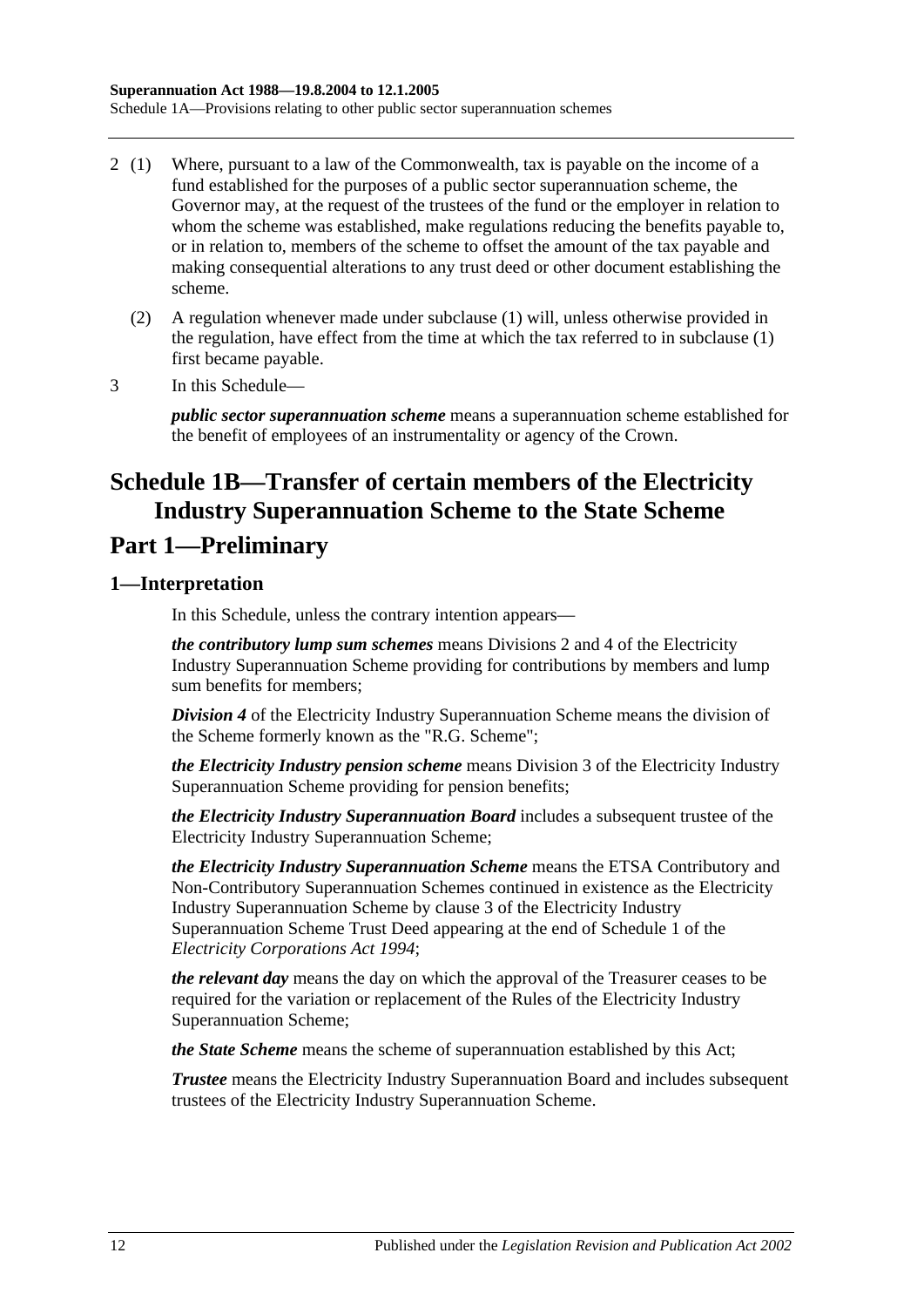#### **19.8.2004 to 12.1.2005—Superannuation Act 1988**

Transfer of certain members of the Electricity Industry Superannuation Scheme to the State Scheme—Schedule 1B

## **Part 2—Transfer of members**

#### <span id="page-106-0"></span>**2—Transfer of existing pensioners before the relevant day**

- (1) The Treasurer may, by notice to the Electricity Industry Superannuation Board and the South Australian Superannuation Board under [clause](#page-113-0) 7 before the relevant day, transfer a person who is in receipt of a pension under the Electricity Industry Superannuation Scheme from that scheme to the State Scheme.
- <span id="page-106-1"></span>(2) A person transferred under [subclause](#page-106-0) (1)—
	- (a) is entitled to a pension under this Act which, at the time of transfer, is of equivalent value to the pension he or she was receiving immediately before the transfer; and
	- (b) except in the case of a person entitled to a derivative benefit, will be taken to be an old scheme contributor; and
	- (c) in the case of a person who is entitled to a derivative benefit, will be taken to derive the benefit from an old scheme contributor.
- <span id="page-106-3"></span><span id="page-106-2"></span> $(3)$  If—
	- (a) an old scheme contributor referred to in [subclause](#page-106-1) (2) dies before the expiration of three years after he or she first became entitled to a pension under the Electricity Industry Superannuation Scheme; or
	- (b) a person—
		- (i) referred to in [subclause](#page-106-1) (2) who is entitled to a derivative benefit; or
		- (ii) who is entitled to a derivative benefit from an old scheme contributor referred to in [paragraph](#page-106-2) (a),

dies before the expiration of three years after the contributor from whom the benefit was derived—

- (iii) first became entitled to a pension under the Electricity Industry Superannuation Scheme; or
- (iv) died while still in employment without ever becoming entitled to such a pension,

<span id="page-106-4"></span>and—

- (c) in the case referred to in [paragraph](#page-106-2) (a), no one is entitled to a derivative benefit under this Act in respect of the contributor; or
- <span id="page-106-5"></span>(d) in the case referred to in [paragraph](#page-106-3) (b), all derivative entitlements have ceased before the expiration of that period,

the contributor's estate is entitled to a lump sum equivalent to—

(e) where [paragraph](#page-106-4) (c) applies—the aggregate of the pension payments that the contributor would have received between the date of death and the third anniversary of the commencement of the pension if he or she had survived; or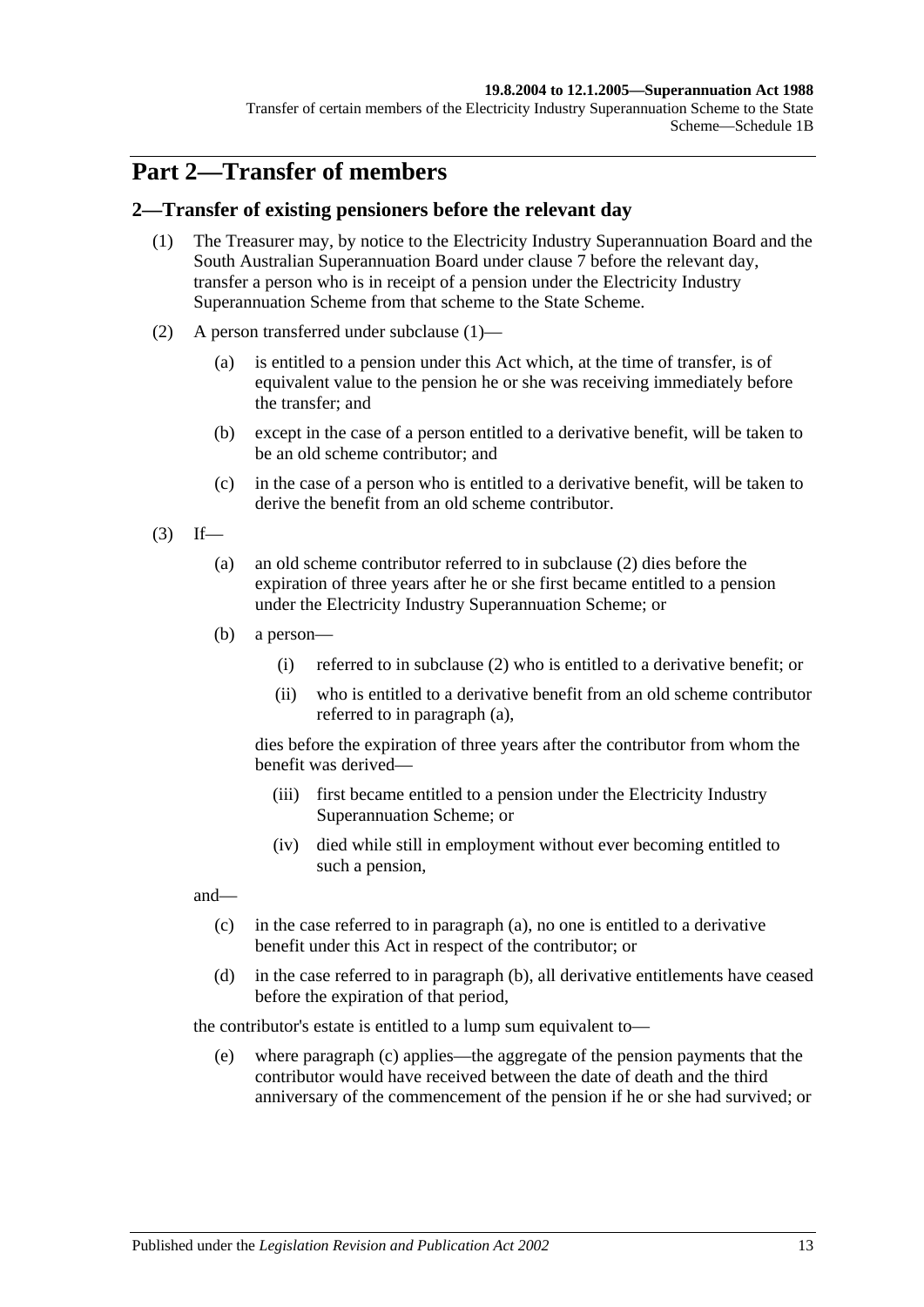#### **Superannuation Act 1988—19.8.2004 to 12.1.2005**

Schedule 1B—Transfer of certain members of the Electricity Industry Superannuation Scheme to the State Scheme

> (f) where [paragraph](#page-106-5) (d) applies—the aggregate of the pension payments that the contributor from whom the benefit was derived would have received between the date when the derivative entitlement, or the last of the derivative entitlements, ceased and the third anniversary of the commencement of the pension (or the date of the contributor's death) if the contributor had survived during that period,

(the lump sum will be determined on the assumption that the pension will not be adjusted under [section](#page-87-1) 47 during that period).

- (4) Where a person who is transferred under this clause was, immediately before the transfer, entitled to commute a part, or the whole, of his or her pension under the Electricity Industry Superannuation Scheme, he or she is entitled to commute the whole or a part of the pension in accordance with this Act within a period that terminates—
	- (a) when the period for commutation under the Electricity Industry Superannuation Scheme would have terminated; or
	- (b) at the expiration of three months after the transfer,

whichever is the later.

- <span id="page-107-0"></span>(5) An amount equivalent in value to that part of the Scheme assets of the Electricity Industry Superannuation Scheme that is attributable to the membership of the Scheme of a person transferred to the State Scheme under this clause, or of the contributor from whom a person transferred to the State Scheme under this clause derives benefits, (to be determined by an actuary appointed by the Treasurer) must be paid by the Trustee from the Scheme assets to the Treasurer.
- (6) The Treasurer must pay into the South Australian Superannuation Fund a contribution reflecting the amount paid to the Treasurer under [subclause](#page-107-0) (5).

## <span id="page-107-2"></span>**3—Transfer of existing and future pensioners after the relevant day**

- (1) After the relevant day, the Treasurer may, at the request of the Trustee, enter into an agreement with the Trustee under which a person or persons referred to in [subclause](#page-107-1) (2) may be transferred from the Electricity Industry Superannuation Scheme to the State Scheme.
- <span id="page-107-1"></span>(2) The following persons may be transferred pursuant to an agreement under [subclause](#page-107-2) (1):
	- (a) a person who is in receipt of a pension under the Electricity Industry Superannuation Scheme;
	- (b) a person who is a member of the Electricity Industry pension scheme and who is presently entitled to receive, but is not yet in receipt of, a pension following the termination of his or her employment;
	- (c) a person who is entitled to a pension as a derivative benefit under the Electricity Industry Superannuation Scheme but who is not yet in receipt of the pension.
- (3) The Treasurer may, by notice to the Electricity Industry Superannuation Board and the South Australian Superannuation Board under [clause](#page-113-0) 7, transfer a person from the Electricity Industry Superannuation Scheme to the State Scheme in pursuance of an agreement referred to in [subclause](#page-107-2) (1).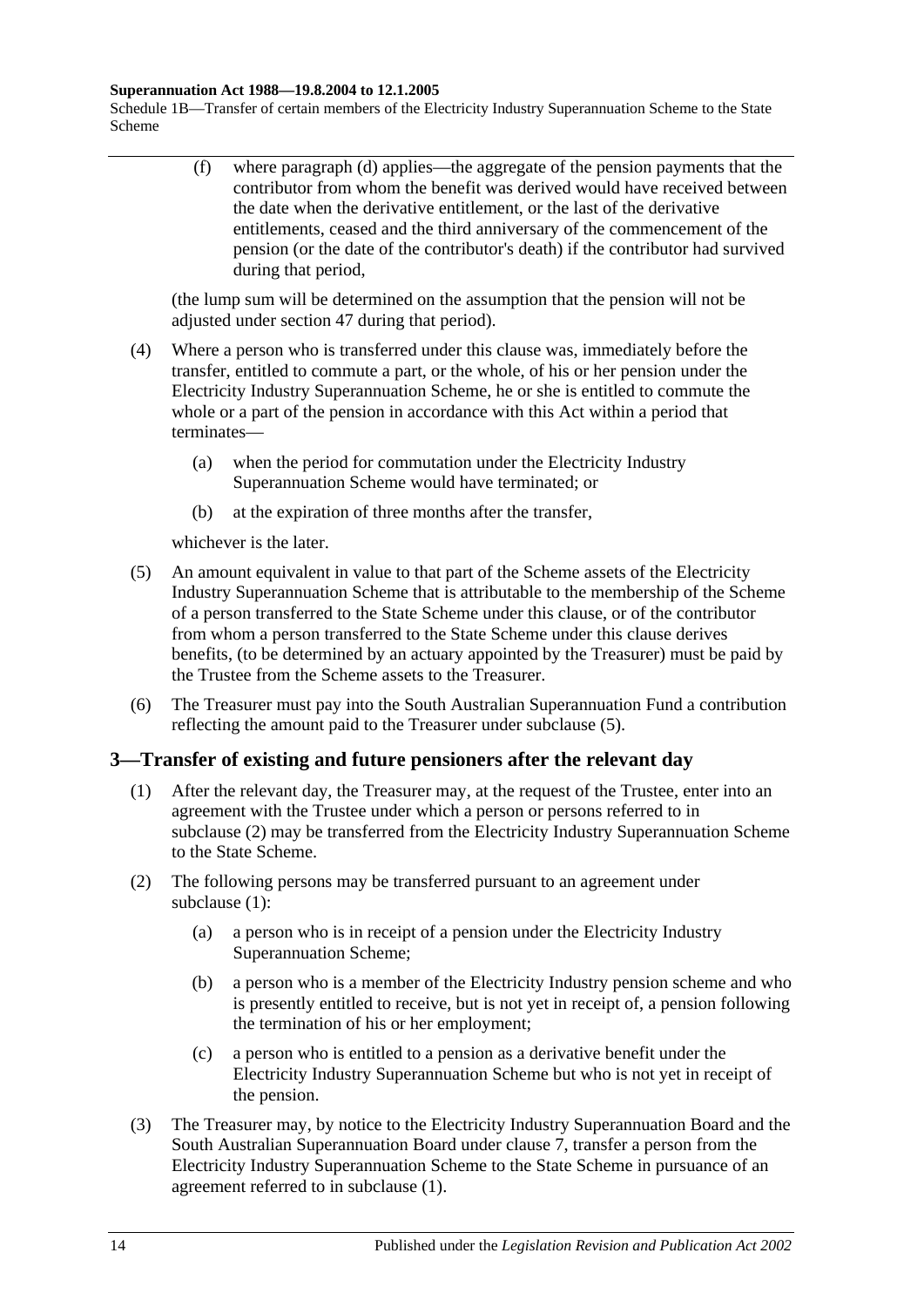#### **19.8.2004 to 12.1.2005—Superannuation Act 1988**

Transfer of certain members of the Electricity Industry Superannuation Scheme to the State Scheme—Schedule 1B

- <span id="page-108-0"></span>(4) A person transferred under [subclause](#page-107-0) (3)—
	- (a) is, in the case of a person who was in receipt of a pension at the time of transfer, entitled to a pension under this Act which, at the time of transfer, is of equivalent value to the pension he or she was receiving immediately before the transfer; and
	- (b) is, in the case of a person referred to in [subclause](#page-107-1) (2)(b) or [\(c\),](#page-107-2) entitled to a pension under this Act which, at the time of transfer, is of equivalent value to the initial pension that he or she would have received if he or she had not been transferred; and
	- (c) except in the case of a person entitled to a derivative benefit, will be taken to be an old scheme contributor; and
	- (d) in the case of a person who is entitled to a derivative benefit, will be taken to derive the benefit from an old scheme contributor.
- <span id="page-108-2"></span><span id="page-108-1"></span> $(5)$  If—
	- (a) an old scheme contributor referred to in [subclause](#page-108-0) (4) who was in receipt of, or was entitled to, a pension at the time of transfer, dies before the expiration of three years after he or she first became entitled to a pension under the Electricity Industry Superannuation Scheme; or
	- (b) a person—
		- (i) referred to in [subclause](#page-108-0) (4) who was in receipt of, or was entitled to, a derivative pension at the time of transfer; or
		- (ii) who is entitled to a derivative benefit from an old scheme contributor referred to in [paragraph](#page-108-1) (a),

dies before the expiration of three years after the contributor from whom the benefit was derived—

- (iii) first became entitled to a pension under the Electricity Industry Superannuation Scheme; or
- (iv) died while still in employment without ever becoming entitled to such a pension,

<span id="page-108-3"></span>and—

- (c) in the case referred to in [paragraph](#page-108-1) (a), no one is entitled to a derivative benefit under this Act in respect of the contributor; or
- <span id="page-108-4"></span>(d) in a case referred to in [paragraph](#page-108-2) (b), all derivative entitlements have ceased before the expiration of that period,

the contributor's estate is entitled to a lump sum equivalent to—

(e) where [paragraph](#page-108-3) (c) applies—the aggregate of the pension payments that the contributor would have received between the date of death and the third anniversary of the commencement of the pension if he or she had survived; or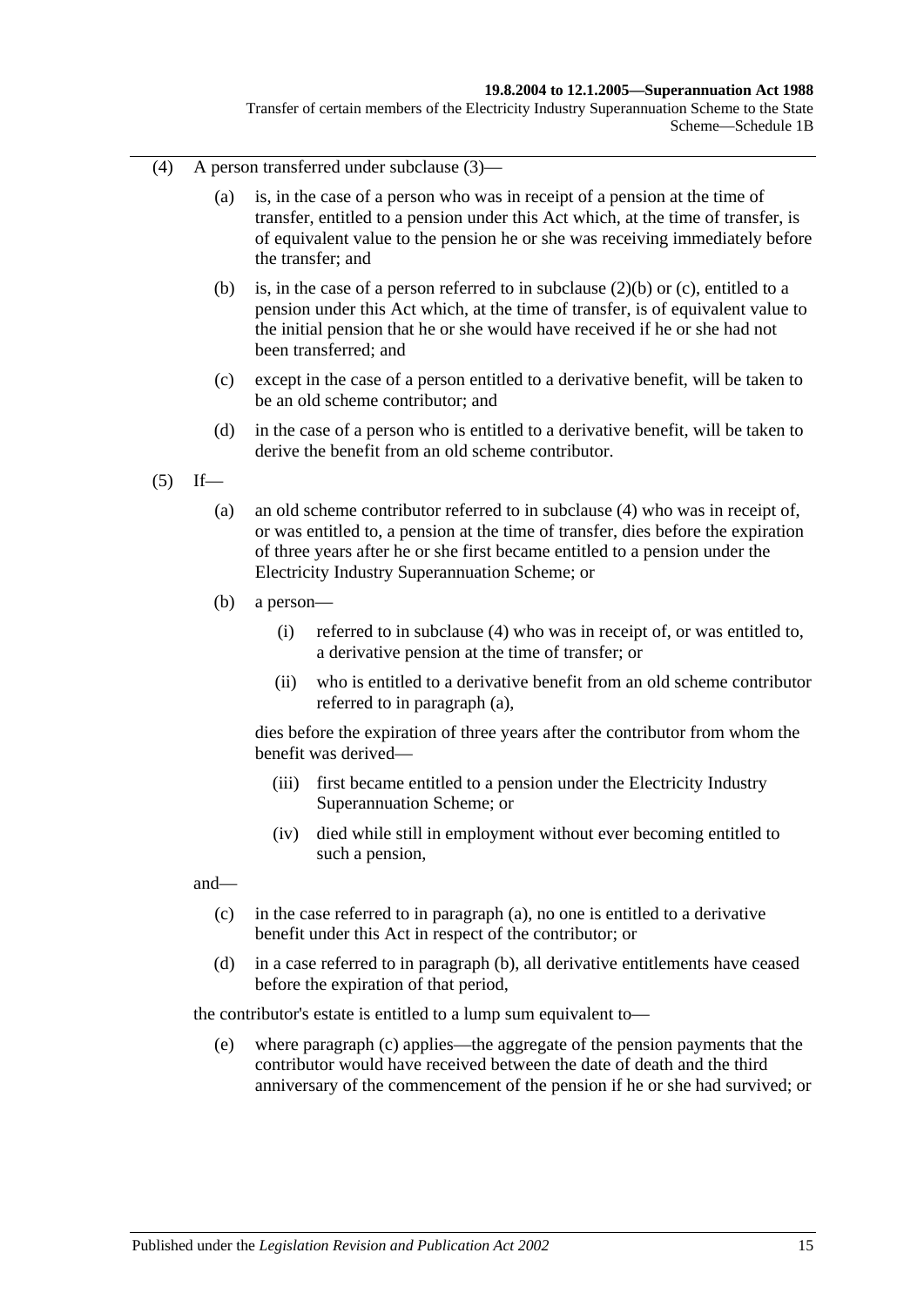#### **Superannuation Act 1988—19.8.2004 to 12.1.2005**

Schedule 1B—Transfer of certain members of the Electricity Industry Superannuation Scheme to the State Scheme

> (f) where [paragraph](#page-108-4) (d) applies—the aggregate of the pension payments that the contributor from whom the benefit was derived would have received between the date when the derivative entitlement, or the last of the derivative entitlements, ceased and the third anniversary of the commencement of the pension (or the date of the contributor's death) if the contributor had survived during that period,

(the lump sum will be determined on the assumption that the pension will not be adjusted under [section](#page-87-0) 47 during that period).

- (6) Where a person who is transferred under this clause was, immediately before the transfer, entitled to commute a part, or the whole, of his or her pension under the Electricity Industry Superannuation Scheme, he or she is entitled to commute the whole or a part of the pension in accordance with this Act within a period that terminates—
	- (a) when the period for commutation under the Electricity Industry Superannuation Scheme would have terminated; or
	- (b) at the expiration of three months after the transfer,

whichever is the later.

- <span id="page-109-0"></span>(7) An amount equivalent in value to that part of the Scheme assets of the Electricity Industry Superannuation Scheme that is attributable to the contributions (and the interest and other income and other accretions arising from investment of those contributions) to the Scheme of a person transferred to the State Scheme under this clause who was in receipt of, or entitled to, a pension at the time of transfer, or of the contributor from whom a person transferred to the State Scheme under this clause derives benefits, (to be determined by an actuary appointed by the Treasurer) must be paid by the Trustee from the Scheme assets to the Treasurer.
- (8) The Treasurer must pay into the South Australian Superannuation Fund a contribution reflecting the amount paid to the Treasurer under [subclause](#page-109-0) (7).
- (9) An amount equivalent in value to the aggregate value of the employer components of benefits payable under this Act to, or in respect of, persons transferred under this clause (to be determined by an actuary appointed by the Treasurer) must be paid by the Trustee from the Scheme assets of the Electricity Industry Superannuation Scheme to the Treasurer.

## <span id="page-109-2"></span>**4—Transfer of persons entitled to preserved benefits**

- (1) The Treasurer may, by notice to the Electricity Industry Superannuation Board and the South Australian Superannuation Board under [clause](#page-113-0) 7 before the relevant day, transfer a person referred to in [subclause](#page-109-1) (2) from the Electricity Industry Superannuation Scheme to the State Scheme.
- <span id="page-109-1"></span>(2) A person who—
	- (a) is a member of the Electricity Industry pension scheme or either of the contributory lump sum schemes; and
	- (b) is entitled to preserved benefits in the relevant scheme; and
	- (c) is not accruing benefits under any other division of the Electricity Industry Superannuation Scheme,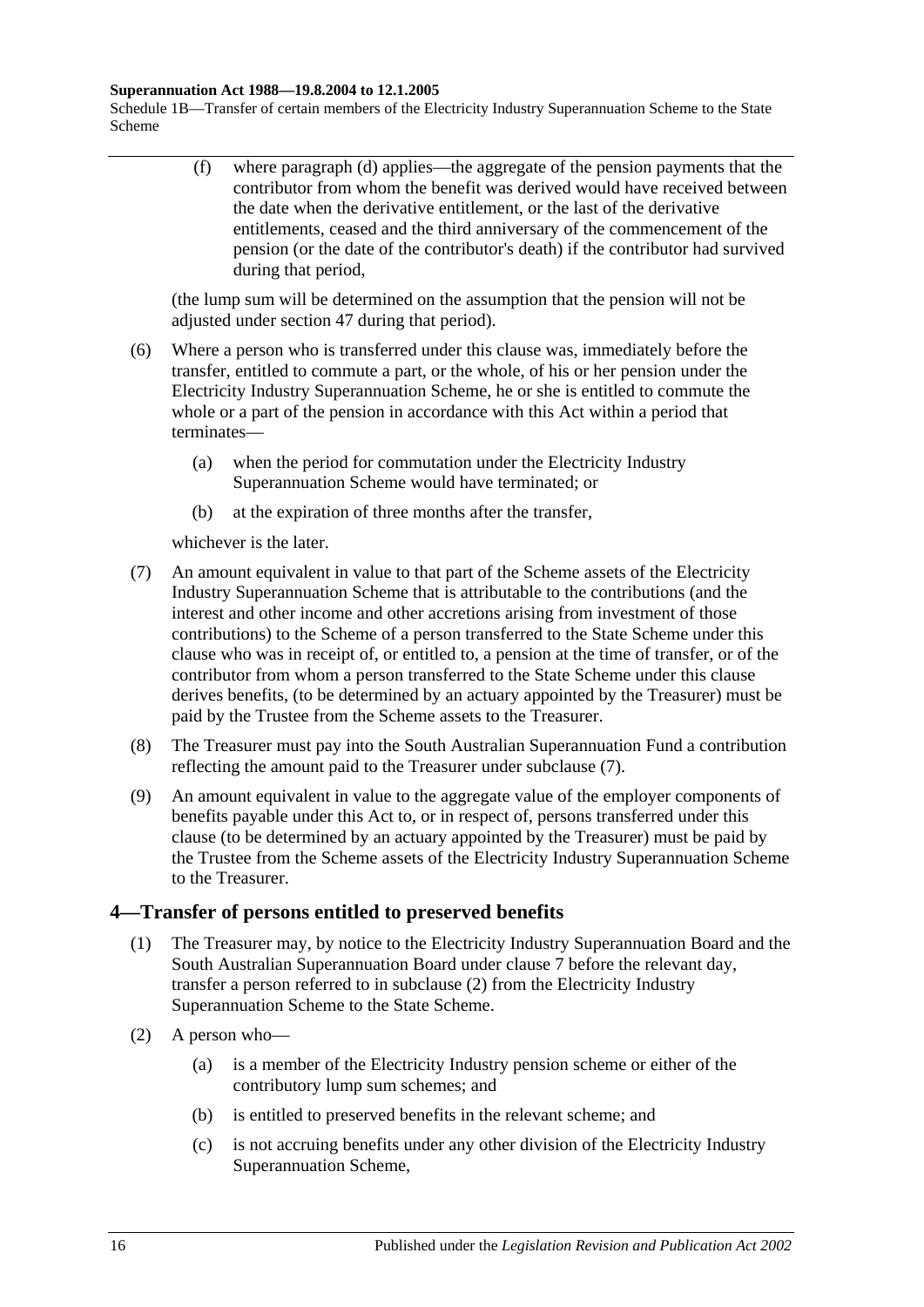may be transferred under this clause.

- (3) After the transfer—
	- (a) a person who had been a member of the Electricity Industry pension scheme will be taken to be an old scheme contributor under this Act; and
	- (b) a person who had been a member of either of the contributory lump sum schemes will be taken to be a new scheme contributor under this Act.
- <span id="page-110-0"></span>(4) The South Australian Superannuation Board must open a contribution account in the name of each person transferred under this clause and must credit to the account an amount equivalent to the amount standing to the credit of the person's contribution account in the Electricity Industry Superannuation Scheme immediately before the transfer.
- <span id="page-110-1"></span>(5) An amount equivalent to the aggregate of the amounts credited to contribution accounts under [subclause](#page-110-0) (4) must be paid by the Trustee from the Scheme assets of the Electricity Industry Superannuation Scheme to the Treasurer.
- (6) The Treasurer must pay into the South Australian Superannuation Fund a contribution reflecting the amount paid to the Treasurer under [subclause](#page-110-1) (5).
- <span id="page-110-3"></span><span id="page-110-2"></span>(7) Where—
	- (a) a person who was a member of the Electricity Industry pension scheme before being transferred to the State Scheme under [subclause](#page-109-2) (1) or the spouse or eligible child of such a person is entitled to a pension under [section](#page-63-0) 39(5), the pension will—
		- (i) in the case of a retirement pension or an invalid pension payable to the person—be equivalent to his or her notional pension;
		- (ii) in the case of a pension payable to a spouse or eligible child—be determined in accordance with [section](#page-57-0) 38 on the basis that the person's notional pension as defined in [subclause](#page-111-0) (8) is the notional pension referred to in [section](#page-57-0) 38;
	- (b) the estate of a person referred to in [paragraph](#page-110-2) (a) is entitled to a lump sum under section  $39(5)(e)$  or [\(f\),](#page-64-1) the lump sum will—
		- (i) where section  $39(5)(e)$  applies—be the amount stated in [section](#page-65-0) 39(8a);
		- (ii) where section  $39(5)(f)$  applies—be the aggregate of the following amounts:
			- (A) an employee component (to be charged against the person's contribution account) equivalent to the amount standing to the credit of that account; and
			- (B) an employer component being an amount equivalent to 1.8 times the employee component.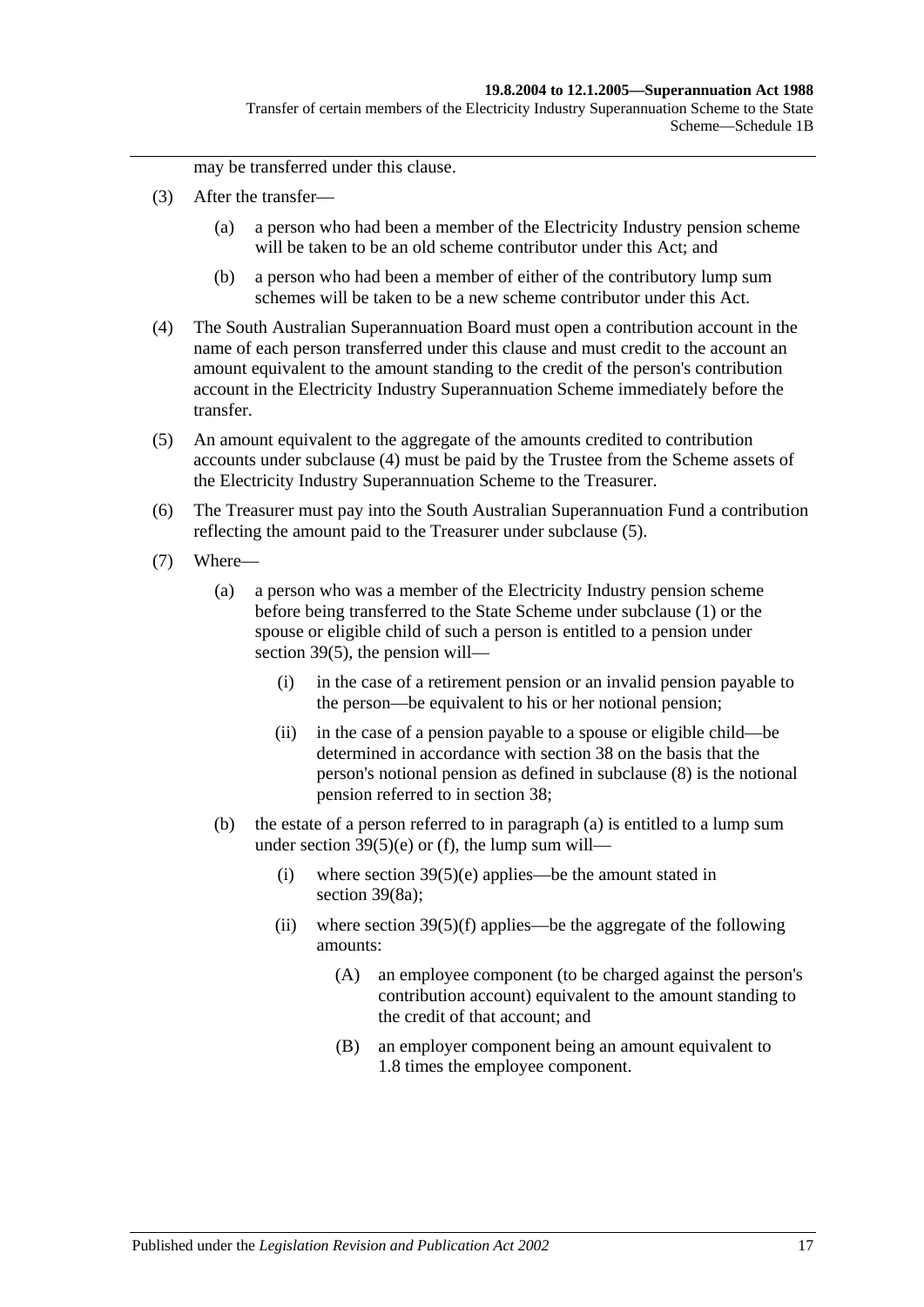#### **Superannuation Act 1988—19.8.2004 to 12.1.2005**

Schedule 1B—Transfer of certain members of the Electricity Industry Superannuation Scheme to the State Scheme

<span id="page-111-0"></span>(8) In [subclause](#page-110-3) (7)—

*notional pension* in relation to a person means the pension that the person would have been entitled to receive under the Electricity Industry pension scheme if he or she had become entitled to receive that pension immediately before being transferred to the State Scheme adjusted to reflect changes in the Consumer Price Index from the date on which the person was transferred;

*spouse* means a person referred to in [section](#page-57-1) 38(1a).

- <span id="page-111-1"></span>(9) A person who was a member of either of the contributory lump sum schemes before being transferred to the State Scheme under [subclause](#page-109-2) (1) will (or, where the person has died, the spouse or estate of the person will) be entitled to a lump sum under [section](#page-28-0) 28(2) that is the aggregate of the following amounts:
	- (a) an employee component (to be charged against the person's contribution account) equivalent to the amount standing to the credit of that account; and
	- (b) the person's notional employer component adjusted to reflect changes in the Consumer Price Index from the date on which the person was transferred.
- $(10)$  In [subclause](#page-111-1)  $(9)$ —

*notional employer component* in relation to a person means the employer component that the person would have been entitled to receive under the contributory lump sum scheme if he or she had become entitled to receive that component immediately before being transferred to the State Scheme.

### <span id="page-111-4"></span>**5—Transfer of certain other persons**

- (1) The Treasurer may, with the consent of the person, by notice to the Electricity Industry Superannuation Board and the South Australian Superannuation Board under [clause](#page-113-0) 7, transfer a person who is a member of the Electricity Industry Superannuation Scheme and who also falls within the definition of *employee* in [section](#page-4-0) 4 from that scheme to the State Scheme.
- (2) After the transfer—
	- (a) a person who had been a member of the Electricity Industry pension scheme will be taken to be an old scheme contributor under this Act; and
	- (b) a person who had been a member of either of the contributory lump sum schemes will be taken to be a new scheme contributor under this Act.
- <span id="page-111-2"></span>(3) The South Australian Superannuation Board must open a contribution account in the name of each person transferred under this clause and must credit to the account an amount equivalent to the amount standing to the credit of the person's contribution account in the Electricity Industry Superannuation Scheme immediately before the transfer.
- <span id="page-111-3"></span>(4) An amount equivalent to the aggregate of the amounts credited to contribution accounts under [subclause](#page-111-2) (3) must be paid by the Trustee from the Scheme assets of the Electricity Industry Superannuation Scheme to the Treasurer.
- (5) The Treasurer must pay into the South Australian Superannuation Fund a contribution reflecting the amount paid to the Treasurer under [subclause](#page-111-3) (4).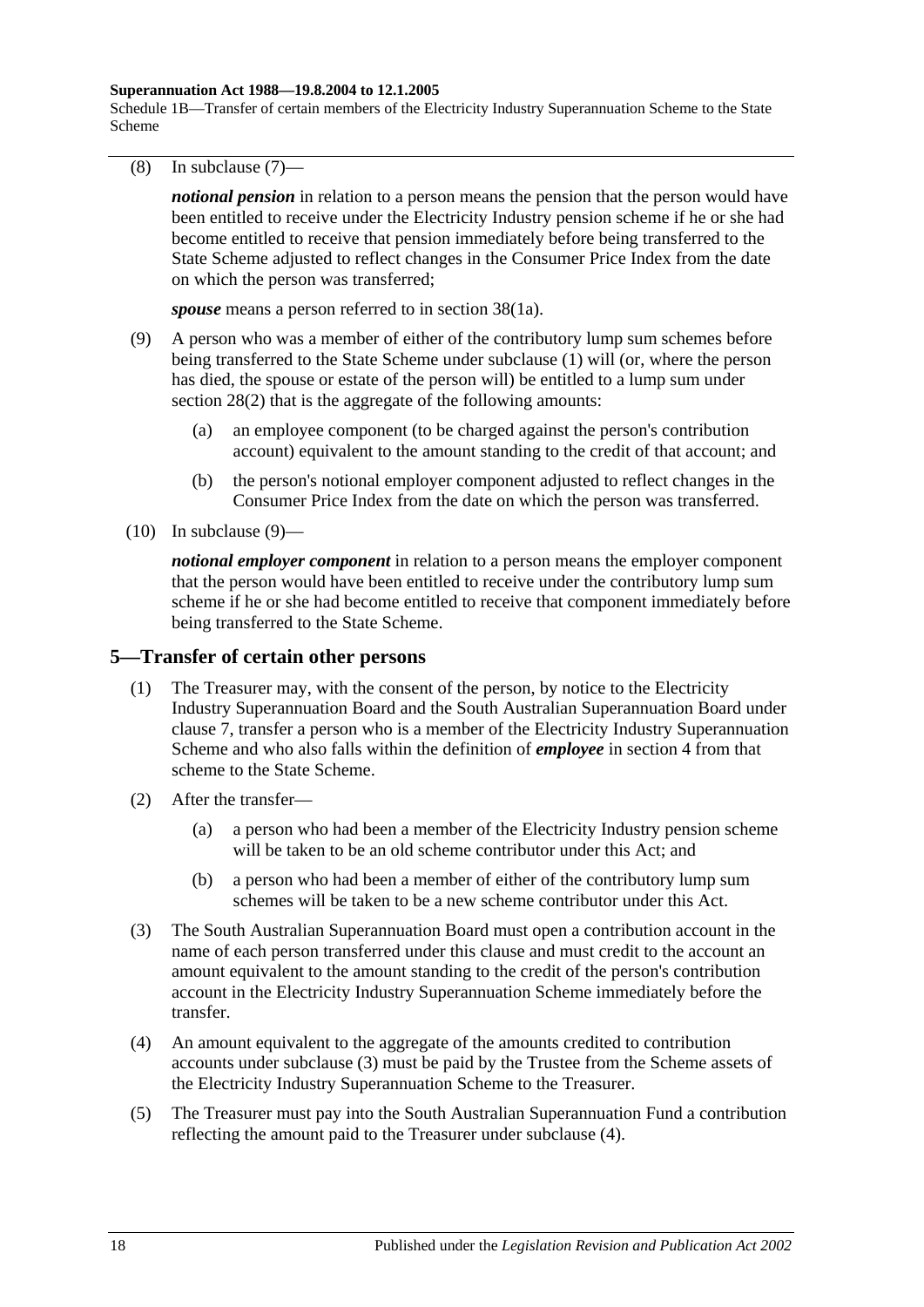- <span id="page-112-0"></span>(6) An amount equivalent in value to the aggregate value of the employer components of those parts of benefits payable under this Act to, or in respect of, persons transferred under this clause that are attributable to contributors' employment up to the time of transfer (to be determined by an actuary appointed by the Treasurer) must be paid by the Trustee from the Scheme assets of the Electricity Industry Superannuation Scheme to the Treasurer.
- (7) The Minister must attribute to each person transferred under this clause (other than a person who was immediately before the transfer a member of Division 4 of the Electricity Industry Superannuation Scheme) a number of contribution points that is sufficient—
	- (a) to provide the person with an accrued entitlement under this Act at the time of transfer that is not less than his or her accrued entitlement under the Electricity Industry Superannuation Scheme immediately before the transfer; and
	- (b) in the case of a person who was entitled to defined benefits under the Electricity Industry Superannuation Scheme, to ensure that the level of benefits on retirement at age 60 that the person was to be entitled to under that Scheme are maintained.
- (8) The Treasurer must pay into the South Australian Superannuation Fund a contribution reflecting the amount paid to the Treasurer under [subclause](#page-112-0) (6) in respect of persons who were immediately before the transfer members of Division 4 of the Electricity Industry Superannuation Scheme, and the South Australian Superannuation Board must open an account under [section](#page-88-0) 47B in the name of each person transferred from Division 4 and credit to each account that part of the contribution paid by the Treasurer that is attributable to the person in whose name the account has been opened.
- (9) In the application of [Part 4](#page-26-0) in relation to a person transferred under this clause who was, immediately before the transfer, a member of Division 4 of the Electricity Industry Superannuation Scheme—
	- (a) the number "4.5" wherever appearing in a formula in that Part will be changed to "4.9"; and
	- (b) the number "3.86" wherever appearing in such a formula will be changed to "4.2"; and
	- (c) the number "420" wherever appearing in such a formula will be changed to "360".
- (10) Subject to an election under [subclause](#page-112-1) (11), a person transferred under this clause is required to contribute at the rate of 6 per cent of salary until he or she makes an election under [section](#page-22-0) 23 to contribute at some other rate.
- <span id="page-112-1"></span>(11) A person may, within 14 days after service of a notice under [clause](#page-113-1) 7(3), elect, in a manner approved by the Board, to contribute at any of the rates set out in [section](#page-22-0) 23.
- (12) The Board may, in a particular case, extend the period of 14 days referred to in [subclause](#page-112-1)  $(11)$ .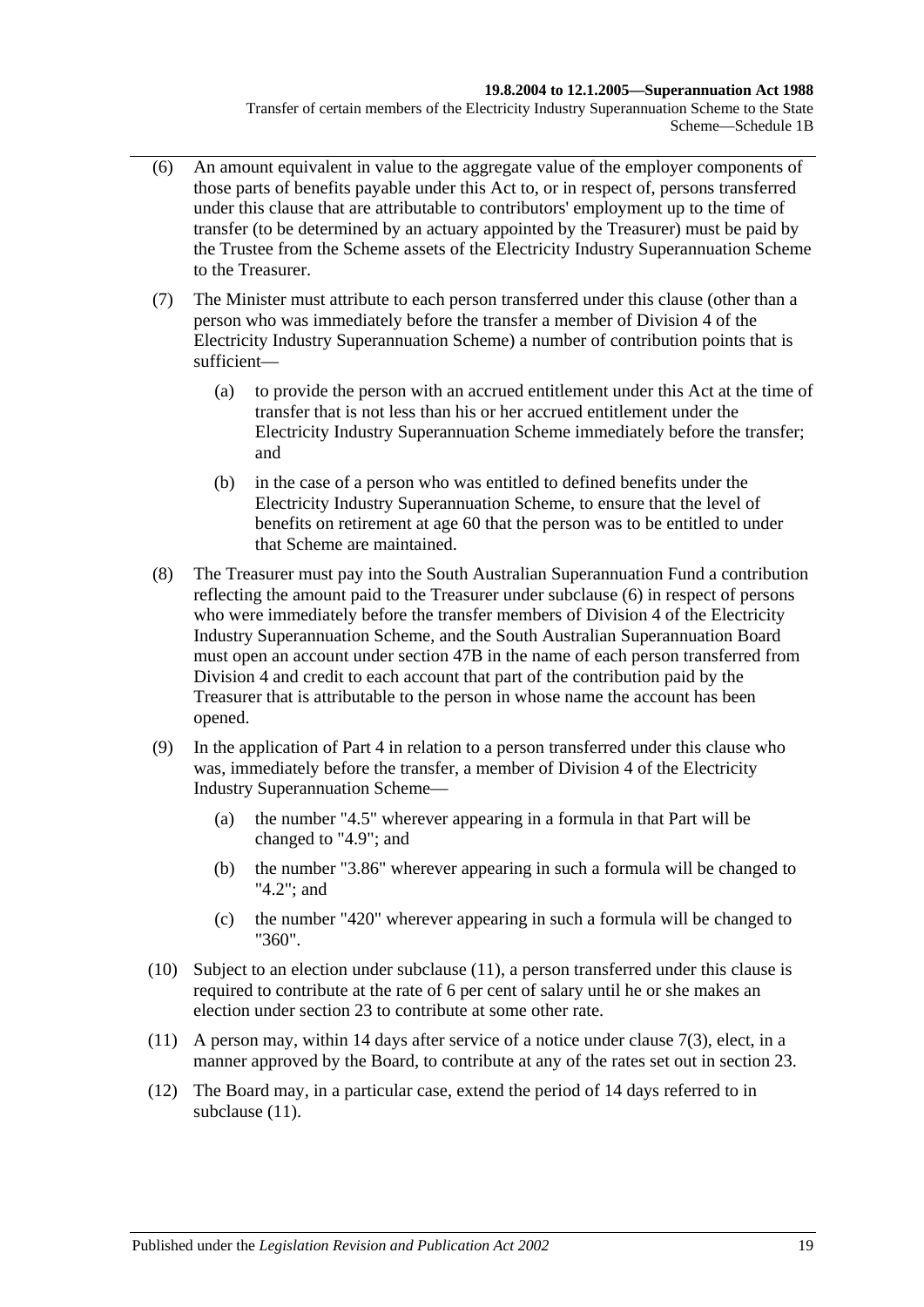#### **Superannuation Act 1988—19.8.2004 to 12.1.2005**

Schedule 1B—Transfer of certain members of the Electricity Industry Superannuation Scheme to the State Scheme

# **Part 3—General**

## **6—Employer contributions**

- (1) Money standing to the credit of the fund or funds referred to in clause 18A of Schedule 1 of the *[Electricity Corporations Act](http://www.legislation.sa.gov.au/index.aspx?action=legref&type=act&legtitle=Electricity%20Corporations%20Act%201994) 1994* (before its repeal by the *[Electricity Corporations \(Restructuring and Disposal\) Act](http://www.legislation.sa.gov.au/index.aspx?action=legref&type=act&legtitle=Electricity%20Corporations%20(Restructuring%20and%20Disposal)%20Act%201999) 1999*) must be paid to the Treasurer.
- (2) The employer of a person who has been transferred to the State Scheme under [clause](#page-111-4) 5 will be taken to have entered into an arrangement with the Board under [section](#page-12-0) 5.
- (3) The terms of the arrangement will be determined by the Treasurer after consultation with the employer.

## <span id="page-113-2"></span><span id="page-113-0"></span>**7—Notices**

- (1) The Treasurer may serve notice on the Electricity Industry Superannuation Board and the South Australian Superannuation Board transferring a member or members of the Electricity Industry Superannuation Scheme to the State Scheme under this Schedule.
- (2) The notice must—
	- (a) be in writing; and
	- (b) identify the member or members to whom it applies; and
	- (c) identify the clause of this Schedule in relation to which it will operate.
- <span id="page-113-1"></span>(3) On receipt of a notice under [subclause](#page-113-2) (1), the Electricity Industry Superannuation Board must give notice to each member transferred advising him or her of the transfer.

## **8—Cessation of entitlements under the Electricity Industry Superannuation Scheme**

On the transfer of a person to the State Scheme under this Schedule, his or her entitlements under the Electricity Industry Superannuation Scheme cease.

### <span id="page-113-3"></span>**9—Power to obtain information**

- (1) The South Australian Superannuation Board may, from time to time, require the Electricity Industry Superannuation Board to provide it with information in its possession relating to persons transferred to the State Scheme under this Schedule.
- (2) Despite any other Act or law to the contrary, the Electricity Industry Superannuation Board must comply with a requirement under [subclause](#page-113-3) (1).

## **10—Transfer effective despite** *Electricity Corporations Act 1994*

Transfers under this Schedule have effect despite provisions of Schedule 1 of the *[Electricity Corporations Act](http://www.legislation.sa.gov.au/index.aspx?action=legref&type=act&legtitle=Electricity%20Corporations%20Act%201994) 1994* as to membership of the Electricity Industry Superannuation Scheme.

### **11—Regulations may be made for transitional purposes**

(1) The Governor may, by regulation, make provisions of a transitional nature in relation to the transfer of persons under this Schedule to the State Scheme.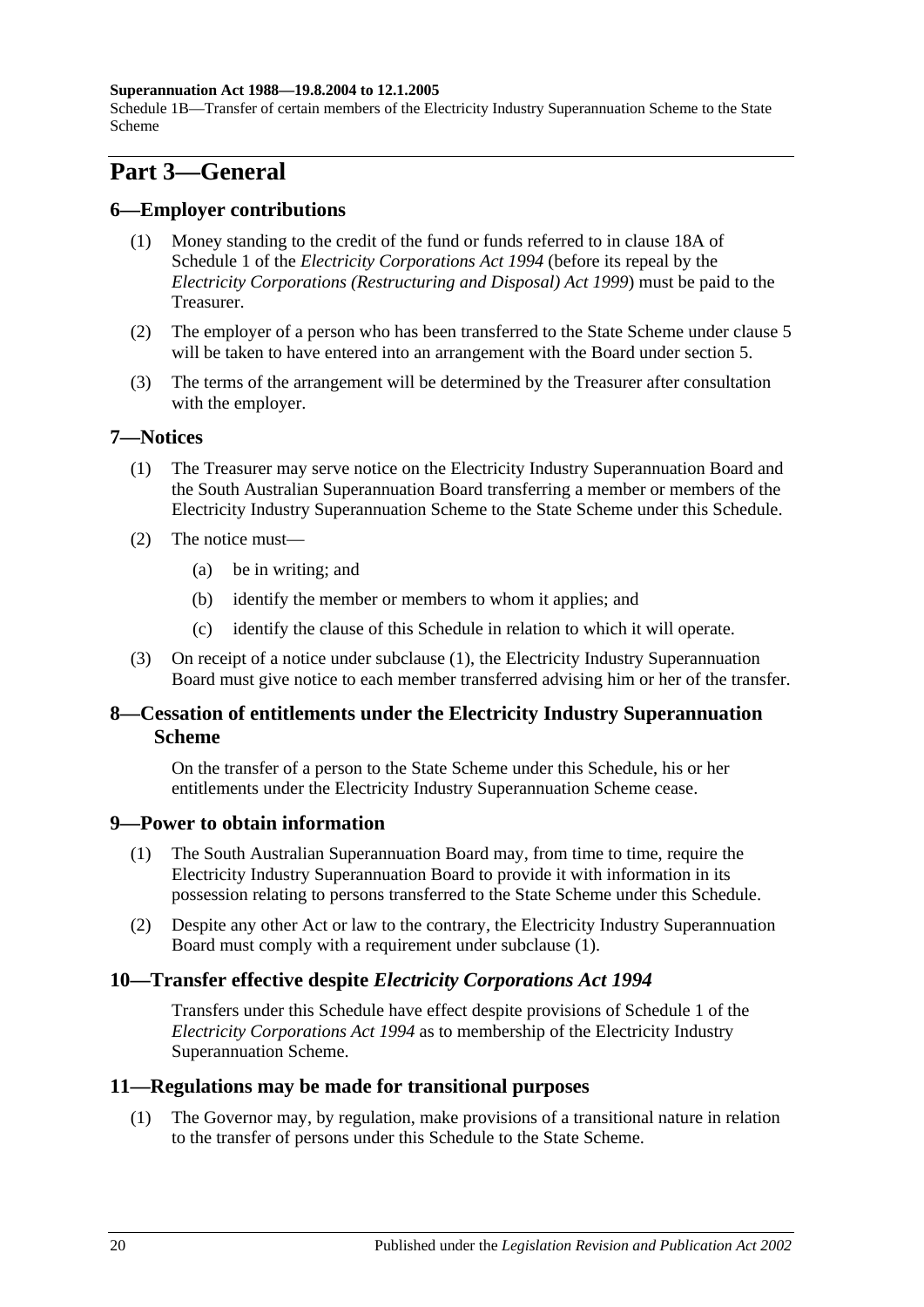#### **19.8.2004 to 12.1.2005—Superannuation Act 1988**

Transfer of certain members of the Electricity Industry Superannuation Scheme to the State Scheme—Schedule 1B

(2) A regulation made under this clause may—

- (a) modify the provisions of this Act in their application to a person transferred under this Schedule;
- (b) operate prospectively or retrospectively from a date specified in the regulation.

# **Schedule 2**

| Value of A       | Corresponding<br>Value of C | Value of A | Corresponding<br>Value of C | Value of A | Corresponding<br>Value of C |
|------------------|-----------------------------|------------|-----------------------------|------------|-----------------------------|
| $\boldsymbol{0}$ | 0.1378                      | 30         | 0.2150                      | 60         | 0.2890                      |
| $\mathbf{1}$     | 0.1404                      | 31         | 0.2175                      | 61         | 0.2914                      |
| $\mathfrak{2}$   | 0.1430                      | 32         | 0.2200                      | 62         | 0.2938                      |
| 3                | 0.1457                      | 33         | 0.2225                      | 63         | 0.2962                      |
| $\overline{4}$   | 0.1483                      | 34         | 0.2250                      | 64         | 0.2986                      |
| $\sqrt{5}$       | 0.1509                      | 35         | 0.2275                      | 65         | 0.3010                      |
| 6                | 0.1535                      | 36         | 0.2300                      | 66         | 0.3034                      |
| $\tau$           | 0.1561                      | 37         | 0.2325                      | 67         | 0.3058                      |
| $8\,$            | 0.1587                      | 38         | 0.2350                      | 68         | 0.3082                      |
| 9                | 0.1613                      | 39         | 0.2375                      | 69         | 0.3106                      |
| 10               | 0.1639                      | 40         | 0.2400                      | 70         | 0.3129                      |
| 11               | 0.1665                      | 41         | 0.2425                      | 71         | 0.3153                      |
| 12               | 0.1690                      | 42         | 0.2450                      | 72         | 0.3177                      |
| 13               | 0.1716                      | 43         | 0.2474                      | 73         | 0.3201                      |
| 14               | 0.1742                      | 44         | 0.2499                      | 74         | 0.3224                      |
| 15               | 0.1768                      | 45         | 0.2524                      | 75         | 0.3248                      |
| 16               | 0.1794                      | 46         | 0.2548                      | 76         | 0.3272                      |
| 17               | 0.1819                      | 47         | 0.2573                      | 77         | 0.3295                      |
| 18               | 0.1845                      | 48         | 0.2598                      | 78         | 0.3319                      |
| 19               | 0.1870                      | 49         | 0.2622                      | 79         | 0.3342                      |
| 20               | 0.1896                      | 50         | 0.2647                      | 80         | 0.3366                      |
| 21               | 0.1922                      | 51         | 0.2671                      | 81         | 0.3389                      |
| 22               | 0.1947                      | 52         | 0.2696                      | 82         | 0.3412                      |
| 23               | 0.1972                      | 53         | 0.2720                      | 83         | 0.3436                      |
| 24               | 0.1998                      | 54         | 0.2744                      | 84         | 0.3459                      |
| 25               | 0.2023                      | 55         | 0.2769                      | 85         | 0.3482                      |
| 26               | 0.2049                      | 56         | 0.2793                      | 86         | 0.3506                      |
| 27               | 0.2074                      | 57         | 0.2817                      | 87         | 0.3529                      |
| 28               | 0.2099                      | 58         | 0.2841                      | 88         | 0.3552                      |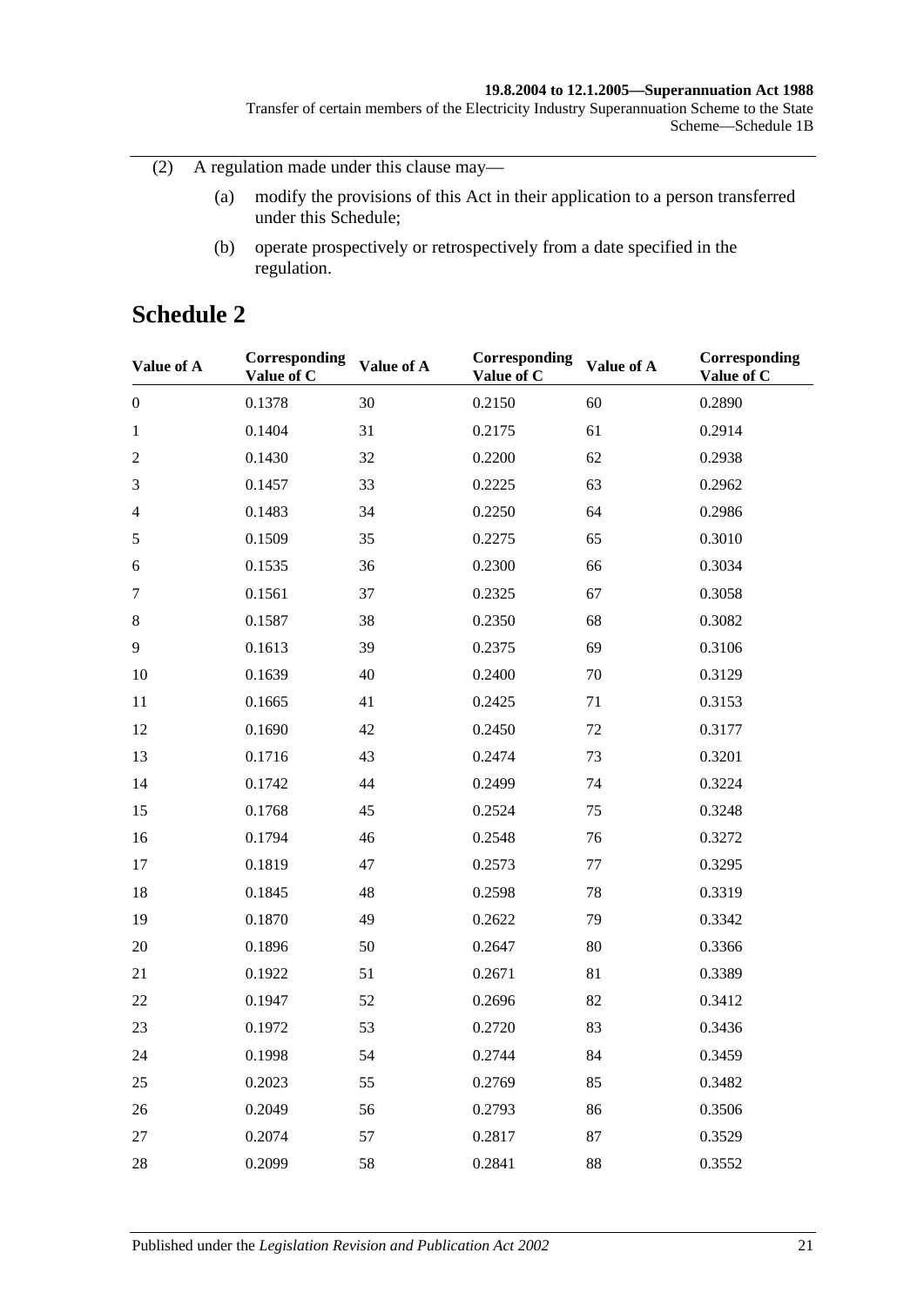| Value of A | Corresponding<br>Value of C | Value of A | Corresponding<br>Value of C | Value of A | Corresponding<br>Value of C |
|------------|-----------------------------|------------|-----------------------------|------------|-----------------------------|
| 29         | 0.2124                      | 59         | 0.2866                      | 89         | 0.3575                      |
| 90         | 0.3598                      | 120        | 0.4275                      | 150        | 0.4921                      |
| 91         | 0.3621                      | 121        | 0.4297                      | 151        | 0.4942                      |
| 92         | 0.3644                      | 122        | 0.4319                      | 152        | 0.4962                      |
| 93         | 0.3667                      | 123        | 0.4341                      | 153        | 0.4983                      |
| 94         | 0.3690                      | 124        | 0.4363                      | 154        | 0.5004                      |
| 95         | 0.3713                      | 125        | 0.4385                      | 155        | 0.5025                      |
| 96         | 0.3736                      | 126        | 0.4407                      | 156        | 0.5046                      |
| 97         | 0.3759                      | 127        | 0.4429                      | 157        | 0.5067                      |
| 98         | 0.3782                      | 128        | 0.4450                      | 158        | 0.5087                      |
| 99         | 0.3805                      | 129        | 0.4472                      | 159        | 0.5108                      |
| 100        | 0.3827                      | 130        | 0.4494                      | 160        | 0.5129                      |
| 101        | 0.3850                      | 131        | 0.4516                      | 161        | 0.5149                      |
| 102        | 0.3873                      | 132        | 0.4537                      | 162        | 0.5170                      |
| 103        | 0.3896                      | 133        | 0.4559                      | 163        | 0.5190                      |
| 104        | 0.3918                      | 134        | 0.4580                      | 164        | 0.5211                      |
| 105        | 0.3941                      | 135        | 0.4602                      | 165        | 0.5231                      |
| 106        | 0.3963                      | 136        | 0.4623                      | 166        | 0.5252                      |
| 107        | 0.3986                      | 137        | 0.4645                      | 167        | 0.5272                      |
| 108        | 0.4008                      | 138        | 0.4666                      | 168        | 0.5293                      |
| 109        | 0.4031                      | 139        | 0.4688                      | 169        | 0.5313                      |
| 110        | 0.4053                      | 140        | 0.4609                      | 170        | 0.5333                      |
| 111        | 0.4075                      | 141        | 0.4730                      | 171        | 0.5354                      |
| 112        | 0.4098                      | 142        | 0.4752                      | 172        | 0.5374                      |
| 113        | 0.4120                      | 143        | 0.4773                      | 173        | 0.5394                      |
| 114        | 0.4142                      | 144        | 0.4794                      | 174        | 0.5414                      |
| 115        | 0.4165                      | 145        | 0.4815                      | 175        | 0.5434                      |
| 116        | 0.4187                      | 146        | 0.4836                      | 176        | 0.5454                      |
| 117        | 0.4209                      | 147        | 0.4857                      | 177        | 0.5474                      |
| 118        | 0.4231                      | 148        | 0.4879                      | 178        | 0.5494                      |
| 119        | 0.4253                      | 149        | 0.4900                      | 179        | 0.5514                      |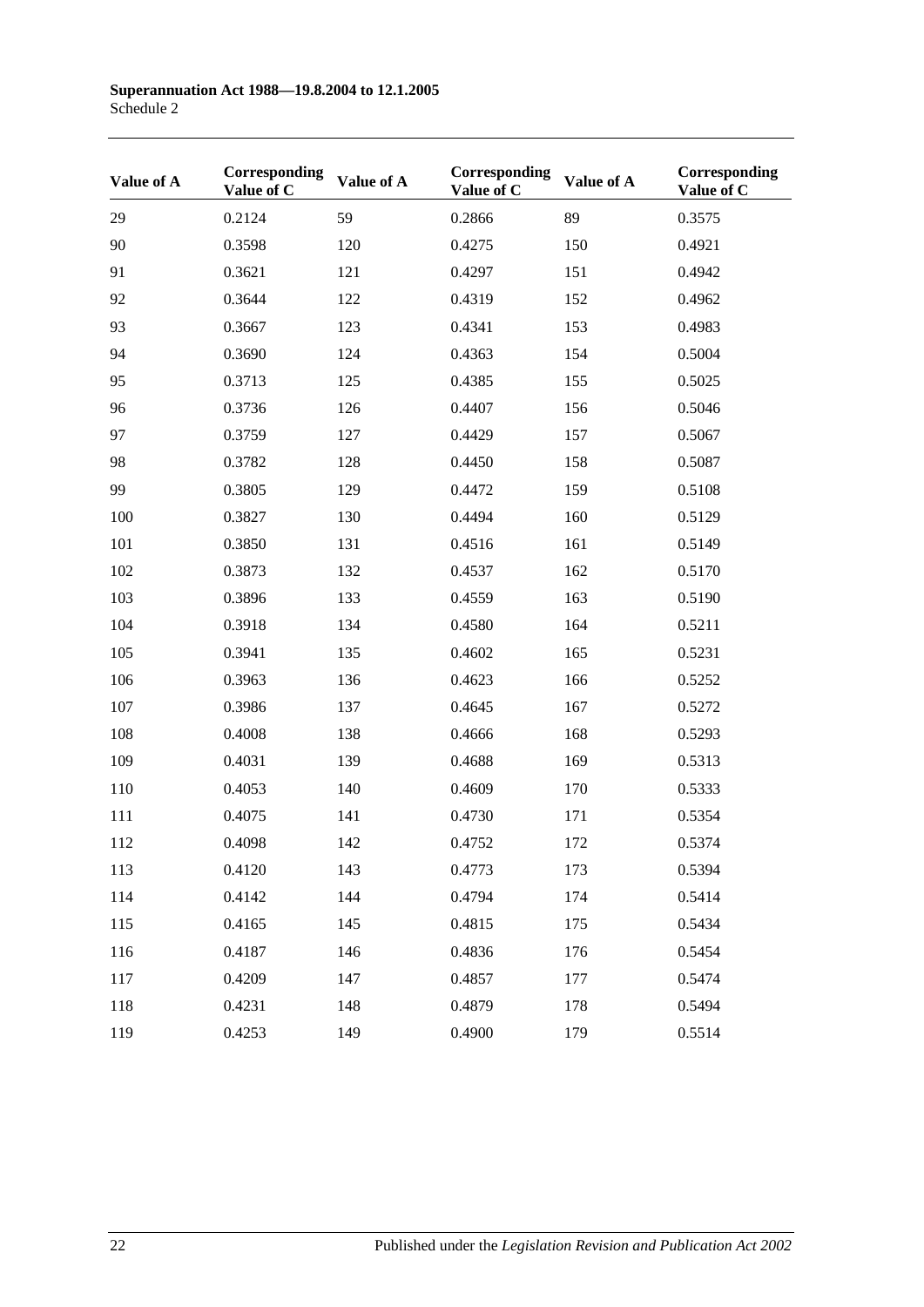| Value of A | Corresponding | Value of A | Corresponding | Value of A | Corresponding |
|------------|---------------|------------|---------------|------------|---------------|
|            | Value of C    |            | Value of C    |            | Value of C    |
| 180        | 0.5534        | 210        | 0.6116        | 240        | 0.6667        |
| 181        | 0.5554        | 211        | 0.6135        | 241        | 0.6673        |
| 182        | 0.5574        | 212        | 0.6154        | 242        | 0.6678        |
| 183        | 0.5594        | 213        | 0.6173        | 243        | 0.6684        |
| 184        | 0.5614        | 214        | 0.6192        | 244        | 0.6689        |
| 185        | 0.5634        | 215        | 0.6210        | 245        | 0.6695        |
| 186        | 0.5653        | 216        | 0.6229        | 246        | 0.6700        |
| 187        | 0.5673        | 217        | 0.6248        | 247        | 0.6706        |
| 188        | 0.5693        | 218        | 0.6266        | 248        | 0.6712        |
| 189        | 0.5712        | 219        | 0.6285        | 249        | 0.6717        |
| 190        | 0.5732        | 220        | 0.6303        | 250        | 0.6723        |
| 191        | 0.5751        | 221        | 0.6322        | 251        | 0.6728        |
| 192        | 0.5771        | 222        | 0.6340        | 252        | 0.6734        |
| 193        | 0.5790        | 223        | 0.6359        | 253        | 0.6740        |
| 194        | 0.5810        | 224        | 0.6377        | 254        | 0.6745        |
| 195        | 0.5829        | 225        | 0.6396        | 255        | 0.6751        |
| 196        | 0.5849        | 226        | 0.6414        | 256        | 0.6756        |
| 197        | 0.5868        | 227        | 0.6432        | 257        | 0.6762        |
| 198        | 0.5887        | 228        | 0.6451        | 258        | 0.6767        |
| 199        | 0.5907        | 229        | 0.6469        | 259        | 0.6773        |
| 200        | 0.5926        | 230        | 0.6487        | 260        | 0.6778        |
| 201        | 0.5945        | 231        | 0.6505        | 262        | 0.6784        |
| 202        | 0.5964        | 232        | 0.6523        | 262        | 0.6789        |
| 203        | 0.5983        | 233        | 0.6541        | 263        | 0.6795        |
| 204        | 0.6003        | 234        | 0.6559        | 264        | 0.6800        |
| 205        | 0.6022        | 235        | 0.6577        | 265        | 0.6806        |
| 206        | 0.6041        | 236        | 0.6595        | 266        | 0.6811        |
| 207        | 0.6060        | 237        | 0.6613        | 267        | 0.6817        |
| 208        | 0.6079        | 238        | 0.6631        | 268        | 0.6822        |
| 209        | 0.6098        | 239        | 0.6649        | 269        | 0.6828        |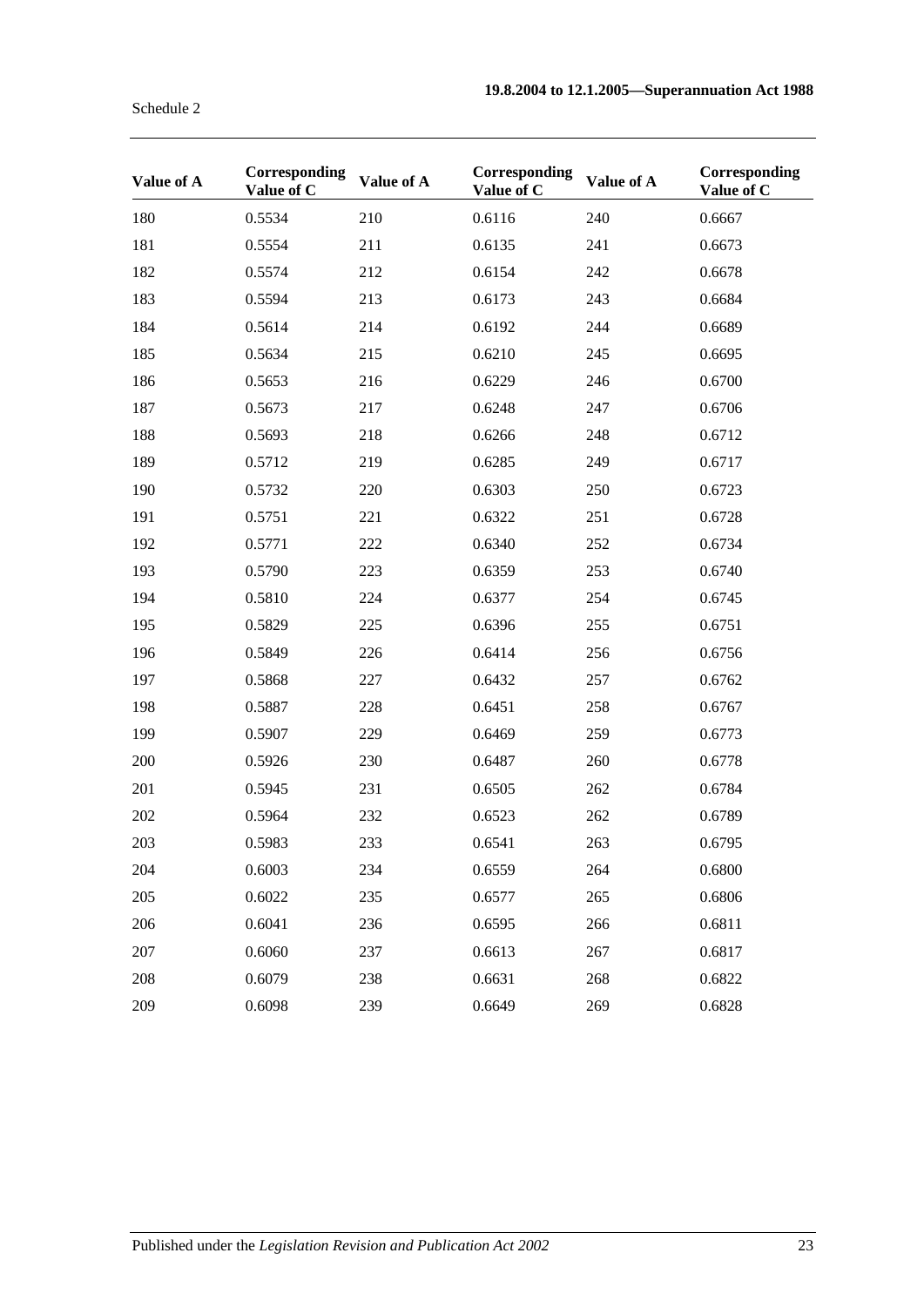| Value of A | Corresponding<br>Value of C | Value of A | Corresponding<br>Value of C | Value of A | Corresponding<br>Value of C |
|------------|-----------------------------|------------|-----------------------------|------------|-----------------------------|
| 270        | 0.6833                      | 300        | 0.7000                      | 330        | 0.7166                      |
| 271        | 0.6839                      | 301        | 0.7006                      | 331        | 0.7172                      |
| 272        | 0.6845                      | 302        | 0.7011                      | 332        | 0.7178                      |
| 273        | 0.6850                      | 303        | 0.7017                      | 333        | 0.7183                      |
| 274        | 0.6856                      | 304        | 0.7022                      | 334        | 0.7189                      |
| 275        | 0.6861                      | 305        | 0.7028                      | 335        | 0.7194                      |
| 276        | 0.6867                      | 306        | 0.7033                      | 336        | 0.7200                      |
| 277        | 0.6873                      | 307        | 0.7039                      | 337        | 0.7206                      |
| 278        | 0.6878                      | 308        | 0.7045                      | 338        | 0.7211                      |
| 279        | 0.6884                      | 309        | 0.7050                      | 339        | 0.7217                      |
| 280        | 0.6889                      | 310        | 0.7056                      | 340        | 0.7222                      |
| 281        | 0.6895                      | 311        | 0.7061                      | 341        | 0.7228                      |
| 282        | 0.6900                      | 312        | 0.7067                      | 342        | 0.7233                      |
| 283        | 0.6906                      | 313        | 0.7073                      | 343        | 0.7239                      |
| 284        | 0.6911                      | 314        | 0.7078                      | 344        | 0.7244                      |
| 285        | 0.6917                      | 315        | 0.7084                      | 345        | 0.7250                      |
| 286        | 0.6922                      | 316        | 0.7089                      | 346        | 0.7255                      |
| 287        | 0.6928                      | 317        | 0.7095                      | 347        | 0.7261                      |
| 288        | 0.6933                      | 318        | 0.7100                      | 348        | 0.7266                      |
| 289        | 0.6939                      | 319        | 0.7106                      | 349        | 0.7272                      |
| 290        | 0.6944                      | 320        | 0.7111                      | 350        | 0.7277                      |
| 291        | 0.6950                      | 321        | 0.7117                      | 351        | 0.7283                      |
| 292        | 0.6955                      | 322        | 0.7122                      | 352        | 0.7288                      |
| 293        | 0.6961                      | 323        | 0.7128                      | 353        | 0.7294                      |
| 294        | 0.6966                      | 324        | 0.7133                      | 354        | 0.7299                      |
| 295        | 0.6972                      | 325        | 0.7139                      | 355        | 0.7305                      |
| 296        | 0.6978                      | 326        | 0.7144                      | 356        | 0.7311                      |
| 297        | 0.6983                      | 327        | 0.7150                      | 357        | 0.7316                      |
| 298        | 0.6989                      | 328        | 0.7155                      | 358        | 0.7322                      |
| 299        | 0.6994                      | 329        | 0.7161                      | 359        | 0.7327                      |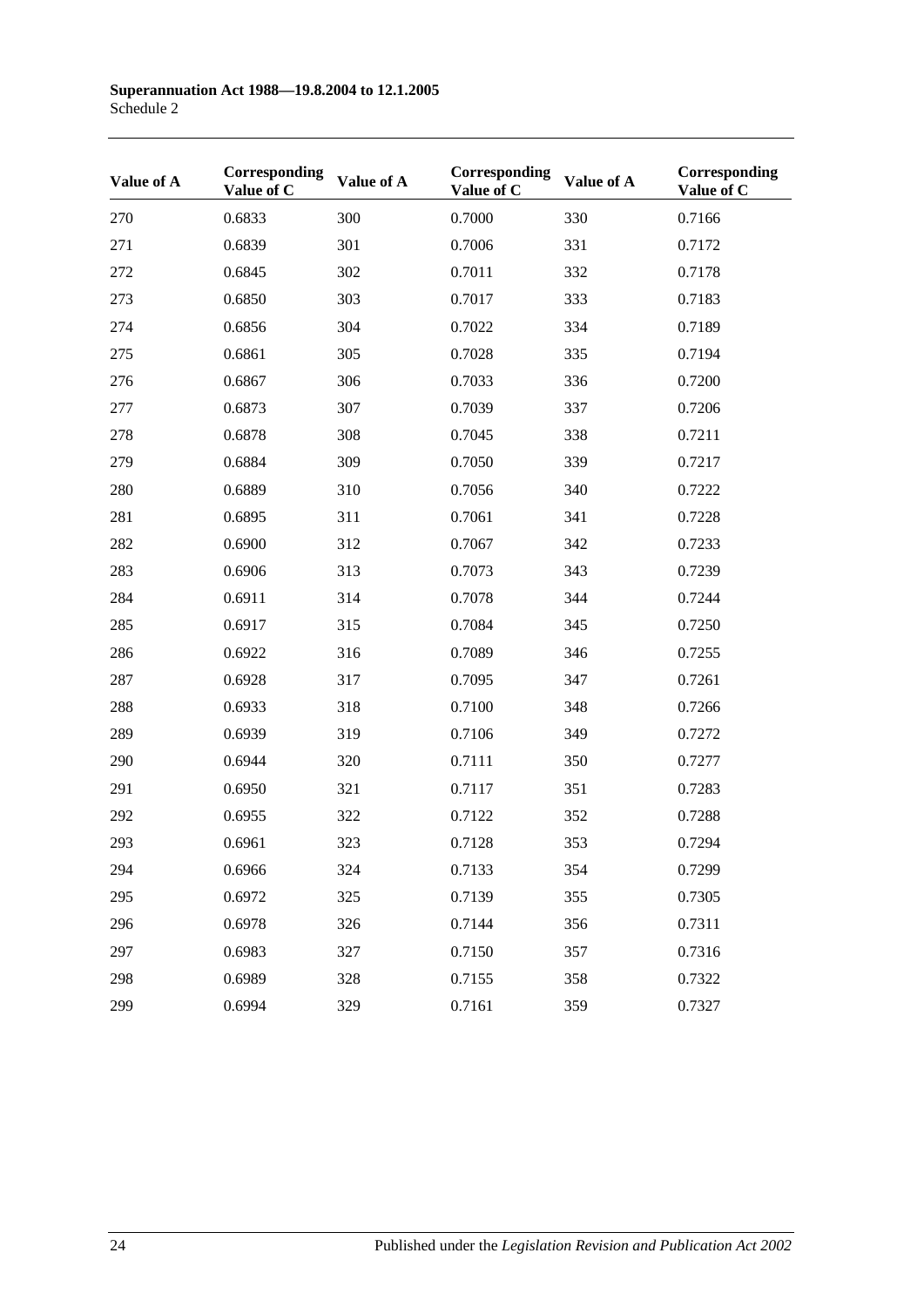# **Legislative history**

# **Notes**

• This version is comprised of the following:

| Part 1    | 19.8.2004             |
|-----------|-----------------------|
| Part 2    | 19.8.2004             |
| Part 3    | 19.8.2004             |
| Part 4    | 19.8.2004             |
| Part 5    | 19.8.2004             |
| Part 5A   | 19.8.2004             |
| Part 6    | 19.8.2004             |
| Schedules | 19.8.2004—substituted |

- Amendments of this version that are uncommenced are not incorporated into the text.
- Please note—References in the legislation to other legislation or instruments or to titles of bodies or offices are not automatically updated as part of the program for the revision and publication of legislation and therefore may be obsolete.
- Earlier versions of this Act (historical versions) are listed at the end of the legislative history.
- For further information relating to the Act and subordinate legislation made under the Act see the Index of South Australian Statutes or www.legislation.sa.gov.au.

# **Legislation repealed by principal Act**

The *Superannuation Act 1988* repealed the following:

*Superannuation Act 1974*

# **Principal Act and amendments**

New entries appear in bold.

| Year No |     | Title                                                      | Assent     | Commencement                                                                  |
|---------|-----|------------------------------------------------------------|------------|-------------------------------------------------------------------------------|
| 1988    | -37 | <b>Superannuation Act 1988</b>                             | 28.4.1988  | 1.7.1988 (Gazette 19.5.1988 p1246)                                            |
| 1989    | -9  | <b>Superannuation Act Amendment</b><br>Act 1989            | 30.3.1989  | 20.4.1989 (Gazette 13.4.1989 p1006)<br>except s 9(b) & $14-1.7.1988$ : s 2(2) |
| 1989 54 |     | Superannuation Act Amendment Act<br>$(No. 2)$ 1989         | 19.10.1989 | 19.10.1989                                                                    |
| 1990    | 78  | <b>Superannuation Act Amendment</b><br>Act 1990            | 20.12.1990 | 17.1.1991 (Gazette 17.1.1991 p182)                                            |
| 1991    | -67 | Superannuation (Miscellaneous)<br>Amendment Act 1991       | 5.12.1991  | 19.12.1991 (Gazette 19.12.1991 p1905)<br>except s 15–17.1.1991: s 2(1)        |
| 1992    | -69 | Statutes Amendment (Public Actuary) 19.11.1992<br>Act 1992 |            | 10.12.1992 (Gazette 10.12.1992 p1752)                                         |
| 1992 91 |     | Superannuation (Scheme Revision)<br>Amendment Act 1992     | 10.12.1992 | 1.7.1992 except s 8(b) $&$<br>$(c)$ -10.12.1992: s 2                          |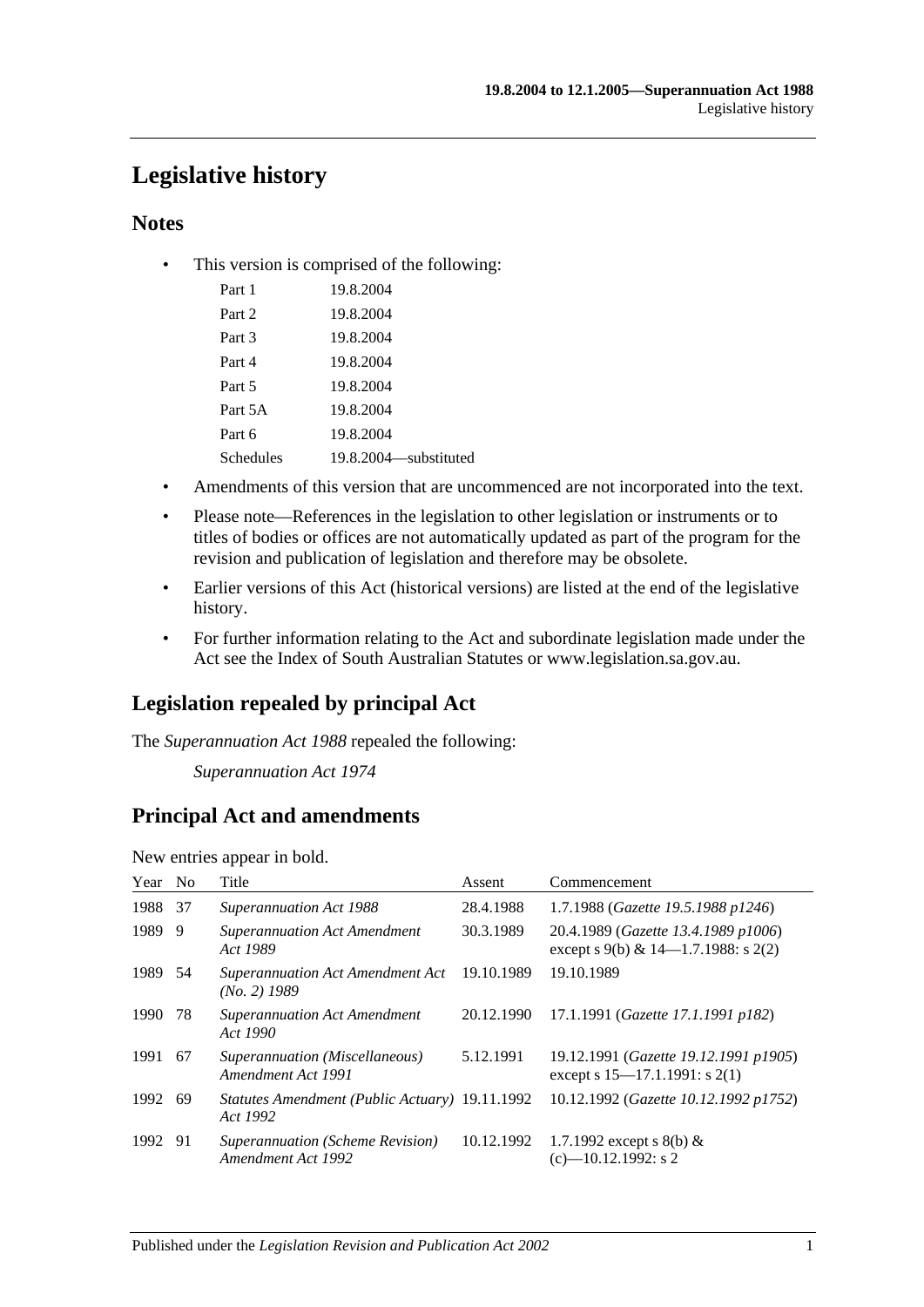#### **Superannuation Act 1988—19.8.2004 to 12.1.2005** Legislative history

| 1993    | 12   | Police Superannuation<br>(Superannuation Guarantee)<br>Amendment Act 1993                                      | 25.3.1993  | $s$ 9–19.12.1991: s 2                                                        |
|---------|------|----------------------------------------------------------------------------------------------------------------|------------|------------------------------------------------------------------------------|
| 1993    | 44   | Superannuation (Voluntary<br>Separation) Amendment Act 1993                                                    | 20.5.1993  | 27.5.1993 (Gazette 27.5.1993 p1753)                                          |
| 1994    | 30   | Passenger Transport Act 1994                                                                                   | 26.5.1994  | Sch 4-1.7.1994 (Gazette 30.6.1994<br>p1843)                                  |
| 1994    | 37   | Superannuation (Miscellaneous)<br>Amendment Act 1994                                                           | 2.6.1994   | 2.6.1994 (Gazette 2.6.1994 p1524) except<br>s 14(i)-5.6.1992: s 2(2)         |
| 1994 46 |      | <b>Statutes Amendment (Closure of</b><br>Superannuation Schemes) Act 1994 as<br>amended by 53/1994 and 57/1994 | 9.6.1994   | Pt 2 (ss 4 & 5)-3.5.1994 and Pt 4<br>$(s 8)$ —21.10.1994: s 2                |
| 1994    | 53   | Statutes Amendment (Closure of<br>Superannuation Schemes) (Extension<br>of Time) Amendment Act 1994            | 15.9.1994  | 30.9.1994: s 2                                                               |
| 1994    | 57   | <b>Statutes Amendment (Closure of</b><br><b>Superannuation Schemes)</b> Amendment<br>Act 1994                  | 20.10.1994 | 20.10.1994: s 2                                                              |
| 1995    | 38   | <b>Superannuation Funds Management</b><br>Corporation of South Australia<br>Act 1995                           | 27.4.1995  | 1.7.1995 (Gazette 25.5.1995 p2199)                                           |
| 1995    | - 97 | Superannuation (Contracting Out)<br>Amendment Act 1995                                                         | 7.12.1995  | 14.12.1995 (Gazette 14.12.1995 p1642)                                        |
| 1997    | 9    | Superannuation (Employee Mobility)<br><b>Amendment Act 1997</b>                                                | 20.3.1997  | 20.3.1997                                                                    |
| 1997    | 45   | Superannuation (Miscellaneous)<br>Amendment Act 1997                                                           | 24.7.1997  | 24.7.1997 except s 8—1.7.1992: s 2                                           |
| 1998    | 20   | Statutes Amendment (Adjustment of<br>Superannuation Pensions) Act 1998                                         | 2.4.1998   | Pt 5 (s 7)-1.10.1997 : s 2                                                   |
| 1998    | 24   | Superannuation (Miscellaneous)<br>Amendment Act 1998                                                           | 2.4.1998   | 16.4.1998 (Gazette 16.4.1998 p1707)<br>except s $18(h)$ —1.7.1994 : s $2(2)$ |
| 1999    | 23   | Statutes Amendment (Commutation for1.4.1999<br>Superannuation Surcharge) Act 1999                              |            | 1.4.1999                                                                     |
| 1999 36 |      | <b>Electricity Corporations</b><br>(Restructuring and Disposal) Act 1999                                       | 1.7.1999   | Sch 3(Pt 3)-1.12.1999 (Gazette<br>23.9.1999 p1214)                           |
| 1999    | -57  | Superannuation (Voluntary<br>Separation Packages) Amendment<br>Act 1999                                        | 12.8.1999  | 1.7.1999: s 2                                                                |
| 2000 4  |      | District Court (Administrative and<br>Disciplinary Division) Amendment<br>Act 2000                             | 20.4.2000  | Sch 1 (cl 41)-1.6.2000 (Gazette<br>18.5.2000 p2554)                          |
| 2000    | 41   | Superannuation (Miscellaneous)<br>Amendment Act 2000                                                           | 13.7.2000  | 17.8.2000 (Gazette 17.8.2000 p498)<br>except s 13-1.7.1988: s 2(2)           |
| 2001    | 12   | Police Superannuation<br>(Miscellaneous) Amendment Act 2001                                                    | 12.4.2001  | 1.7.2001 (Gazette 14.6.2001 p2220)                                           |
| 2001    | 40   | <b>Statutes Amendment (Indexation of</b><br>Superannuation Pensions) Act 2001                                  | 3.8.2001   | Pt 6 (s 9)-1.1.2002 : s 2                                                    |
| 2003    | 13   | <b>Statutes Amendment (Equal</b><br><b>Superannuation Entitlements for Same</b><br>Sex Couples) Act 2003       | 12.6.2003  | Pt 5 (ss 11-13)-3.7.2003 (Gazette<br>3.7.2003 p2877)                         |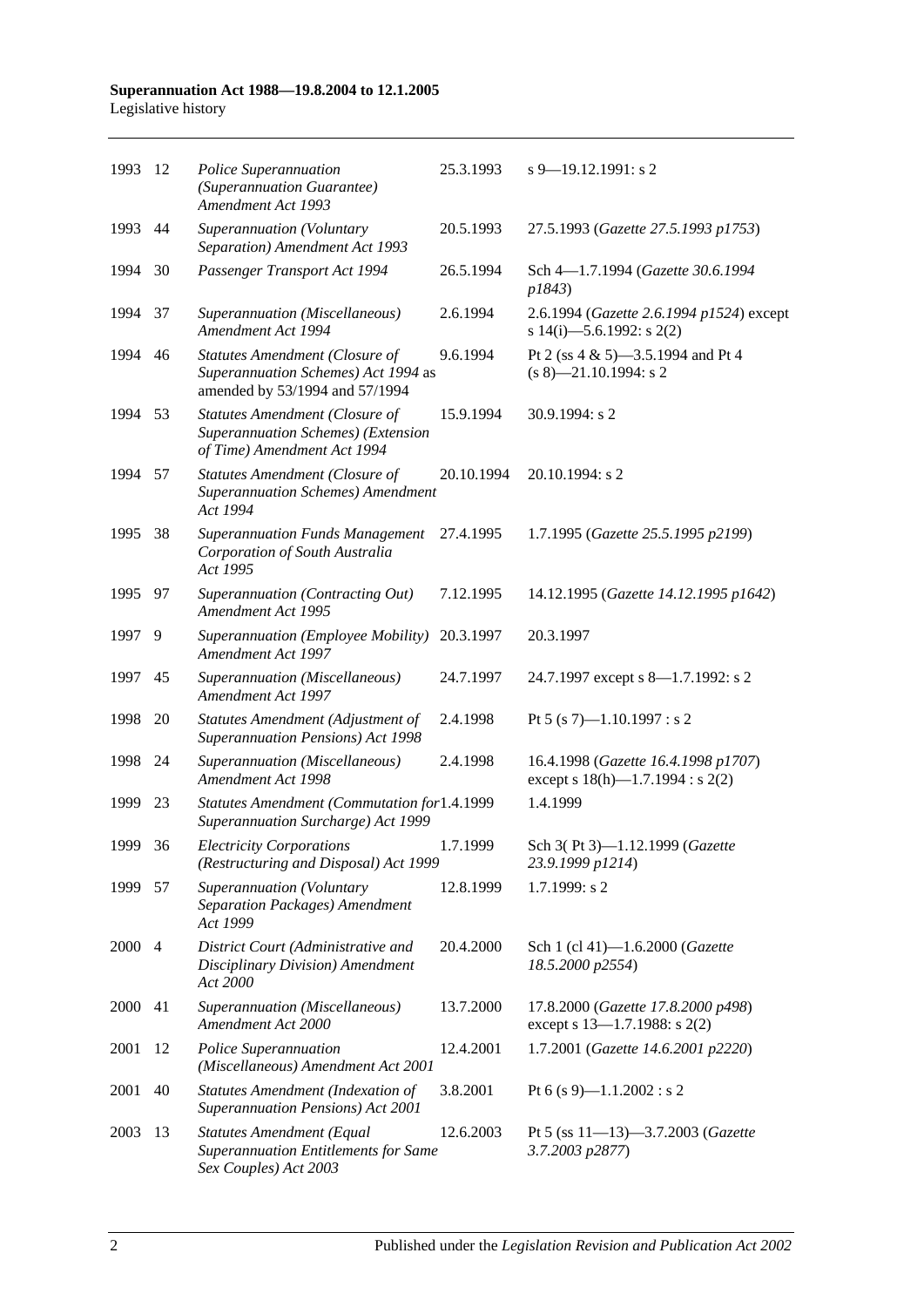| 2003    | 21 | Statutes Amendment (Notification of<br><b>Superannuation Entitlements</b> )<br>Act 2003                 | 17.7.2003  | Pt 4 (ss $8-11$ )-17.8.2003: s 2                                     |
|---------|----|---------------------------------------------------------------------------------------------------------|------------|----------------------------------------------------------------------|
| 2003    | 44 | <i>Statute Law Revision Act 2003</i>                                                                    | 23.10.2003 | Sch 1-24.11.2003 ( <i>Gazette 13.11.2003</i><br><i>p4048</i> )       |
| 2003    | 49 | <i>Statutes Amendment (Division of</i><br>Superannuation Interests under<br>Family Law Act) Act 2003    | 20.11.2003 | Pt 6 (s $28 - 33$ ) - 18.12.2003 (Gazette<br>18.12.2003 p4527)       |
| 2003 54 |    | Passenger Transport (Dissolution of<br>Passenger Transport Board)<br>Amendment Act 2003                 | 4.12.2003  | Sch 1 (cl 4)-1.1.2004 ( <i>Gazette</i><br>18.12.2003 p4525)          |
| 2004 37 |    | <b>Statutes Amendment (Miscellaneous</b><br><b>Superannuation Measures</b> ) Act 2004                   | 5.8.2004   | Pt 4 (ss $16 - 21$ ) -19.8.2004 ( <i>Gazette</i><br>19.8.2004 p3280) |
| 2004 51 |    | <b>Statutes Amendment (Miscellaneous 16.12.2004</b><br><b>Superannuation Measures No 2) Act</b><br>2004 |            | Pt 6 (s 46)-3.7.2003: s 2(3); Pt 6<br>$(ss 40-45)$ -uncommenced      |

# **Provisions amended**

New entries appear in bold.

Entries that relate to provisions that have been deleted appear in italics.

| Provision                                                | How varied                                           | Commencement                 |
|----------------------------------------------------------|------------------------------------------------------|------------------------------|
| Long title                                               | amended by 44/2003 s 3(1) (Sch 1)                    | 24.11.2003                   |
| Pt1                                                      |                                                      |                              |
| ss $2$ and $3$                                           | deleted by $44/2003$ s $3(1)$ (Sch 1)                | 24.11.2003                   |
| s <sub>4</sub>                                           |                                                      |                              |
| s(4(1))                                                  |                                                      |                              |
| actuary                                                  | inserted by 69/1992 s 25                             | 10.12.1992                   |
| co-contribution                                          | inserted by $51/2004$ s $40(1)$                      | uncommenced—not incorporated |
| co-contribution<br>account                               | inserted by $51/2004$ s $40(1)$                      | uncommenced-not incorporated |
| Act                                                      | the Commonwealth inserted by $91/1992$ s $3(a)$      | 1.7.1992                     |
| contracting out<br>agreement                             | inserted by $97/1995$ s 3(a)                         | 14.12.1995                   |
|                                                          | contribution month substituted by $24/1998$ s $3(a)$ | 16.4.1998                    |
| contributor                                              | amended by 54/1989 s 10 (Sch)                        | 19.10.1989                   |
| deferred<br>superannuation<br>contributions<br>surcharge | inserted by 37/2004 s 16(1)                          | 19.8.2004                    |
| employee                                                 | amended by $30/1994$ Sch 4 cl 2(c)(i)                | 1.7.1994                     |
|                                                          | amended by 54/2003 Sch 1 cl 4                        | 1.1.2004                     |
| month                                                    | substituted by $24/1998$ s $3(b)$                    | 16.4.1998                    |
| new scheme<br>contributor                                | amended by 54/1989 s 10 (Sch)                        | 19.10.1989                   |
| notional salary                                          | amended by $9/1989$ s $3(a)$                         | 20.4.1989                    |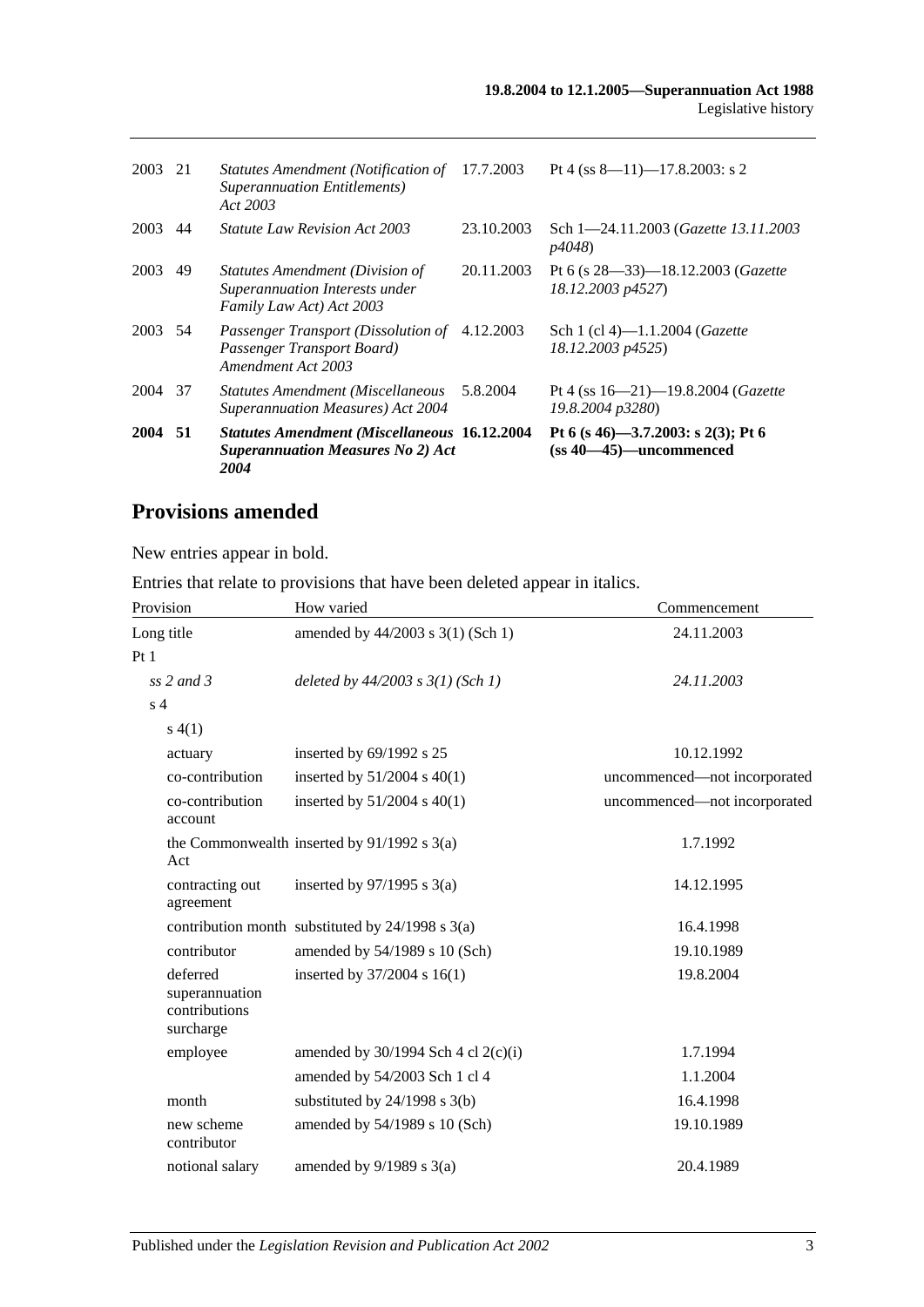#### **Superannuation Act 1988—19.8.2004 to 12.1.2005** Legislative history

|                                                                                    | outplaced employee inserted by 97/1995 s 3(b) | 14.12.1995                   |
|------------------------------------------------------------------------------------|-----------------------------------------------|------------------------------|
| private sector<br>employer                                                         | inserted by $97/1995$ s 3(c)                  | 14.12.1995                   |
| <b>Public Sector</b><br>Employees<br>Superannuation<br>Scheme                      | inserted by $91/1992$ s $3(b)$                | 1.7.1992                     |
| putative spouse                                                                    | inserted by 13/2003 s 11                      | 3.7.2003                     |
| salary                                                                             | inserted by $41/2000$ s $3(a)$                | 17.8.2000                    |
| salary (second<br>occurring)                                                       | amended by 9/1989 s 3(b), (c)                 | 20.4.1989                    |
|                                                                                    | amended by $41/2000$ s $3(b)$ , (c)           | 17.8.2000                    |
| the Scheme                                                                         | inserted by $54/1989$ s 10 (Sch)              | 19.10.1989                   |
| Southern State<br>Superannuation<br>Fund                                           | inserted by $51/2004$ s $40(2)$               | uncommenced-not incorporated |
| special deposit<br>account                                                         | inserted by $24/1998$ s $3(c)$                | 16.4.1998                    |
| Superannuation<br><b>Contributions Tax</b><br>Act                                  | inserted by 37/2004 s 16(2)                   | 19.8.2004                    |
| <b>Funds Management</b><br>Corporation of<br>South Australia or<br>the Corporation | the Superannuation inserted by 38/1995 Sch 2  | 1.7.1995                     |
| surcharge notice                                                                   | inserted by $37/2004$ s 16(3)                 | 19.8.2004                    |
| TEC contract                                                                       | inserted by $41/2000$ s $3(d)$                | 17.8.2000                    |
| Triple S scheme                                                                    | inserted by $51/2004$ s $40(3)$               | uncommenced-not incorporated |
| the Trust                                                                          | deleted by 38/1995 Sch 2                      | 1.7.1995                     |
| s(4(2a))                                                                           | inserted by $24/1998$ s $3(d)$                | 16.4.1998                    |
| s $4(2b)$ - $(2f)$                                                                 | inserted by $41/2000$ s 3(e)                  | 17.8.2000                    |
| s(4(3))                                                                            | amended by $41/2000$ s 3(f)                   | 17.8.2000                    |
| s(4(4)                                                                             | amended by 54/1989 s 10 (Sch)                 | 19.10.1989                   |
|                                                                                    | amended by $91/1992$ s 3(c)                   | 1.7.1992                     |
| s(4(5)                                                                             | inserted by $9/1989$ s $3(d)$                 | 20.4.1989                    |
|                                                                                    | amended by $45/1997$ s $3(a)$                 | 24.7.1997                    |
| $\, {\bf P}$                                                                       | inserted by $45/1997$ s $3(b)$                | 24.7.1997                    |
| s(4(6)                                                                             | inserted by $9/1989$ s $3(d)$                 | 20.4.1989                    |
|                                                                                    | amended by $91/1992$ s 3(d)                   | 1.7.1992                     |
|                                                                                    | amended by $37/1994$ s $3(a)$                 | 2.6.1994                     |
| s(4(7))                                                                            | inserted by $91/1992$ s 3(e)                  | 1.7.1992                     |
| $s\ 4(8)$ (10)                                                                     | inserted by $37/1994$ s $3(b)$                | 2.6.1994                     |
| ss 4A and 4B                                                                       | inserted by 13/2003 s 12                      | 3.7.2003                     |
| s <sub>5</sub>                                                                     |                                               |                              |
| s 5(1)                                                                             | amended by 54/1989 ss 2, 10 (Sch)             | 19.10.1989                   |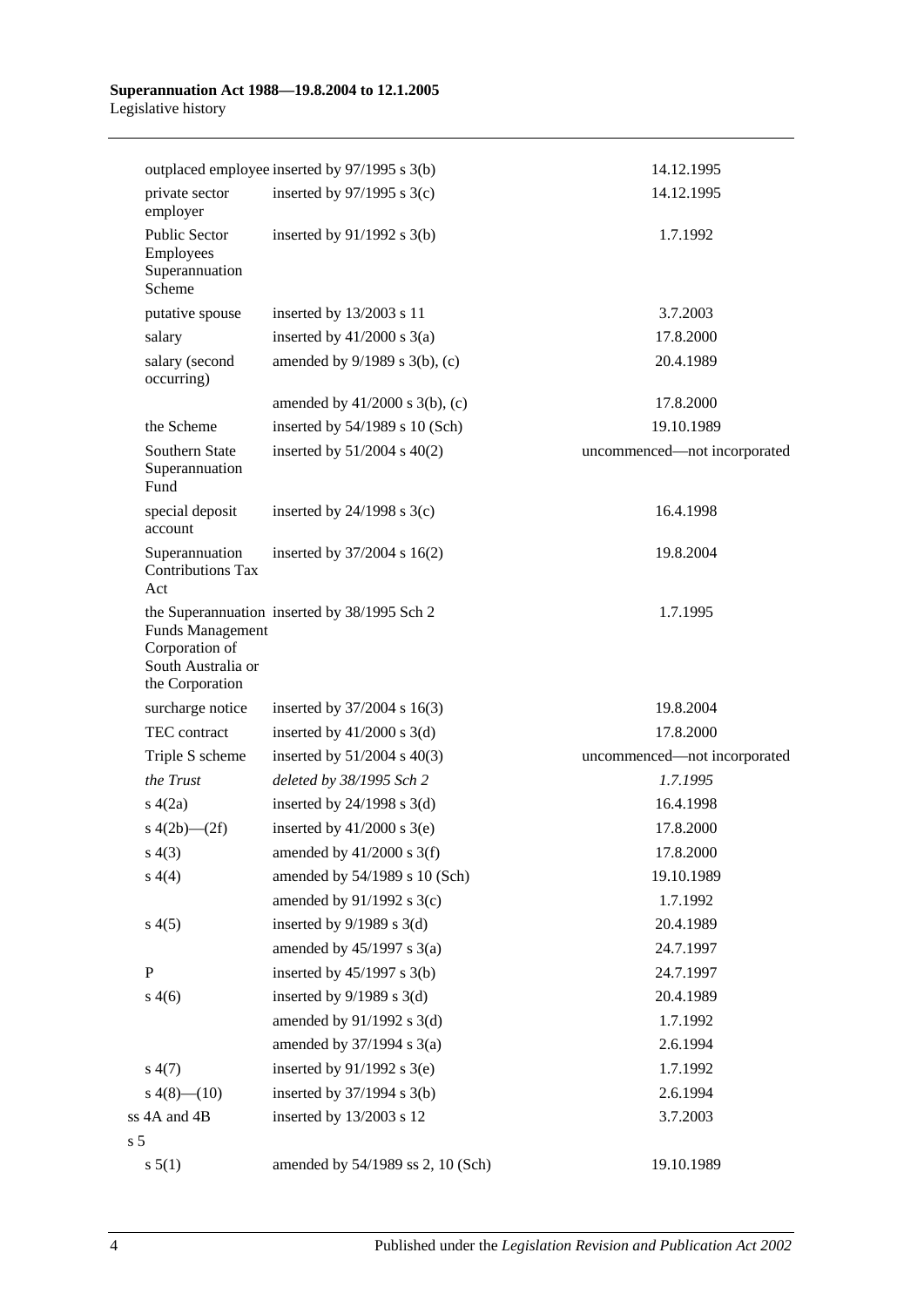| $s\,5(1a)$          | inserted by $91/1992$ s $4(a)$      | 1.7.1992                     |
|---------------------|-------------------------------------|------------------------------|
| s 5(1b)             | inserted by $41/2000$ s $4(a)$      | 17.8.2000                    |
| $s\ 5(2a)$          | inserted by $41/2000$ s $4(b)$      | 17.8.2000                    |
| s 5(3)              | inserted by $91/1992$ s $4(b)$      | 1.7.1992                     |
|                     | amended by $41/2000$ s $4(c)$ , (d) | 17.8.2000                    |
| $s\ 5(4)$ (7)       | inserted by $41/2000$ s $4(e)$      | 17.8.2000                    |
| Pt 2                |                                     |                              |
| Pt 2 Div 1          |                                     |                              |
| s 7                 |                                     |                              |
| s(7(2))             | amended by 54/1989 s 10 (Sch)       | 19.10.1989                   |
|                     | deleted by 46/1994 s 4              | 3.5.1994                     |
| s 8                 |                                     |                              |
| s(1)                | amended by $45/1997$ s $4(a)$       | 24.7.1997                    |
| s(2)                | amended by 69/1992 s 26             | 10.12.1992                   |
|                     | amended by $45/1997$ s $4(b)$       | 24.7.1997                    |
| 8(4)                | amended by 24/1998 s 4              | 16.4.1998                    |
| s(7)                | inserted by 37/1994 s 4             | 2.6.1994                     |
|                     | amended by $45/1997$ s $4(c)$       | 24.7.1997                    |
| s 9                 |                                     |                              |
| $s\,9(4a)$          | inserted by 24/1998 s 5             | 16.4.1998                    |
| s 10A               | inserted by 91/1992 s 5             | 1.7.1992                     |
| Pt 2 Div 2          | amended by 54/1989 ss 3, 4          | 19.10.1989                   |
|                     | amended by 69/1992 s 27             | 10.12.1992                   |
|                     | amended by 37/1994 s 5              | 2.6.1994                     |
|                     | deleted by 38/1995 Sch 2            | 1.7.1995                     |
| Pt 2 Div 3          |                                     |                              |
| s 17                | substituted by 54/1989 s 5          | 19.10.1989                   |
| s 17(3)             | amended by 38/1995 Sch 2            | 1.7.1995                     |
| s 17(4)             | substituted by $51/2004$ s $41(1)$  | uncommenced-not incorporated |
| s 17(6)             | amended by $51/2004$ s $41(2)$ —(4) | uncommenced-not incorporated |
| s 17(7)             | amended by 24/1998 s 6              | 16.4.1998                    |
| s 17(8)             | amended by 38/1995 Sch 2            | 1.7.1995                     |
| s 18                | amended by $9/1989 s 4$             | 20.4.1989                    |
|                     | deleted by 54/1989 s 6              | 19.10.1989                   |
| s 19                |                                     |                              |
| s $19(1)$ and $(2)$ | amended by 38/1995 Sch 2            | 1.7.1995                     |
| $s\,19(3)$          | substituted by $37/1994 s 6(a)$     | 2.6.1994                     |
|                     | deleted by 38/1995 Sch 2            | 1.7.1995                     |
| $s$ 19 $(3a)$       | inserted by $37/1994 s 6(a)$        | 2.6.1994                     |
|                     | deleted by 38/1995 Sch 2            | 1.7.1995                     |
| $s\,19(4)$          | amended by $37/1994 s 6(b)$         | 2.6.1994                     |
|                     | deleted by 38/1995 Sch 2            | 1.7.1995                     |
| s 20                | amended by 78/1990 s 3              | 17.1.1991                    |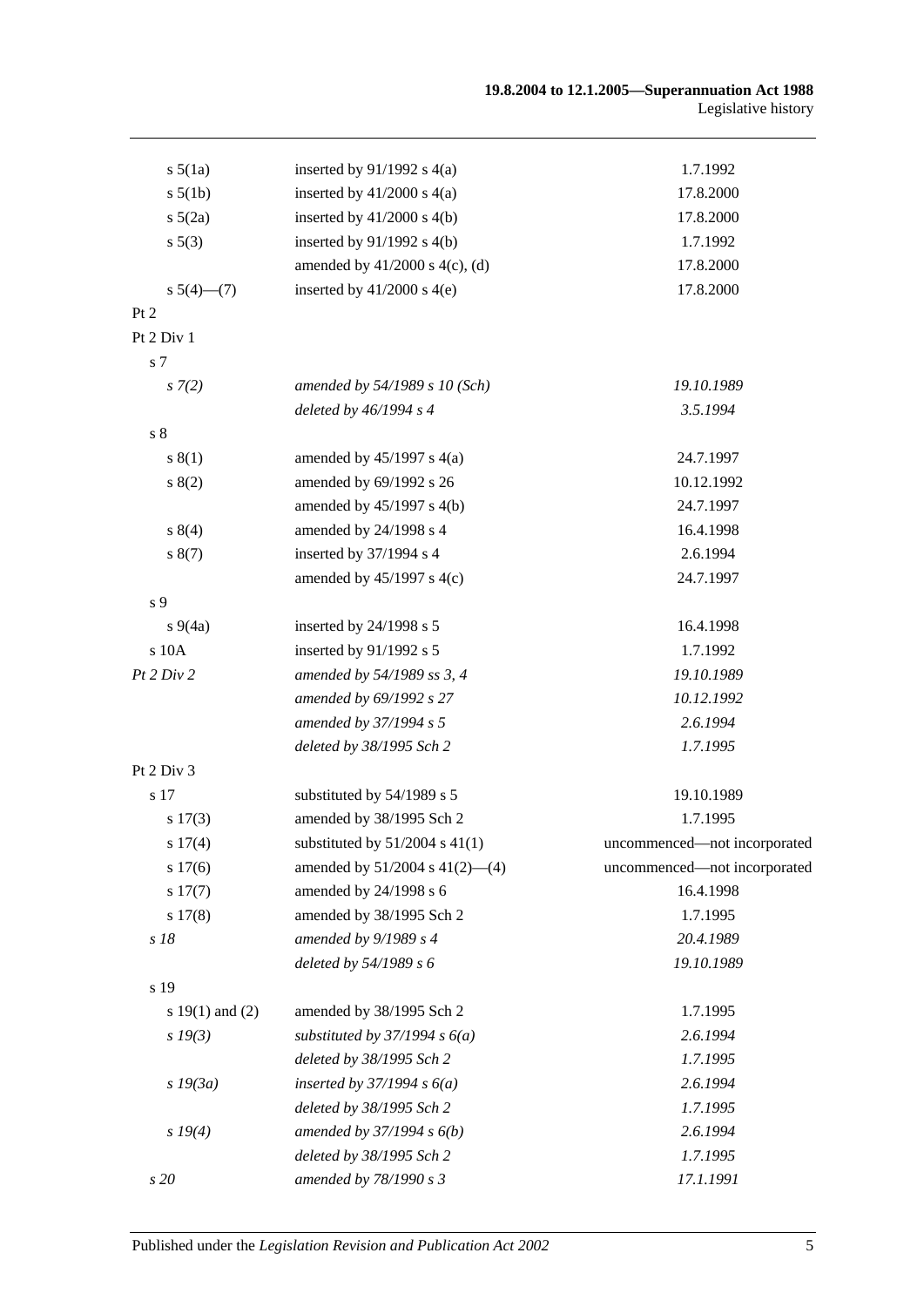|                       | deleted by 38/1995 Sch 2                                    | 1.7.1995                     |
|-----------------------|-------------------------------------------------------------|------------------------------|
| Pt 2 Div 3A           | inserted by 54/1989 s 7                                     | 19.10.1989                   |
|                       | heading substituted by $44/2003$ s $3(1)$ (Sch 1)           | 24.11.2003                   |
| s 20A                 |                                                             |                              |
| $s \, 20A(1)$         | amended by 91/1992 s 6                                      | 1.7.1992                     |
| $s \, 20A(3)$         | amended by $45/1997$ s $5(a)$                               | 24.7.1997                    |
| $s \ 20A(4)$          | amended by 37/2004 s 17(1)                                  | 19.8.2004                    |
|                       | s $20A(4a)$ and $(4b)$ inserted by $37/2004$ s $17(2)$      | 19.8.2004                    |
| $s$ 20A(6)            | substituted by 24/1998 s 7                                  | 16.4.1998                    |
| s $20A(6a)$           | inserted by 24/1998 s 7                                     | 16.4.1998                    |
| $s \, 20A(7)$         | inserted by $45/1997$ s $5(b)$                              | 24.7.1997                    |
| s 20ABA               | inserted by 51/2004 s 42                                    | uncommenced-not incorporated |
| s 20AB                | inserted by 91/1992 s 7                                     | 1.7.1992                     |
| Pt 2 Div 3B           | inserted by 54/1989 s 7                                     | 19.10.1989                   |
|                       | heading substituted by $44/2003$ s $3(1)$ (Sch 1)           | 24.11.2003                   |
| s 20B                 |                                                             |                              |
| $s \ 20B(1)$          | amended by $24/1998$ s $8(a)$                               | 16.4.1998                    |
|                       | amended by 49/2003 s 28                                     | 18.12.2003                   |
| $s \, 20B(2)$         | amended by 24/1998 s 8(b)                                   | 16.4.1998                    |
|                       | amended by 41/2000 s 5                                      | 17.8.2000                    |
| $s \ 20B(3)$          | inserted by 51/2004 s 43                                    | uncommenced-not incorporated |
| Pt 2 Div 4            |                                                             |                              |
| s 21                  |                                                             |                              |
| $s \, 2l(2)$ and (3)  | deleted by 38/1995 Sch 2                                    | 1.7.1995                     |
| $s \ 21(4)$           | amended by 78/1990 s 4                                      | 17.1.1991                    |
|                       | substituted by 69/1992 s 28                                 | 10.12.1992                   |
|                       | amended by 41/2000 s 6                                      | 17.8.2000                    |
| $s \, 21(4a)$         | inserted by 69/1992 s 28                                    | 10.12.1992                   |
| $Pt\,3$               |                                                             |                              |
| s 22                  |                                                             |                              |
| $s\,22(1)$            | amended by 54/1989 s 10 (Sch)                               | 19.10.1989                   |
| $s\,22(5)$            | substituted by $91/1992$ s $8(a)$                           | 1.7.1992                     |
| $s\ 22(5a)$           | inserted by $91/1992$ s $8(b)$                              | 10.12.1992                   |
| $s\,22(6)$            | amended by 78/1990 s 5                                      | 17.1.1991                    |
| $s\,22(7)$            | substituted by $91/1992$ s $8(c)$                           | 10.12.1992                   |
| $s\ 22(8)$            | amended by 54/1989 s 10 (Sch)                               | 19.10.1989                   |
| $s\ 22(9)$            | inserted by $91/1992$ s $8(d)$                              | 1.7.1992                     |
| $s\,22(10)$           | inserted by 46/1994 s 5                                     | 3.5.1994                     |
|                       | amended by 46/1994 s 8(a) as substituted by<br>57/1994 s 3  | 21.10.1994                   |
| s $22(11)$ and $(12)$ | inserted by 46/1994 s 5                                     | 3.5.1994                     |
| $s\,22(13)$           | inserted by 46/1994 s 8(b) as substituted by<br>57/1994 s 3 | 21.10.1994                   |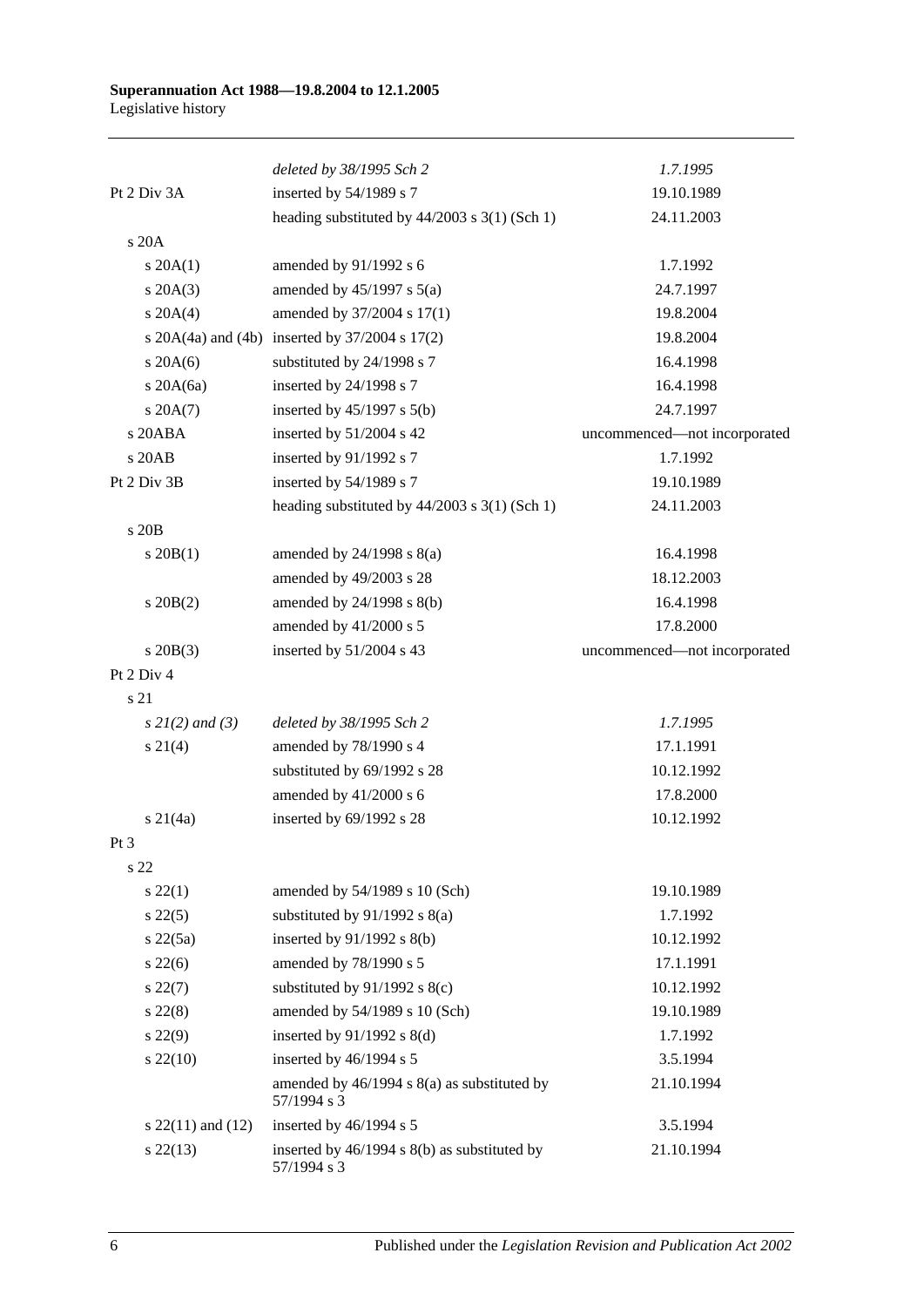| $s\,22(14)$                             | inserted by 9/1997 s 2                    | 20.3.1997  |
|-----------------------------------------|-------------------------------------------|------------|
|                                         | amended by $36/1999$ Sch 3 (Pt 3 cl 3(a)) | 1.12.1999  |
| s $22(15)$ and $(16)$                   | inserted by 9/1997 s 2                    | 20.3.1997  |
| s $22(17)$ and $(18)$                   | inserted by 9/1997 s 2                    | 20.3.1997  |
|                                         | amended by $36/1999$ Sch 3 (Pt 3 cl 3(a)) | 1.12.1999  |
| $s\,22(19)$                             | inserted by 9/1997 s 2                    | 20.3.1997  |
| <b>ETSA</b><br>superannuation<br>scheme | deleted by $36/1999$ Sch 3 (Pt 3 cl 3(b)) | 1.12.1999  |
| s <sub>23</sub>                         |                                           |            |
| $s\,23(1)$                              | amended by 54/1989 s 10 (Sch)             | 19.10.1989 |
| $s\,23(2)$                              | amended by 54/1989 s 10 (Sch)             | 19.10.1989 |
|                                         | amended by $24/1998$ s $9(a)$             | 16.4.1998  |
|                                         | amended by $41/2000$ s $7(a)$             | 17.8.2000  |
| s $23(2a)$ — $(2b)$                     | inserted by $41/2000$ s $7(b)$            | 17.8.2000  |
| $s\,23(3)$                              | amended by $91/1992$ s $9(a)$             | 1.7.1992   |
| $s\,23(3a)$                             | inserted by $91/1992$ s $9(b)$            | 1.7.1992   |
| $s\,23(4)$                              | amended by 78/1990 s 6                    | 17.1.1991  |
|                                         | amended by 24/1998 s 9(b)                 | 16.4.1998  |
| $s\,23(6)$                              | amended by $37/1994$ s $7(a)$             | 2.6.1994   |
|                                         | amended by $24/1998$ s $9(c)$             | 16.4.1998  |
| $s\,23(6a)$                             | inserted by $37/1994$ s $7(b)$            | 2.6.1994   |
| $s\,23(7)$                              | amended by 9/1989 s 5                     | 20.4.1989  |
|                                         | amended by 54/1989 s 10 (Sch)             | 19.10.1989 |
|                                         | substituted by $24/1998$ s $9(d)$         | 16.4.1998  |
| s <sub>24</sub>                         |                                           |            |
| $s\,24(1)$                              | amended by 54/1989 s 10 (Sch)             | 19.10.1989 |
| $s\,24(4)$                              | amended by 78/1990 s 7                    | 17.1.1991  |
| s <sub>25</sub>                         |                                           |            |
| s 25(2)                                 | substituted by 78/1990 s 8                | 17.1.1991  |
| Pt 4                                    |                                           |            |
| s 27                                    |                                           |            |
| $s\,27(1)$                              | amended by 54/1989 s 10 (Sch)             | 19.10.1989 |
| $s\,27(2)$                              | substituted by 91/1992 s 10               | 1.7.1992   |
| $s\,27(4)$                              | inserted by 97/1995 s 4                   | 14.12.1995 |
| s 28                                    |                                           |            |
| $s\,28(1)$                              | amended by 54/1989 s 10 (Sch)             | 19.10.1989 |
|                                         | amended by 45/1997 s 6                    | 24.7.1997  |
| $s \; 28(1a)$ and $(1b)$                | inserted by 78/1990 s 9                   | 17.1.1991  |
| $s$ 28(1c)                              | inserted by $91/1992$ s $11(a)$           | 1.7.1992   |
|                                         | amended by $24/1998$ s $10(a)$            | 16.4.1998  |
|                                         | amended by $21/2003$ s $8(a)$             | 17.8.2003  |
| $s \, 28(1d)$                           | inserted by 91/1992 s 11(a)               | 1.7.1992   |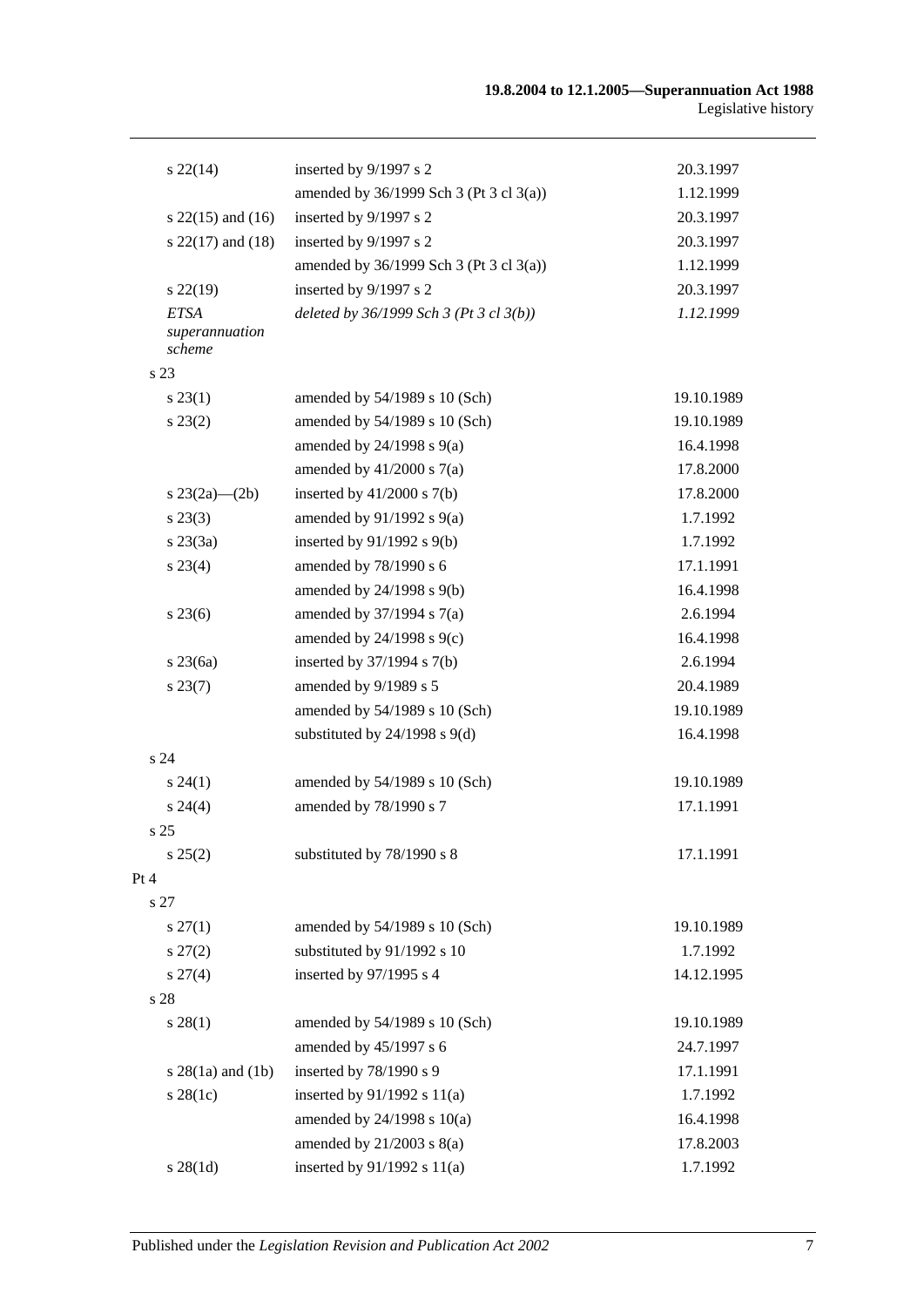|                       | amended by $37/1994$ s $8(a)$              | 2.6.1994   |
|-----------------------|--------------------------------------------|------------|
| $s$ 28(1e)            | inserted by $37/1994$ s $8(b)$             | 2.6.1994   |
| $s \, 28(1f)$         | inserted by $37/1994$ s $8(b)$             | 2.6.1994   |
|                       | substituted by $24/1998$ s $10(b)$         | 16.4.1998  |
| $s\,28(2)$            | amended by 54/1989 s 10 (Sch)              | 19.10.1989 |
|                       | amended by 24/1998 s 10(c)                 | 16.4.1998  |
|                       | amended by $21/2003$ s $8(b)$              | 17.8.2003  |
| $s\,28(3)$            | amended by 54/1989 s 10 (Sch)              | 19.10.1989 |
| $s\,28(4)$            | substituted by 67/1991 s 3                 | 19.12.1991 |
|                       | substituted by $91/1992$ s $11(b)$         | 1.7.1992   |
| s 28(5)               | amended by 54/1989 s 10 (Sch)              | 19.10.1989 |
|                       | amended by $91/1992$ s $11(c)$             | 1.7.1992   |
| $s\,28(6)$            | amended by 54/1989 s 10 (Sch)              | 19.10.1989 |
|                       | deleted by $91/1992 s 11(d)$               | 1.7.1992   |
| $s\,28(7)$            | amended by 24/1998 s 10(d)                 | 16.4.1998  |
| $s\,28(8)$            | inserted by 97/1995 s 5                    | 14.12.1995 |
| s 28A                 | inserted by 44/1993 s 3                    | 27.5.1993  |
| s 28A(3)              | substituted by 57/1999 s 3                 | 1.7.1999   |
|                       | s 28A(3a) and (3b) inserted by 57/1999 s 3 | 1.7.1999   |
| $s$ 28A $(3c)$        | inserted by $57/1999$ s 3                  | 1.7.1999   |
|                       | amended by 21/2003 s 9                     | 17.8.2003  |
|                       | s 28A(3d) and (3e) inserted by 57/1999 s 3 | 1.7.1999   |
| ss 28B and 28C        | inserted by 97/1995 s 6                    | 14.12.1995 |
| s 29                  |                                            |            |
| $s\,29(1)$            | amended by $24/1998$ s $11(a)$             | 16.4.1998  |
| s $29(1a)$ and $(1b)$ | inserted by $24/1998$ s $11(b)$            | 16.4.1998  |
| $s\,29(2)$            | amended by 54/1989 s 10 (Sch)              | 19.10.1989 |
|                       | amended by 91/1992 s 12(a)                 | 1.7.1992   |
| s 29(3)               | amended by 54/1989 s 10 (Sch)              | 19.10.1989 |
|                       | deleted by $91/1992 s 12(b)$               | 1.7.1992   |
| s 30                  |                                            |            |
| $s \ 30(3)$           | amended by 9/1989 s 6                      | 20.4.1989  |
| $s \ 30(8)$           | amended by 54/1989 s 10 (Sch)              | 19.10.1989 |
| s 30A                 | inserted by 78/1990 s 10                   | 17.1.1991  |
| s 31                  |                                            |            |
| $s \, 31(1)$          | amended by 54/1989 s 10 (Sch)              | 19.10.1989 |
|                       | substituted by $37/1994$ s $9(a)$          | 2.6.1994   |
| $s \ 31(2)$           | amended by 91/1992 s 13(a)                 | 1.7.1992   |
| A                     | amended by 78/1990 s 11(a)                 | 17.1.1991  |
|                       | amended by 67/1991 s 4                     | 19.12.1991 |
| Pn                    | inserted by 91/1992 s 13(b)                | 1.7.1992   |
| M                     | inserted by $91/1992$ s $13(c)$            | 1.7.1992   |
| $s \ 31(2a)$          | inserted by 78/1990 s 11(b)                | 17.1.1991  |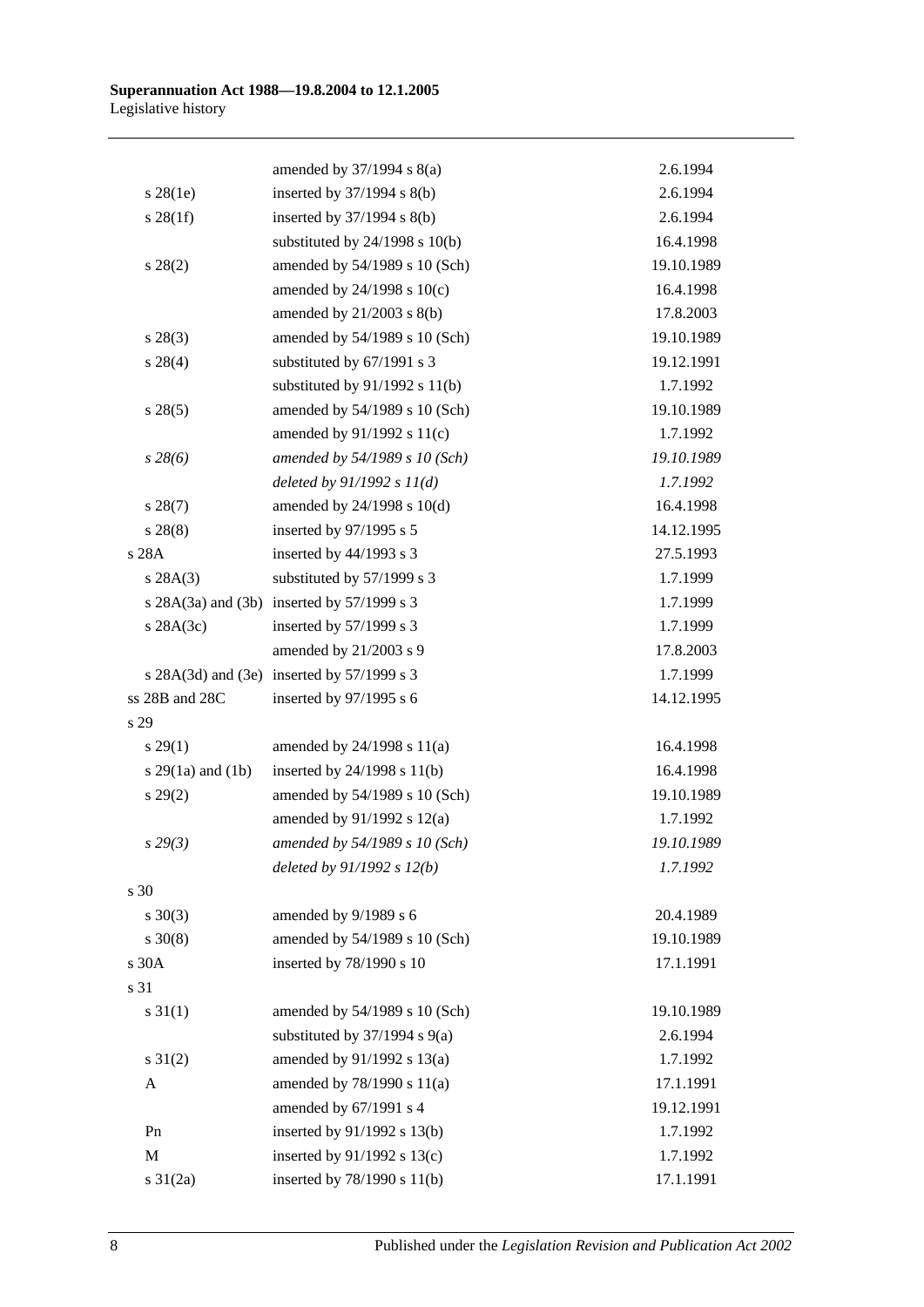| $s \, 31(2b)$       | inserted by $37/1994$ s $9(b)$     | 2.6.1994   |
|---------------------|------------------------------------|------------|
|                     | amended by 24/1998 s 12            | 16.4.1998  |
| $s \, 31(2c)$       | inserted by $37/1994$ s $9(b)$     | 2.6.1994   |
| $s \, 31(3)$        | substituted by $78/1990$ s $11(c)$ | 17.1.1991  |
|                     | amended by 45/1997 s 7             | 24.7.1997  |
| $s \, 31(4)$        | substituted by $78/1990$ s $11(c)$ | 17.1.1991  |
| s 32                |                                    |            |
| $s \, 32(1)$        | amended by $67/1991$ s $5(a)$      | 19.12.1991 |
| $s \, 32(2)$        | amended by 54/1989 s 10 (Sch)      | 19.10.1989 |
|                     | amended by 91/1992 s 14(a)         | 1.7.1992   |
| $\mathbf{A}$        | amended by $67/1991$ s $5(b)$      | 19.12.1991 |
| Pn                  | inserted by 91/1992 s 14(b)        | 1.7.1992   |
| M                   | inserted by 91/1992 s 14(b)        | 1.7.1992   |
| $s \frac{32}{2a}$   | inserted by 49/2003 s 29           | 18.12.2003 |
| $s \, 32(3)$        |                                    |            |
| $\mathbf{A}$        | amended by $67/1991$ s $5(c)$      | 19.12.1991 |
| $s \, 32(3a)$       | inserted by $67/1991$ s $5(d)$     | 19.12.1991 |
|                     | substituted by $91/1992$ s $14(c)$ | 1.7.1992   |
|                     | amended by 24/1998 s 13            | 16.4.1998  |
| $s \, 32(5)$        | amended by 54/1989 s 10 (Sch)      | 19.10.1989 |
|                     | amended by $67/1991$ s $5(e)$      | 19.12.1991 |
|                     | amended by 91/1992 s 14(d)         | 1.7.1992   |
| s 32A               | inserted by 91/1992 s 15           | 1.7.1992   |
| $s \, 32A(2)$       | amended by 24/1998 s 14            | 16.4.1998  |
| ss 32B-32D          | inserted by 37/2004 s 18           | 18.9.2004  |
| Pt 5                |                                    |            |
| s 34                | amended by 9/1989 s 7              | 20.4.1989  |
|                     | amended by 54/1989 s 10 (Sch)      | 19.10.1989 |
|                     | amended by 69/1992 s 29            | 10.12.1992 |
|                     | substituted by 91/1992 s 16        | 1.7.1992   |
| $s \, 34(1)$        | amended by $41/2000$ s $8(a)$      | 17.8.2000  |
| $\mathbf n$         | amended by 45/1997 s 8             | 1.7.1992   |
| $s \, 34(2)$        | amended by 34/2000 s 8(b)          | 1.6.2000   |
| B                   | amended by 37/1994 s 10(a)         | 2.6.1994   |
| $\mathbf n$         | amended by 45/1997 s 8             | 1.7.1992   |
| $s \, 34(5)$        | inserted by 37/1994 s 10(b)        | 2.6.1994   |
| $s \frac{34(6)}{2}$ | inserted by 37/1994 s 10(b)        | 2.6.1994   |
|                     | amended by 24/1998 s 15            | 16.4.1998  |
| $s \frac{34(7)}{2}$ | inserted by 97/1995 s 7            | 14.12.1995 |
| s 35                |                                    |            |
| $s \, 35(1)$        | amended by 91/1992 s 17(a)         | 1.7.1992   |
| $s \, 35(2)$        |                                    |            |
| A                   | amended by $67/1991$ s $6(a)$      | 19.12.1991 |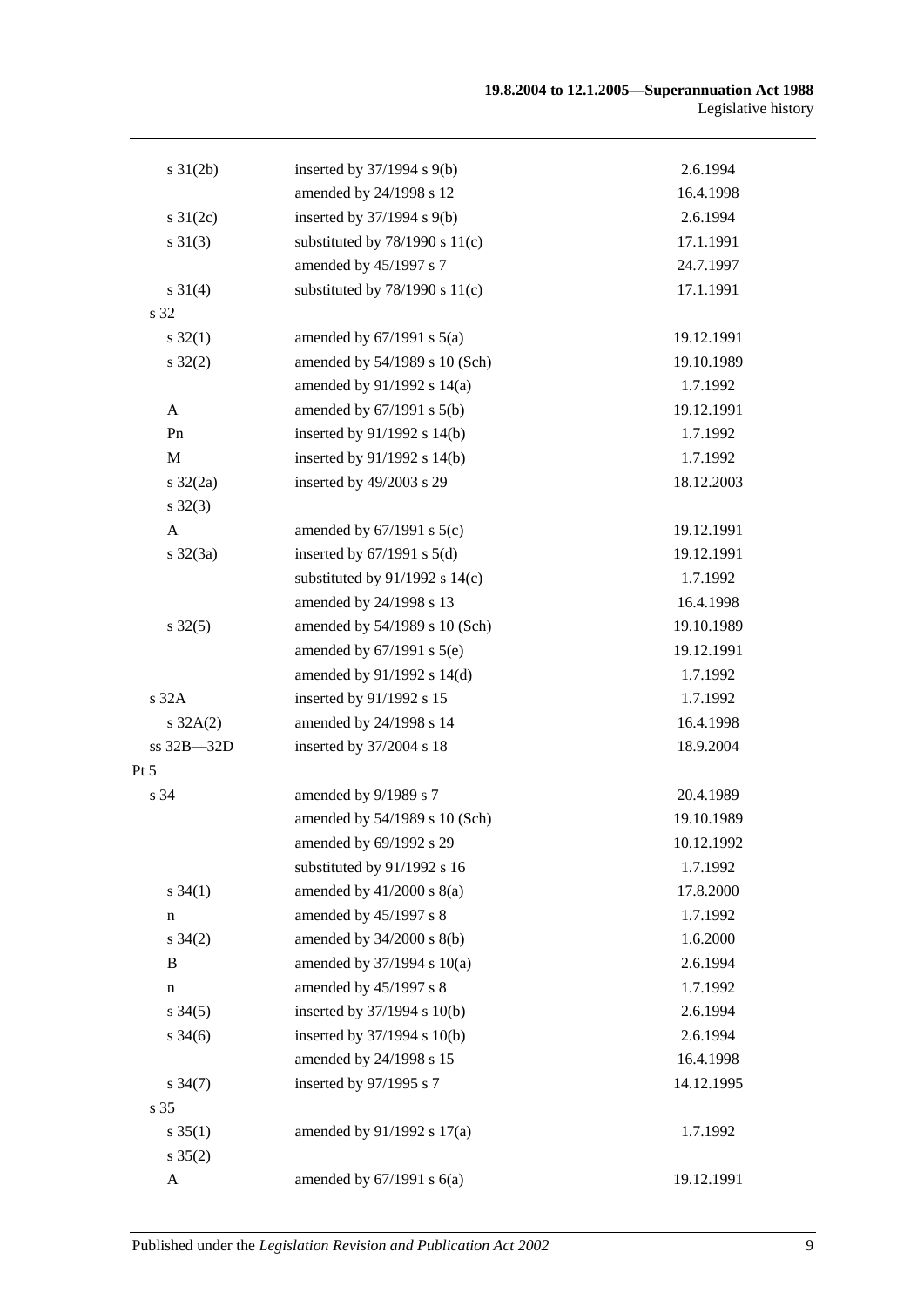| $s \frac{35(2a)}{2}$ | inserted by $67/1991$ s $6(b)$     | 19.12.1991 |
|----------------------|------------------------------------|------------|
| $s \; 35(2b)$        | inserted by 91/1992 s 17(b)        | 1.7.1992   |
| $s \, 35(4)$         | amended by $91/1992$ s $17(c)$     | 1.7.1992   |
|                      | amended by 37/1994 s 11(a)         | 2.6.1994   |
| $s \, 35(5)$         | amended by 54/1989 s 10 (Sch)      | 19.10.1989 |
|                      | amended by 91/1992 s 17(d)         | 1.7.1992   |
| Pn                   | inserted by 91/1992 s 17(e)        | 1.7.1992   |
| ${\rm FS}$           | inserted by $91/1992$ s $17(e)$    | 1.7.1992   |
| $\mathbf M$          | inserted by $91/1992$ s $17(e)$    | 1.7.1992   |
| $s \, 35(6)$         | inserted by 37/1994 s 11(b)        | 2.6.1994   |
| s 36                 |                                    |            |
| $s \, 36(1)$         | substituted by $9/1989$ s $8(a)$   | 20.4.1989  |
| $s \; 36(3)$         | amended by $9/1989$ s $8(b)$       | 20.4.1989  |
| $s \; 36(8)$         | amended by 54/1989 s 10 (Sch)      | 19.10.1989 |
| s 36A                | inserted by 78/1990 s 12           | 17.1.1991  |
| s 37                 |                                    |            |
| $s \frac{37(1)}{2}$  | substituted by $37/1994$ s $12(a)$ | 2.6.1994   |
| $s \frac{37(2)}{2}$  | amended by $67/1991$ s $7(a)$      | 19.12.1991 |
|                      | substituted by 91/1992 s 18        | 1.7.1992   |
| s $37(2a)$           | inserted by $67/1991$ s $7(b)$     | 19.12.1991 |
| $s \frac{37(3a)}{2}$ | inserted by $37/1994$ s $12(b)$    | 2.6.1994   |
|                      | amended by 24/1998 s 16            | 16.4.1998  |
| s 37(3b) and (3c)    | inserted by $37/1994$ s $12(b)$    | 2.6.1994   |
| s $37(4)$ and $(5)$  | substituted by 78/1990 s 13        | 17.1.1991  |
| s 38                 |                                    |            |
| $s \, 38(1)$         | amended by $67/1991$ s $8(a)$      | 19.12.1991 |
|                      | amended by $12/1993$ s $9(a)$      | 19.12.1991 |
|                      | amended by $45/1997$ s $9(a)$      | 24.7.1997  |
| $s \, 38(1a)$        | inserted by $45/1997$ s $9(b)$     | 24.7.1997  |
|                      | amended by 13/2003 s 13            | 3.7.2003   |
| $s \ 38(1b)$         | inserted by 49/2003 s 30           | 18.12.2003 |
| $s \ 38(4)$          | amended by 54/1989 s 10 (Sch)      | 19.10.1989 |
|                      | amended by 67/1991 s 8(b), (c)     | 19.12.1991 |
|                      | amended by 37/1994 s 13            | 2.6.1994   |
| $s \, 38(6)$         | inserted by $67/1991$ s $8(d)$     | 19.12.1991 |
|                      | amended by 24/1998 s 17            | 16.4.1998  |
| $s \ 38(7)$          | inserted by $67/1991$ s $8(d)$     | 19.12.1991 |
|                      | amended by 91/1992 s 19(a)         | 1.7.1992   |
|                      | amended by 12/1993 s 9(b)          | 19.12.1991 |
| X                    | substituted by 91/1992 s 19(b)     | 1.7.1992   |
| Pn                   | inserted by 91/1992 s 19(b)        | 1.7.1992   |
| $\mathbf M$          | inserted by 91/1992 s 19(b)        | 1.7.1992   |
|                      |                                    |            |

s 39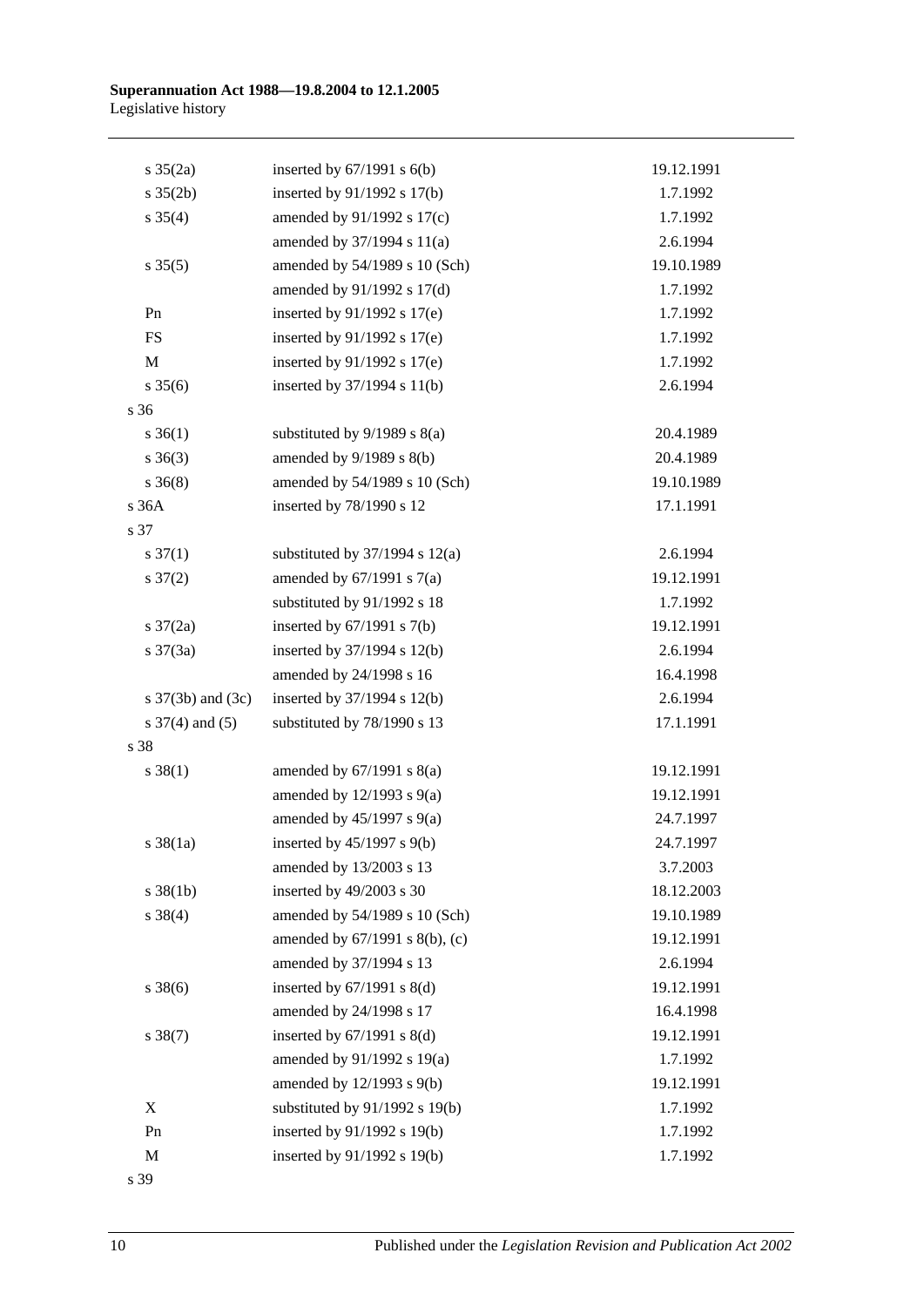| $s \, 39(1)$          | amended by 54/1989 s 10 (Sch)                           | 19.10.1989 |
|-----------------------|---------------------------------------------------------|------------|
|                       | amended by 78/1990 s 14(a)                              | 17.1.1991  |
|                       | amended by 37/1994 s 14(a)                              | 2.6.1994   |
| s $39(1a)$ and $(1b)$ | inserted by 78/1990 s 14(b)                             | 17.1.1991  |
| $s \, 39(1c)$         | inserted by $91/1992$ s $20(a)$                         | 1.7.1992   |
|                       | amended by 24/1998 s 18(a), (b)                         | 16.4.1998  |
|                       | amended by $21/2003$ s $10(a)$                          | 17.8.2003  |
|                       | (a)—(d) redesignated as (b)—(e) by $24/1998$<br>s 18(a) | 16.4.1998  |
| $s \, 39(1d)$         | inserted by $91/1992$ s $20(a)$                         | 1.7.1992   |
|                       | amended by 37/1994 s 14(b), (c)                         | 2.6.1994   |
| $s \frac{39(1da)}{2}$ | inserted by $37/1994$ s $14(d)$                         | 2.6.1994   |
| $s \frac{39(1db)}{2}$ | inserted by 37/1994 s 14(d)                             | 2.6.1994   |
|                       | substituted by $24/1998$ s $18(c)$                      | 16.4.1998  |
| $s\,39(1e)$           | inserted by $91/1992 s 20(a)$                           | 1.7.1992   |
|                       | deleted by $24/1998 s 18(d)$                            | 16.4.1998  |
| $s \, 39(2)$          | amended by 78/1990 s 14(c)                              | 17.1.1991  |
|                       | amended by 24/1998 s 18(e)                              | 16.4.1998  |
|                       | amended by $21/2003$ s $10(b)$                          | 17.8.2003  |
| $s \, 39(3)$          | amended by 54/1989 s 10 (Sch)                           | 19.10.1989 |
|                       | amended by 91/1992 s 20(b)                              | 1.7.1992   |
| $s \, 39(4)$          | amended by 54/1989 s 10 (Sch)                           | 19.10.1989 |
|                       | amended by 37/1994 s 14(e)                              | 2.6.1994   |
| $s \, 39(5)$          | amended by 54/1989 s 10 (Sch)                           | 19.10.1989 |
|                       | amended by $67/1991$ s $9(a)$                           | 19.12.1991 |
|                       | amended by 24/1998 s 18(f)                              | 16.4.1998  |
|                       | amended by 21/2003 s 10(c)                              | 17.8.2003  |
| $s \, 39(6)$          | amended by $9/1989$ s $9(a)$                            | 20.4.1989  |
|                       | amended by 54/1989 s 10 (Sch)                           | 19.10.1989 |
|                       | amended by $24/1998$ s $18(g)$                          | 16.4.1998  |
| $s \, 39(7)$          | amended by 54/1989 s 10 (Sch)                           | 19.10.1989 |
|                       | amended by 91/1992 s 20(c), (d)                         | 1.7.1992   |
|                       | substituted by $37/1994$ s $14(f)$                      | 2.6.1994   |
|                       | amended by $41/2000$ s $9(a)$                           | 17.8.2000  |
| M                     | substituted by $41/2000$ s $9(b)$                       | 17.8.2000  |
| <b>NM</b>             | amended by 45/1997 s 10                                 | 24.7.1997  |
|                       | substituted by $41/2000$ s $9(c)$                       | 17.8.2000  |
| S                     | amended by $41/2000$ s $9(d)$                           | 17.8.2000  |
| $s \frac{39(7a)}{2}$  | inserted by $41/2000$ s $9(e)$                          | 17.8.2000  |
| $s \, 39(8)$          | amended by 54/1989 s 10 (Sch)                           | 19.10.1989 |
|                       | amended by 37/1994 s 14(g)                              | 2.6.1994   |
| $s \, 39(8a)$         | inserted by $67/1991$ s $9(b)$                          | 19.12.1991 |
| $s \, 39(8b)$         | inserted by $67/1991$ s $9(b)$                          | 19.12.1991 |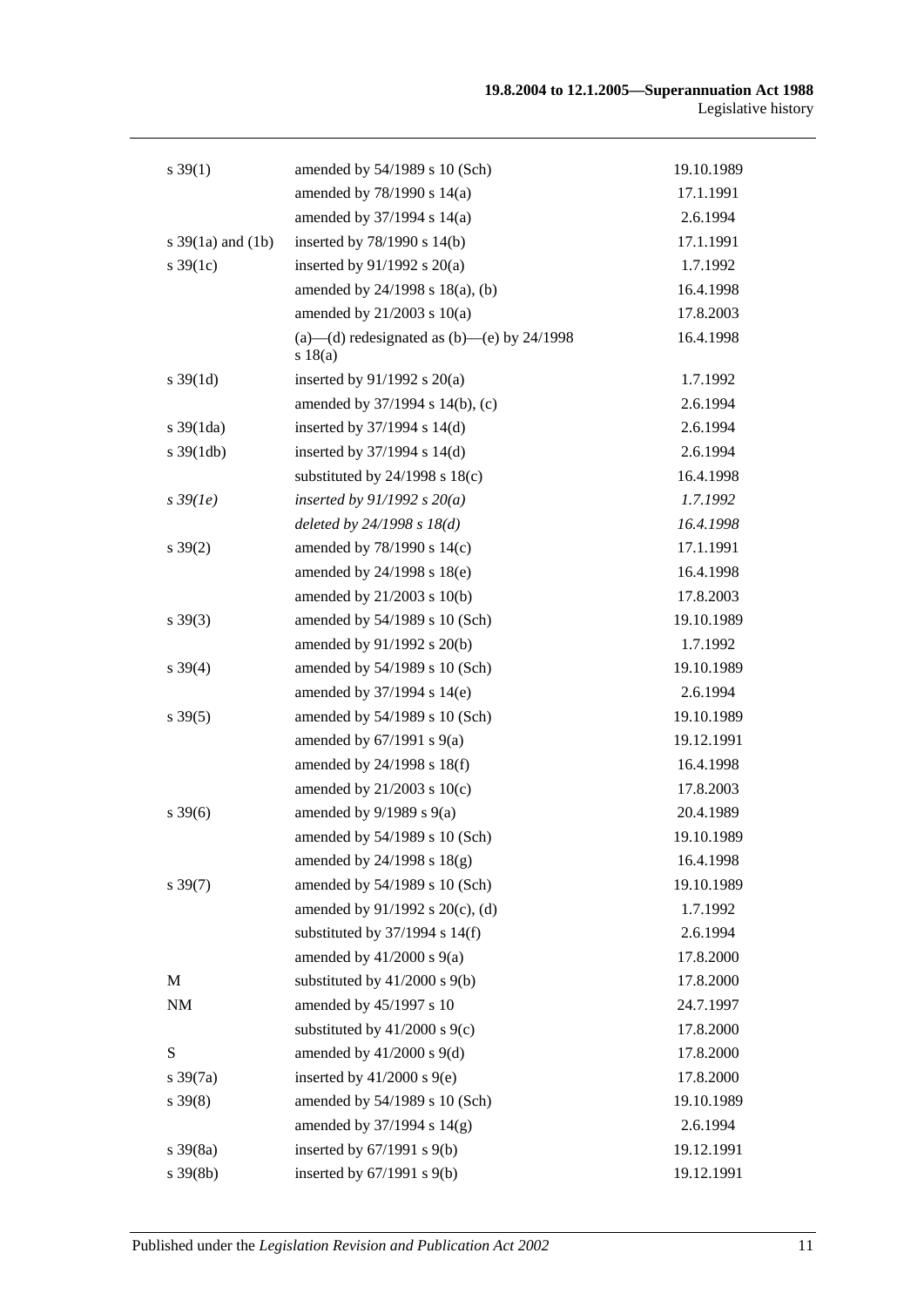|                                          | amended by 91/1992 s 20(e)                      | 1.7.1992                     |
|------------------------------------------|-------------------------------------------------|------------------------------|
| X                                        | substituted by $91/1992$ s $20(f)$              | 1.7.1992                     |
| Pn                                       | inserted by $91/1992$ s $20(f)$                 | 1.7.1992                     |
| M                                        | inserted by $91/1992$ s $20(f)$                 | 1.7.1992                     |
| $s \frac{39(8c)}{2}$                     | inserted by $91/1992$ s $20(g)$                 | 1.7.1992                     |
|                                          | amended by 37/1994 s 14(h)                      | 2.6.1994                     |
| $s\,39(9)$                               | inserted by $9/1989$ s $9(b)$                   | 1.7.1988                     |
| $s \, 39(10)$                            | inserted by $37/1994$ s $14(i)$                 | 5.6.1994                     |
|                                          | s 39(10a) and (10b) inserted by 24/1998 s 18(h) | 1.7.1994                     |
| $s \frac{39(11)}{2}$                     | inserted by 97/1995 s 8                         | 14.12.1995                   |
| s 39A                                    | inserted by 44/1993 s 4                         | 27.5.1993                    |
| s 39A(1)                                 | amended by $37/1994$ s $15(a)$                  | 2.6.1994                     |
| $s \, 39A(2)$                            | substituted by $37/1994$ s $15(b)$              | 2.6.1994                     |
| $s \, 39A(3)$                            | substituted by 57/1999 s 4                      | 1.7.1999                     |
| s $39A(3a)$ (3c)                         | inserted by 57/1999 s 4                         | 1.7.1999                     |
| s 39A(3d)                                | inserted by 57/1999 s 4                         | 1.7.1999                     |
|                                          | amended by 21/2003 s 11                         | 17.8.2003                    |
| s $39A(3e)$ (3g)                         | inserted by $57/1999$ s 4                       | 1.7.1999                     |
| s 39A(4)                                 | substituted by $37/1994$ s $15(c)$              | 2.6.1994                     |
| $s \, 39A(5)$                            | amended by $37/1994$ s $15(d)$                  | 2.6.1994                     |
| ss 39B and 39C                           | inserted by 97/1995 s 9                         | 14.12.1995                   |
| $\sqrt{s}$ 40                            |                                                 |                              |
| $s\ 40(4)$                               | inserted by 67/1991 s 10                        | 19.12.1991                   |
| s 40A                                    | inserted by $23/1999$ s 6                       | 1.4.1999                     |
| $s\ 40A(2)$                              | amended by 37/2004 s 19(1)                      | 19.8.2004                    |
| $s\ 40A(3)$                              | amended by 37/2004 s 19(2)                      | 19.8.2004                    |
| $s\ 40A(4)$                              | amended by 37/2004 s 19(3)                      | 19.8.2004                    |
| $s\ 40A(8)$                              | deleted by 37/2004 s 19(4)                      | 19.8.2004                    |
| $s$ 42 $A$                               | inserted by 41/2000 s 10                        | 17.8.2000                    |
| s 43                                     | amended by 78/1990 s 15                         | 17.1.1991                    |
|                                          | substituted by 67/1991 s 11                     | 19.12.1991                   |
| s 43A                                    | inserted by 54/1989 s 8                         | 19.10.1989                   |
|                                          | amended by 37/1994 s 16                         | 2.6.1994                     |
|                                          | substituted by 41/2000 s 11                     | 17.8.2000                    |
| $s$ 43AA                                 | inserted by 41/2000 s 12                        | 17.8.2000                    |
| Pt 5A                                    | inserted by 49/2003 s 31                        | 18.12.2003                   |
| $s$ 43AC                                 |                                                 |                              |
| Southern State<br>Superannuation<br>Fund | deleted by 51/2004 s 44                         | uncommenced—not incorporated |
| s 43AG                                   | substituted by 51/2004 s 45                     | uncommenced—not incorporated |
| Pt 6                                     |                                                 |                              |
| s 43B                                    | inserted by 91/1992 s 21                        | 1.7.1992                     |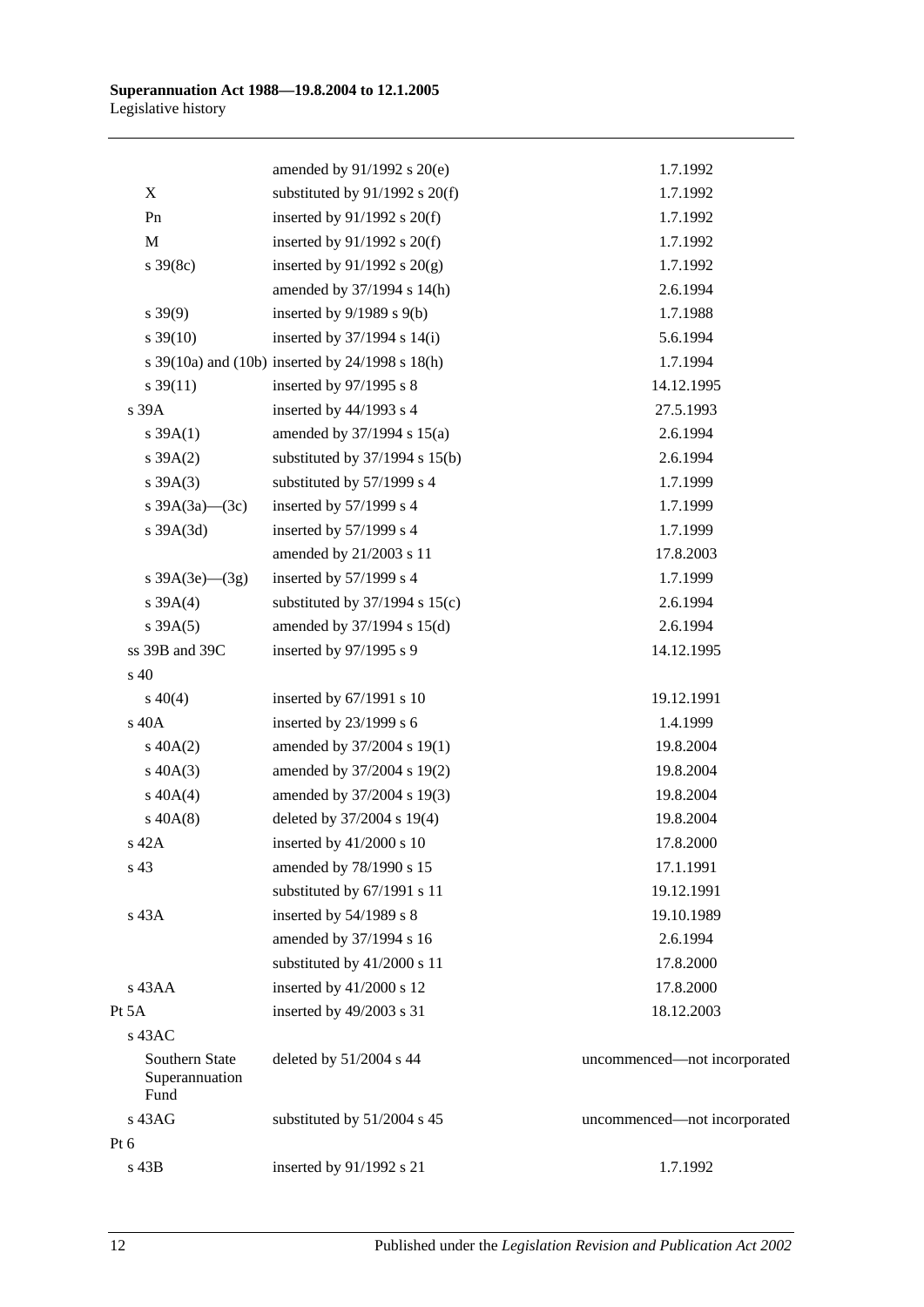| $s\,43B(1)$          | s 43B redesignated as $s$ 43B(1) by 37/1994 s 17 | 2.6.1994   |
|----------------------|--------------------------------------------------|------------|
| $s\,43B(2)$          | inserted by 37/1994 s 17                         | 2.6.1994   |
| s 44                 |                                                  |            |
| $s\,44(1)$           | amended by 37/1994 s 18(a)                       | 2.6.1994   |
|                      | amended by 24/1998 s 19                          | 16.4.1998  |
|                      | amended by $4/2000$ s $9(1)$ (Sch 1 cl $41(a)$ ) | 1.6.2000   |
| $s\,44(2)$           | amended by 37/1994 s 18(b)                       | 2.6.1994   |
|                      | deleted by $4/2000 s 9(1)$ (Sch 1 cl $41(b)$ )   | 1.6.2000   |
| $s\,44(3)$           | deleted by $4/2000 s 9(1)$ (Sch 1 cl $41(c)$ )   | 1.6.2000   |
| $s\,44(4)$           | inserted by $37/1994$ s $18(c)$                  | 2.6.1994   |
|                      | amended by $4/2000$ s $9(1)$ (Sch 1 cl $41(d)$ ) | 1.6.2000   |
| s <sub>45</sub>      |                                                  |            |
| $s\,45(1)$           | amended by 9/1989 s 10                           | 20.4.1989  |
|                      | amended by $41/2000$ s $13(a)$ —(c)              | 1.7.1988   |
|                      | amended by $37/2004$ s $20(1)$ —(6)              | 19.8.2004  |
|                      | (e) deleted by $37/2004$ s $20(3)$               | 19.8.2004  |
| $s\,45(1a)$          | inserted by $24/1998$ s $20(a)$                  | 16.4.1998  |
|                      | substituted by $41/2000$ s $13(d)$               | 1.7.1988   |
|                      | amended by 37/2004 s 20(7)                       | 19.8.2004  |
| $s\,45(2)$           | amended by 24/1998 s 20(b)                       | 16.4.1998  |
|                      | amended by $41/2000$ s $13(e)$                   | 1.7.1988   |
|                      | (ba) deleted by 37/2004 s 20(8)                  | 19.8.2004  |
| $s\,45(4)$           | substituted by 67/1991 s 12                      | 19.12.1991 |
|                      | amended by 37/2004 s 20(9)                       | 19.8.2004  |
| $s\,45(6)$           | inserted by 37/1994 s 19                         | 2.6.1994   |
|                      | amended by $41/2000$ s $13(f)$                   | 1.7.1988   |
| $s\,45(7)$           | inserted by 37/2004 s 20(10)                     | 19.8.2004  |
| s <sub>46</sub>      |                                                  |            |
| $s\,46(4)$ and $(5)$ | inserted by 9/1989 s 11                          | 20.4.1989  |
| s 47                 |                                                  |            |
| $s\,47(1)$           | amended by 78/1990 s 16                          | 17.1.1991  |
|                      | substituted by $20/1998$ s $7(a)$                | 1.10.1997  |
|                      | amended by $40/2001$ s $9(a)$                    | 1.1.2002   |
| $s\,47(2)$           | amended by 20/1998 s 7(b)                        | 1.10.1997  |
|                      | substituted by $40/2001$ s $9(a)$                | 1.1.2002   |
| $s\,47(4)$           | inserted by $20/1998$ s $7(c)$                   | 1.10.1997  |
|                      | amended by $40/2001$ s $9(b)$                    | 1.1.2002   |
| $s\,47(5)$           | inserted by $20/1998$ s $7(c)$                   | 1.10.1997  |
|                      | amended by $40/2001$ s $9(c)$ , (d)              | 1.1.2002   |
| $s\,47(6)$           | inserted by $20/1998$ s $7(c)$                   | 1.10.1997  |
|                      | substituted by $40/2001$ s $9(e)$                | 1.1.2002   |
| ss 47A and 47B       |                                                  |            |
|                      | inserted by 24/1998 s 21                         | 16.4.1998  |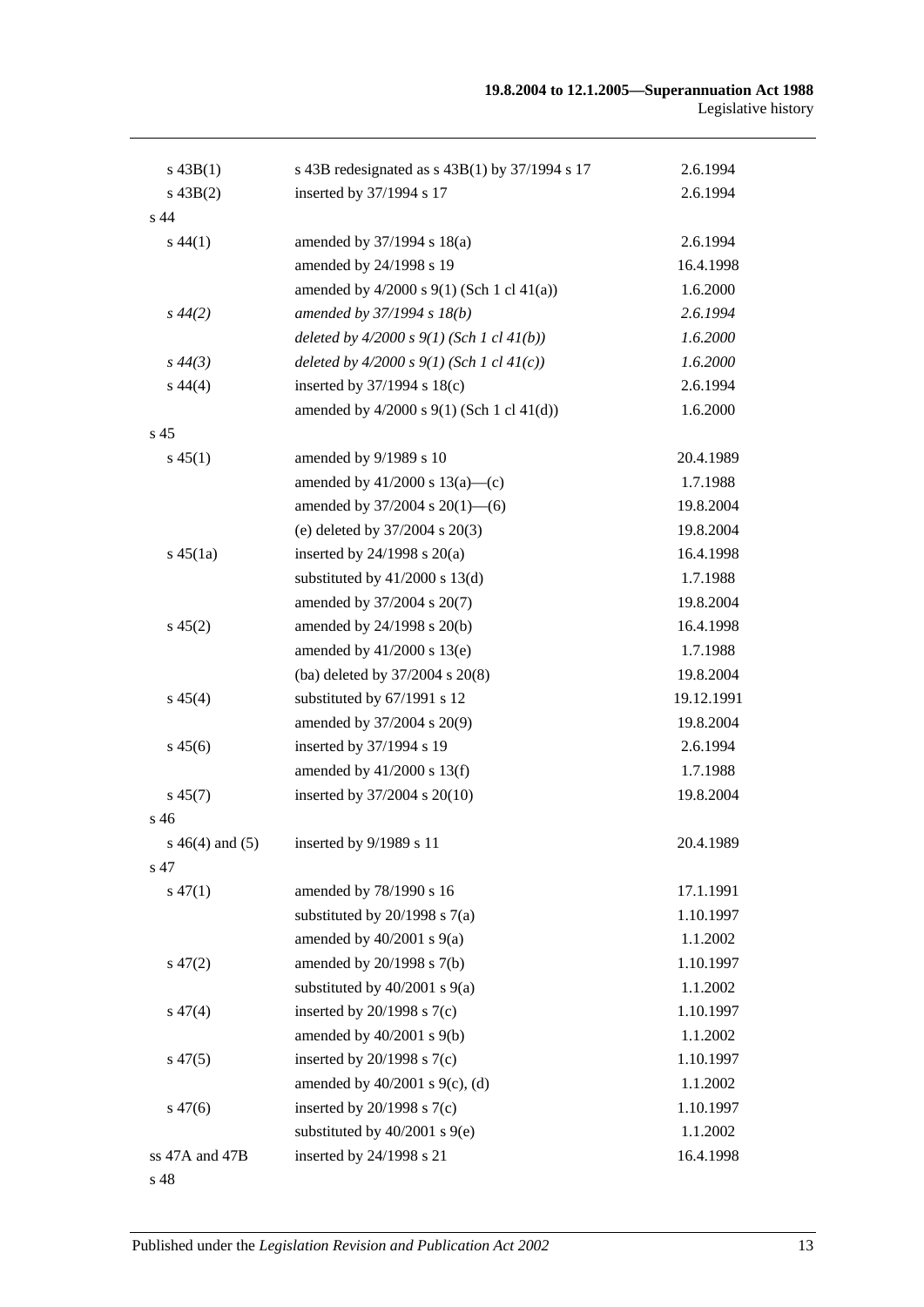#### **Superannuation Act 1988—19.8.2004 to 12.1.2005** Legislative history

| $s\,48(1)$             | substituted by $9/1989$ s $12(a)$                    | 20.4.1989  |
|------------------------|------------------------------------------------------|------------|
|                        | amended by 54/1989 s 10 (Sch)                        | 19.10.1989 |
| $s\,48(2)$             | amended by 9/1989 s 12(b)                            | 20.4.1989  |
|                        | amended by 54/1989 s 10 (Sch)                        | 19.10.1989 |
|                        | substituted by 41/2000 s 14                          | 17.8.2000  |
|                        | substituted by 12/2001 s 26                          | 1.7.2001   |
| $s\ 48(2a)$ and $(2b)$ | inserted by 41/2000 s 14                             | 17.8.2000  |
| $s\,48(3)$             | inserted by $9/1989$ s $12(c)$                       | 20.4.1989  |
| s 51A                  | inserted by 41/2000 s 15                             | 17.8.2000  |
| s 54                   |                                                      |            |
| s 54(1)                | amended by 37/2004 s 21(1)                           | 19.8.2004  |
| s 54(5)                | amended by 54/1989 s 10 (Sch)                        | 19.10.1989 |
| s $54(6)$ and $(7)$    | inserted by 37/2004 s 21(2)                          | 19.8.2004  |
| s <sub>55</sub>        |                                                      |            |
| s 55(1)                | amended by 38/1995 Sch 2                             | 1.7.1995   |
|                        | amended by 24/1998 s 22                              | 16.4.1998  |
|                        | (a)—(d) redesignated as (b)—(e) by $24/1998$<br>s 22 | 16.4.1998  |
| s 55(1a)               | inserted by 49/2003 s 32                             | 18.12.2003 |
| s 56                   | substituted by 24/1998 s 23                          | 16.4.1998  |
| s 58A                  | inserted by 91/1992 s 22                             | 1.7.1992   |
| s 59                   |                                                      |            |
| s 59(1a)               | inserted by 78/1990 s 17                             | 17.1.1991  |
|                        | amended by 67/1991 s 13                              | 19.12.1991 |
|                        | amended by 49/2003 s 33                              | 18.12.2003 |
| s 60                   | inserted by 9/1989 s 13                              | 20.4.1989  |
|                        | deleted by 54/1989 s 9                               | 19.10.1989 |
| Sch 1                  |                                                      |            |
| cl <sub>1</sub>        |                                                      |            |
| cl $1(1)$ and $(2)$    | amended by 54/1989 s 10 (Sch)                        | 19.10.1989 |
| cl $1(2a)$             | inserted by 9/1989 s 14                              | 1.7.1988   |
| cl <sub>2</sub>        |                                                      |            |
| cl $2(1)$              | amended by 54/1989 s 10 (Sch)                        | 19.10.1989 |
| cl 2(4)                | amended by 54/1989 s 10 (Sch)                        | 19.10.1989 |
|                        | amended by 67/1991 s 14                              | 19.12.1991 |
|                        | deleted by $24/1998 s 24(a)$                         | 16.4.1998  |
| cl 3A                  | inserted by 78/1990 s 18                             | 17.1.1991  |
| cl <sub>4</sub>        | amended by 54/1989 s 10 (Sch)                        | 19.10.1989 |
| cl 5                   |                                                      |            |
| cl $5(1)$              | amended by 54/1989 s 10 (Sch)                        | 19.10.1989 |
| cl <sub>6</sub>        |                                                      |            |
| cl $6(1)$              | amended by $9/1989$ s $15(a)$                        | 20.4.1989  |
|                        | amended by 37/1994 s 20(a)                           | 2.6.1994   |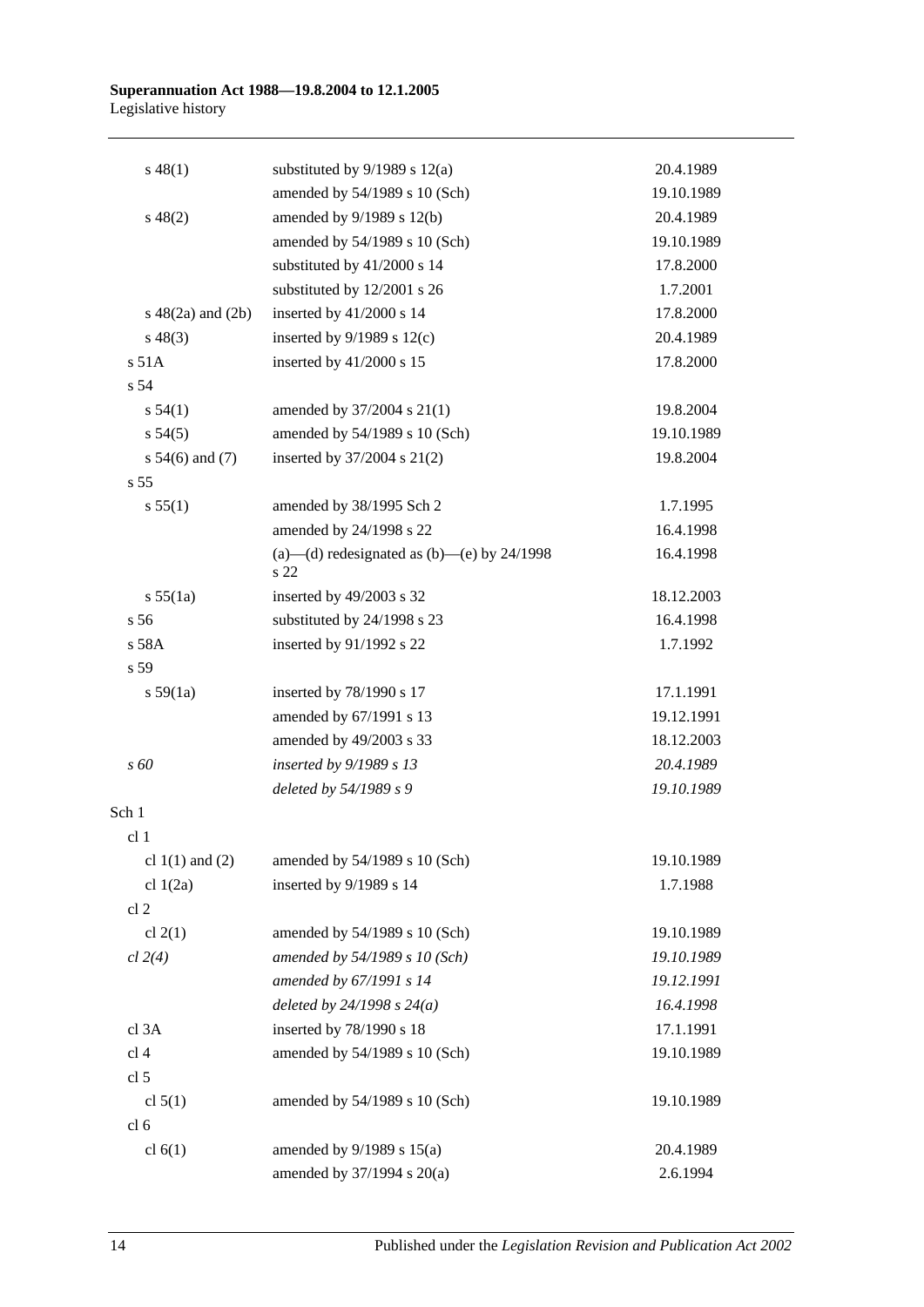| <b>FS</b>          | substituted by $37/1994$ s $20(b)$                                         | 2.6.1994   |
|--------------------|----------------------------------------------------------------------------|------------|
| Z                  | inserted by 9/1989 s 15(b)                                                 | 20.4.1989  |
| Pn                 | inserted by $37/1994$ s $20(c)$                                            | 2.6.1994   |
| $\mathbf M$        | inserted by $37/1994$ s $20(c)$                                            | 2.6.1994   |
| cl 7               |                                                                            |            |
| cl $7(3)$          | inserted by $91/1992$ s $23(a)$                                            | 1.7.1992   |
| cl <sub>9</sub>    |                                                                            |            |
| cl $9(1a)$         | inserted by $9/1989$ s $16(a)$                                             | 20.4.1989  |
|                    | amended by 54/1989 s 10 (Sch)                                              | 19.10.1989 |
|                    | amended by $69/1992$ s $30(a)$                                             | 10.12.1992 |
| cl 9(2)            | amended by 54/1989 s 10 (Sch)                                              | 19.10.1989 |
|                    | amended by 69/1992 s 30(b)                                                 | 10.12.1992 |
| cl $9(3)$          | inserted by $9/1989$ s $16(b)$                                             | 20.4.1989  |
|                    | amended by 69/1992 s 30(c)                                                 | 10.12.1992 |
|                    | amended by 91/1992 s 23(b)                                                 | 1.7.1992   |
| cl 10              | substituted by 9/1989 s 17                                                 | 20.4.1989  |
| cl 11              |                                                                            |            |
| cl $11(2)$         | amended by 54/1989 s 10 (Sch)                                              | 19.10.1989 |
| cl <sub>12</sub>   |                                                                            |            |
| cl $12(2)$         | inserted by $54/1989$ s 10 (Sch)                                           | 19.10.1989 |
|                    | amended by 38/1995 Sch 2                                                   | 1.7.1995   |
| cl 15              | inserted by 91/1992 s 23(c)                                                | 1.7.1992   |
| cl $15(1)$         | amended by 37/1994 s 20(d)                                                 | 2.6.1994   |
| cl $15(3)$         | inserted by 37/1994 s 20(e)                                                | 2.6.1994   |
| cl 15A             | inserted by $37/1994$ s $20(f)$                                            | 2.6.1994   |
| cl 16              | inserted by $91/1992$ s $23(c)$                                            | 1.7.1992   |
| $cl$ 17            | inserted by $37/1994$ s $20(g)$                                            | 2.6.1994   |
| cll 18-20          | inserted by 24/1998 s 24(b)                                                | 16.4.1998  |
| cl 21              | inserted by 51/2004 s 46                                                   | 3.7.2003   |
| Sch 1A             | inserted by 78/1990 s 19                                                   | 17.1.1991  |
| cl 1               |                                                                            |            |
| cl $1(1)$          | amended by 37/1994 s 21                                                    | 2.6.1994   |
| cl $1(2)$          | amended by $67/1991$ s $15(a)$                                             | 17.1.1991  |
|                    | amended by $30/1994$ Sch 4 cl 2(c)(ii)                                     | 1.7.1994   |
| cl <sub>2</sub>    |                                                                            |            |
| cl $2(1)$          | cl 2 amended and redesignated as cl $2(1)$ by<br>$67/1991$ s $15(b)$ , (c) | 17.1.1991  |
| cl $2(2)$          | inserted by $67/1991$ s $15(c)$                                            | 17.1.1991  |
| Sch 1B             | inserted by 36/1999 Sch 3 (Pt 3 cl 3(c))                                   | 1.12.1999  |
| cl <sub>4</sub>    |                                                                            |            |
| cl $4(7)$          | substituted by 41/2000 s 16                                                | 17.8.2000  |
| cl $4(8)$ — $(10)$ | inserted by 41/2000 s 16                                                   | 17.8.2000  |
| Sch 3              | deleted by 91/1992 s 24                                                    | 1.7.1992   |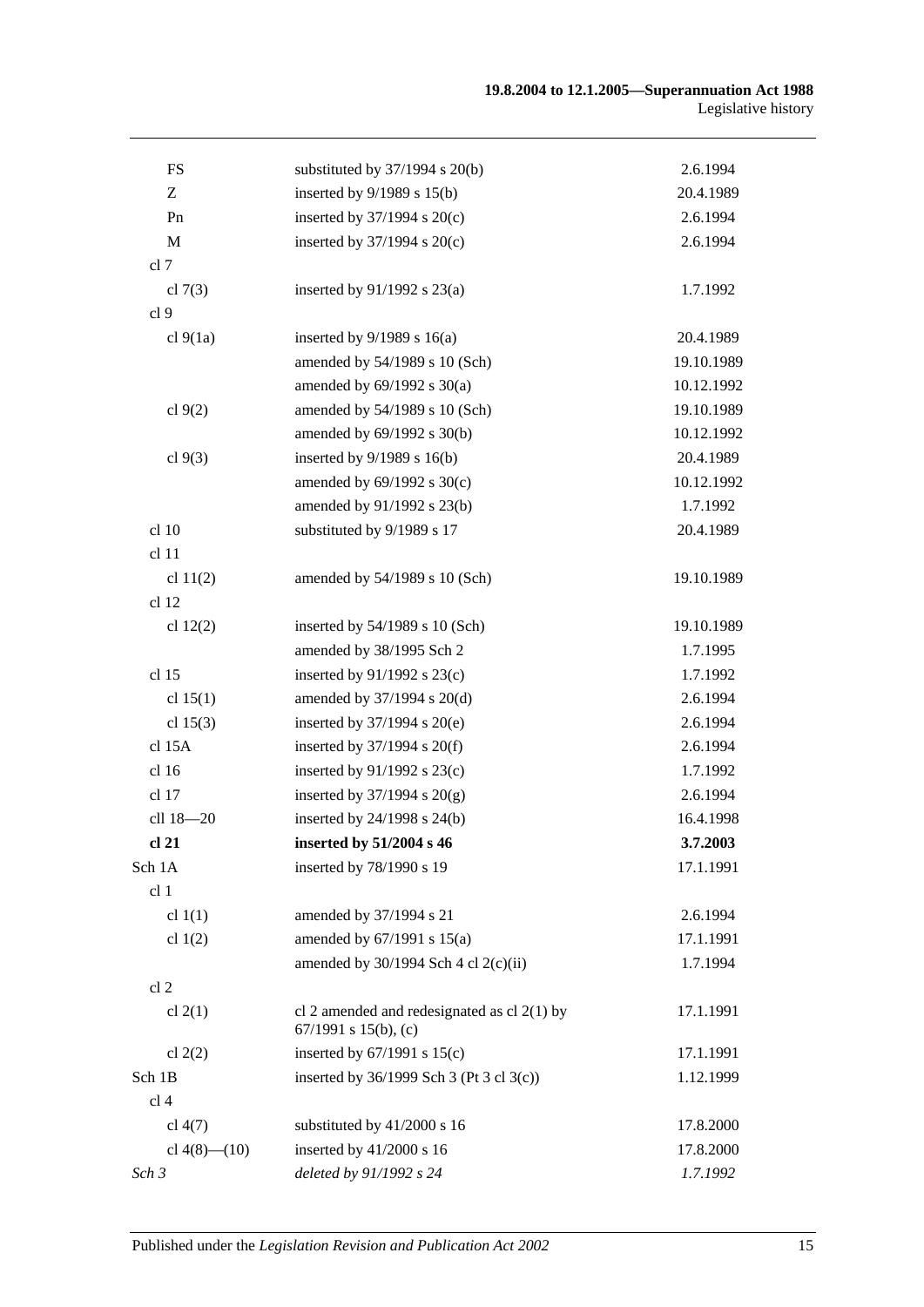# **Transitional etc provisions associated with Act or amendments**

# *Statutes Amendment (Division of Superannuation Interests under Family Law Act) Act 2003, Sch 1*

## **1—Interpretation**

In this Schedule—

*relevant Act* means an Act amended by this Act;

*relevant authority* means—

- (a) the Police Superannuation Board; or
- (b) the South Australian Parliamentary Superannuation Board; or
- (c) the South Australian Superannuation Board; or
- (d) the Treasurer.

## **2—Prior action**

Any step taken by a relevant authority before a section of this Act is brought into operation that corresponds to a step that may be taken by the relevant authority under a relevant Act after this Act is brought into operation will be taken to be valid and effectual for the purposes of a relevant Act as if it had been taken after the commencement of this Act.

### **3—Instruments**

Any splitting instrument, or other instrument, lodged with a relevant authority before the commencement of this Act may take effect for the purposes of a relevant Act after the commencement of this Act.

### **4—Other matters**

- (1) The Governor may, by regulation, make additional provisions of a saving or transitional nature consequent on the enactment of this Act.
- (2) A provision of a regulation under subclause (1) may, if the regulation so provides, take effect from the commencement of this Act or from an earlier day, but not before 28 December 2002.
- (3) To the extent to which a provision takes effect under subclause (2) from a day earlier than the day of the regulation's publication in the Gazette, the provision does not operate to the disadvantage of a person by—
	- (a) decreasing the person's rights; or
	- (b) imposing liabilities on the person.
- (4) The *[Acts Interpretation Act](http://www.legislation.sa.gov.au/index.aspx?action=legref&type=act&legtitle=Acts%20Interpretation%20Act%201915) 1915* will, except to the extent of any inconsistency with the provisions of this Schedule (or regulations made under this Schedule), apply to any amendment effected by this Act.

## **Historical versions**

Retrospective amendment not